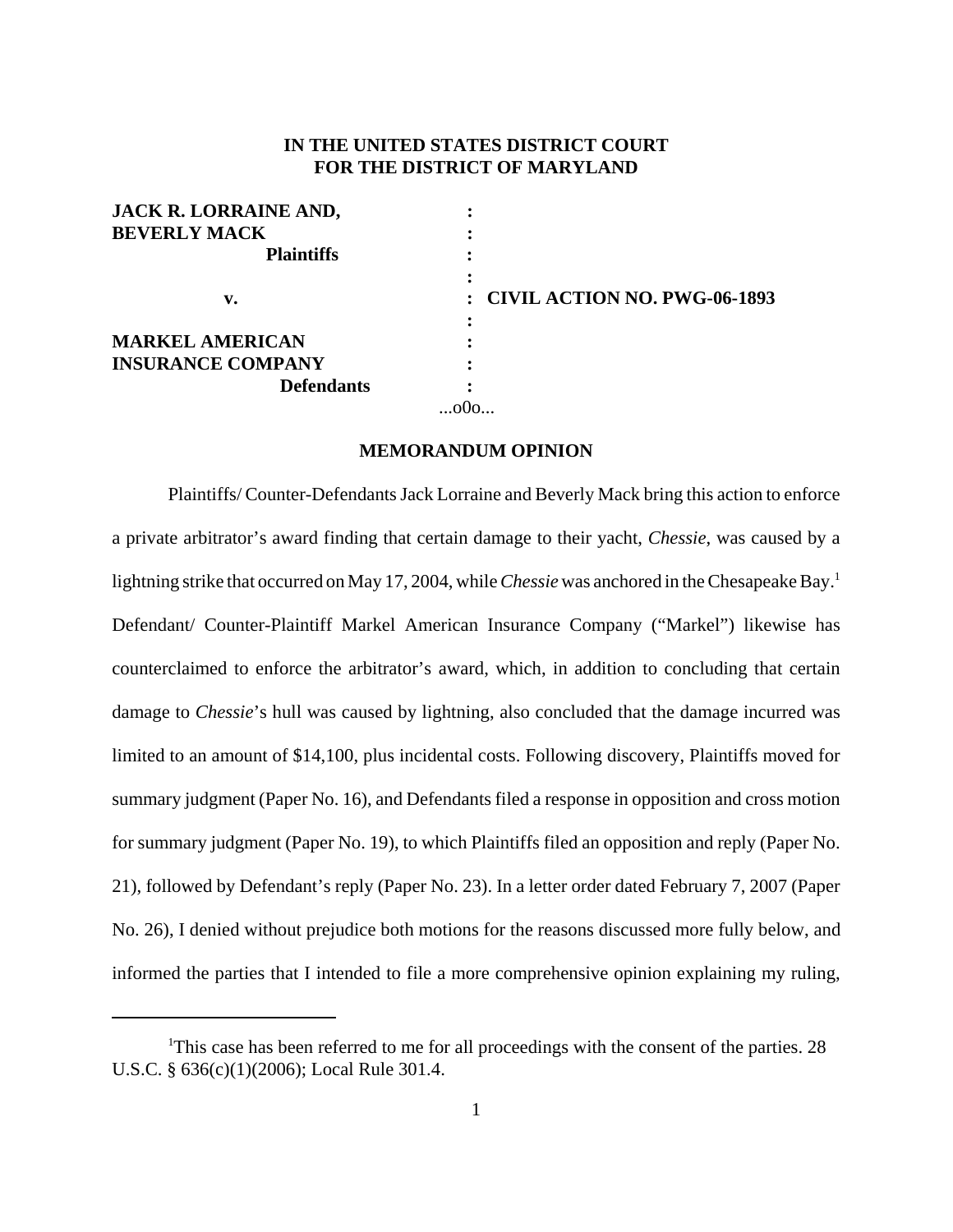which is found herein.

## **BACKGROUND**

It is difficult for the Court to provide the appropriate background to the underlying arbitration in this case because, as will be discussed in greater detail below, neither party has proffered any admissible evidence to support the facts set forth in their respective motions. *See* FED. R.CIV. P. 56(c). Based on the pleadings, however, it appears undisputed that *Chessie* was struck by lightning on May 17, 2004, and that Plaintiffs filed a claim with Markel, their insurance carrier, for certain damage incurred as a result of the strike. Compl.¶¶ 5, 6; Answer ¶¶ 2, 6. Markel issued payment under the policy for some of the damage claimed, and the matter would have been concluded had Plaintiffs not discovered damage to the hull when they pulled the boat out of the water several months later. Compl. ¶ 7. Markel denied that the hull damage was caused by the lightning strike and/or covered by Plaintiffs' insurance policy, and initiated a declaratory judgment action in the United States District Court for the Middle District of Pennsylvania to that effect. Compl. ¶ 13, Answer ¶ 15. The parties subsequently negotiated a private arbitration agreement and voluntarily dismissed the Pennsylvania claim. Compl. ¶ 15, Answer ¶ 17.

The scope of the arbitration agreement is the basis of this litigation. The final agreement states, in relevant part,

The parties to this dispute . . . have agreed that an arbitrator shall determine whether certain bottom damage in the amount of \$36,000, to the Yacht CHESSIE was caused by the lightning strike occurring on May 17, 2004, or osmosis, as claimed by [Markel].

Pl.'s Mot. Ex. A, Def.'s Mot. Ex. C. The agreement also contemplated that the arbitrator would issue an "award" within 30 days of the final submission of evidence. *Id*. The arbitrator issued his award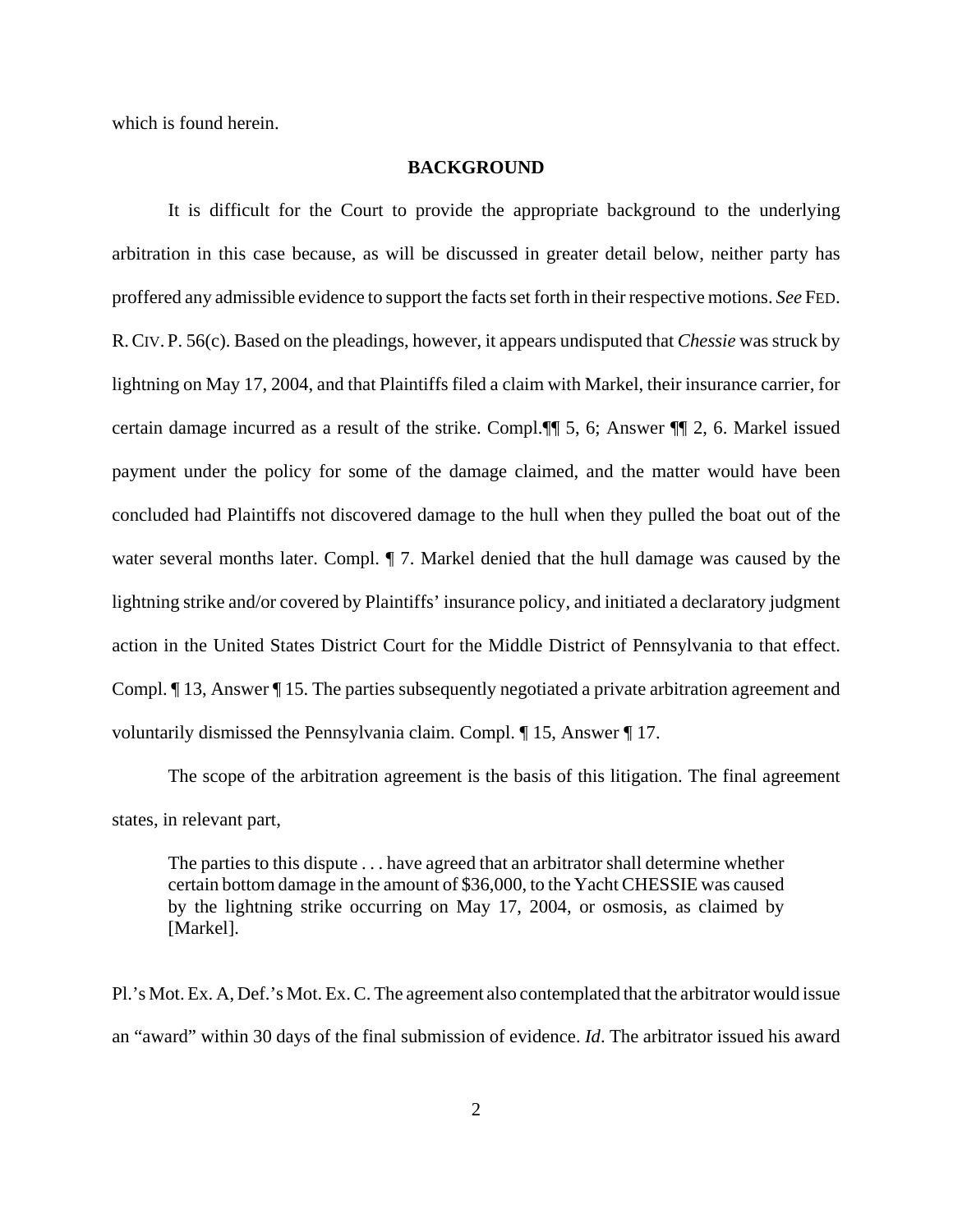on June 12, 2006. In it, he held that some, but not all, of *Chessie*'s hull damage was caused by lightning. Specifically, the arbitrator stated,

I find that there *is* a basis for an argument regarding loss related damage. Evidence shows that the lightning strike on Mary 17, 2004 was discharged through the hull below the water line . . . . The **corruption** of the **surface laminate of the bottom** *is* basis for a loss related award . . . . The award amount must be kept in proportion to the *loss related damage* only. I find that the repairs relating to that damage should be based on a cost of \$300.00 per foot (\$14,000.00). Other expenses relating to charges for hauling, mast un-stepping/re-stepping, blocking, storage, moving, launching or environmental fees should be added to that amount.

Def.'s Mot. Ex. D. This award forms the basis for the present litigation, in which both parties ostensibly seek to confirm and enforce the arbitrator's decision.

# **SUMMARY JUDGMENT STANDARD**

 Summary judgment is appropriate when there exists no genuine issue as to any material fact and a decision may be rendered as a matter of law. Fed. R. Civ. P. 56(c); *Anderson v. Liberty Lobby, Inc.*, 477 U.S. 242, 247 (1986). The party moving for summary judgment has the burden of demonstrating that there are no genuine issues of material facts to resolve. *Pulliam Inv. Co. v. Cameo Properties*, 810 F.2d 1282, 1286 (4th Cir. 1987). In determining whether summary judgment should be granted, the court "must assess the documentary materials submitted by the parties in the light most favorable to the nonmoving party." *Id.* (citing *Gill v. Rollins Protective Services Co.*, 773 F.2d 592, 598 (4th Cir. 1985)).

If the party seeking summary judgment demonstrates that there is no evidence to support the nonmoving party's case, the burden shifts to the nonmoving party to identify specific facts showing that there is a genuine issue for trial. The existence of only a "scintilla of evidence" is not enough to defeat a motion for summary judgment. Instead, the evidentiary materials submitted must show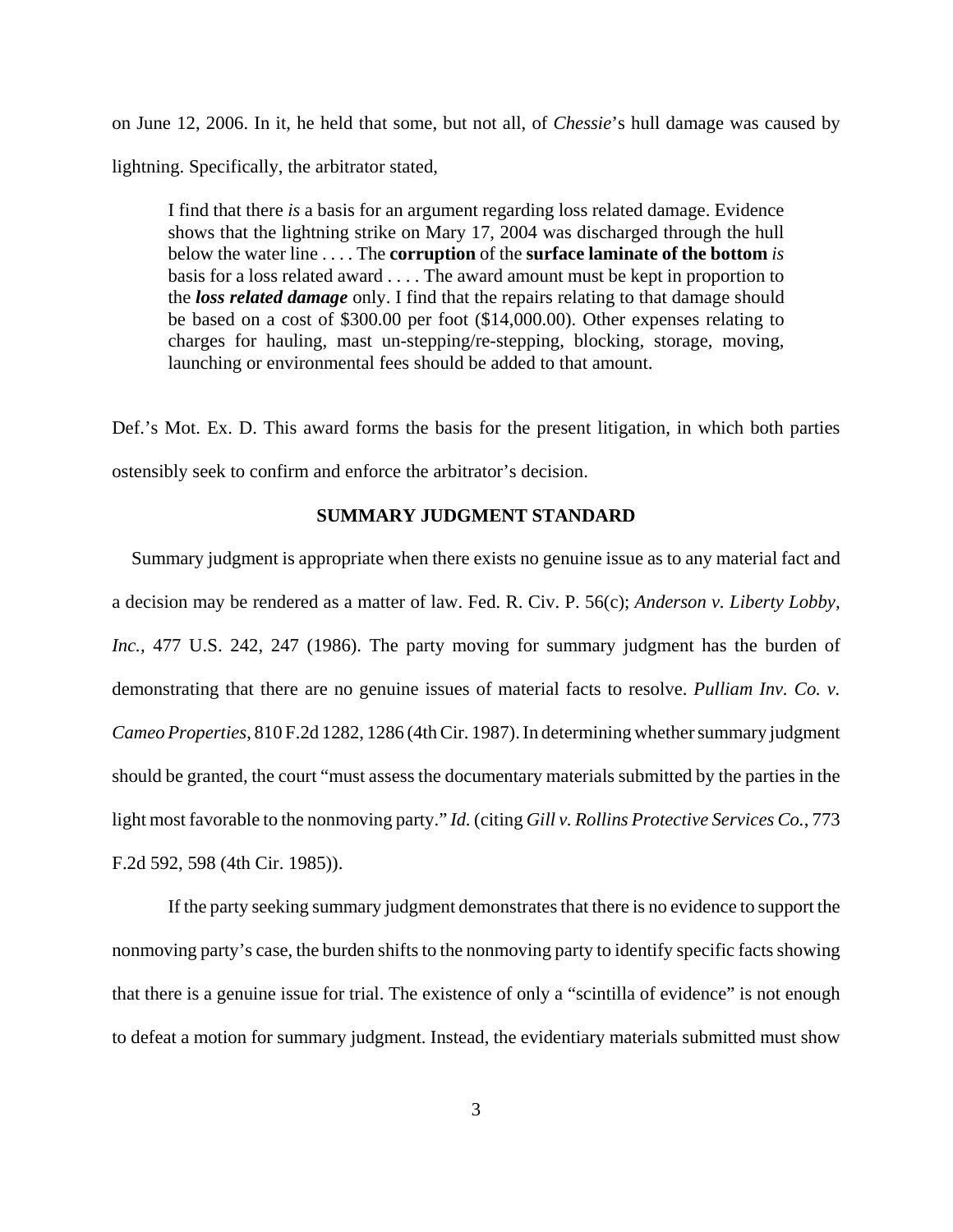facts from which the finder of fact reasonably could find for the party opposing summary judgment. *Anderson,* 477 U.S. at 251.

Moreover, to be entitled to consideration on summary judgment, the evidence supporting the facts set forth by the parties must be such as would be admissible in evidence. *See* FED. R. CIV. P. 56(c); *see also Sakaria v. Trans World Airlines*, 8 F.3d 164, 171 (4th Cir. 1993) (finding that the district court properly did not consider inadmissible hearsay in an affidavit filed with motion for summary judgment); *Mitchell v. Data General Corp.*, 12 F.3d 1310, 1315-16 (4th Cir. 1993) ("The summary judgment inquiry thus scrutinizes the plaintiff's case to determine whether the plaintiff has proffered sufficient proof in the form of admissible evidence that could carry the burden of proof in his claim at trial."). With regard to documentary evidence, this Court previously has held that,

[u]nsworn, unauthenticated documents cannot be considered on a motion for summary judgment. To be admissible at the summary judgment stage, documents must be authenticated by and attached to an affidavit that meets the requirements of Rule 56(e)-that the documents be admissible in evidence.

*Miskin v. Baxter Healthcare Corp. et al.*, 107 F. Supp. 2d 669 (D. Md. 1999) (Grimm, J.) (citing *Orsi v. Kirkwood*, 999 F.2d 86, 92 (4th Cir. 1993).

# **THE FEDERAL ARBITRATION ACT**

As a preliminary matter, Plaintiffs have styled their complaint as one to enforce the arbitrator's award under § 9 of the Federal Arbitration Act, 9 U.S.C. § 1 et seq. (2006), when, in reality, it is a complaint to modify the award under section 10 of that statute. This is so because, although the arbitrator found that only \$14,100 of *Chessie*'s hull damage was caused by lightning, Plaintiffs nonetheless ask the Court to award a judgment in the amount of \$36,000. Plaintiffs' argument regarding the substance of the agreement between the parties further underscores this conclusion. Specifically, Plaintiffs allege that the parties entered into an "all or nothing" agreement,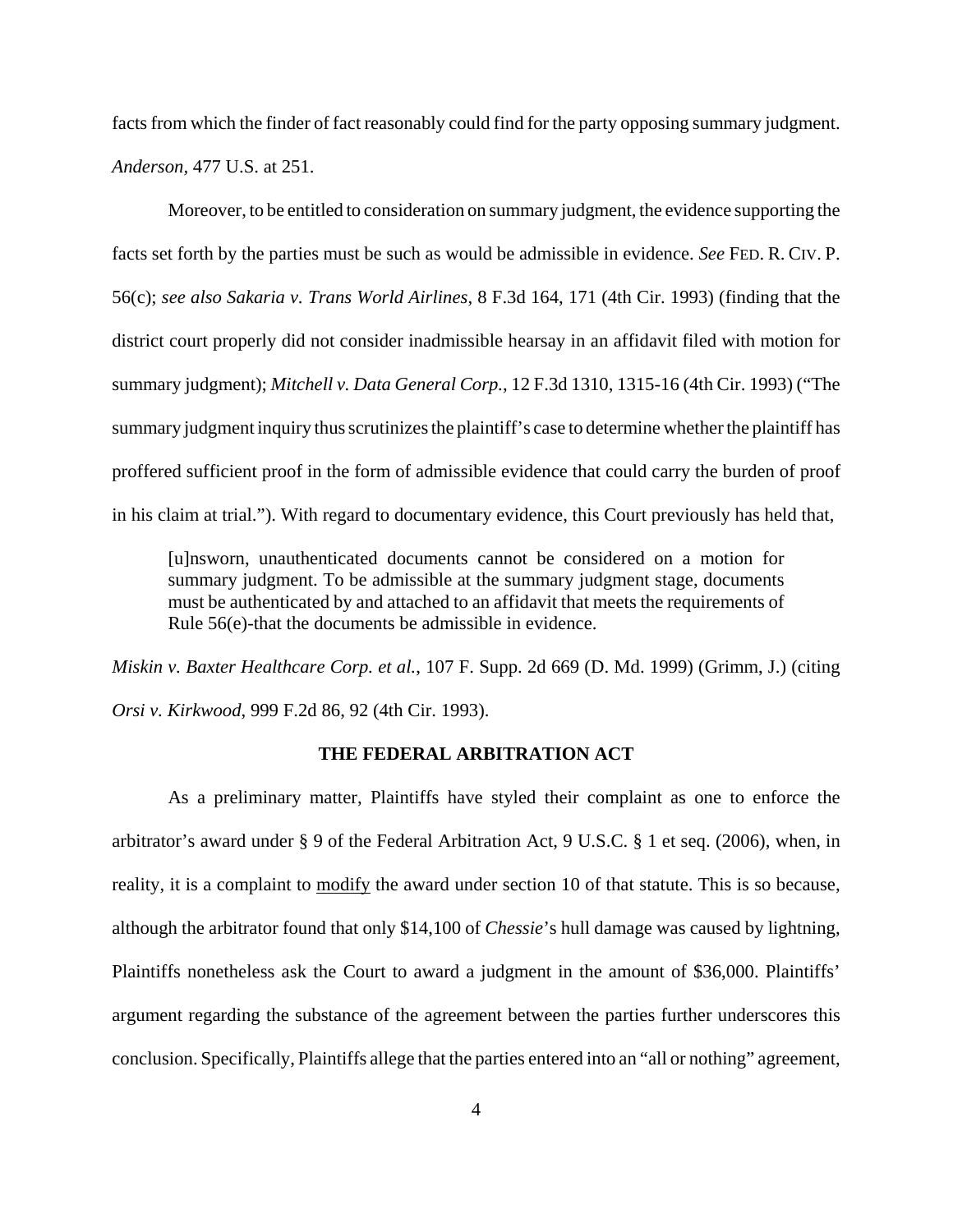whereby the arbitrator was to determine that the hull damage was caused by lightning, and if so, award Plaintiffs the \$36,000.00 in damages claimed. Pl.'s MSJ at 5. According to Plaintiffs,

the Arbitrator's sole function was to determine whether the hull damage, in the agreed-upon amount of \$36,000, was caused by the lightning strike occurring on May 17, 2004. The Arbitration Agreement did not grant the Arbitrator the authority to assess a damage amount.

*Id.* (emphasis added). This argument is consistent with a motion to modify under § 10(b)(4), which permits a federal court to modify or vacate an arbitration award upon a showing that "the arbitrator[] exceeded their powers." Accordingly, the Court will evaluate Plaintiffs' motion under § 10 of the FAA.

In contrast, Markel's complaint truly is one to enforce the arbitrator's award. Markel denies that it entered into an "all or nothing" arbitration agreement with regard to damages, and seeks to enforce the arbitrator's award of \$14,100. Def.'s Mot. at 5.

The question before the Court, therefore, is whether the arbitrator exceeded his authority under the arbitration agreement by assigning a value to the damages attributable to the lightning strike that was less than the \$36,000 claimed by Plaintiffs. If the answer is yes, then the court can vacate, remand, or modify the award. 9 U.S.C. § 10, 11. If the answer is no, then the court must grant Defendant's motion to confirm the award under § 9 of the FAA.

To resolve whether the arbitrator exceeded his authority, the Court first must determine the scope of the arbitration agreement; specifically, whether the parties agreed to arbitrate the amount of damages caused by the lightning strike. Because the parties did not agree to submit questions of arbitrability to the arbitrator for resolution, determining the scope of the agreement is an issue for the Court to decide. *First Options of Chicago, Inc. v. Kaplan*, 514 U.S. 938, 943 (1995). In this regard, the Supreme Court has advised that, "[w]hen deciding whether the parties agreed to arbitrate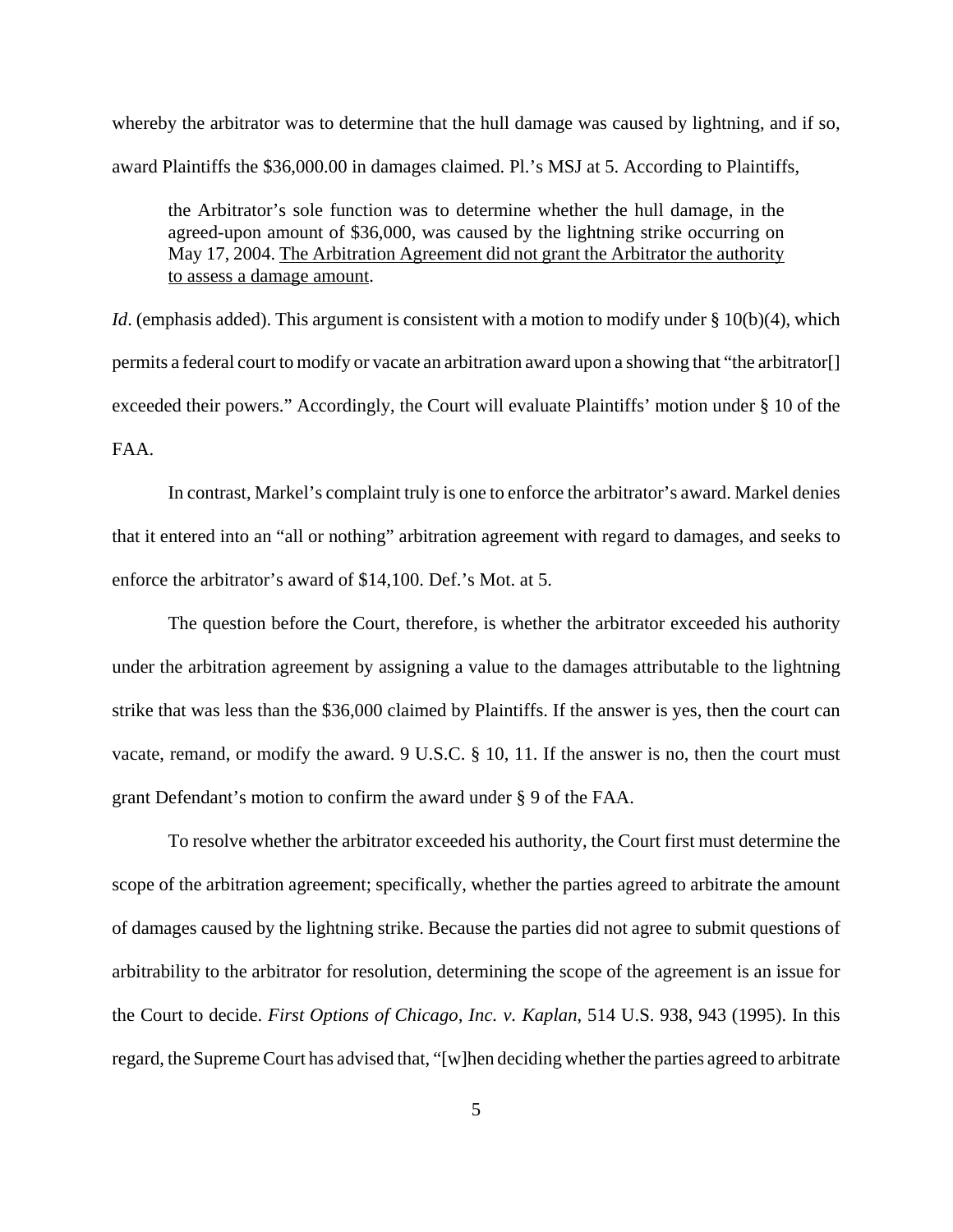a certain matter . . . courts generally . . . should apply ordinary state-law principles of contract interpretation.*" Kaplan*, 514 U.S. at 944, *accord E.I. Dupont De Nemours & Co. v. Martinsville Nylon Employees' Council Corp*., 78 F.3d 578 (4th Cir. 1996). In doing so, the Court must "give due regard to the federal policy favoring arbitration and resolve 'any doubts concerning the scope of arbitrable issues in favor of arbitration." *Hill v. PeopleSoft USA, Inc*., 412 F.3d 540, 543 (4th Cir. 2005) (*quoting Moses H. Cone Mem'l Hosp. v. Mercury Constr. Corp.*, 460 U.S. 1, 24-25 (1983)). Maryland law<sup>2</sup> regarding contract interpretation requires the court first to "determine from the language of the agreement itself what a reasonable person in the position of the parties would have meant at the time it was effectuated." *GMAC v. Daniels*, 303 Md. 254, 262, 492 A.2d 1306, 1310 (Md. 1985). If the language of the contract is clear and unambiguous, then the Court "must presume that the parties meant what they expressed." *Id*. If the language of the contract is ambiguous, however, the court may consider parol evidence to determine the intent of the parties. *E.g. Truck Ins. Exch. v. Marks Rentals, Inc*., 288 Md. 428, 433, 418 A.2d 1187, 1190 (Md. 1980). Contract language is ambiguous if it could be read to have more than one meaning by a reasonably prudent layperson. *Clendenin Bros., Inc. v. United States Fire Ins. Co.*, 390 Md. 449, 459, 889 A.2d 387, 393-394 (Md. 2006), citing *Truck Ins. Exch.*, 288 Md. at 433, 418 A.2d at 1190.

Here, I find that the language of the arbitration agreement is ambiguous; it could be read either to permit the arbitrator to determine the amount of damage to *Chessie*, or to limit his authority to determining only whether the claimed damages were caused by the lightning strike. Under normal circumstances, the Court would look to the documentary evidence provided by the parties, which in this case includes the arbitration agreement, award, and copies of e-mail correspondence between

 $2$ The parties do not dispute that Maryland law applies.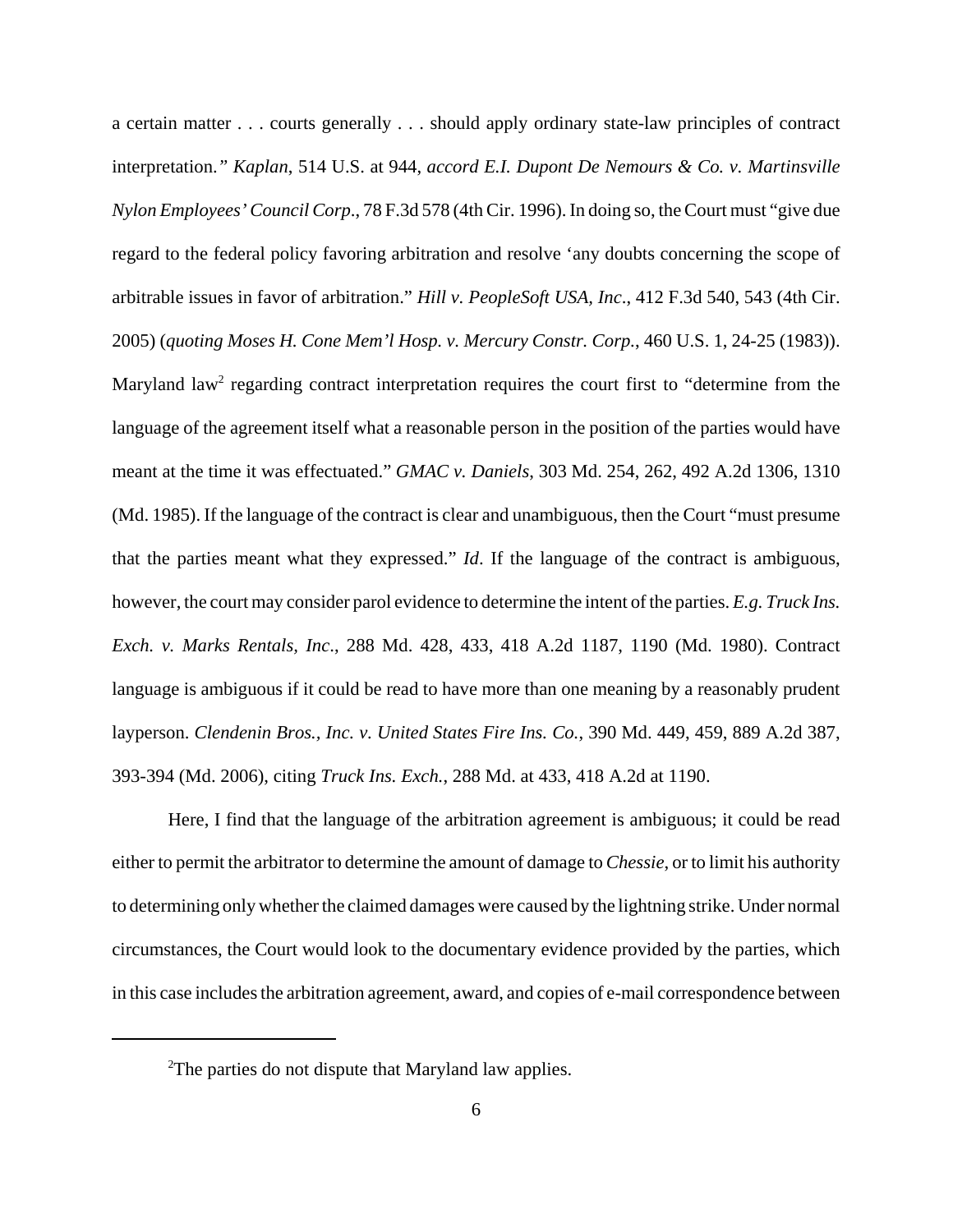counsel, ostensibly supplied as extrinsic evidence of the parties' intent with regard to the scope of the arbitration agreement. In this case, however, the admissibility problems with the evidence presented are manifest. First, none of the documentary evidence presented is authenticated by affidavit or otherwise. Next, most of the facts relevant to the contract negotiations at issue have been provided by counsel *ipse dixit*, without supporting affidavits or deposition testimony. The evidentiary problems associated with the copies of e-mail offered as parol evidence likewise are substantial because they were not authenticated, but instead were simply attached to the parties' motions as exhibits.

Because neither party to this dispute complied with the requirements of Rule 56 that they support their motions with admissible evidence, I dismissed both motions without prejudice to allow resubmission with proper evidentiary support. (Paper No. 26). I further observed that the unauthenticated e-mails are a form of computer generated evidence that pose evidentiary issues that are highlighted by their electronic medium. Given the pervasiveness today of electronically prepared and stored records, as opposed to the manually prepared records of the past, counsel must be prepared to recognize and appropriately deal with the evidentiary issues associated with the admissibility of electronically generated and stored evidence. Although cases abound regarding the discoverability of electronic records, research has failed to locate a comprehensive analysis of the many interrelated evidentiary issues associated with electronic evidence. Because there is a need for guidance to the bar regarding this subject, this opinion undertakes a broader and more detailed analysis of these issues than would be required simply to resolve the specific issues presented in this case. It is my hope that it will provide a helpful starting place for understanding the challenges associated with the admissibility of electronic evidence.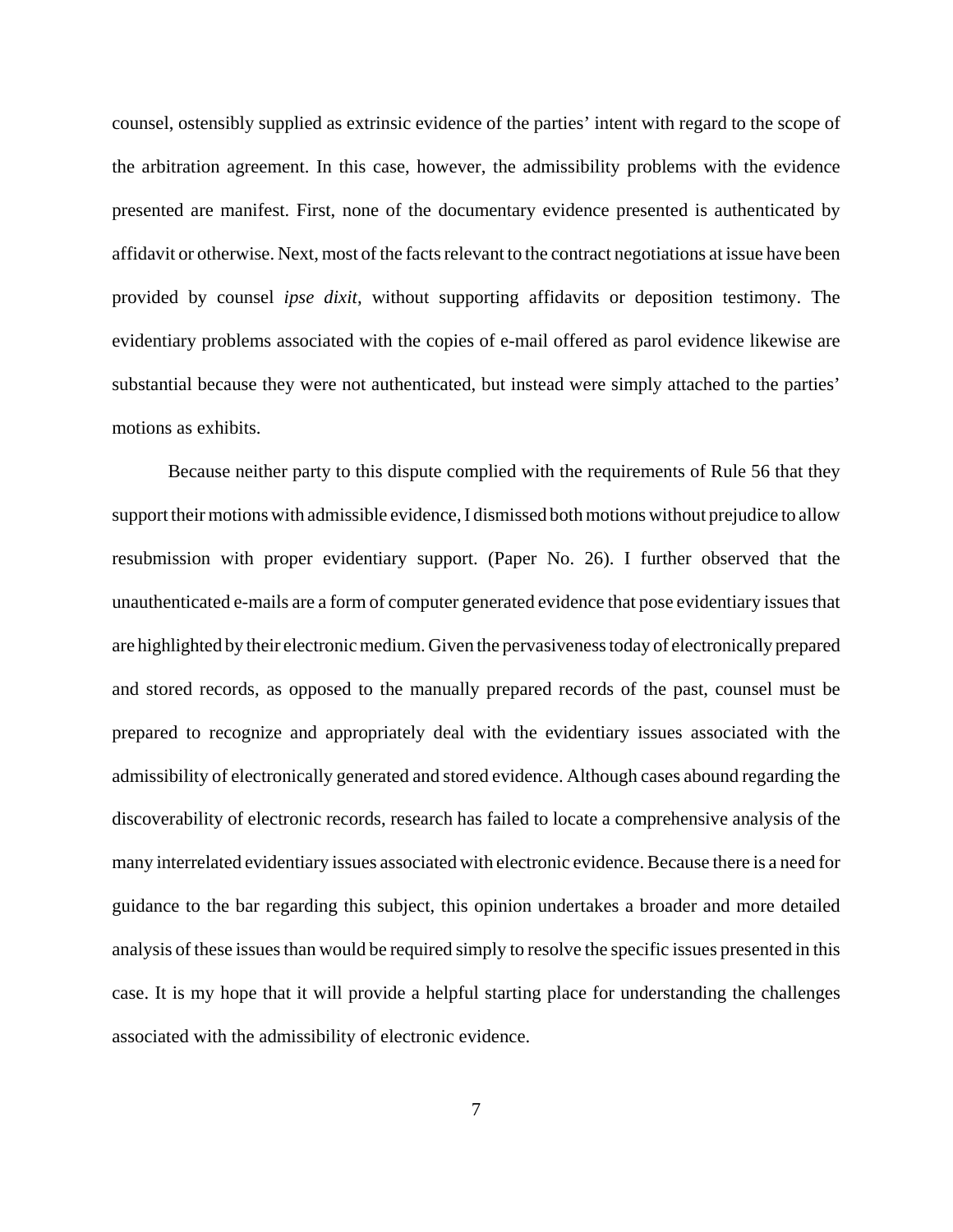#### **ADMISSIBILITY OF ELECTRONICALLY STORED INFORMATION**

Be careful what you ask for, the saying goes, because you might actually get it. For the last several years there has been seemingly endless discussion of the rules regarding the discovery of electronically stored information ("ESI"). The adoption of a series of amendments to the Federal Rules of Civil Procedure relating to the discovery of ESI in December of 2006 has only heightened, not lessened, this discussion. Very little has been written, however, about what is required to insure that ESI obtained during discovery is admissible into evidence at trial, or whether it constitutes "such facts as would be admissible in evidence" for use in summary judgment practice. FED.R.CIV. P.  $56(e)$ .<sup>3</sup> This is unfortunate, because considering the significant costs associated with discovery of ESI, it makes little sense to go to all the bother and expense to get electronic information only to have it excluded from evidence or rejected from consideration during summary judgment because the proponent cannot lay a sufficient foundation to get it admitted. The process is complicated by the fact that ESI comes in multiple evidentiary "flavors," including e-mail, website ESI, internet postings, digital photographs, and computer-generated documents and data files.<sup>4</sup>

<sup>3</sup> *See, e.g. Orsi v. Kirkwood,* 999 F.2d 86, 92 (4th Cir. 1993)("It is well established that unsworn, unauthenticated documents cannot be considered on a motion for summery judgment"); *Planmatics, Inc. v. Showers*, 137 F. Supp.2d 616, 620 (D. Md. 2001) ("On a motion for summary judgment, a district court may only consider evidence that would be admissible at trial" (citations omitted))*. See also Maryland Highway Contractors Assoc., Inc. v. State of Maryland,* 933 F.2d 1246, 1251 (4th Cir. 1991); *Wilson v. Clancy*, 747 F. Supp. 1154,1158 (D. Md. 1990); JACK B. WEINSTEIN & MARGARET A. BERGER, WEINSTEIN'S FEDERAL EVIDENCE § 901.02[1] (Joseph M. McLaughlin ed., Matthew Bender 2d ed. 1997)(hereinafter "WEINSTEIN").

<sup>&</sup>lt;sup>4</sup>Examples of internet postings include; data posted by the site owner, data posted by others with the consent of the site owner, and data posted by others without consent, such as "hackers." Examples of computer-generated documents and files include; electronically stored records or data, computer simulation, and computer animation. *See* 2 MCCORMICK ON EVIDENCE § 227 (John William Strong, et al. eds., 6th ed. 2006); Gregory P. Joseph, *Internet and Email Evidence*, 13 PRAC. LITIGATOR (Mar. 2002), *reprinted in* 5 STEPHEN A. SALTZBURG ET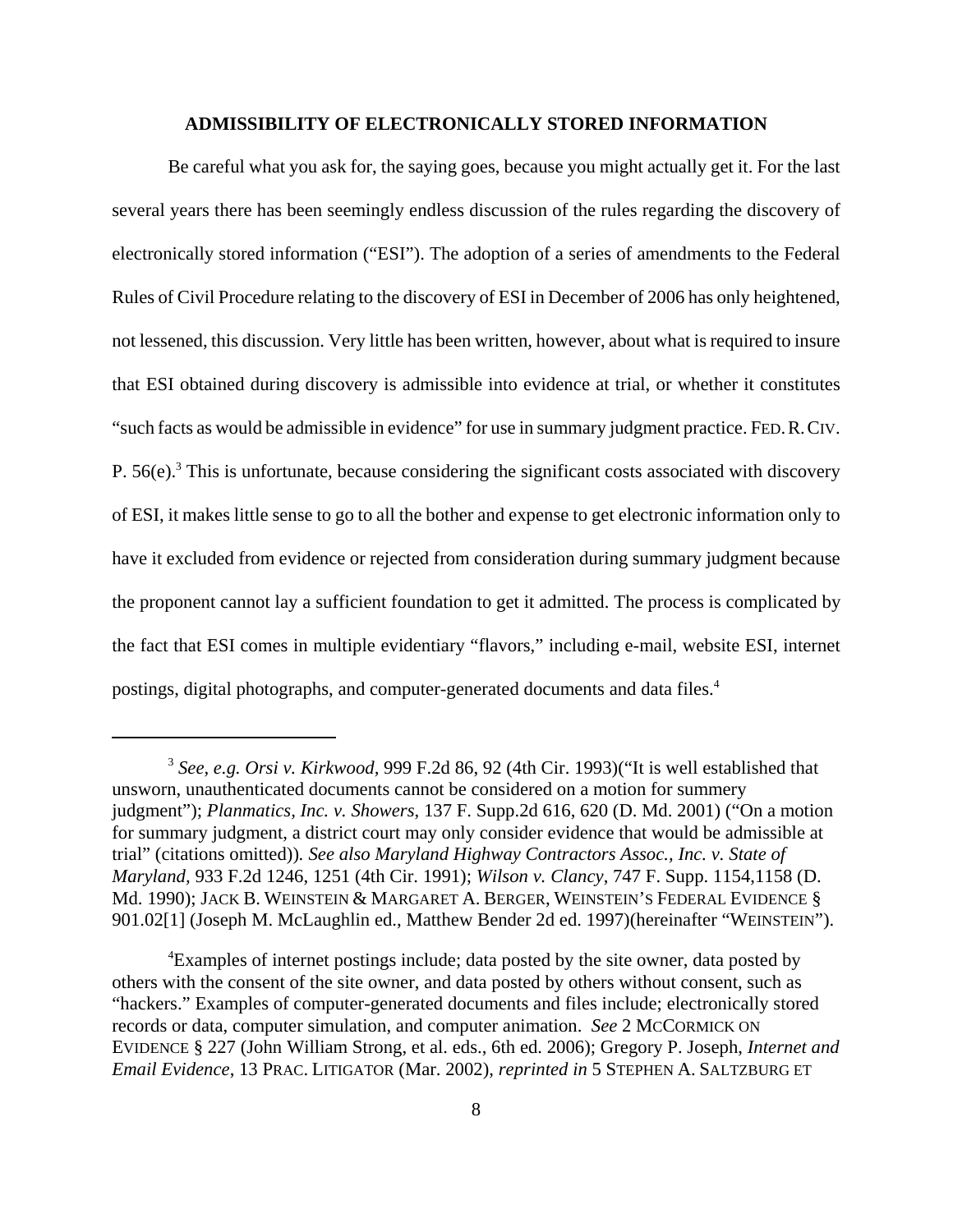Whether ESI is admissible into evidence is determined by a collection of evidence rules <sup>5</sup> that present themselves like a series of hurdles to be cleared by the proponent of the evidence. Failure to clear any of these evidentiary hurdles means that the evidence will not be admissible. Whenever ESI is offered as evidence, either at trial or in summary judgment, the following evidence rules must be considered: (1) is the ESI **relevant** as determined by Rule 401 (does it have any tendency to make some fact that is of consequence to the litigation more or less probable than it otherwise would be); (2) if relevant under 401, is it **authentic** as required by Rule 901(a) (can the proponent show that the ESI is what it purports to be); (3) if the ESI is offered for its substantive truth, is it **hearsay** as defined by Rule 801, and if so, is it covered by an applicable exception (Rules 803, 804 and 807); (4) is the form of the ESI that is being offered as evidence an **original** or **duplicate** under the original writing rule, of if not, is there admissible secondary evidence to prove the content of the ESI (Rules 1001-1008); and (5) is the probative value of the ESI substantially outweighed by the danger of **unfair prejudice** or one of the other factors identified by Rule 403,

AL., FEDERAL RULES OF EVIDENCE MANUAL, Part 4 at 20 (9th ed. 2006)(hereinafter "Joseph"); Hon. Paul W. Grimm and Claudia Diamond, *Low-Tech Solutions to High-Tech Wizardry: Computer Generated Evidence*, 37 MD. B. J. 4 (July/August, 2004).

 $<sup>5</sup>$  It has been noted that "[t]he Federal Rules of Evidence . . . do not separately address the</sup> admissibility of electronic data."ADAM COHEN AND DAVID LENDER, ELECTRONIC DISCOVERY: LAW AND PRACTICE § 6.01 (Aspen Publishers 2007). However, "the Federal Rules of Evidence apply to computerized data as they do to other types of evidence." MANUAL FOR COMPLEX LITIGATION § 11.447 (4th ed. 2004). Indeed, FED. R. EVID. 102 contemplates that the rules of evidence are flexible enough to accommodate future "growth and development" to address technical changes not in existence as of the codification of the rules themselves. Further, courts have had little difficulty using the existing rules of evidence to determine the admissibility of ESI, despite the technical challenges that sometimes must be overcome to do so. *See, e.g.*, *In Re F.P., A Minor,* 878 A.2d 91, 95 (Pa. Super. Ct. 2005) ("Essentially, appellant would have us create a whole new body of law just to deal with e-mails or instant messages . . . . We believe that e-mail messages and similar forms of electronic communications can be properly authenticated within the existing framework of [the state rules of evidence].").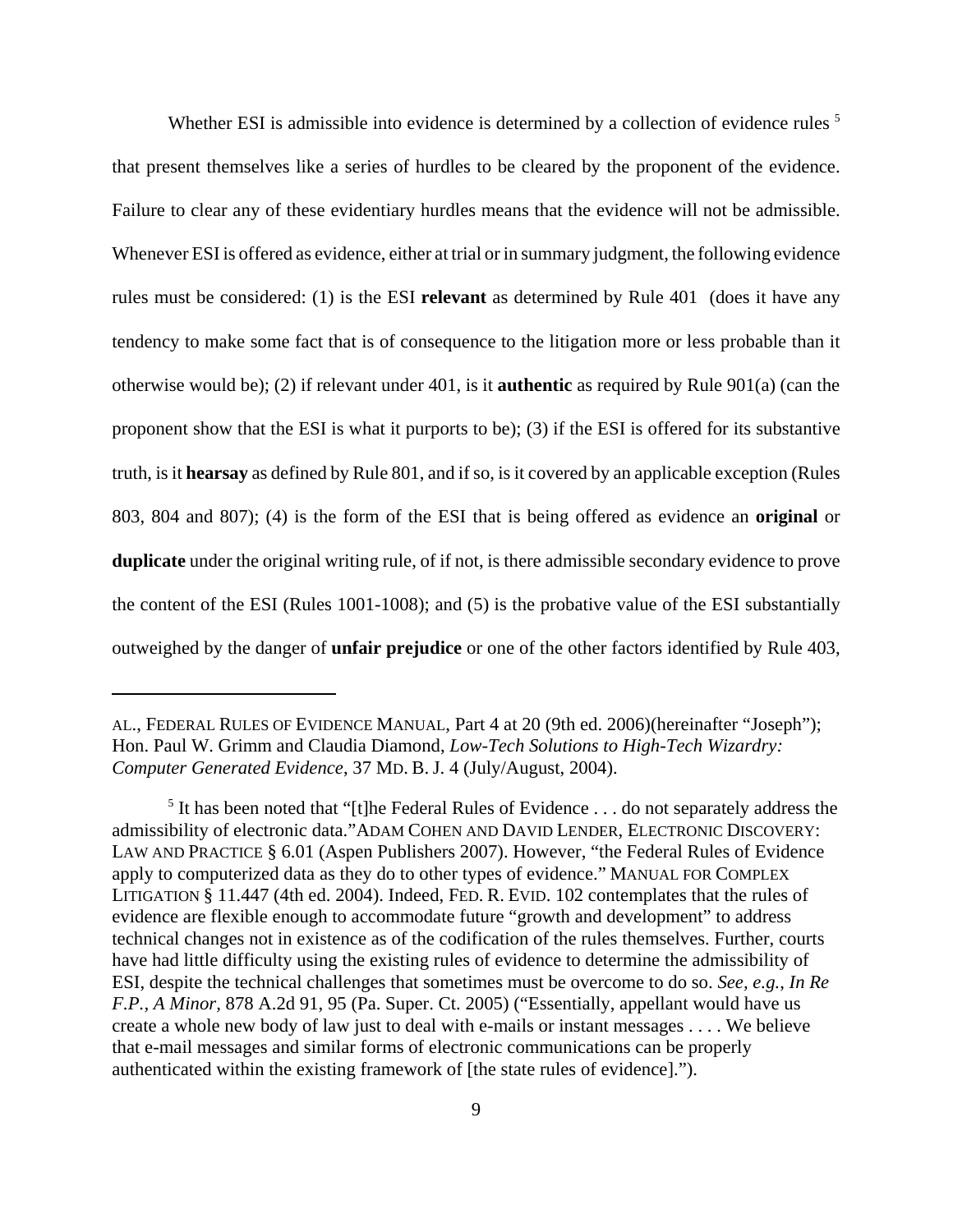such that it should be excluded despite its relevance. Preliminarily, the process by which the admissibility of ESI is determined is governed by Rule 104, which addresses the relationship between the judge and the jury with regard to preliminary fact finding associated with the admissibility of evidence. Because Rule 104 governs the very process of determining admissibility of ESI, it must be considered first.

## **Preliminary Rulings on Admissibility(Rule 104**)

The relationship between Rule 104(a) and (b) can complicate the process by which ESI is admitted into evidence at trial, or may be considered at summary judgment. The rule states, in relevant part:

> (a) Questions of admissibility generally. Preliminary questions concerning the qualification of a person to be a witness, the existence of a privilege, or the admissibility of evidence shall be determined by the court, subject to the provisions of subdivision (b) . . . . In making its determination it is not bound by the rules of evidence except those with respect to privileges.

> (b) Relevancy conditioned on fact. When the relevancy of evidence depends upon the fulfillment of a condition of fact, the court shall admit it upon, or subject to, the introduction of evidence sufficient to support a finding of the fulfillment of the condition.

FED. R. EVID. 104 (a) and (b).

When the judge makes a preliminary determination regarding the admissibility of evidence under Rule  $104(a)$ , the Federal Rules of Evidence, except for privilege, do not apply. Rule  $104(a)$ ,  $1101(d)(1)$ . Therefore, the court may consider hearsay or other evidence that would not be admissible if offered to the jury,<sup>6</sup> and "hearings on preliminary matters need not be conducted with

<sup>6</sup> *Precision Piping and Instruments v. E.I. du Pont de Nemours and Co*., 951 F.2d 613, 621 (4th Cir. 1991); 1 STEPHEN A. SALTZBURG ET AL., FEDERAL RULES OF EVIDENCE MANUAL, 104.03[1][b] (9th ed. 2006)(hereinafter "SALTZBURG"); WEINSTEIN at § 104.11[1][a]; *Id*. at § 901.06[1][c][iii] ("Rule 104(a) provides that inadmissible evidence may be considered in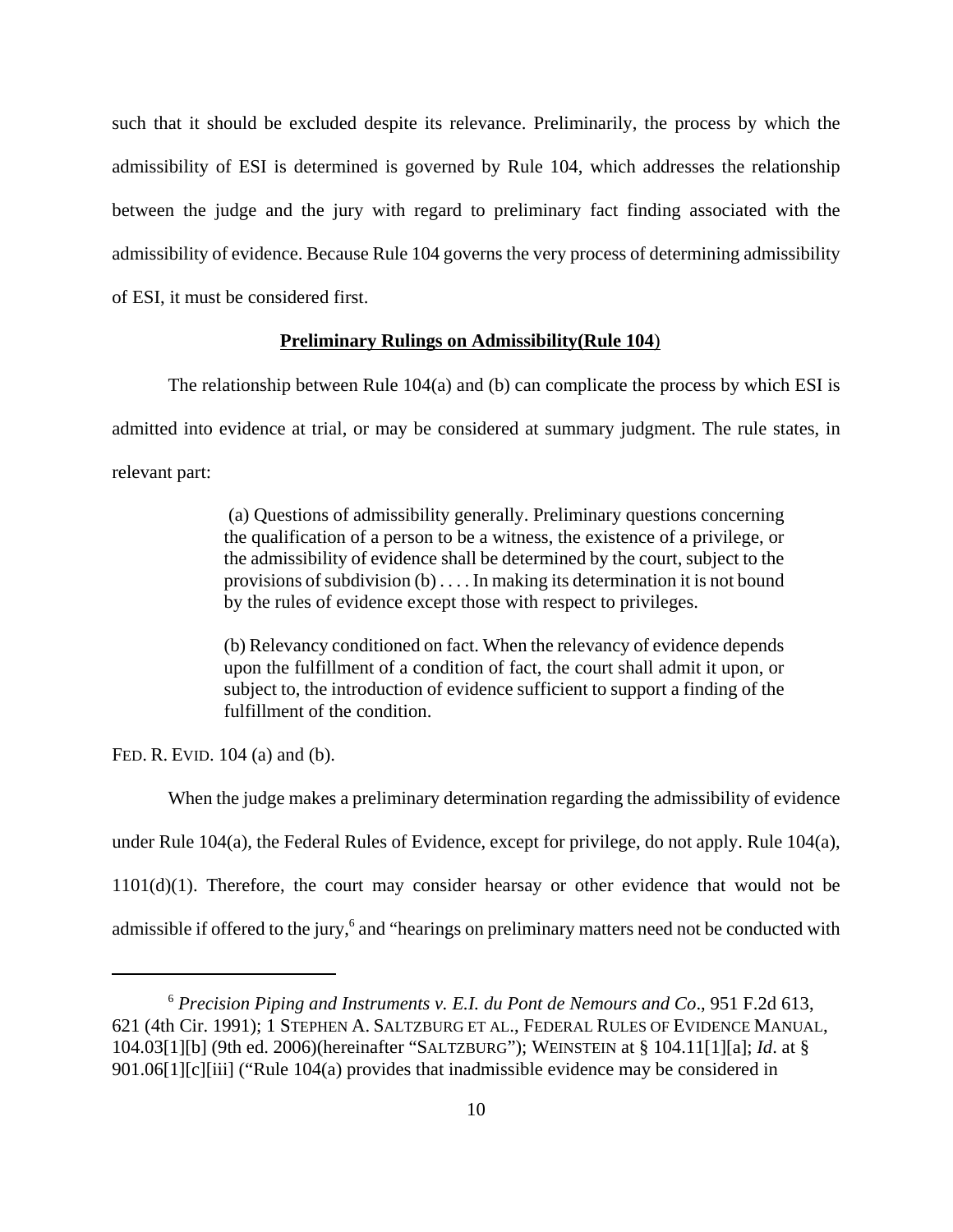all the formalities and requirements of a trial."<sup>7</sup> Accordingly, the trial judge may make preliminary determinations in chambers or at a sidebar conference in court.<sup>8</sup>

The following types of preliminary matters typically are determined by the judge under Rule  $104(a)$ : whether an expert is qualified, and if so, whether his or her opinions are admissible; existence of a privilege; and whether evidence is hearsay, and if so, if any recognized exception applies.<sup>9</sup>

The interplay between Rule 104(a) and 104(b) can be a bit tricky, which is illustrated by the manner in which evidence, whether ESI or "hard copy," must be authenticated under Rule 901(a). Authentication under Rule 901 is viewed as a subset of relevancy, because "evidence cannot have a tendency to make the existence of a disputed fact more or less likely if the evidence is not that which its proponent claims."<sup>10</sup> Accordingly, "[r]esolution of whether evidence is authentic calls for a factual determination by the jury and admissibility, therefore, is governed by the procedure set forth in Federal Rule of Evidence 104(b) 'relating to matters of conditional relevance generally.'"<sup>11</sup>

determining preliminary questions of admissibility under Rule 104(a). However, that provision does not extend to determinations under Rule 104(b), so the court may not consider inadmissible evidence in determinations governed by Rule 104(b). In determining the preliminary question of authenticity under Rule 104(b), therefore, a judge may only consider evidence that is itself admissible.").

<sup>&</sup>lt;sup>7</sup> WEINSTEIN at  $\S 104.11[3]$ .

<sup>8</sup> *Id*.; *United States v. Branch*, 970 F.2d 1368 (4th Cir. 1992).

 $9$  WEINSTEIN at  $$104.02[2]$ .

<sup>10</sup> *Branch*, 970 F.2d at 1370 (citing *United States v. Sliker*, 751 F.2d 477, 497-99 (2d Cir. 1984)).

<sup>&</sup>lt;sup>11</sup> *Id*.(citation omitted). *See also*, FED. R. EVID. 901(a) advisory committee's notes ("Authentication and identification represent a special aspect of relevancy . . . . This requirement of showing authenticity or identity falls in the category of relevancy dependent upon fulfillment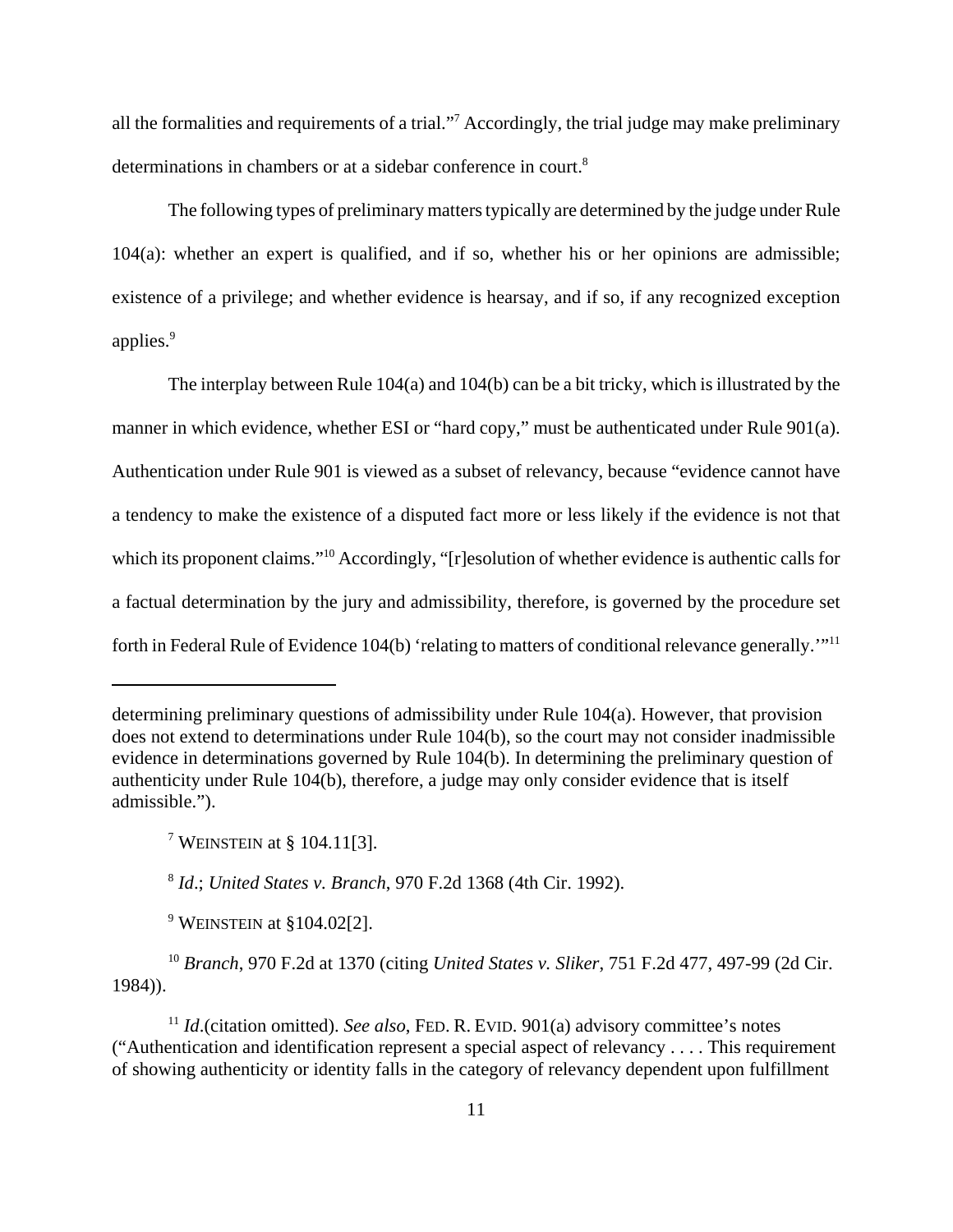In essence, determining whether ESI is authentic, and therefore relevant, is a two step process. First, "[b]efore admitting evidence for consideration by the jury, the district court must determine whether its proponent has offered a satisfactory foundation from which the jury could reasonably find that the evidence is authentic."12 Then, "because authentication is essentially a question of conditional relevancy, the jury ultimately resolves whether evidence admitted for its consideration is that which the proponent claims."13 As the Fourth Circuit summarized this process:

Although the district court is charged with making this preliminary determination, because authentication is essentially a question of conditional relevancy, the jury ultimately resolves whether evidence admitted for its consideration is that which the proponent claims. Because the ultimate resolution of authenticity is a question for the jury, in rendering its preliminary decision on whether the proponent of evidence has laid a sufficient foundation for admission the district court must necessarily assess the adequacy of the showing made before the jury.<sup>14</sup>

With respect to this two step process, the Fourth Circuit went on to state:

[a]n in camera hearing addressing authenticity does not replace the presentation of authenticating evidence before the jury; the district court must revisit this issue at trial. Thus, even though the district court may have ruled during an in camera proceeding that the proponent had presented sufficient evidence to support a finding that [the evidence] was authentic, evidence that would support the same ruling must be presented again, to the jury, before the [evidence] may be admitted.<sup>15</sup>

In short, there is a significant difference between the way that Rule 104(a) and 104(b)

operate. Because, under Rule 104(b), the jury, not the court, makes the factual findings that

<sup>15</sup> *Id.*

of a condition of fact and is governed by the procedure set forth in Rule 104(b)").

<sup>&</sup>lt;sup>12</sup> Branch, 970 F.2d at 1370 (citing FED. R. EVID. 104(b) advisory committee's note).

<sup>13</sup> *Id.* at 1370-71.

<sup>&</sup>lt;sup>14</sup> *Id*.(citation omitted)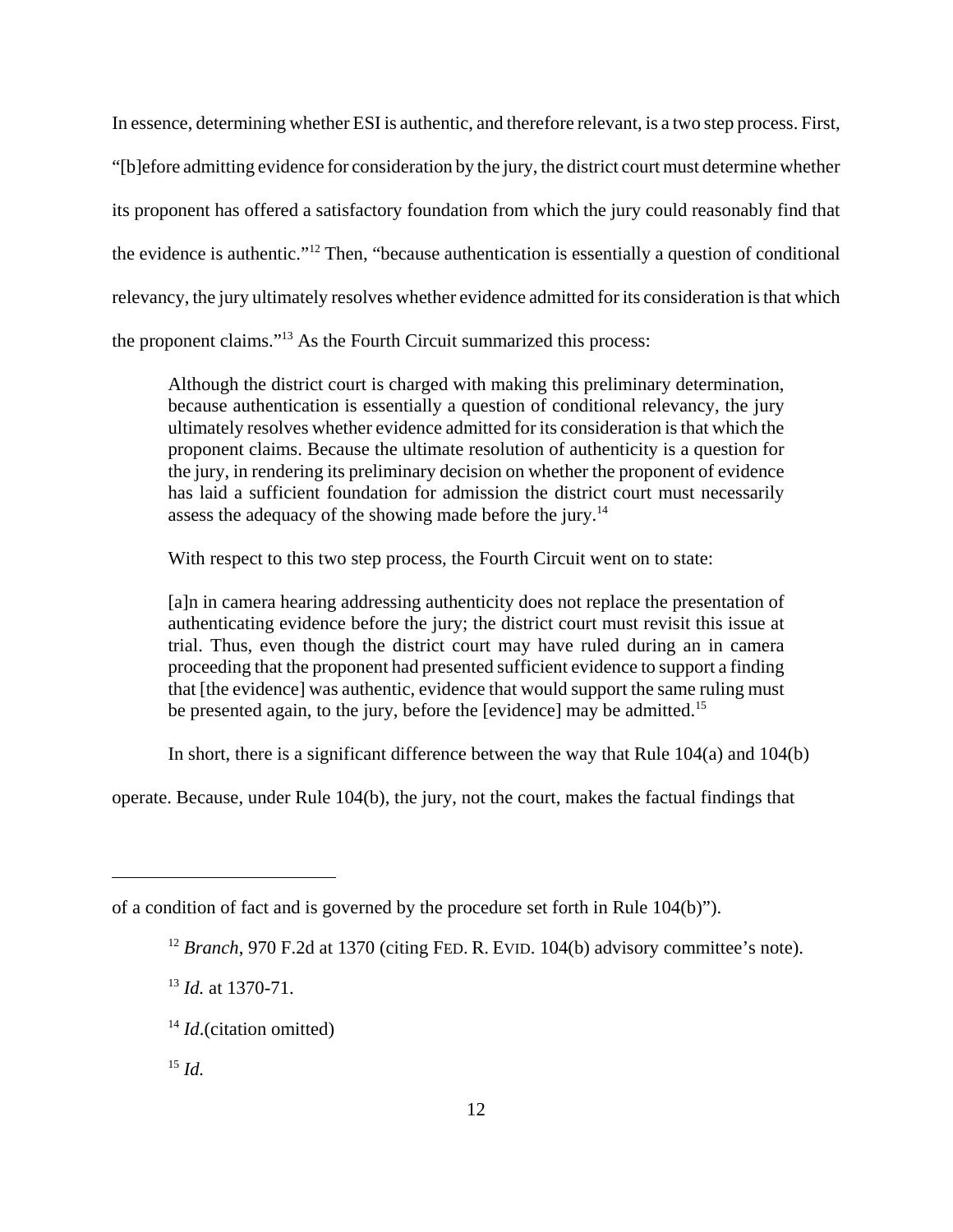determine admissibility, the facts introduced must be admissible under the rules of evidence.<sup>16</sup> It is important to understand this relationship when seeking to admit ESI. For example, if an e-mail is offered into evidence, the determination of whether it is authentic would be for the jury to decide under Rule 104(b), and the facts that they consider in making this determination must be admissible into evidence. In contrast, if the ruling on whether the e-mail is an admission by a party opponent or a business record turns on contested facts, the admissibility of those facts will be determined by the judge under 104(a), and the Federal Rules of Evidence, except for privilege, are inapplicable.

## **Relevance ( Rules 401, 402, and 105)**

The first evidentiary hurdle to overcome in establishing the admissibility of ESI is to demonstrate that it is relevant, as defined by Federal Rule of Evidence 401, which states:

"Relevant evidence" means evidence having any tendency to make the existence of any fact that is of consequence to the determination of the action more probable or less probable than it would be without the evidence.

Clearly, facts that tend to prove essential elements of the causes of action and affirmative defenses asserted in the pleadings are "of consequence to the litigation," as are facts that tend to undermine or rehabilitate the credibility of the witnesses who will testify. SALTZBURG at § 401.02[8]. So too, however, are background facts that, although they may not prove elements of the claims and defenses, and may not even be disputed, nonetheless routinely are admitted to help the fact finder

<sup>16</sup> *See, e.g., United States v. Safavian*, 435 F. Supp. 2d 36, 41-42 (D.D.C. 2006) (trial judge relied on proffers of government lawyers about facts learned by FBI agents during their investigation to make preliminary determination that e-mails were admissible, but cautioned that at trial the government would have to call witnesses with personal knowledge of facts and not rely on FBI agents' testimony about what others had told them regarding the origin of the emails); SALTZBURG at § 901.02[5] ( "In order for the trier of fact to make a rational decision as to authenticity [under Rule 104(b)], the foundation evidence must be admissible and it must actually be placed before the jury if the Judge admits the evidence").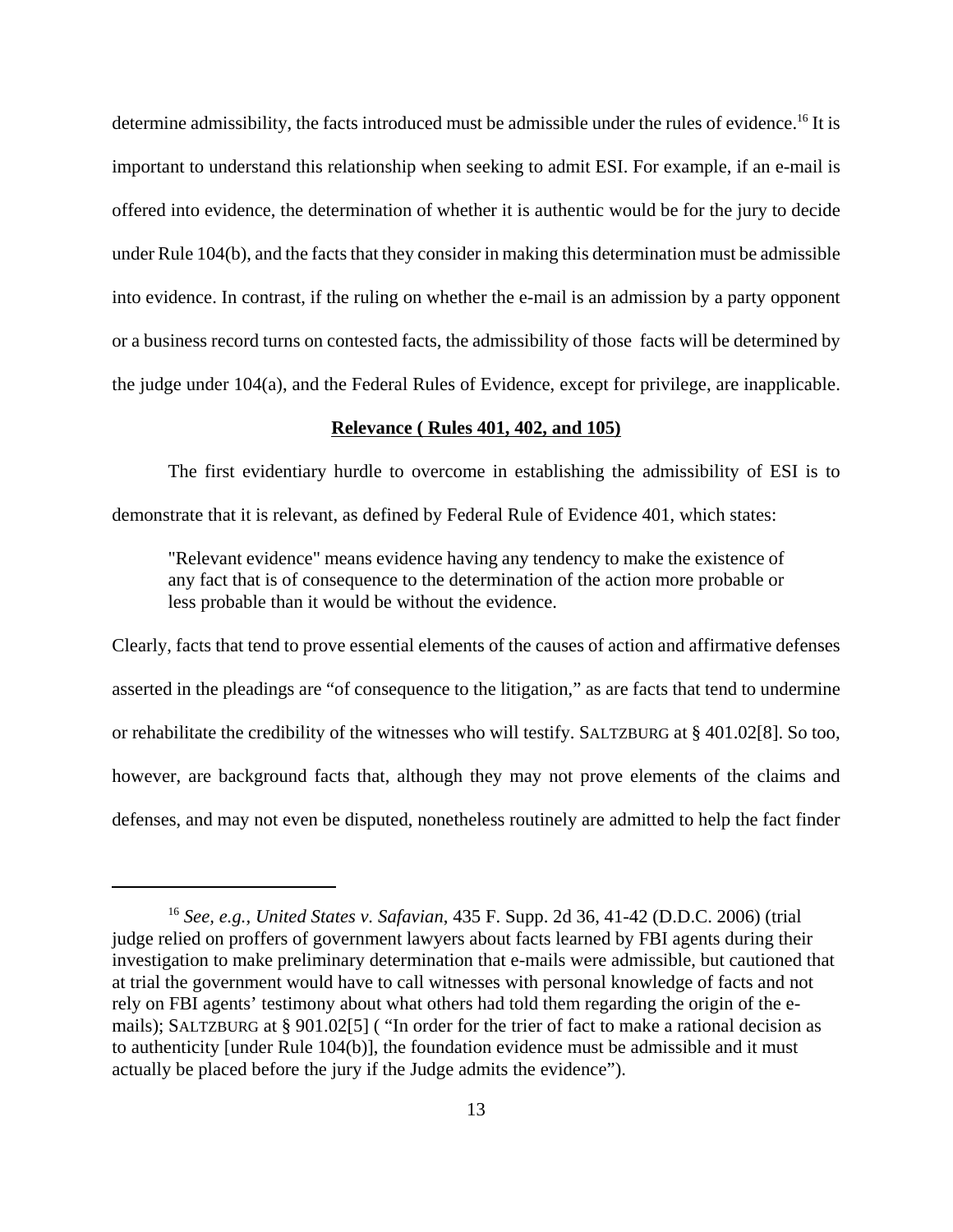understand the issues in the case and the evidence introduced to prove or disprove them. FED. R. EVID. 401 advisory committee's note. It is important to recognize that relevance is not a static concept; evidence is not relevant or irrelevant, occupying some rigid state of all or nothing. SALTZBURG at §401.02[11]. Instead, "[r]elevancy is not an inherent characteristic of any item of evidence but exists only as a relation between an item of evidence and a matter properly provable in the case." FED. R. EVID. 401 advisory committee's note. As recognized by Federal Rule of Evidence 105, evidence may be admissible for one purpose, but not another, or against one party, but not another.<sup>17</sup> Therefore, it is important for the proponent of the evidence to have considered all of the potential purposes for which it is offered, and to be prepared to articulate them to the court if the evidence is challenged. This point is particularly significant, as discussed below, when considering hearsay objections, where disputed evidence may be inadmissible hearsay if offered for its substantive truth, but admissible if offered for a reason other than its literal truth.

In assessing whether evidence is relevant under Rule 401, it also is important to remember that there is a distinction between the admissibility of evidence, and the weight to which it is entitled in the eyes of the fact finder, as Rule  $104(e)^{18}$  instructs. To be relevant, evidence does not have to carry any particular weight — it is sufficient if it has "any tendency" to prove or disprove a consequential fact in the litigation. Whether evidence tends to make a consequential fact more

 $17$  FED R. EVID. 105 states: "When evidence which is admissible as to one party or for one purpose but not admissible as to another party or for another purpose is admitted, the court, upon request, shall restrict the evidence to its proper scope and instruct the jury accordingly."

<sup>&</sup>lt;sup>18</sup> FED. R. EVID.  $104(e)$  states: "[Rule 104] does not limit the right of a party to introduce before the jury evidence relevant to weight or credibility [of evidence that has been admitted by an adverse party]."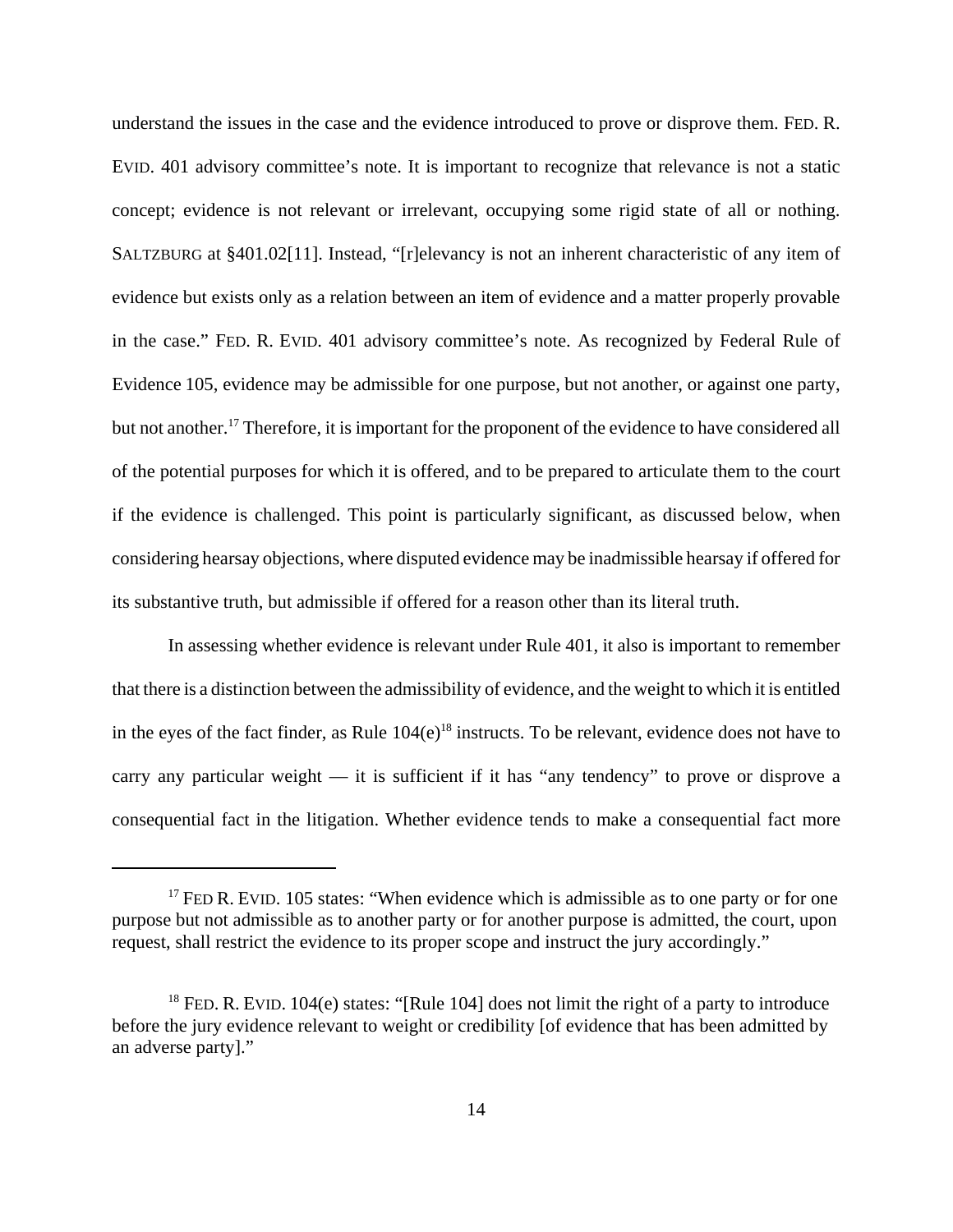probable than it would be without the evidence is not a difficult showing to make. FED.R.EVID. 401 advisory committee's note; SALTZBURG at §401.02[1] ("To be relevant it is enough that the evidence has a *tendency* to make a consequential fact even the least bit more probable or less probable than it would be without the evidence. The question of relevance is thus different from whether evidence is *sufficient* to prove a point.") *See also* WEINSTEIN at § 401.05-06.

The Federal Rules of Evidence are clear: evidence that is not relevant is never admissible. FED.R.EVID. 402. Once evidence has been shown to meet the low threshold of relevance, however, it presumptively is admissible unless the constitution, a statute, rule of evidence or procedure, or case law requires that it be excluded.19 Thus, the function of all the rules of evidence other than Rule 401 is to help determine whether evidence which in fact is relevant should nonetheless be excluded. FED. R. EVID. 402 advisory committee's note ("Succeeding rules [in Article IV of the rules of evidence] . . . in response to the demands of particular policies, require the exclusion of evidence despite its relevancy."). *See also* SALTZBURG § 402.02[1]-[2].

Establishing that ESI has some relevance generally is not hard for counsel. Articulating all of what may be multiple grounds of relevance is something that is important, though not as frequently done as it should be. Accordingly, evidence that might otherwise be admitted may be excluded because the proponent put all his or her eggs in a single evidentiary basket, which the trial judge views as inapplicable, instead of carefully identifying each potential basis for admissibility. That was not the problem in this case, however, because the e-mail and other documentary evidence

<sup>&</sup>lt;sup>19</sup> *Id.* (stating that "[a]ll relevant evidence is admissible, except as otherwise provided by the Constitution of the United States, by Act of Congress, by these rules, or by other rules prescribed by the Supreme Court pursuant to statutory authority. Evidence which is not relevant is not admissible."); SALTZBURG at § 401.02[1]; WEINSTEIN at § 402.02[1].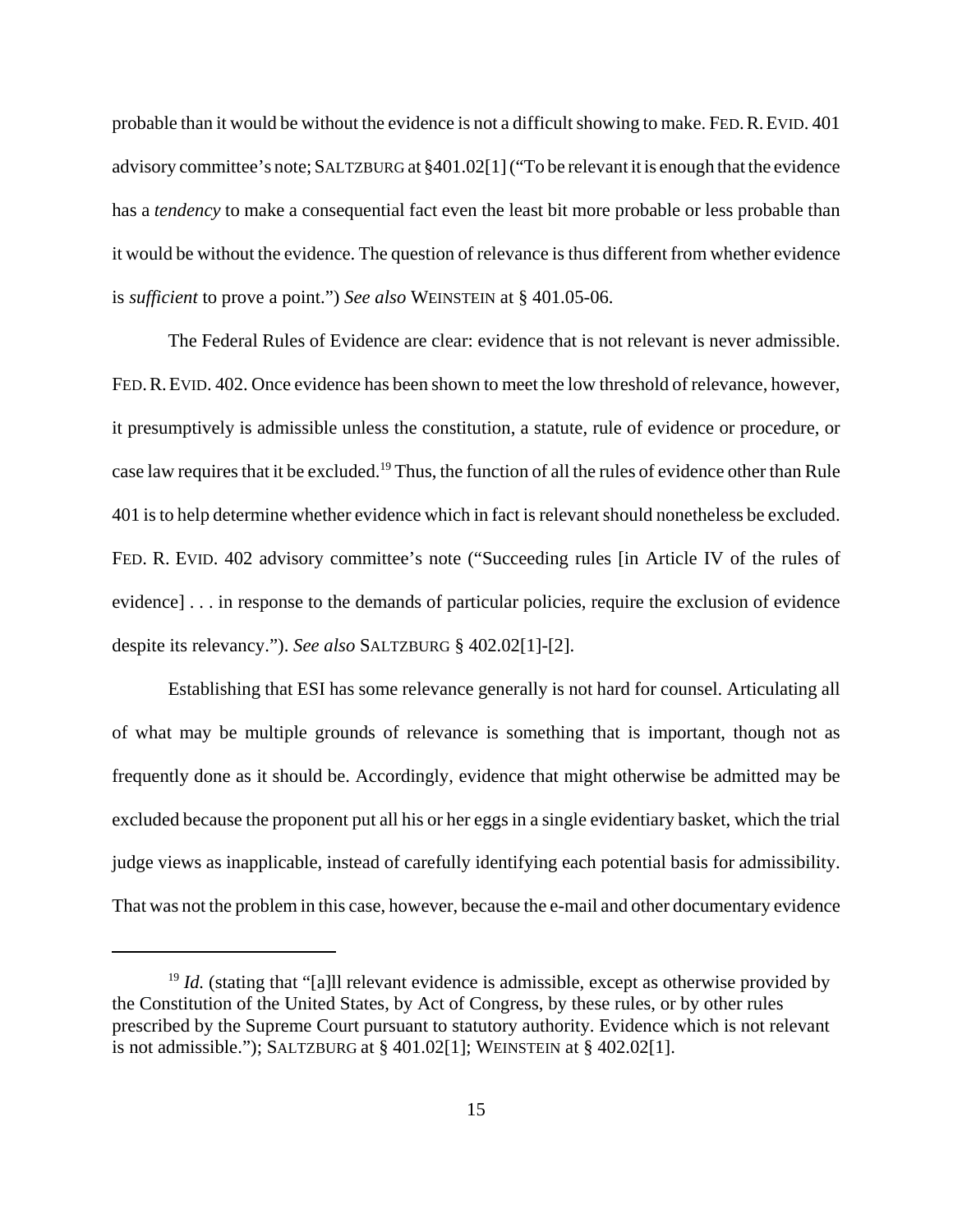attached as exhibits to the summary judgment motions are relevant to determining the scope of the arbitration agreement between the parties, and therefore this evidence meets the requirements of Rule 401. Assuming, as is the case here, the proponent of ESI establishes its relevance and concomitant presumptive admissibility, the next step is to demonstrate that it is authentic. It is this latter step that the parties in this case omitted completely.

## **Authenticity (Rules 901-902)**

In order for ESI to be admissible, it also must be shown to be authentic. Rule 901(a) defines what this entails: "[t]he requirement of authentication or identification as a condition precedent to admissibility is satisfied by evidence sufficient to support a finding that the matter in question is what its proponent claims." As already noted, "[a]uthentication and identification represent a special aspect of relevancy . . . . This requirement of showing authenticity or identity falls into the category of relevancy dependent upon fulfillment of a condition of fact and is governed by the procedure set forth in Rule 104(b)." FED. R. EVID. 901 advisory committee's note. The requirement of authentication and identification also insures that evidence is trustworthy, which is especially important in analyzing hearsay issues. Indeed, these two evidentiary concepts often are considered together when determining the admissibility of exhibits or documents.<sup>20</sup> WEINSTEIN at § 901.02[2].

A party seeking to admit an exhibit need only make a prima facie showing that it is what he or she claims it to be. *Id.* at § 901.02[3]. This is not a particularly high barrier to overcome. For

<sup>20</sup> *See, e.g., In Re Vee Vinhnee*, 336 B.R. 437, 444 (B.A.P. 9th 2005) (In considering admissibility of electronically stored business records, the court noted "[o]rdinarily, because the business record foundation commonly covers the ground, the authenticity analysis [under Rule 902(11)] is merged into the business record analysis without formal focus on the question." (citation omitted)).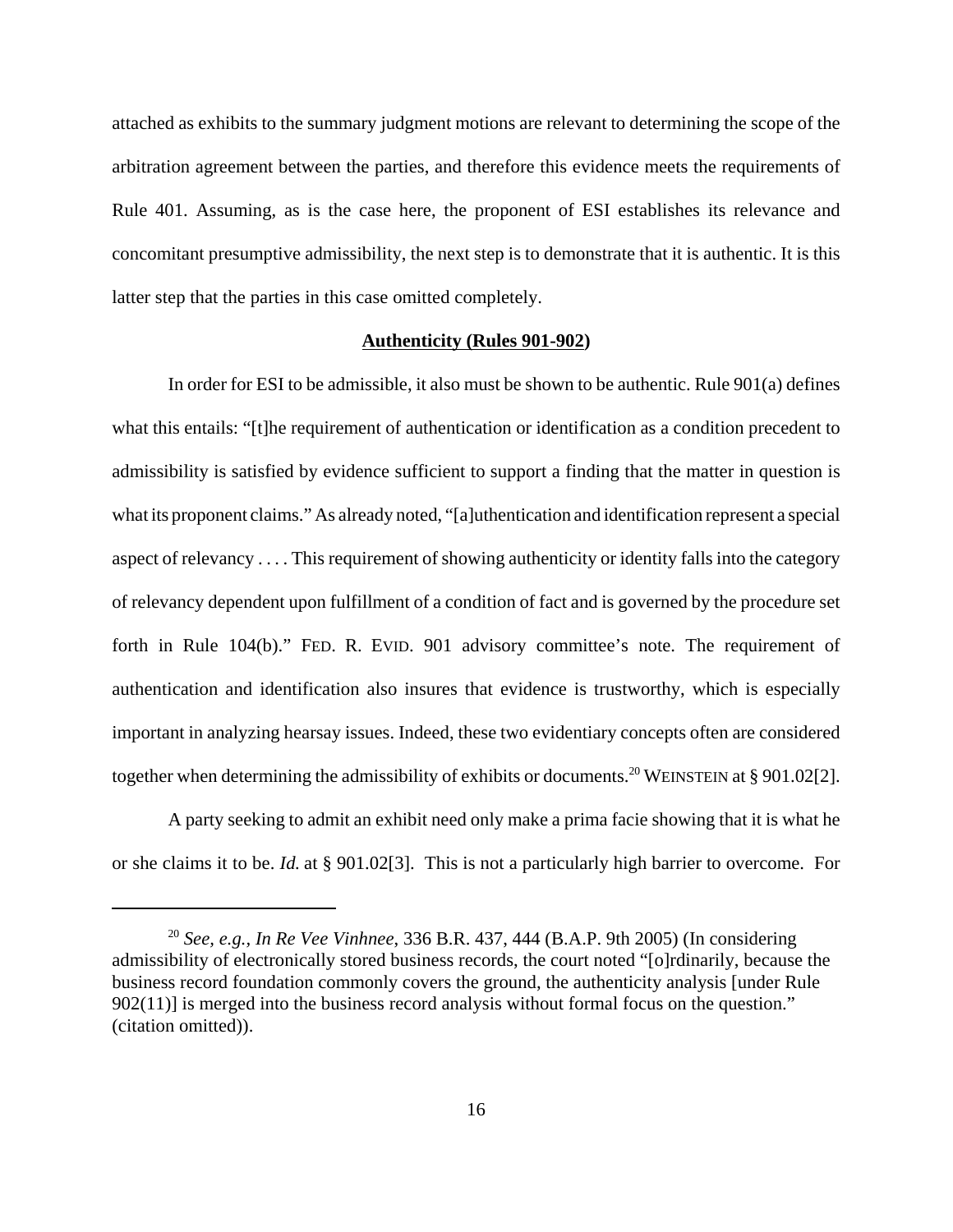example, in *United States v. Safavian*, the court analyzed the admissibility of e-mail, noting,

[t]he question for the court under Rule 901 is whether the proponent of the evidence has 'offered a foundation from which the jury could reasonably find that the evidence is what the proponent says it is . . . .' The Court need not find that the evidence is necessarily what the proponent claims, but only that there is sufficient evidence that the *jury* ultimately might do so.

435 F. Supp. 2d at 38 (citations omitted)). *See also United States v. Meienberg*, 263 F.3d 1177, 1180 (10th Cir. 2001) (analyzing admissibility of printouts of computerized records); *United States v. Tank,* 200 F.3d 627, 630 (9th Cir. 2000) (analyzing admissibility of exhibits reflecting chat room conversations)*; United States v. Reilly*, 33 F.3d 1396, 1404 (3d Cir. 1994)(discussing admissibility of radiotelegrams); *United States v. Howard-Arias*, 679 F.2d 363, 366 (4th Cir. 1982)(addressing chain of authenticity); *Telewizja Polska USA, Inc. v. Echostar Satellite Corp*., 2004 WL 2367740, at \*16 (N.D. Ill. Oct. 15, 2004) (analyzing admissibility of the content of a website).

Ironically, however, counsel often fail to meet even this minimal showing when attempting to introduce ESI, which underscores the need to pay careful attention to this requirement. Indeed, the inability to get evidence admitted because of a failure to authenticate it almost always is a selfinflicted injury which can be avoided by thoughtful advance preparation. *See, e.g., In Re Vee Vinhnee*, 336 B.R. 437 (proponent failed properly to authenticate exhibits of electronically stored business records); *United States v. Jackson*, 208 F.3d 633, 638 (7th Cir. 2000) (proponent failed to authenticate exhibits taken from an organization's website); *St. Luke's Cataract and Laser Institute PA v. Sanderson*, 2006 WL 1320242, at \*3-4 (M.D. Fla. May 12, 2006) (excluding exhibits because affidavits used to authenticate exhibits showing content of web pages were factually inaccurate and affiants lacked personal knowledge of facts); *Rambus v. Infineon Tech. A.G.*, 348 F. Supp. 2d 698 (E.D. Va. 2004) (proponent failed to authenticate computer generated business records)*; Wady v.*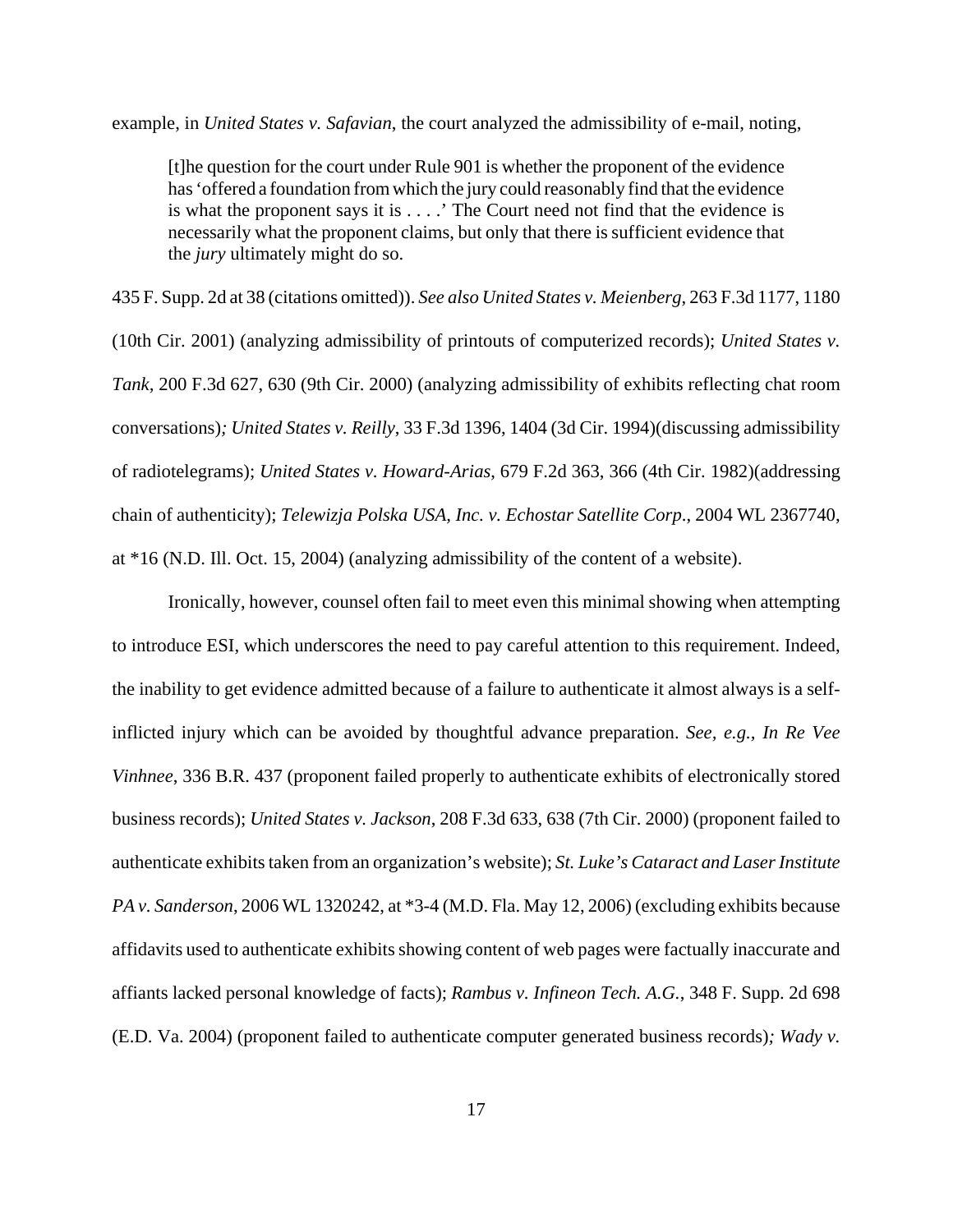*Provident Life and Accident Ins. Co. of Am.*, 216 F. Supp. 2d 1060 (C.D. Cal. 2002) (sustaining an objection to affidavit of witness offered to authenticate exhibit that contained documents taken from defendant's website because affiant lacked personal knowledge); *Indianapolis Minority Contractors Assoc. Inc. v. Wiley*, 1998 WL 1988826, at \*7 (S.D. Ind. May 13, 1998) (proponent of computer records failed to show that they were from a system capable of producing reliable and accurate results, and therefore, failed to authenticate them).

Although courts have recognized that authentication of ESI may require greater scrutiny than that required for the authentication of "hard copy" documents, $^{21}$  they have been quick to reject calls to abandon the existing rules of evidence when doing so. For example, in *In Re F.P. , A Minor* the court addressed the authentication required to introduce transcripts of instant message conversations.

<sup>&</sup>lt;sup>21</sup> In *In Re Vee Vinhnee*, the court addressed the authentication of electronically stored business records. It observed "[a]uthenticating a paperless electronic record, in principle, poses the same issue as for a paper record, the only difference being the format in which the record is maintained . . . . ." However, it quickly noted "[t]he paperless electronic record involves a difference in the format of the record that presents more complicated variations on the authentication problem than for paper records. Ultimately, however, it all boils down to the same question of assurance that the record is what it purports to be." The court did conclude, however, that "it is becoming recognized that early versions of computer foundations were too cursory, even though the basic elements covered the ground," before exercising a demanding analysis of the foundation needed to authenticate a paperless business record and lay the foundation for the business record exception to the hearsay rule, ultimately ruling that a proper foundation had not been established, and excluding the evidence. 336 B.R. at 444-45*. See also* MANUAL FOR COMPLEX LITIGATION at § 11.447 ("In general, the Federal Rules of Evidence apply to computerized data as they do to other types of evidence. Computerized data, however, raise unique issues concerning accuracy and authenticity. Accuracy may be impaired by incomplete data entry, mistakes in output instructions, programming errors, damage and contamination of storage media, power outages, and equipment malfunctions. The integrity of data may also be compromised in the course of discovery by improper search and retrieval techniques, data conversion, or mishandling. The proponent of computerized evidence has the burden of laying a proper foundation by establishing its accuracy. The judge should therefore consider the accuracy and reliability of computerized evidence, including any necessary discovery during pretrial proceedings, so that challenges to the evidence are not made for the first time at trial.").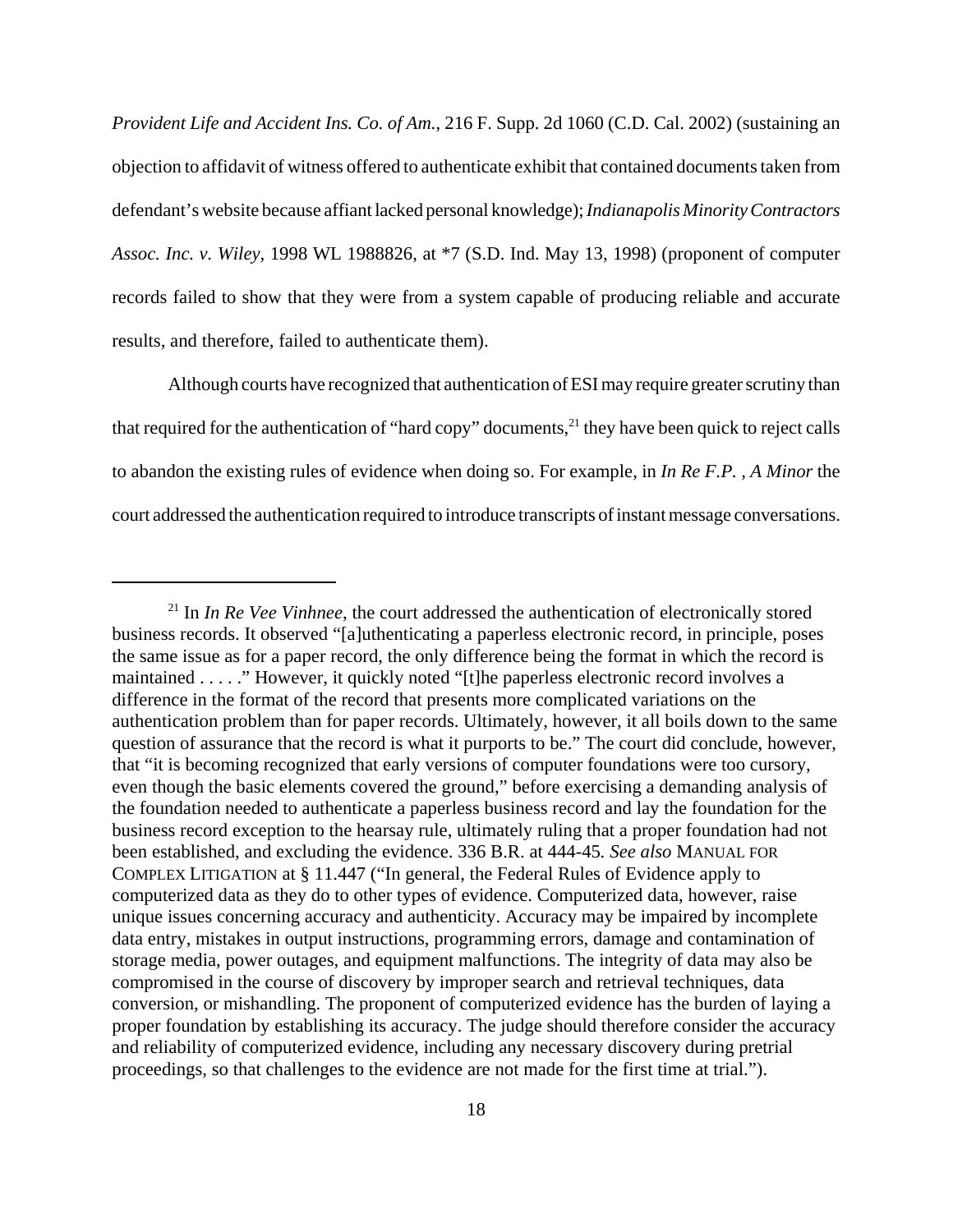In rejecting the defendant's challenge to this evidence, it stated:

Essentially, appellant would have us create a whole new body of law just to deal with e-mails or instant messages. The argument is that e-mails or text messages are inherently unreliable because of their relative anonymity and the fact that while an electronic message can be traced to a particular computer, it can rarely be connected to a specific author with any certainty. Unless the purported author is actually witnessed sending the e-mail, there is always the possibility it is not from whom it claims. As appellant correctly points out, anybody with the right password can gain access to another's e-mail account and send a message ostensibly from that person. However, the same uncertainties exist with traditional written documents. A signature can be forged; a letter can be typed on another's typewriter; distinct letterhead stationary can be copied or stolen. We believe that e-mail messages and similar forms of electronic communication can be properly authenticated within the existing framework of PaR.E. 901 and Pennsylvania case law . . . We see no justification for constructing unique rules of admissibility of electronic communications such as instant messages; they are to be evaluated on a case-by-case basis as any other document to determine whether or not there has been an adequate foundational showing of their relevance and authenticity.

878 A.2d at 95-96. Indeed, courts increasingly are demanding that proponents of evidence obtained

from electronically stored information pay more attention to the foundational requirements than has

been customary for introducing evidence not produced from electronic sources. As one respected

commentator on the Federal Rules of Evidence has noted:

In general, electronic documents or records that are merely stored in a computer raise no computer-specific authentication issues. If a computer processes data rather than merely storing it, authentication issues may arise. The need for authentication and an explanation of the computer's processing will depend on the complexity and novelty of the computer processing. There are many states in the development of computer data where error can be introduced, which can adversely affect the accuracy and reliability of the output. Inaccurate results occur most often because of bad or incomplete data inputting, but can also happen when defective software programs are used or stored-data media become corrupted or damaged.

The authentication requirements of Rule 901 are designed to set up a threshold preliminary standard to test the reliability of evidence, subject to later review by an opponent's cross-examination. Factors that should be considered in evaluating the reliability of computer-based evidence include the error rate in data inputting, and the security of the systems. The degree of foundation required to authenticate computer-based evidence depends on the quality and completeness of the data input,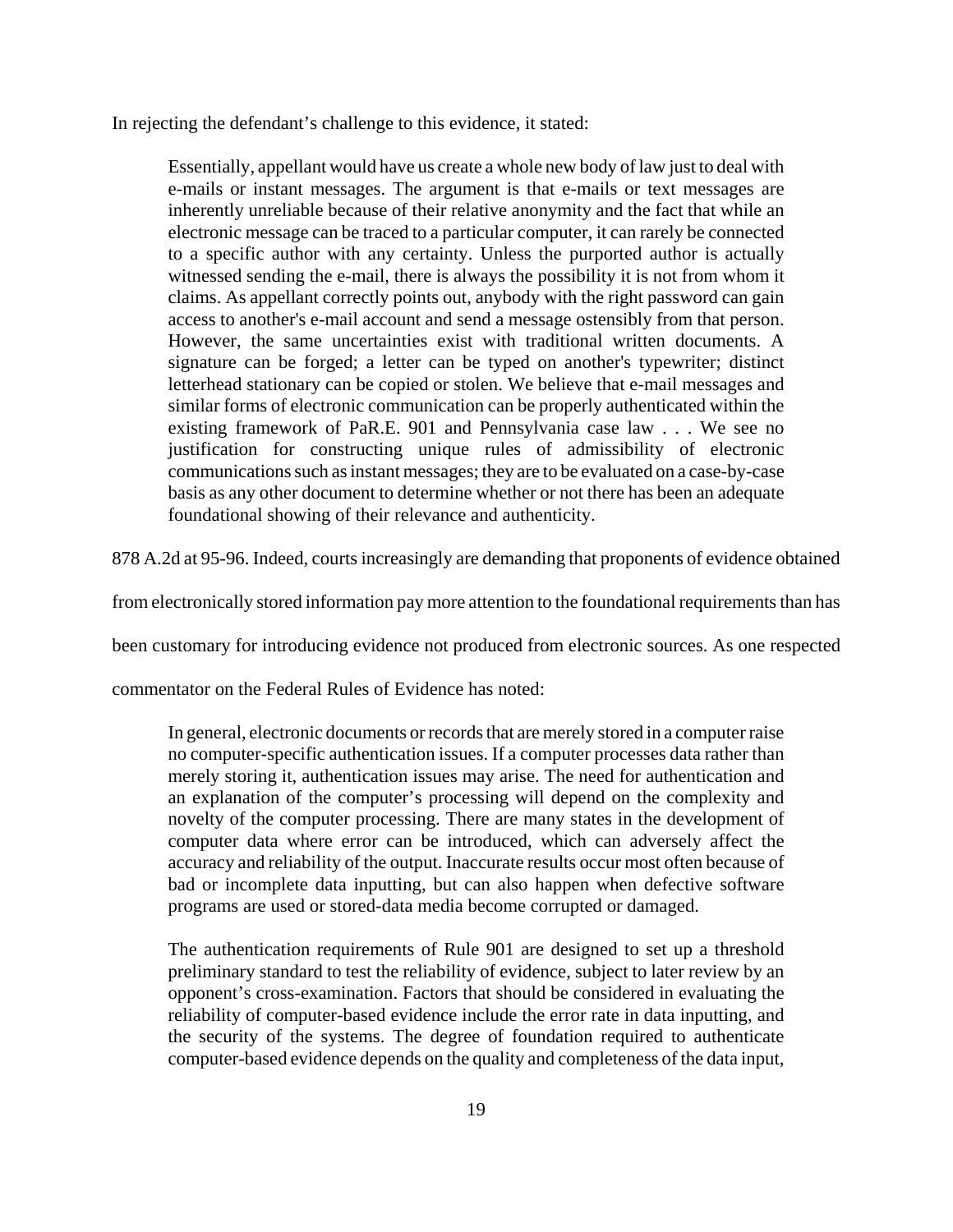the complexity of the computer processing, the routineness of the computer operation, and the ability to test and verify results of the computer processing.

Determining what degree of foundation is appropriate in any given case is in the judgment of the court. The required foundation will vary not only with the particular circumstances but also with the individual judge.

WEINSTEINat § 900.06[3]. Obviously, there is no "one size fits all" approach that can be taken when

authenticating electronic evidence, in part because technology changes so rapidly that it is often new

to many judges.

Although Rule 901(a) addresses the requirement to authenticate electronically generated or

electronically stored evidence, it is silent regarding how to do so. Rule 901(b), however, provides

examples of how authentication may be accomplished. It states:

(b) Illustrations.

By way of illustration only, and not by way of limitation, the following are examples of authentication or identification conforming with the requirements of this rule:

(1) Testimony of witness with knowledge. Testimony that a matter is what it is claimed to be.

(2) Nonexpert opinion on handwriting. Nonexpert opinion as to the genuineness of handwriting, based upon familiarity not acquired for purposes of the litigation.

(3) Comparison by trier or expert witness. Comparison by the trier of fact or by expert witnesses with specimens which have been authenticated.

(4) Distinctive characteristics and the like. Appearance, contents, substance, internal patterns, or other distinctive characteristics, taken in conjunction with circumstances.

(5) Voice identification. Identification of a voice, whether heard firsthand or through mechanical or electronic transmission or recording, by opinion based upon hearing the voice at any time under circumstances connecting it with the alleged speaker.

(6) Telephone conversations. Telephone conversations, by evidence that a call was made to the number assigned at the time by the telephone company to a particular person or business, if (A) in the case of a person, circumstances, including selfidentification, show the person answering to be the one called, or (B) in the case of a business, the call was made to a place of business and the conversation related to business reasonably transacted over the telephone.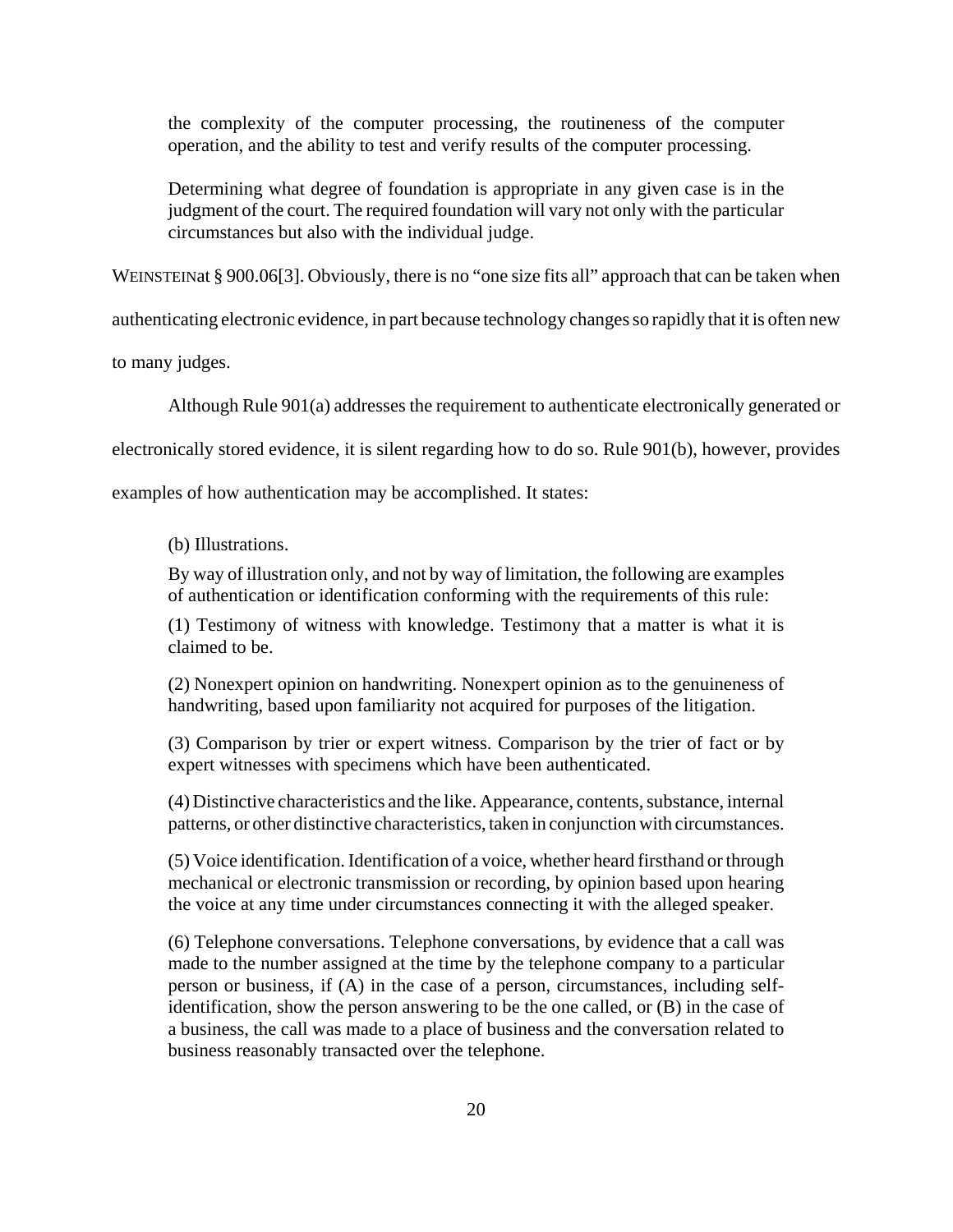(7) Public records or reports. Evidence that a writing authorized by law to be recorded or filed and in fact recorded or filed in a public office, or a purported public record, report, statement, or data compilation, in any form, is from the public office where items of this nature are kept.

(8) Ancient documents or data compilation. Evidence that a document or data compilation, in any form, (A) is in such condition as to create no suspicion concerning its authenticity, (B) was in a place where it, if authentic, would likely be, and (C) has been in existence 20 years or more at the time it is offered.

(9) Process or system. Evidence describing a process or system used to produce a result and showing that the process or system produces an accurate result.

(10) Methods provided by statute or rule. Any method of authentication or identification provided by Act of Congress or by other rules prescribed by the Supreme Court pursuant to statutory authority.

The ten methods identified by Rule 901(b) are non-exclusive. FED. R. EVID. 901(b) advisory committee's note ("The examples are not intended as an exclusive enumeration of allowable methods but are meant to guide and suggest, leaving room for growth and development in this area of the law."); WEINSTEIN at §901.03[1] ("Parties may use any of the methods listed in Rule 901(b), any combination of them, or any other proof that may be available to carry their burden of showing that the proffered exhibit is what they claim it to be."); *Telewizja Polska USA*, 2004 WL 2367740 (authentication methods listed in Rule 901(b) are "non-exhaustive"). *See also United States v. Simpson*, 152 F.3d 1241, 1249 (10th Cir. 1998) (evaluating methods of authenticating a printout of the text of a chat room discussion between the defendant and an undercover detective in a child pornography case).

Although the methods of authentication listed in Rule 901(b) "relate for the most part to documents . . . some attention [has been] given to . . . computer print-outs," particularly Rule 901(b)(9), which was drafted with "recent developments" in computer technology in mind. FED.R.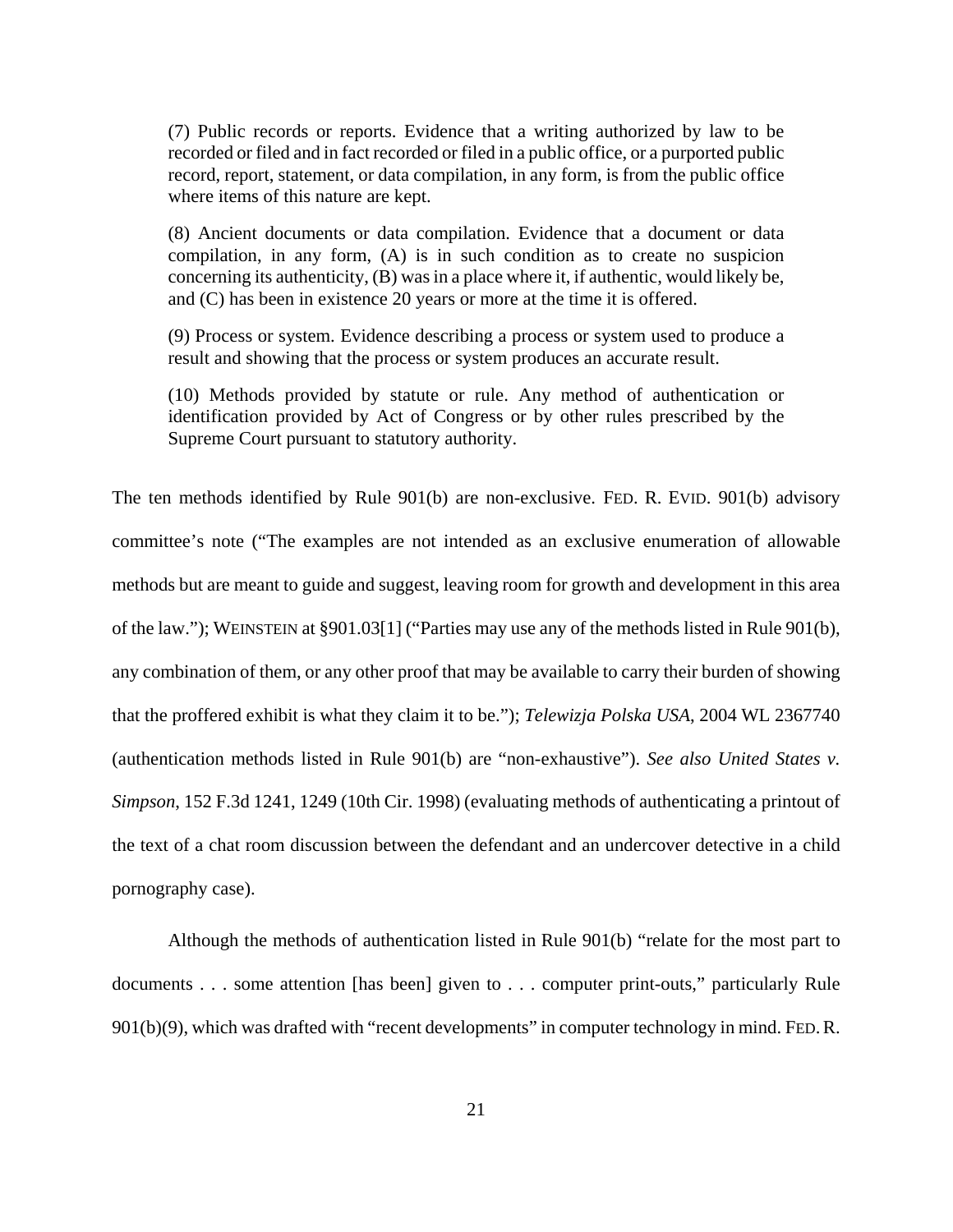EVID. 901(b) advisory committee's note. When faced with resolving authentication issues for electronic evidence, courts have used a number of the methods discussed in Rule 901(b), as well as approved some methods not included in that rule:

#### **Rule 901(b)(1).**

This rule permits authentication by: "[t]estimony that a matter is what it is claimed to be." This rule "contemplates a broad spectrum" including "testimony of a witness who was present at the signing of a document . . . ." FED. R. EVID. 901(a) advisory committee's note. "[I]n recognition of the proponent's light burden of proof in authenticating an exhibit . . . the 'knowledge' requirement of Rule 901(b)(1) is liberally construed. A witness may be appropriately knowledgeable through having participated in or observed the event reflected by the exhibit." WEINSTEIN at § 901.03[2] (cross-reference omitted). Courts considering the admissibility of electronic evidence frequently have acknowledged that it may be authenticated by a witness with personal knowledge. *United States v. Kassimu*, 2006 WL 1880335 (5th Cir. May 12, 2006) (ruling that copies of a post office's computer records could be authenticated by a custodian or other qualified witness with personal knowledge of the procedure that generated the records); *St. Luke's*, 2006 WL 1320242 at \*3-4 ("To authenticate printouts from a website, the party proffering the evidence must produce 'some statement or affidavit from someone with knowledge [of the website] . . . for example [a] web master or someone else with personal knowledge would be sufficient.'" (citation omitted)); *Safavian*, 435 F. Supp. 2d at 40 n.2 (D.D.C. 2006) (noting that e-mail may be authenticated by a witness with knowledge that the exhibit is what it is claimed to be); *Wady*, 216 F. Supp 2d 1060 (sustaining objection to affidavit of plaintiff's witness attempting to authenticate documents taken from the defendant's website because the affiant lacked personal knowledge of who maintained the website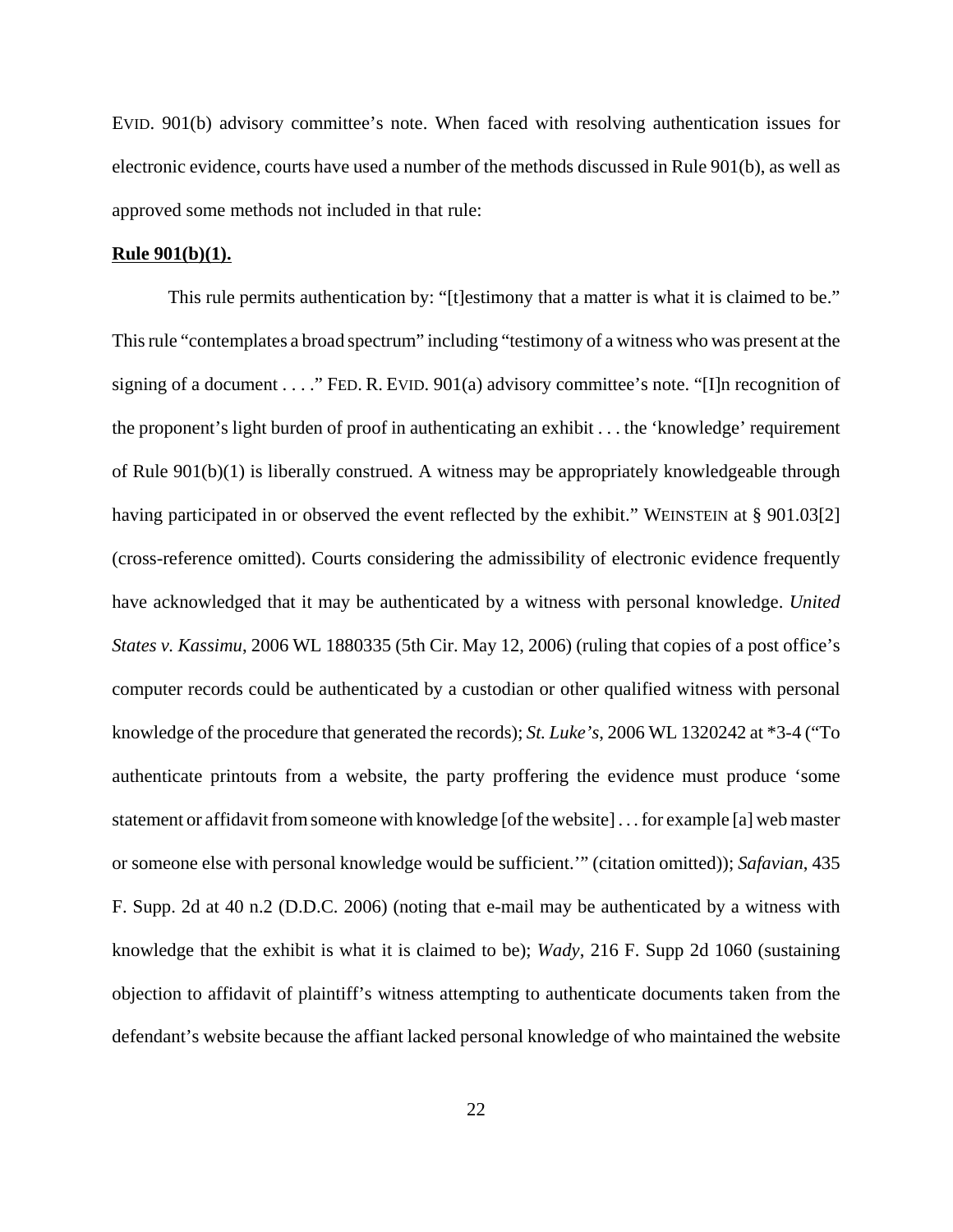or authored the documents). Although Rule 901(b)(1) certainly is met by the testimony of a witness that actually drafted the exhibit, it is not required that the authenticating witness have personal knowledge of the making of a particular exhibit if he or she has personal knowledge of how that type of exhibit is routinely made. WEINSTEIN at § 901.03[2].<sup>22</sup> It is necessary, however, that the authenticating witness provide factual specificity about the process by which the electronically stored information is created, acquired, maintained, and preserved without alteration or change, or the process by which it is produced if the result of a system or process that does so, as opposed to boilerplate, conclusory statements that simply parrot the elements of the business record exception to the hearsay rule, Rule 803(6), or public record exception, Rule 803(8).

## **Rule 901(b)(3).**

This rule allows authentication or identification by "[c]omparison by the trier of fact or by expert witnesses with specimens which have been authenticated." Interestingly, the rule allows either expert opinion testimony to authenticate a questioned document by comparing it to one known to be authentic, or by permitting the factfinder to do so. Obviously, the specimen used for the comparison with the document to be authenticated must be shown itself to be authentic. WEINSTEIN

22

<sup>&</sup>quot;Oftentimes a witness need not be familiar with specific exhibits to be sufficiently knowledgeable to authenticate or identify them. Business records and records of government agencies, for example, are frequently authenticated by witnesses who have never seen the specific records that comprise the exhibits and know nothing about the specific information they contain. Their authentication is accomplished when a witness identifies the exhibits as documents of a type that the organization typically develops, and testifies about the procedures the organization follows in generating, acquiring, and maintaining documents of that type, and explains the method by which the specific exhibits were retrieved from the organization's files. Similarly, exhibits that are automatically produced upon the occurrence of specified events may be authenticated by the testimony of persons with knowledge of the system or process that results in the production of the exhibit." (footnote omitted)).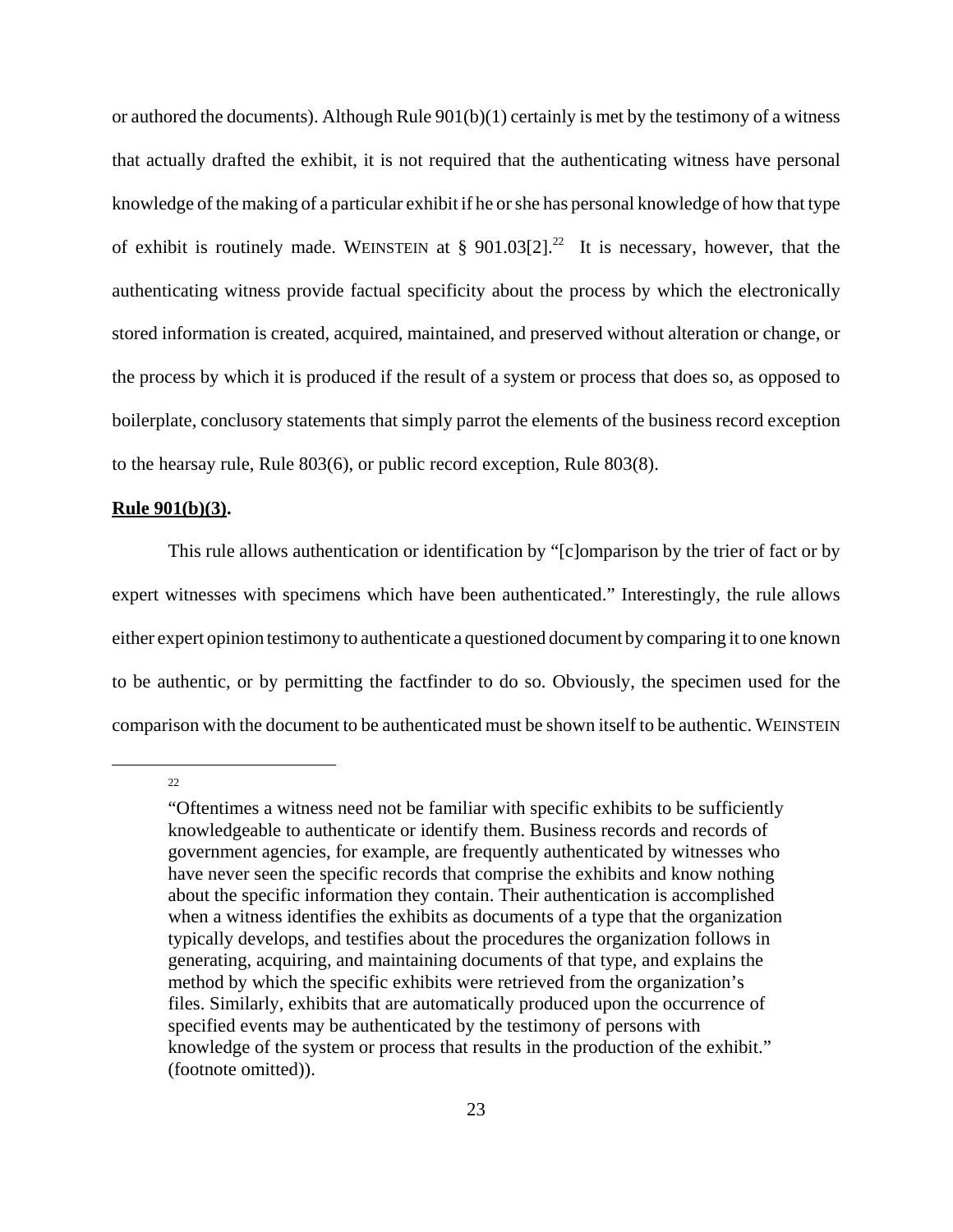at §901.03[7][b]. This may be accomplished by any means allowable by Rule 901 or 902, as well as by using other exhibits already admitted into evidence at trial, or admitted into evidence by judicial notice under Rule 201. *Id.* Although the common law origin of Rule 901(b)(3) involved its use for authenticating handwriting or signatures, FED.R.EVID. 901(b)(3) advisory committee's note, it now is commonly used to authenticate documents, WEINSTEIN at §901.03[7][b], and at least one court has noted its appropriate use for authenticating e-mail. *Safavian*, 435 F. Supp. 2d at 40 (Email messages "that are not clearly identifiable on their own can be authenticated . . . by comparison by the trier of fact (the jury) with 'specimens which have been [otherwise] authenticated'—in this case, those e-mails that already have been independently authenticated under Rule 901(b)(4).").

#### **Rule 901(b)(4).**

This rule is one of the most frequently used to authenticate e-mail and other electronic records. It permits exhibits to be authenticated or identified by "[a]ppearance, contents, substance, internal patterns, or other distinctive characteristics, taken in conjunction with circumstances." The commentary to Rule 901(b)(4) observes '[t]he characteristics of the offered item itself, considered in the light of circumstances, afford authentication techniques in great variety," including authenticating an exhibit by showing that it came from a "particular person by virtue of its disclosing knowledge of facts known peculiarly to him," or authenticating "by content and circumstances indicating it was in reply to a duly authenticated" document. FED. R. EVID. 901(b)(4) advisory committee's note. Use of this rule often is characterized as authentication solely by "circumstantial evidence." WEINSTEIN at §901.03[8]. Courts have recognized this rule as a means to authenticate ESI, including e-mail, text messages and the content of websites. *See United States v. Siddiqui,* 235 F.3d 1318, 1322-23 (11th Cir. 2000) (allowing the authentication of an e-mail entirely by circumstantial evidence, including the presence of the defendant's work e-mail address, content of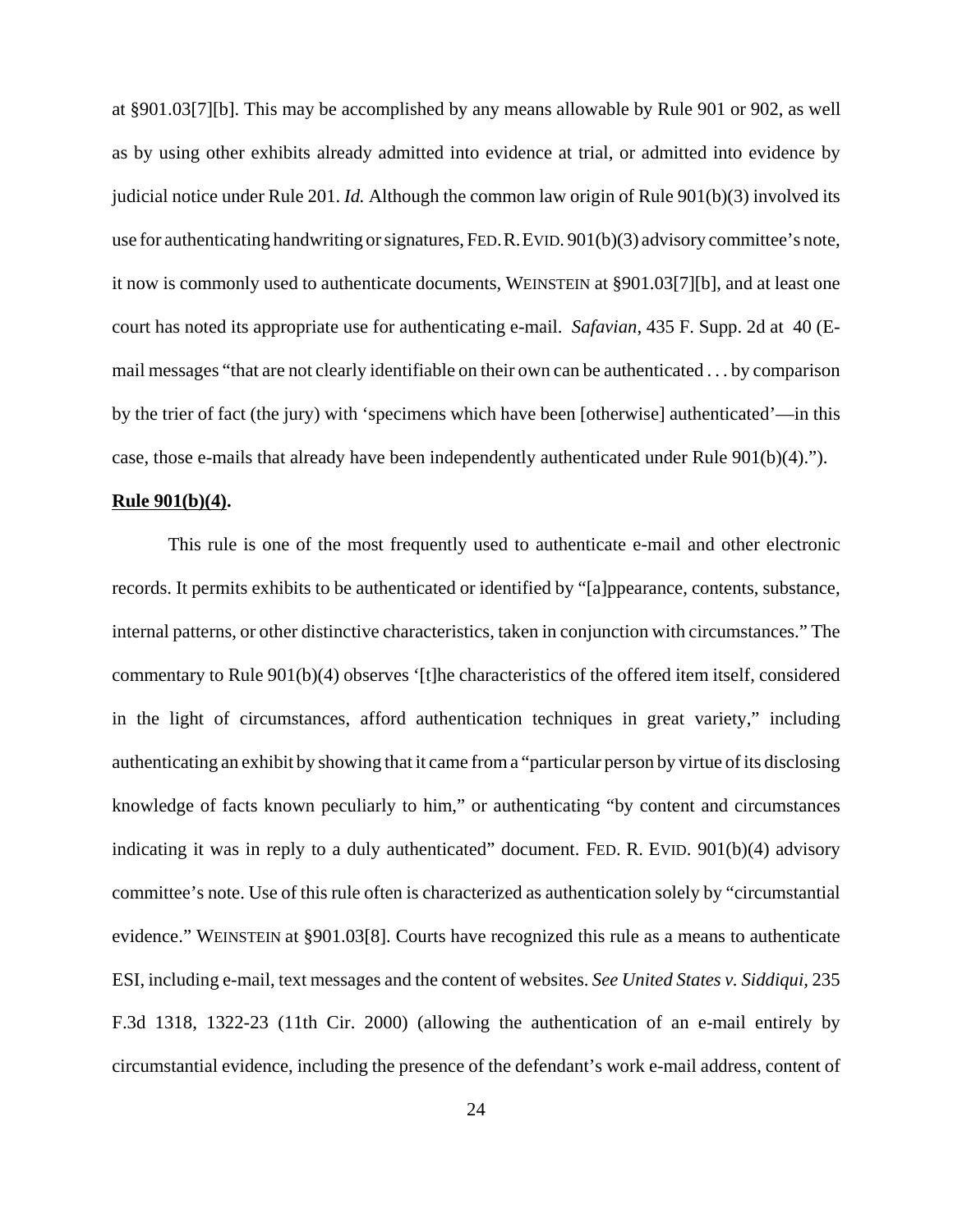which the defendant was familiar with, use of the defendant's nickname, and testimony by witnesses that the defendant spoke to them about the subjects contained in the e-mail); *Safavian*, 435 F. Supp. 2d at 40 (same result regarding e-mail); *In Re F.P., a Minor*, 878 A.2d at 94 (noting that authentication could be accomplished by direct evidence, circumstantial evidence, or both, but ultimately holding that transcripts of instant messaging conversation circumstantially were authenticated based on presence of defendant's screen name, use of defendant's first name, and content of threatening message, which other witnesses had corroborated); *Perfect 10, Inc. v. Cybernet Ventures, Inc*., 213 F. Supp. 2d 1146, 1153-54 (C.D. Cal. 2002) (admitting website postings as evidence due to circumstantial indicia of authenticity, including dates and presence of identifying web addresses).

 One method of authenticating electronic evidence under Rule 901(b)(4) is the use of "hash values" or "hash marks" when making documents. A hash value is :

A unique numerical identifier that can be assigned to a file, a group of files, or a portion of a file, based on a standard mathematical algorithm applied to the characteristics of the data set. The most commonly used algorithms, known as MD5 and SHA, will generate numerical values so distinctive that the chance that any two data sets will have the same hash value, no matter how similar they appear, is less than one in one billion. 'Hashing' is used to guarantee the authenticity of an original data set and can be used as a digital equivalent of the Bates stamp used in paper document production.<sup>23</sup>

Hash values can be inserted into original electronic documents when they are created to provide them with distinctive characteristics that will permit their authentication under Rule 901(b)(4). Also, they can be used during discovery of electronic records to create a form of electronic "Bates stamp"

<sup>23</sup>Federal Judicial Center, *Managing Discovery of Electronic Information: A Pocket Guide for Judges,* Federal Judicial Center, 2007 at 24; *see also Williams v. Sprint/United Mgmt. Comp.*, 230 F.R.D. 640, 655 (D. Kan. 2005).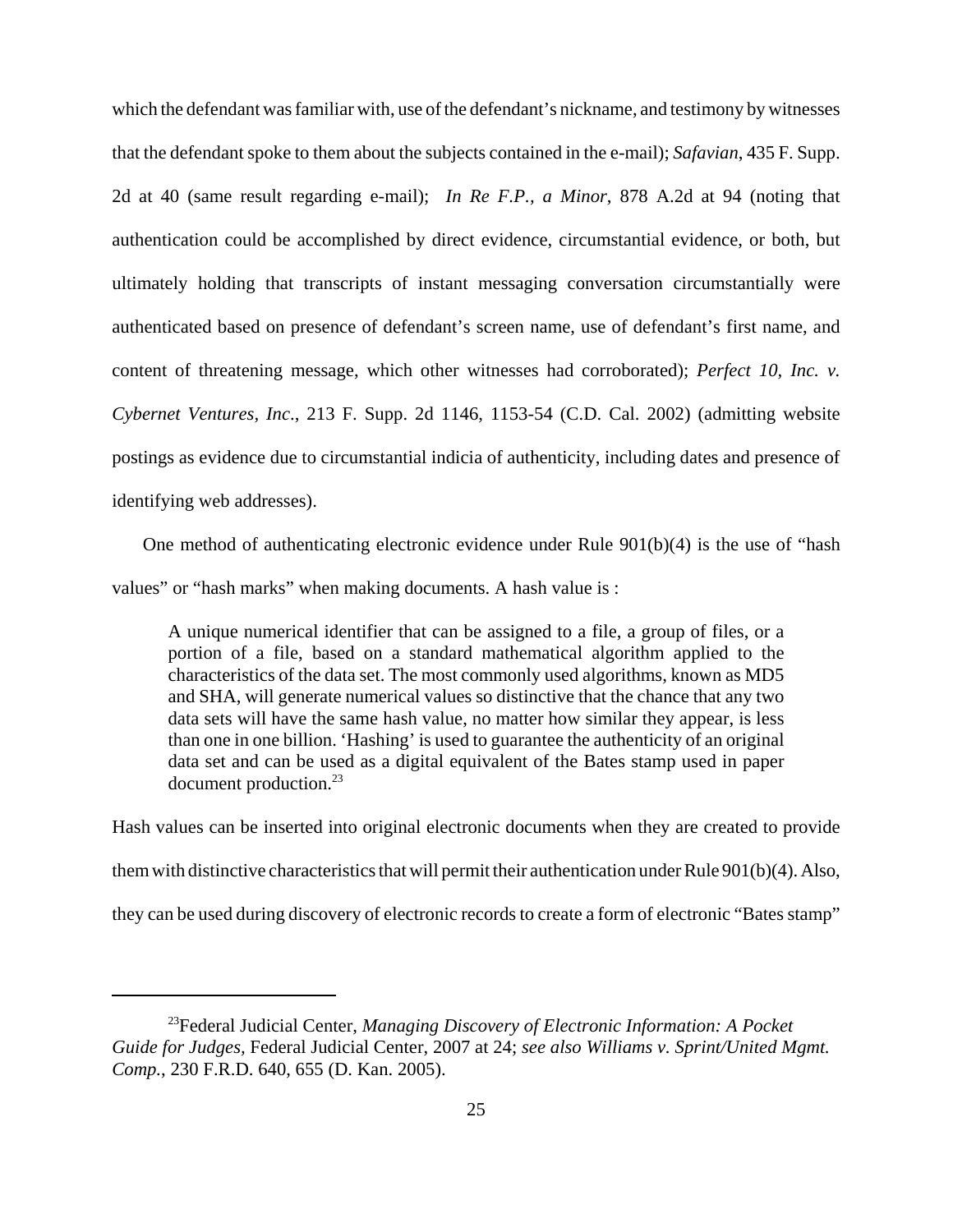that will help establish the document as electronic.<sup>24</sup> This underscores a point that counsel often overlook. A party that seeks to introduce its own electronic records may have just as much difficulty authenticating them as one that attempts to introduce the electronic records of an adversary. Because it is so common for multiple versions of electronic documents to exist, it sometimes is difficult to establish that the version that is offered into evidence is the "final" or legally operative version. This can plague a party seeking to introduce a favorable version of its own electronic records, when the adverse party objects that it is not the legally operative version, given the production in discovery of multiple versions. Use of hash values when creating the "final" or "legally operative" version of an electronic record can insert distinctive characteristics into it that allow its authentication under Rule 901(b)(4).

Another way in which electronic evidence may be authenticated under Rule 901(b)(4) is by

examining the metadata for the evidence. Metadata,

commonly described as "data about data," is defined as "information describing the history, tracking, or management of an electronic document." Appendix F to *The Sedona Guidelines: Best Practice Guidelines & Commentary for Managing Information & Records in the Electronic Age* defines metadata as "information about a particular data set which describes how, when and by whom it was collected, created, accessed, or modified and how it is formatted (including data demographics such as size, location, storage requirements and media information)." Technical Appendix E to the *Sedona Guidelines* provides an extended description of metadata. It further defines metadata to include "all of the contextual, processing, and use information needed to identify and certify the scope, authenticity, and integrity of active or archival electronic information or records." Some examples of metadata for electronic documents include: a file's name, a file's location (e.g., directory structure or pathname), file format or file type, file size, file dates (e.g., creation date, date of last data modification, date of last data access, and date of last metadata

<sup>&</sup>lt;sup>24</sup> See, e.g., United States District Court for the District of Maryland, Suggested Protocol for Discovery of Electronically Stored Information 20, http://www.mdd.uscourts.gov/news/news/ESIProtocol.pdf (last visited April 10, 2007) (encouraging parties to discuss use of hash values or "hash marks" when producing electronic

records in discovery to facilitate their authentication).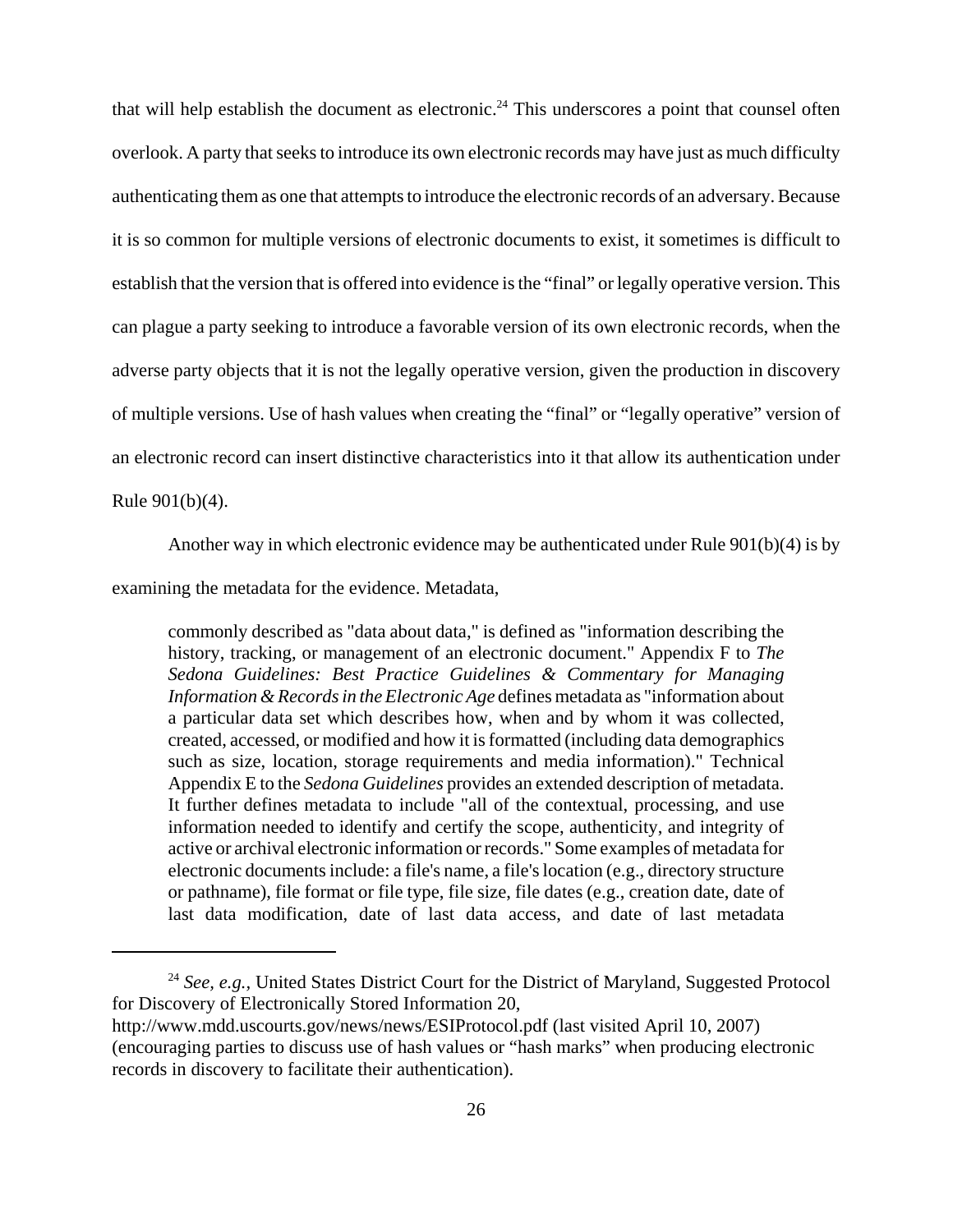modification), and file permissions (e.g., who can read the data, who can write to it, who can run it). Some metadata, such as file dates and sizes, can easily be seen by users; other metadata can be hidden or embedded and unavailable to computer users who are not technically adept.

*Williams v. Sprint/United Mgmt. Co.*, 230 F.R.D. at 646 (footnote omitted); Federal Judicial Center, *Managing Discovery of Electronic Information: A Pocket Guide for Judges,* Federal Judicial Center, 2007 at 24-25 (defining metadata as "[i]nformation about a particular data set or document which describes how, when, and by whom the data set or document was collected, created, accessed, or modified . . . "). Recently revised Federal Rule of Civil Procedure 34 permits a party to discover electronically stored information and to identify the form or forms in which it is to be produced. A party therefore can request production of electronically stored information in its "native format", which includes the metadata for the electronic document.<sup>25</sup> Because metadata shows the date, time and identity of the creator of an electronic record, as well as all changes made to it, metadata is a distinctive characteristic of all electronic evidence that can be used to authenticate it under Rule 901(b)(4). Although specific source code markers that constitute metadata can provide a useful method of authenticating electronically stored evidence, this method is not foolproof because,

[a]n unauthorized person may be able to obtain access to an unattended computer. Moreover, a document or database located on a networked-computer system can be viewed by persons on the network who may modify it. In addition, many network computer systems usually provide for a selected network administrators to override an individual password identification number to gain access when necessary.

<sup>&</sup>lt;sup>25</sup> United States District Court for the District of Maryland, Suggested Protocol for Discovery of Electronically Stored Information 17,

http://www.mdd.uscourts.gov/news/news/ESIProtocol.pdf (last visited April 10, 2007) ("When parties have agreed or the Court has ordered the parties to exchange all or some documents as electronic files in Native File format in connection with discovery, the parties should collect and produce said relevant files in Native File formats in a manner that preserves the integrity of the files, including, but not limited to the contents of the file, the Meta-Data (including System Meta-Data, Substantive Meta-Data, and Embedded Meta-Data . . . .").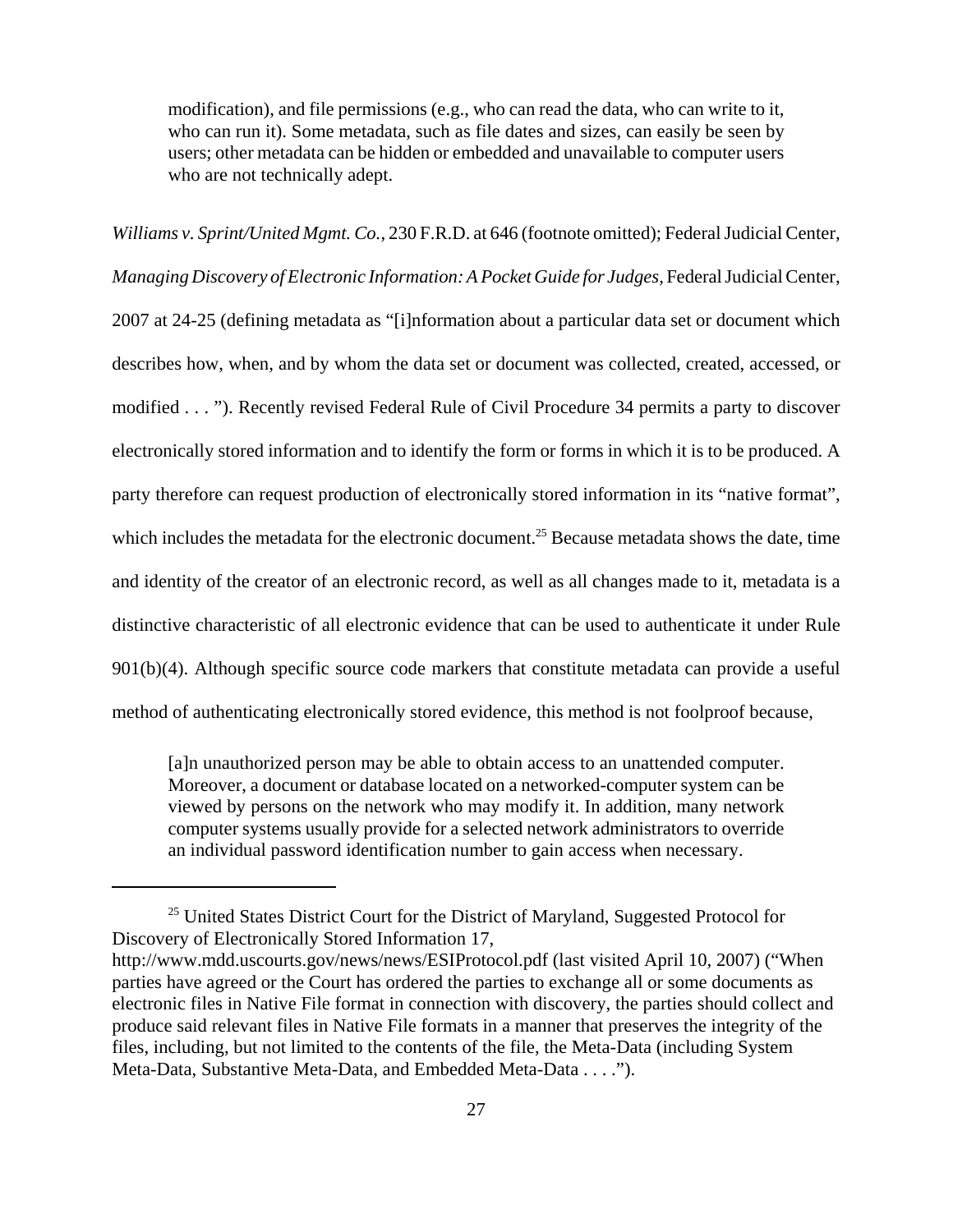WEINSTEIN at § 900.01[4][a]; *see also Fennell v. First Step Designs, Ltd.*, 83 F.3d 526, 530 (1st Cir. 1996) (discussing how metadata markers can reflect that a document was modified when in fact it simply was saved to a different location). Despite its lack of conclusiveness, however, metadata certainly is a useful tool for authenticating electronic records by use of distinctive characteristics.

## **Rule 901(b)(7):**

This Rule permits authentication by:

Public records or reports. Evidence that a writing authorized by law to be recorded or filed and in fact recorded or filed in a public office, or a purported public record, report, statement, or data compilation, in any form, is from the public office where items of this nature are kept.

The commentary to Rule 901(b)(7) recognizes that it applies to computerized public records, noting that "[p]ublic records are regularly authenticated by proof of custody, without more. [Rule 901(b)(7)] extends the principle to include data stored in computers and similar methods, of which increasing use in the public records area may be expected." FED. R. EVID. 901(b)(7) advisory committee's note (citation omitted). To use this rule the "proponent of the evidence need only show that the office from which the records were taken is the legal custodian of the records." WEINSTEIN at § 901.10[2]. This may be done by "[a] certificate of authenticity from the public office; [t]he testimony of an officer who is authorized to attest to custodianship, [or] the testimony of a witness with knowledge that the evidence is in fact from a public office authorized to keep such a record." *Id.* (footnote omitted). Examples of the types of public records that may be authenticated by Rule 901(b)(7) include tax returns, weather bureau records, military records, social security records, INS records, VA records, official records from federal, state and local agencies, judicial records, correctional records, law enforcement records, and data compilations, which may include computer stored records. *Id.*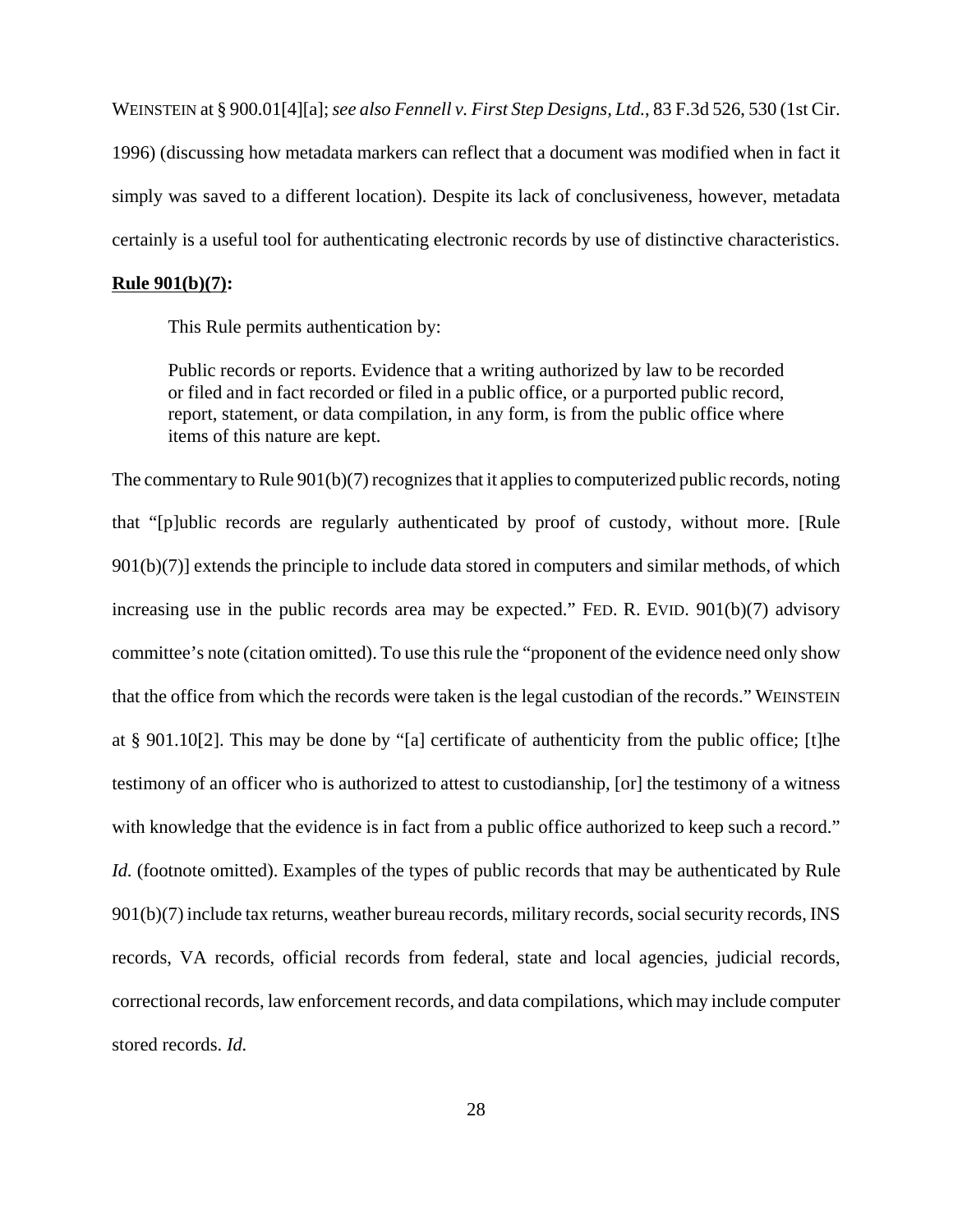Courts have recognized the appropriateness of authenticating computer stored public records under Rule 901(b)(7) as well, and observed that under this rule, unlike Rule 901(b)(9), there is no need to show that the computer system producing the public records was reliable or the records accurate. For example, in *United States v. Meienberg*, the court rejected defendant's challenge to the admissibility of a law enforcement agency's computerized records. Defendant argued that the only way they could be authenticated was under Rule 901(b)(9), through proof that they were produced by a system or process capable of producing a reliable result. Defendant further argued that the records had not been shown to be accurate. The appellate court disagreed, holding that the records properly had been authenticated under Rule 901(b)(7), which did not require a showing of accuracy. The court noted that any question regarding the accuracy of the records went to weight rather than admissibility. 263 F.3d at 1181. Thus, a decision to authenticate under Rule 901(b)(7), as opposed to 901(b)(9) may mean that the required foundation is much easier to prove. This underscores the importance of the point previously made, that there may be multiple ways to authenticate a particular computerized record, and careful attention to all the possibilities may reveal a method that significantly eases the burden of authentication.

## **Rule 901(b)(9):**

This Rule recognizes one method of authentication that is particularly useful in authenticating electronic evidence stored in or generated by computers. It authorizes authentication by "[e]vidence describing a process or system used to produce a result and showing that the process or system produces an accurate result." FED. R. EVID. 901(b)(9). This rule was "designed for situations in which the accuracy of a result is dependent upon a process or system which produces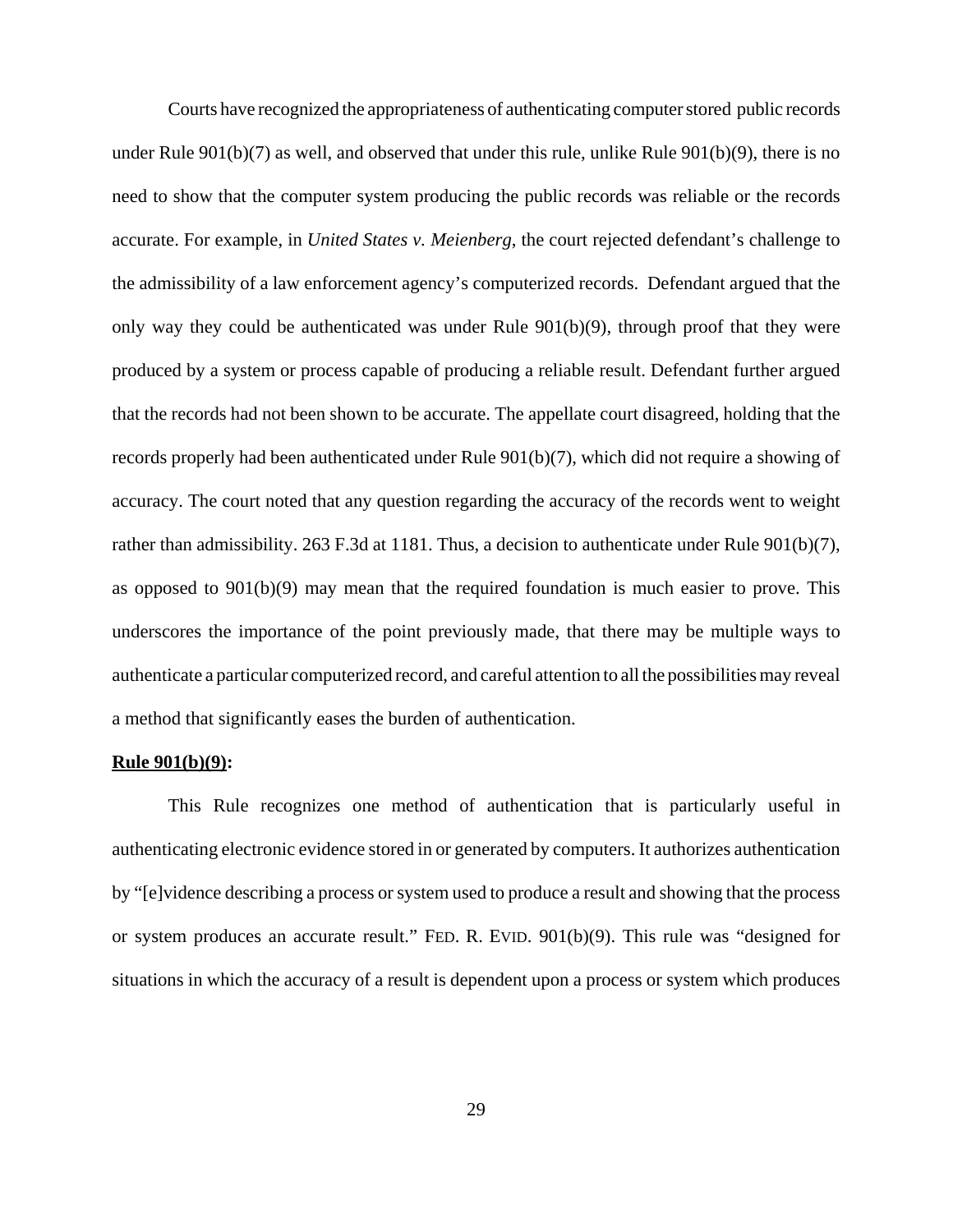it." FED. R. EVID. 901(b)(9) advisory committee's note. *See also* WEINSTEIN at § 901.12[3];<sup>26</sup> In Re *Vee Vinhnee*, 336 B.R. at 446 ("Rule 901(b)(9), which is designated as an example of a satisfactory authentication, describes the appropriate authentication for results of a process or system and contemplates evidence describing the process or system used to achieve a result and demonstration that the result is accurate. The advisory committee note makes plain that Rule  $901(b)(9)$  was designed to encompass computer-generated evidence. . . " $)^{27}$ 

#### **Rule 902:**

In addition to the non-exclusive methods of authentication identified in Rule 901(b), Rule 902 identifies twelve methods by which documents, including electronic ones, may be authenticated without extrinsic evidence. This is commonly referred to as "self-authentication." The rule states:

26

<sup>27</sup> In *Vinhnee*, the court cited with approval an eleven-step foundational authentication for computer records advocated by one respected academic. *Id.* (citing EDWARD J. IMWINKELRIED, EVIDENTIARY FOUNDATIONS 58-59 (LexisNexis 6th ed. 2005)). Although this foundation is elaborate, and many courts might not be so demanding as to require that it be followed to authenticate computer generated records, the fact that one court already has done so should put prudent counsel on notice that they must pay attention to how they will authenticate computer generated records, and that they should be prepared to do so in a manner that complies with the Federal Rules of Evidence and any governing precedent. The price for failing to do so may be, as in *In re Vee Vinhnee*, exclusion of the exhibit. *See, e.g., Indianapolis Minority Contractors Ass'n. Inc. v. Wiley*, 1998 WL 1988826, at \*7 (S.D. Ind. May 13, 1998) ("[A]s a condition precedent to admissibility of computer records, the proponent must establish that the process or system used produces an accurate result, FED. R. EVID. 901(b)(9), and that foundation has not been established. In light of the above, the veracity and reliability of these reports are questionable, and thus [the summary judgment exhibit] will be stricken").

<sup>&</sup>quot;Computer output may be authenticated under Rule  $901(b)(9)$ .... When the proponent relies on the provisions of Rule 901(b)(9) instead of qualifying the computer-generated information for a hearsay exception, it is common for the proponent to provide evidence of the input procedures and their accuracy, and evidence that the computer was regularly tested for programming errors. At a minimum, the proponent should present evidence sufficient to warrant a finding that the information is trustworthy and provide the opponent with an opportunity to inquire into the accuracy of the computer and of the input procedures."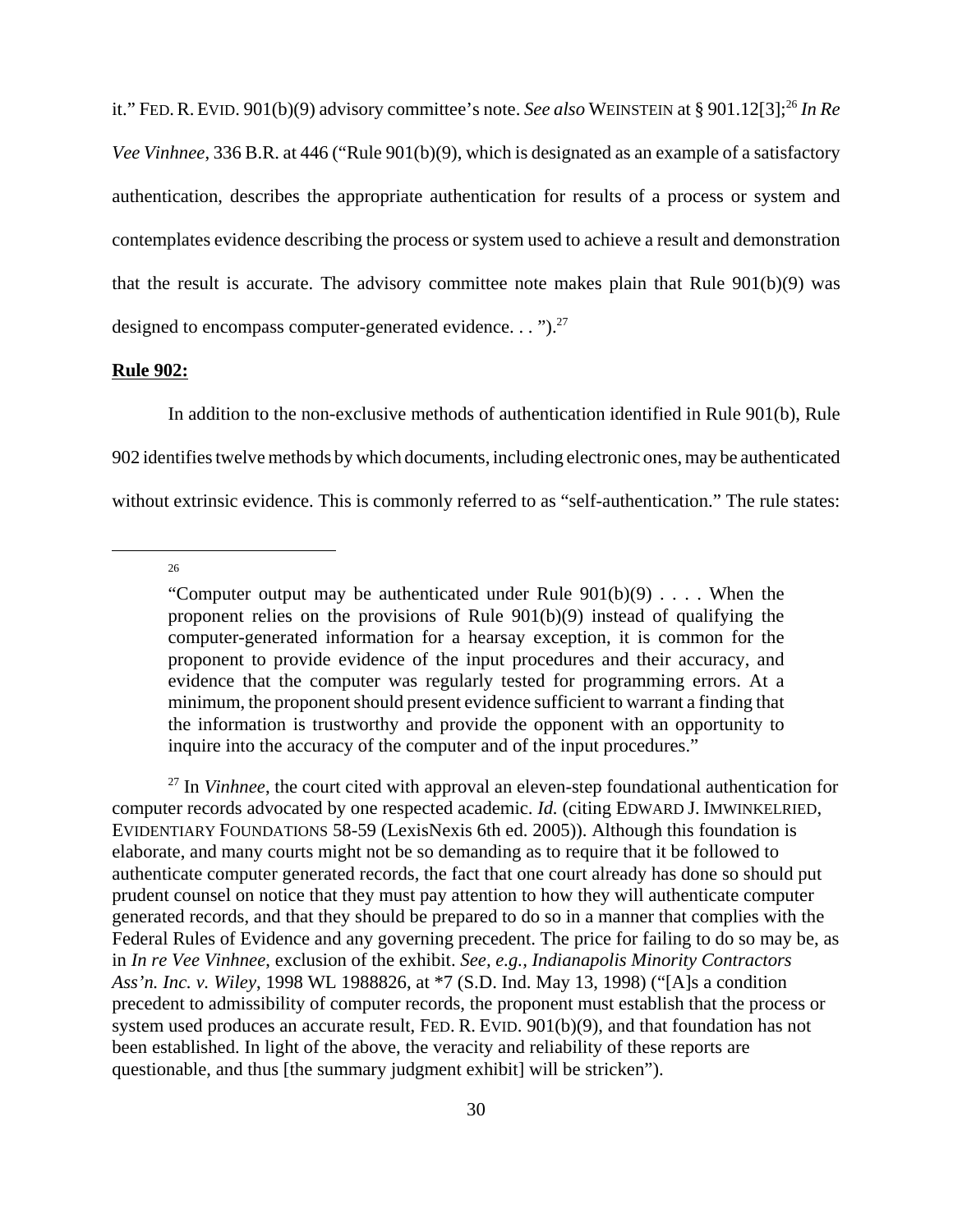Extrinsic evidence of authenticity as a condition precedent to admissibility is not required with respect to the following:

(1) Domestic public documents under seal. A document bearing a seal purporting to be that of the United States, or of any State, district, Commonwealth, territory, or insular possession thereof, or the Panama Canal Zone, or the Trust Territory of the Pacific Islands, or of a political subdivision, department, officer, or agency thereof, and a signature purporting to be an attestation or execution.

(2) Domestic public documents not under seal. A document purporting to bear the signature in the official capacity of an officer or employee of any entity included in paragraph (1) hereof, having no seal, if a public officer having a seal and having official duties in the district or political subdivision of the officer or employee certifies under seal that the signer has the official capacity and that the signature is genuine.

(3) Foreign public documents. A document purporting to be executed or attested in an official capacity by a person authorized by the laws of a foreign country to make the execution or attestation, and accompanied by a final certification as to the genuineness of the signature and official position (A) of the executing or attesting person, or (B) of any foreign official whose certificate of genuineness of signature and official position relates to the execution or attestation or is in a chain of certificates of genuineness of signature and official position relating to the execution or attestation. A final certification may be made by a secretary of an embassy or legation, consul general, consul, vice consul, or consular agent of the United States, or a diplomatic or consular official of the foreign country assigned or accredited to the United States. If reasonable opportunity has been given to all parties to investigate the authenticity and accuracy of official documents, the court may, for good cause shown, order that they be treated as presumptively authentic without final certification or permit them to be evidenced by an attested summary with or without final certification.

(4) Certified copies of public records. A copy of an official record or report or entry therein, or of a document authorized by law to be recorded or filed and actually recorded or filed in a public office, including data compilations in any form, certified as correct by the custodian or other person authorized to make the certification, by certificate complying with paragraph (1), (2), or (3) of this rule or complying with any Act of Congress or rule prescribed by the Supreme Court pursuant to statutory authority.

(5) Official publications. Books, pamphlets, or other publications purporting to be issued by public authority.

(6) Newspapers and periodicals. Printed materials purporting to be newspapers or periodicals.

(7) Trade inscriptions and the like. Inscriptions, signs, tags, or labels purporting to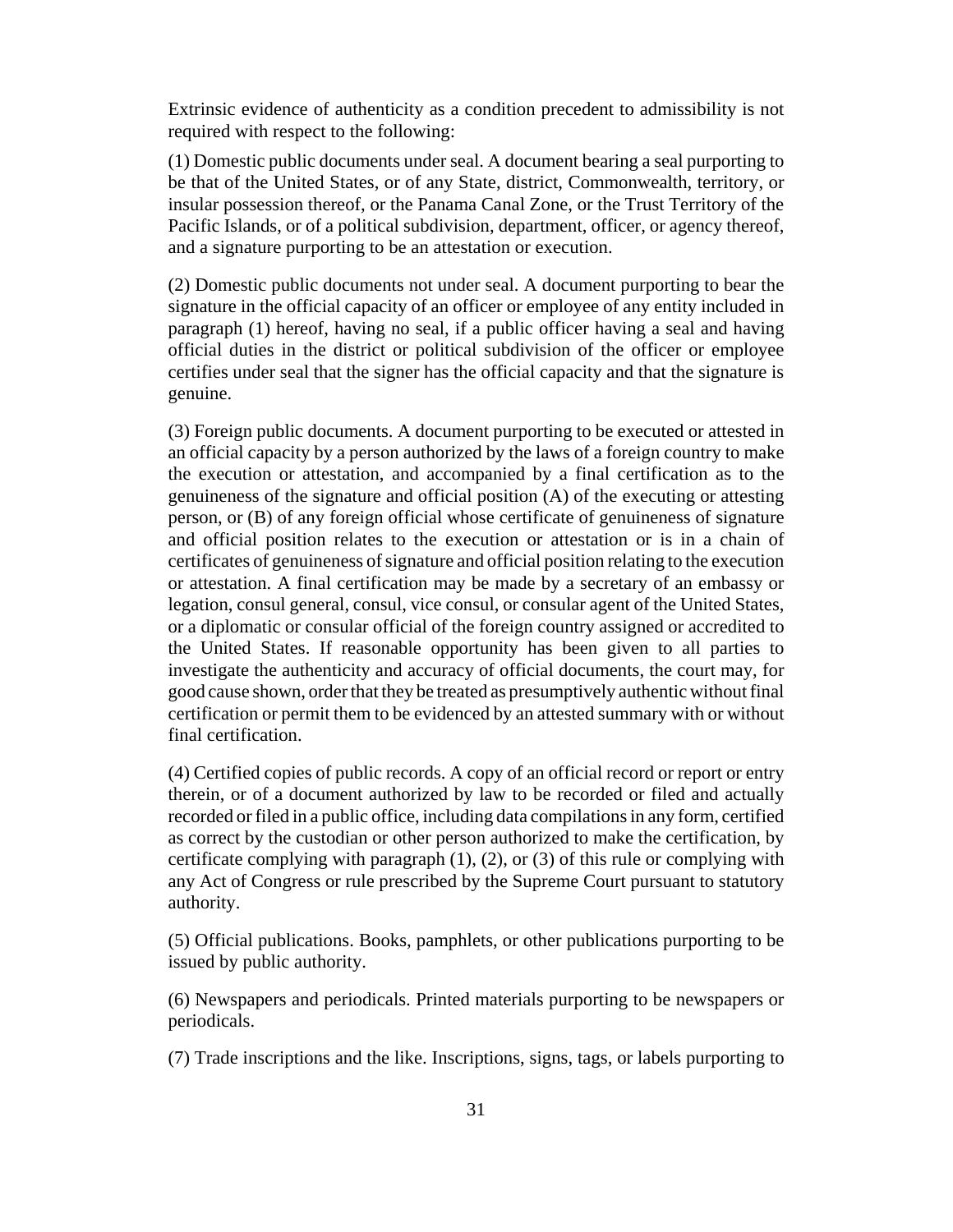have been affixed in the course of business and indicating ownership, control, or origin.

(8) Acknowledged documents. Documents accompanied by a certificate of acknowledgment executed in the manner provided by law by a notary public or other officer authorized by law to take acknowledgments.

(9) Commercial paper and related documents. Commercial paper, signatures thereon, and documents relating thereto to the extent provided by general commercial law.

(10) Presumptions under Acts of Congress. Any signature, document, or other matter declared by Act of Congress to be presumptively or prima facie genuine or authentic.

(11) Certified domestic records of regularly conducted activity. The original or a duplicate of a domestic record of regularly conducted activity that would be admissible under Rule 803(6) if accompanied by a written declaration of its custodian or other qualified person, in a manner complying with any Act of Congress or rule prescribed by the Supreme Court pursuant to statutory authority, certifying that the record:

(A) was made at or near the time of the occurrence of the matters set forth by, or from information transmitted by, a person with knowledge of those matters;

(B) was kept in the course of the regularly conducted activity; and

(C) was made by the regularly conducted activity as a regular practice.

A party intending to offer a record into evidence under this paragraph must provide written notice of that intention to all adverse parties, and must make the record and declaration available for inspection sufficiently in advance of their offer into evidence to provide an adverse party with a fair opportunity to challenge them.

(12) Certified foreign records of regularly conducted activity. In a civil case, the original or a duplicate of a foreign record of regularly conducted activity that would be admissible under Rule 803(6) if accompanied by a written declaration by its custodian or other qualified person certifying that the record:

(A) was made at or near the time of the occurrence of the matters set forth by, or from information transmitted by, a person with knowledge of those matters;

(B) was kept in the course of the regularly conducted activity; and

(C) was made by the regularly conducted activity as a regular practice.

The declaration must be signed in a manner that, if falsely made, would subject the maker to criminal penalty under the laws of the country where the declaration is signed. A party intending to offer a record into evidence under this paragraph must provide written notice of that intention to all adverse parties, and must make the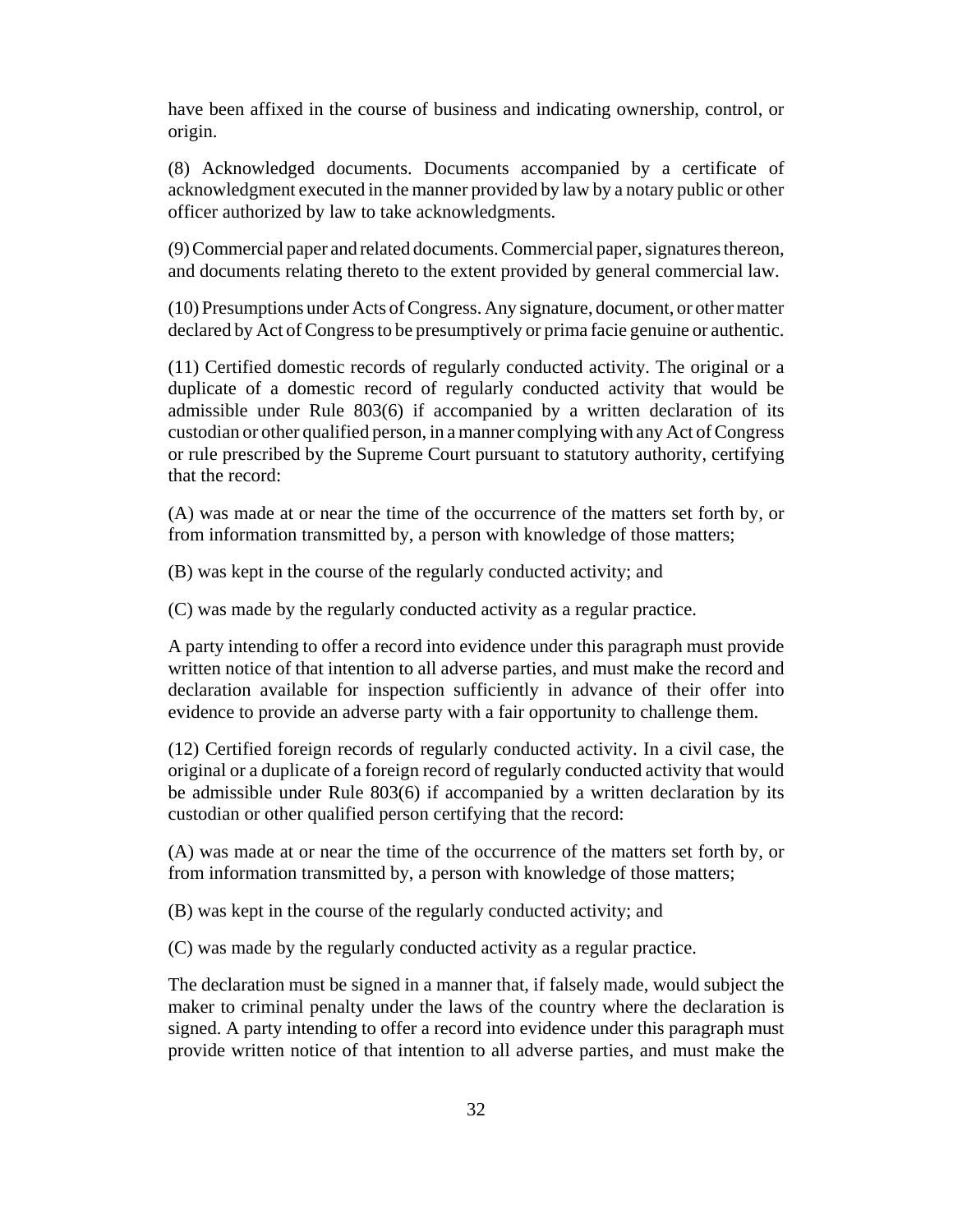record and declaration available for inspection sufficiently in advance of their offer into evidence to provide an adverse party with a fair opportunity to challenge them.

The obvious advantage of Rule 902 is that it does not require the sponsoring testimony of any witness to authenticate the exhibit  $-$  its admissibility is determined simply by examining the evidence itself, along with any accompanying written declaration or certificate required by Rule 902. The mere fact that the rule permits self-authentication, however, does not foreclose the opposing party from challenging the authenticity. Because Rule 104(b) applies in such cases, the exhibit and the evidence challenging its authenticity goes to the jury, which ultimately determines whether it is authentic. FED.R.EVID. 902 advisory committee's note. Some of the examples contained in Rule 902, such as Rule 902(3) (foreign public documents), 902(4) (certified copies of public records), 902(8) (acknowledged documents), 902(11) (certified copies of domestic records of a regularly conducted activity), and 902(12) (certified foreign records of regularly conducted activity), do require a certificate signed by a custodian or other qualified person to accomplish the selfauthentication.

Although all of the examples contained in Rule 902 could be applicable to computerized records, three in particular have been recognized by the courts to authenticate electronic evidence: 902(5) (official publications); 902(7) (trade inscriptions); and, 902(11) (certified domestic records of regularly conducted activity). The first, Rule 902(5), provides:

(5) Official publications. Books, pamphlets, or other publications purporting to be issued by public authority.

The rule "[dispenses] with preliminary proof of the genuineness of purportedly official publications .... [but ] does not confer admissibility upon all official publications; it merely provides a means whereby their authenticity may be taken as established for purposes of admissibility." FED.R.EVID.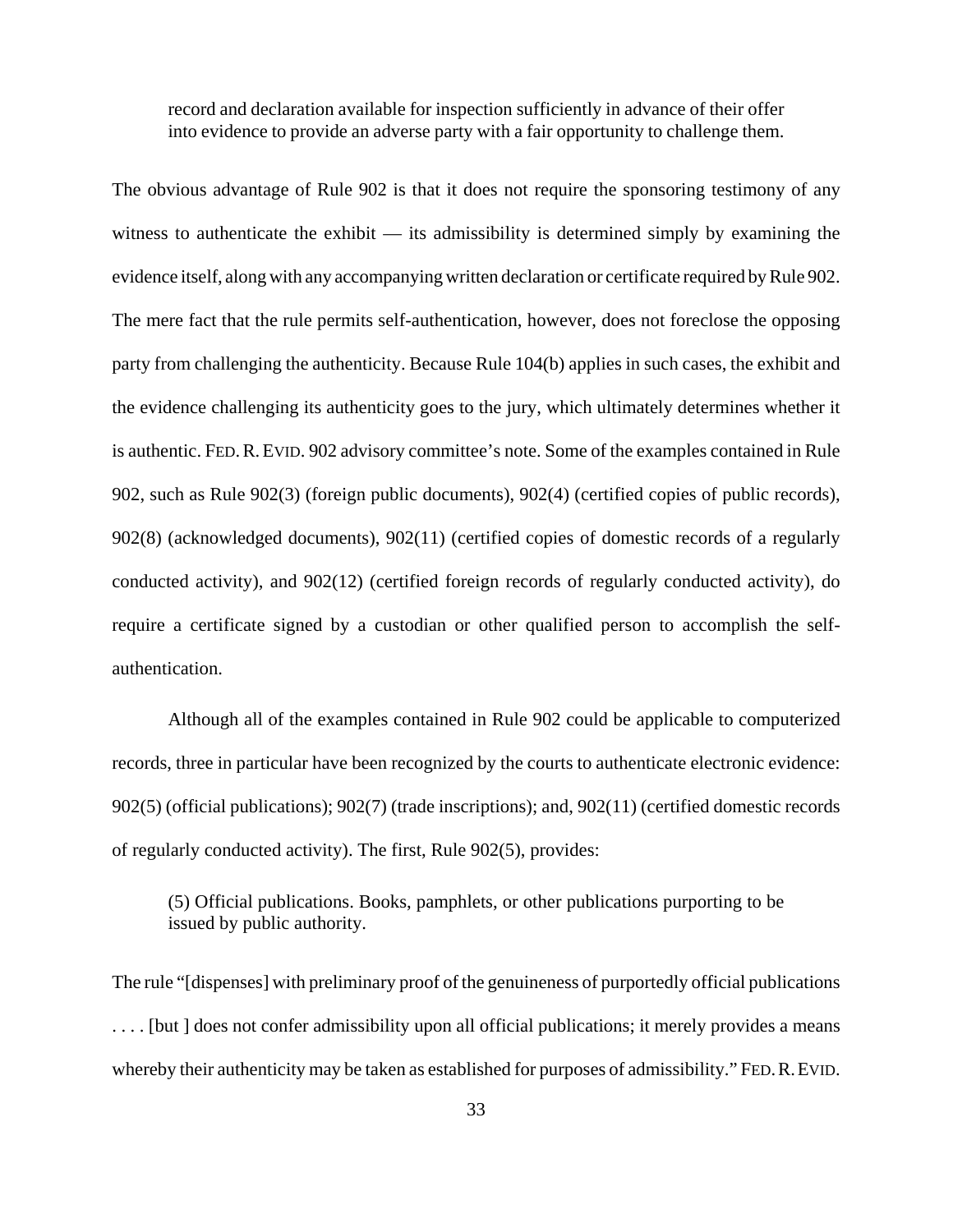902(5) advisory committee's note. This means that, to be admissible, the proponent may also need to establish that the official record qualifies as a public record hearsay exception under Rule 803(8). WEINSTEIN at § 902.02[2]. Although the rule is silent regarding the level of government that must authorize the publication, commentators suggest that the list includes the United States, any State, district, commonwealth, territory or insular possession of the United States, the Panama Canal Zone, the Trust Territory of the Pacific islands, or a political subdivision, department, officer, or agency of any of the foregoing. *Id.*

In *Equal Employment Opportunity Commission v. E. I. DuPont De Nemours and Co.*, the court admitted into evidence printouts of postings on the website of the United States Census Bureau as self-authenticating under Rule 902(5). 2004 WL 2347556 (E.D. La. Oct. 18, 2004). Given the frequency with which official publications from government agencies are relevant to litigation and the increasing tendency for such agencies to have their own websites, Rule 902(5) provides a very useful method of authenticating these publications. When combined with the public records exception to the hearsay rule, Rule 803(8), these official publications posted on government agency websites should be admitted into evidence easily.

Rule 902(7) provides that exhibits may be self-authenticated by "[i]nscriptions, signs, tags, or labels purporting to have been affixed in the course of business and indicating ownership, control, or origin." As one commentator has noted, "[u]nder Rule 902(7), labels or tags affixed in the course of business require no authentication. Business e-mails often contain information showing the origin of the transmission and identifying the employer-company. The identification marker alone may be sufficient to authenticate an e-mail under Rule 902(7)." WEINSTEIN at § 900.07[3][c].

Rule 902(11) also is extremely useful because it affords a means of authenticating business records under Rule 803(6), one of the most used hearsay exceptions, without the need for a witness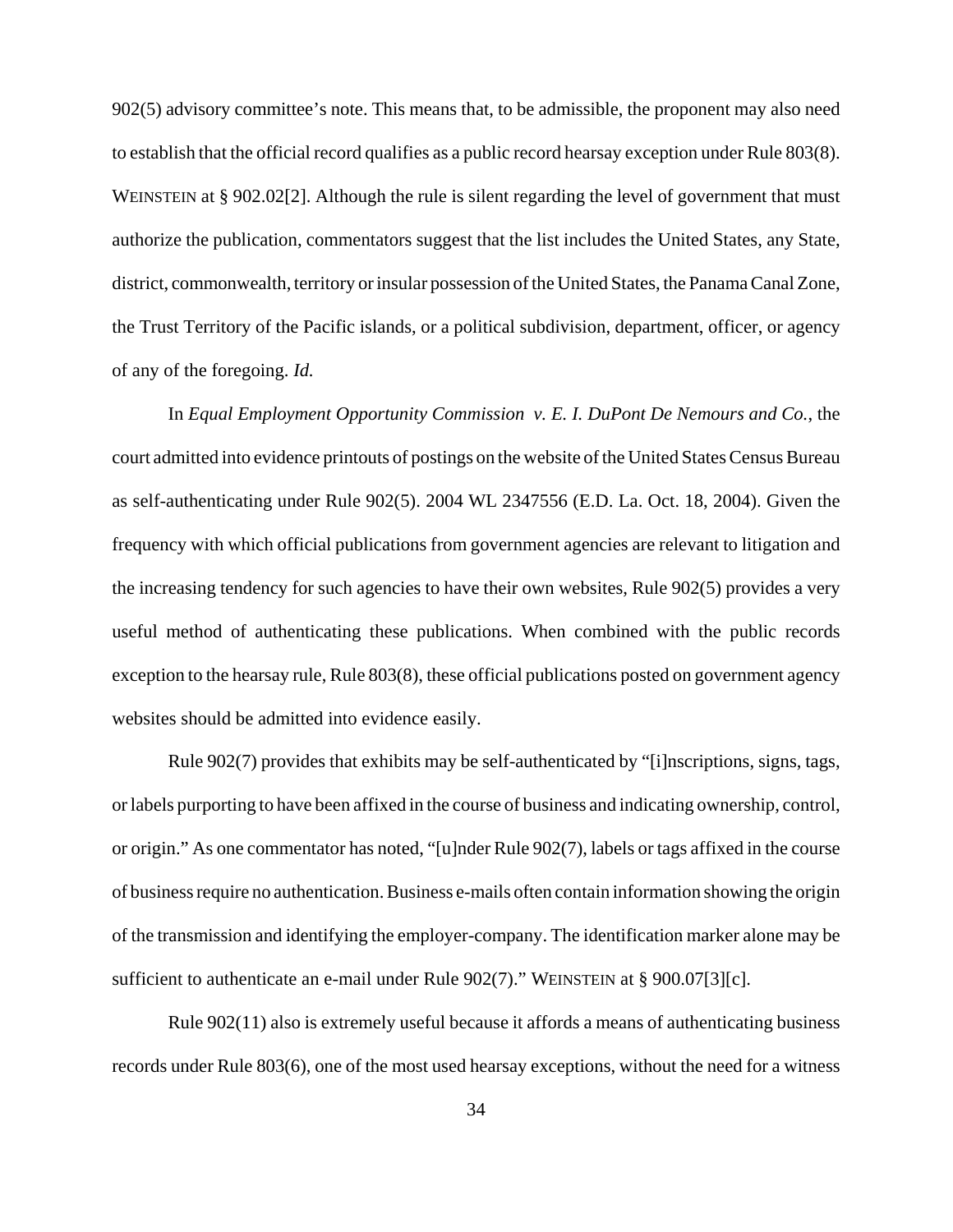to testify in person at trial. It provides:

(11) Certified domestic records of regularly conducted activity. The original or a duplicate of a domestic record of regularly conducted activity that would be admissible under Rule 803(6) if accompanied by a written declaration of its custodian or other qualified person, in a manner complying with any Act of Congress or rule prescribed by the Supreme Court pursuant to statutory authority, certifying that the record:

(A) was made at or near the time of the occurrence of the matters set forth by, or from information transmitted by, a person with knowledge of those matters;

(B) was kept in the course of the regularly conducted activity; and

(C) was made by the regularly conducted activity as a regular practice.

A party intending to offer a record into evidence under this paragraph must provide written notice of that intention to all adverse parties, and must make the record and declaration available for inspection sufficiently in advance of their offer into evidence to provide an adverse party with a fair opportunity to challenge them.

This rule was added in the 2000 amendments to the Federal Rules of Evidence, and it was intended to "[set] forth a procedure by which parties can authenticate certain records of regularly conducted activity, other than through the testimony of a foundation witness." FED.R.EVID. 902(11) advisory committee's note. Unlike most of the other authentication rules, Rule 902(11) also contains a notice provision, requiring the proponent to provide written notice of the intention to use the rule to all adverse parties and to make available to them the records sufficiently in advance of litigation to permit a fair opportunity to challenge them. WEINSTEIN at § 902.13[2]. Because compliance with Rule 902(11) requires the proponent to establish all the elements of the business record exception to the hearsay rule, Rule 803(6), courts usually analyze the authenticity issue under Rule 902(11) concomitantly with the business record hearsay exception.28 *Rambus,* 348 F. Supp. 2d at 710 ("Thus, the most appropriate way to view Rule 902(11) is as the functional equivalent of testimony offered

 $^{28}$ Because the business record exception will be discussed at some length below, the analysis of the requirements of Rule 902(11) will be deferred until that discussion.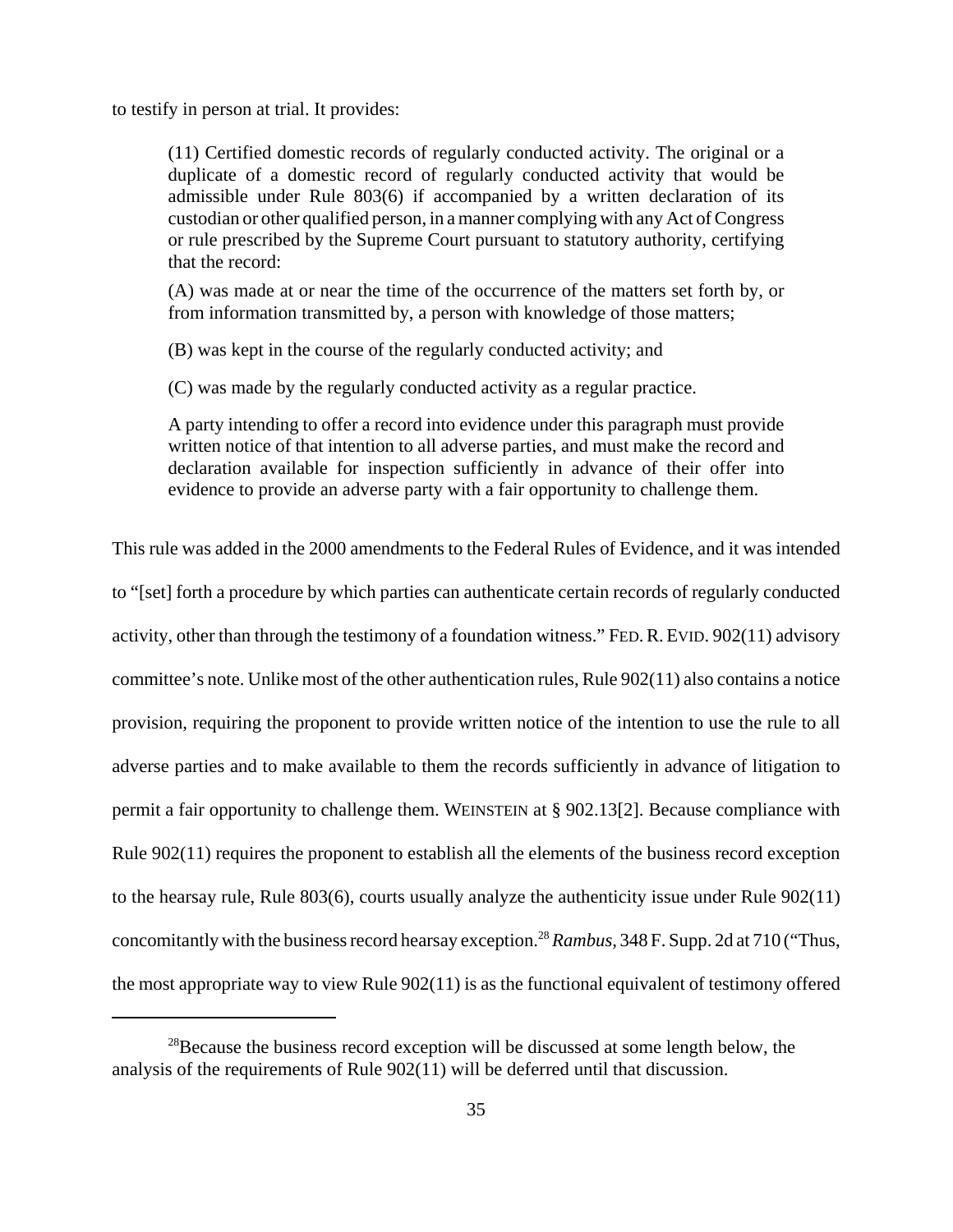to authenticate a business record tendered under Rule 803(6) because the declaration permitted by Rule 902(11) serves the same purpose as authenticating testimony . . . [B]ecause Rule 902[11] contains the same requirements, and almost the same wording, as Rule 803(6), decisions explaining the parallel provisions of Rule 803(6) are helpful in resolving the issues here presented."); *In Re Vee Vinhnee*, 336 B.R. at 444 (stating that in deciding whether to admit business records, the authenticity analysis is merged into the business record analysis).

Finally, as noted at the beginning of this discussion regarding the authenticating electronic records, Rule 901(b) makes clear that the ten examples listed are illustrative only, not exhaustive. In ruling on whether electronic evidence has been properly authenticated, courts have been willing to think "outside of the box" to recognize new ways of authentication. For example, they have held that documents provided to a party during discovery by an opposing party are presumed to be authentic, shifting the burden to the producing party to demonstrate that the evidence that they produced was not authentic. *Indianapolis Minority Contractors Ass'n.,* 1998 WL 1988826, at \*6 ("The act of production is an implicit authentication of documents produced . . . . Federal Rule of Evidence 901 provides that '[t]he requirement of authentication or identification as a condition precedent to admissibility is satisfied by evidence sufficient to support a finding that the matter in question is what its proponent claims. Defendants admit that they did produce [the exhibits at issue] . . . . Thus . . . the Defendants cannot have it both ways. They cannot voluntarily produce documents and implicitly represent their authenticity and then contend they cannot be used by the Plaintiffs because the authenticity is lacking." (citation omitted)); *Perfect 10,* 213 F. Supp. 2d at 1153-54 (finding that exhibits of website postings had been properly authenticated for three reasons, including that certain of them had been provided to the plaintiff by the defendant during discovery).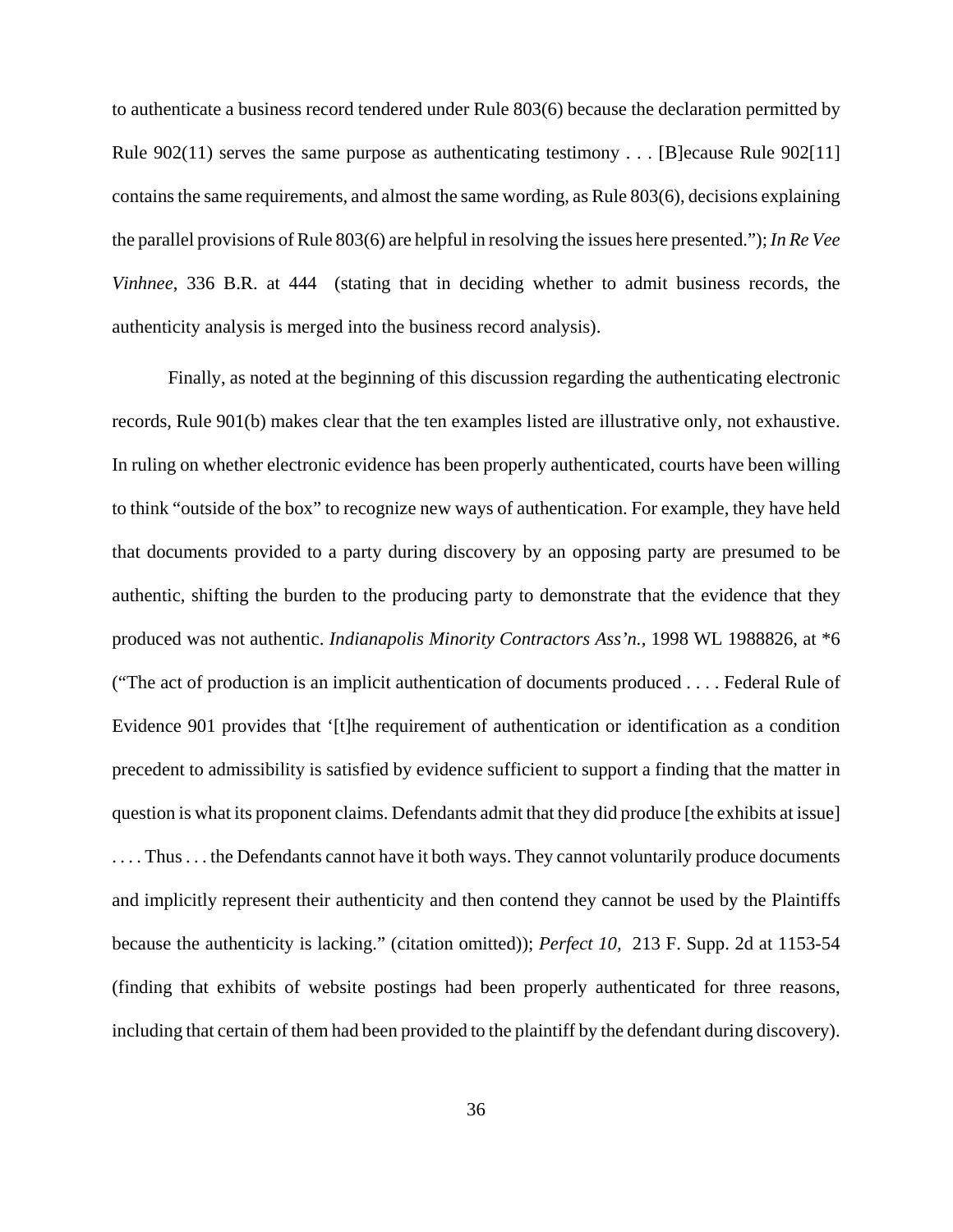In *Telewizja Polska USA,* the court embraced a non-traditional method of authentication when faced with determining whether exhibits depicting the content of the defendant's website at various dates several years in the past were admissible. 2004 WL 2367740. The plaintiff offered an affidavit from a representative of the Internet Archive Company, which retrieved copies of the defendant's website as it appeared at relevant dates to the litigation though use of its "wayback machine."<sup>29</sup> The defendant objected, contending that the Internet Archive was not a reliable source, and thus the exhibits had not been authenticated. The court disagreed, stating:

Federal Rule of Evidence 901 'requires only a prima facie showing of genuineness and leaves it to the jury to decide the true authenticity and probative value of the evidence.' Admittedly, the Internet Archive does not fit neatly into any of the nonexhaustive examples listed in Rule 901; the Internet Archive is a relatively new source for archiving websites. Nevertheless, Plaintiff has presented no evidence that the Internet Archive is unreliable or biased. And Plaintiff has neither denied that the exhibit represents the contents of its website on the dates in question, nor come forward with its own evidence challenging the veracity of the exhibit. Under these circumstances, the Court is of the opinion that [the affidavit from the representative of the Internet Archive Company] is sufficient to satisfy Rule 901's threshold requirement for admissibility.

*Id*. at \*6.

Additionally, authentication may be accomplished by the court taking judicial notice under Rule 201 of certain foundational facts needed to authenticate an electronic record. Under this rule, the parties may request the court to take judicial notice of adjudicative facts that are either (1) generally known within the territorial jurisdiction of the trial court, or (2) capable of accurate and ready determination by resort to sources whose accuracy cannot reasonably be questioned. FED.R.

<sup>&</sup>lt;sup>29</sup> The "wayback machine" refers to the process used by the Internet Archive Company, www.archive.org, to allow website visitors to search for archived web pages of organizations. *St. Luke's*, 2006 WL 1320242 at \*1.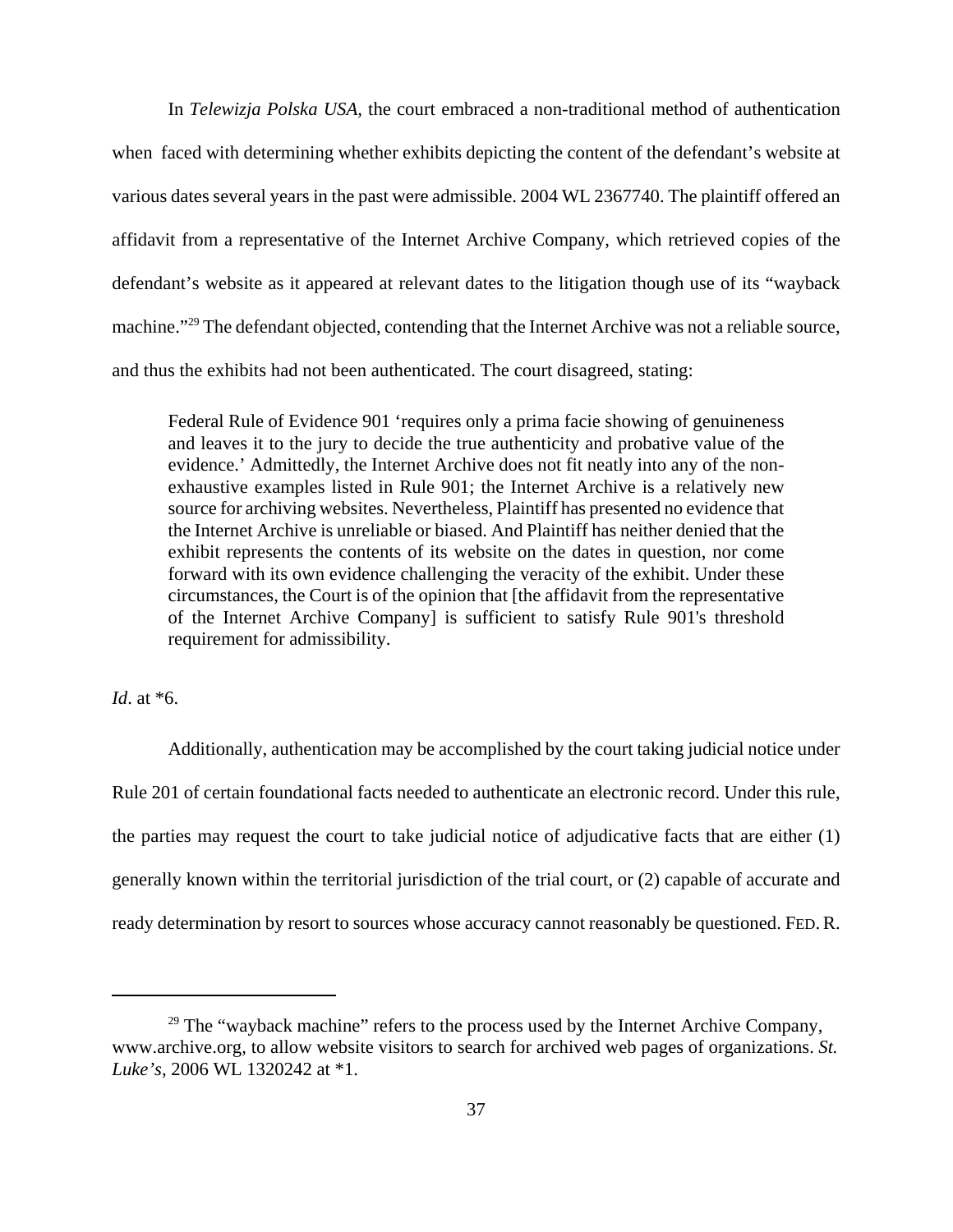EVID. 201 (b); WEINSTEIN at § 201.12[1]. Judicial notice could be a helpful way to establish certain well known characteristics of computers, how the internet works, scientific principles underlying calculations performed within computer programs, and many similar facts that could facilitate authenticating electronic evidence.

Authentication also can be accomplished in civil cases by taking advantage of FED. R. CIV. P. 36, which permits a party to request that his or her opponent admit the "genuineness of documents." Also, at a pretrial conference, pursuant to FED. R. CIV. P.  $16(c)(3)$ , a party may request that an opposing party agree to stipulate "regarding the authenticity of documents," and the court may take "appropriate action" regarding that request. Similarly, if a party properly makes his or her FED. R. CIV. P. 26(a)(3) pretrial disclosures of documents and exhibits, then the other side has fourteen days in which to file objections. Failure to do so waives all objections other than under Rules 402 or 403, unless the court excuses the waiver for good cause. This means that if the opposing party does not raise authenticity objections within the fourteen days, they are waived.

The above discussion underscores the need for counsel to be creative in identifying methods of authenticating electronic evidence when the facts support a conclusion that the evidence is reliable, accurate, and authentic, regardless of whether there is a particular example in Rules 901 and 902 that neatly fits.

Finally, any serious consideration of the requirement to authenticate electronic evidence needs to acknowledge that, given the wide diversity of such evidence, there is no single approach to authentication that will work in all instances. It is possible, however, to identify certain authentication issues that have been noted by courts and commentators with particular types of electronic evidence and to be forearmed with this knowledge to develop authenticating facts that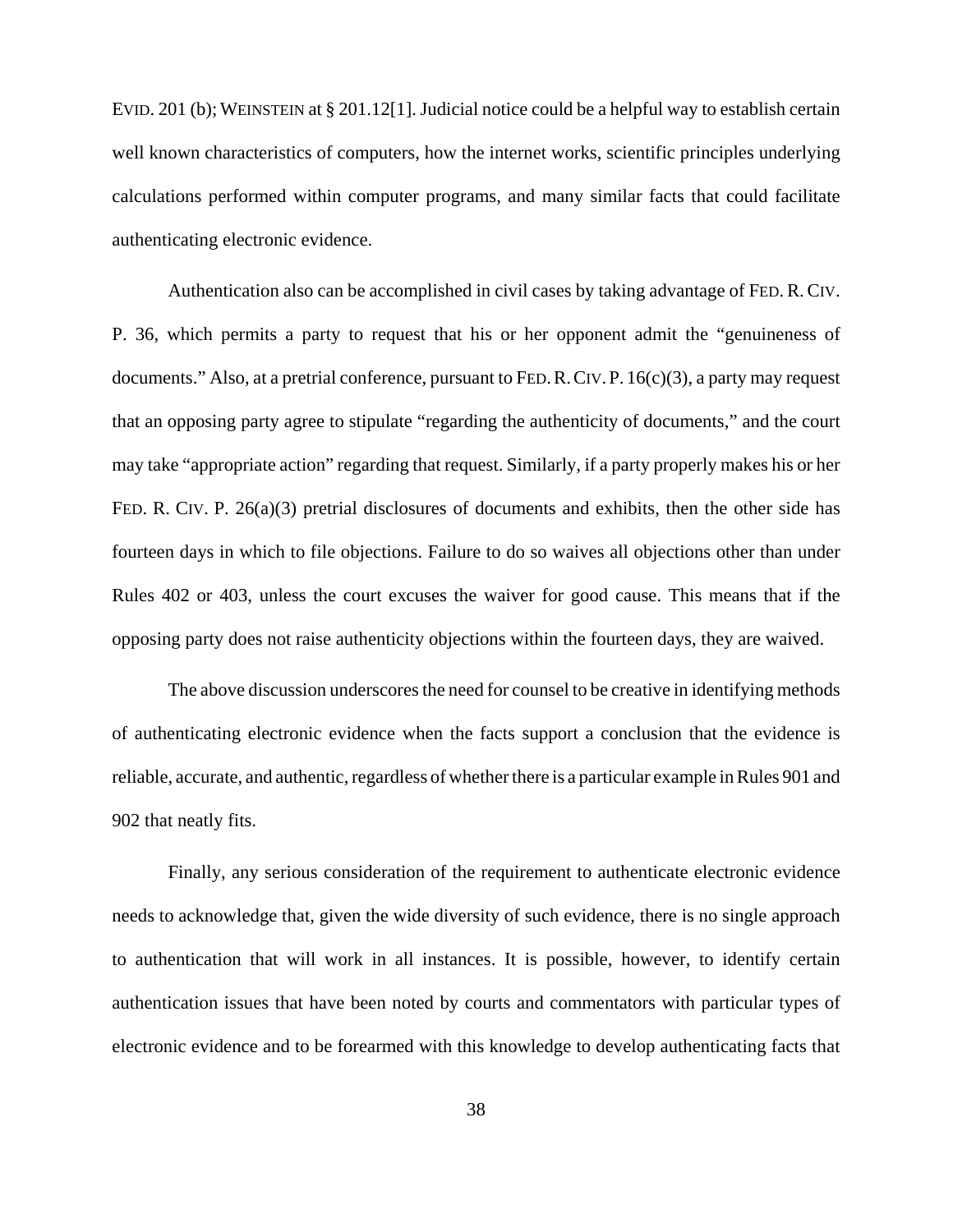address these concerns.

#### **E-mail**

There is no form of ESI more ubiquitous than e-mail, and it is the category of ESI at issue in this case. Although courts today have more or less resigned themselves to the fact that "[w]e live in an age of technology and computer use where e-mail communication now is a normal and frequent fact for the majority of this nation's population, and is of particular importance in the professional world," *Safavian*, 435 F. Supp. 2d at 41, it was not very long ago that they took a contrary view —"[e]-mail is far less of a systematic business activity than a monthly inventory printout." *Monotype Corp. PLC v. Int'l Typeface*, 43 F.3d 443, 450 (9th Cir. 2004) (affirming trial court's exclusion of e-mail as inadmissible as a business record). Perhaps because of the spontaneity and informality of e-mail, people tend to reveal more of themselves, for better or worse, than in other more deliberative forms of written communication. For that reason, e-mail evidence often figures prominently in cases where state of mind, motive and intent must be proved. Indeed, it is not unusual to see a case consisting almost entirely of e-mail evidence. *See, e.g., Safavian*, 435 F. Supp. 2d 36.

Not surprisingly, there are many ways in which e-mail evidence may be authenticated. One well respected commentator has observed:

[E]-mail messages may be authenticated by direct or circumstantial evidence. An email message's distinctive characteristics, including its "contents, substance, internal patterns, or other distinctive characteristics, taken in conjunction with circumstances" may be sufficient for authentication.

Printouts of e-mail messages ordinarily bear the sender's e-mail address, providing circumstantial evidence that the message was transmitted by the person identified in the e-mail address. In responding to an e-mail message, the person receiving the message may transmit the reply using the computer's reply function, which automatically routes the message to the address from which the original message came. Use of the reply function indicates that the reply message was sent to the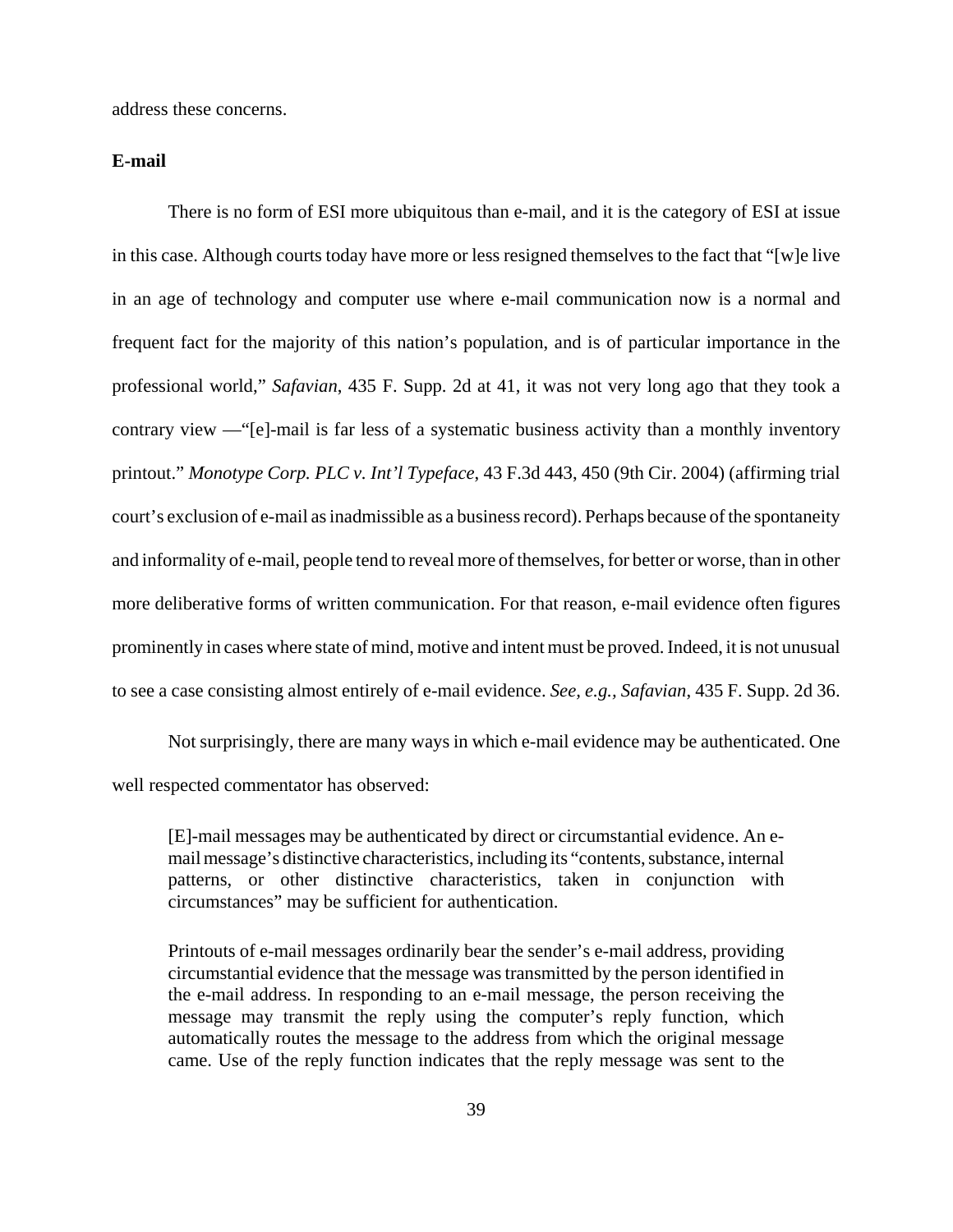sender's listed e-mail address.

 The contents of the e-mail may help show authentication by revealing details known only to the sender and the person receiving the message.

E-mails may even be self-authenticating. Under Rule 902(7), labels or tags affixed in the course of business require no authentication. Business e-mails often contain information showing the origin of the transmission and identifying the employercompany. The identification marker alone may be sufficient to authenticate an e-mail under Rule 902(7). However, the sending address in an e-mail message is not conclusive, since e-mail messages can be sent by persons other than the named sender. For example, a person with unauthorized access to a computer can transmit e-mail messages under the computer owner's name. Because of the potential for unauthorized transmission of e-mail messages, authentication requires testimony from a person with personal knowledge of the transmission or receipt to ensure its trustworthiness.

WEINSTEIN at § 900.07[3][c]; *see also* EDWARD J. IMWINKELRIED, EVIDENTIARY FOUNDATIONS § 4.03[4][b] (LexisNexis 6th ed. 2005)(hereinafter "IMWINKELRIED, EVIDENTIARY FOUNDATIONS.") Courts also have approved the authentication of e-mail by the above described methods. *See, e.g., Siddiqui*, 235 F.3d at 1322-23 (E-mail may be authenticated entirely by circumstantial evidence, including its distinctive characteristics); *Safavian*, 435 F. Supp. 2d at 40 (recognizing that e-mail may be authenticated by distinctive characteristics  $(901(b)(4)$ , or by comparison of exemplars with other e-mails that already have been authenticated (901(b)(3)); *Rambus*, 348 F. Supp. 2d 698 (E-mail that qualifies as business record may be self-authenticating under 902(11)); *In Re F.P., A Minor*, 878 A.2d at 94 (E-mail may be authenticated by direct or circumstantial evidence).

The most frequent ways to authenticate e-mail evidence are  $901(b)(1)$  (person with personal knowledge), 901(b)(3) (expert testimony or comparison with authenticated exemplar), 901(b)(4) (distinctive characteristics, including circumstantial evidence), 902(7) (trade inscriptions), and 902(11) (certified copies of business record).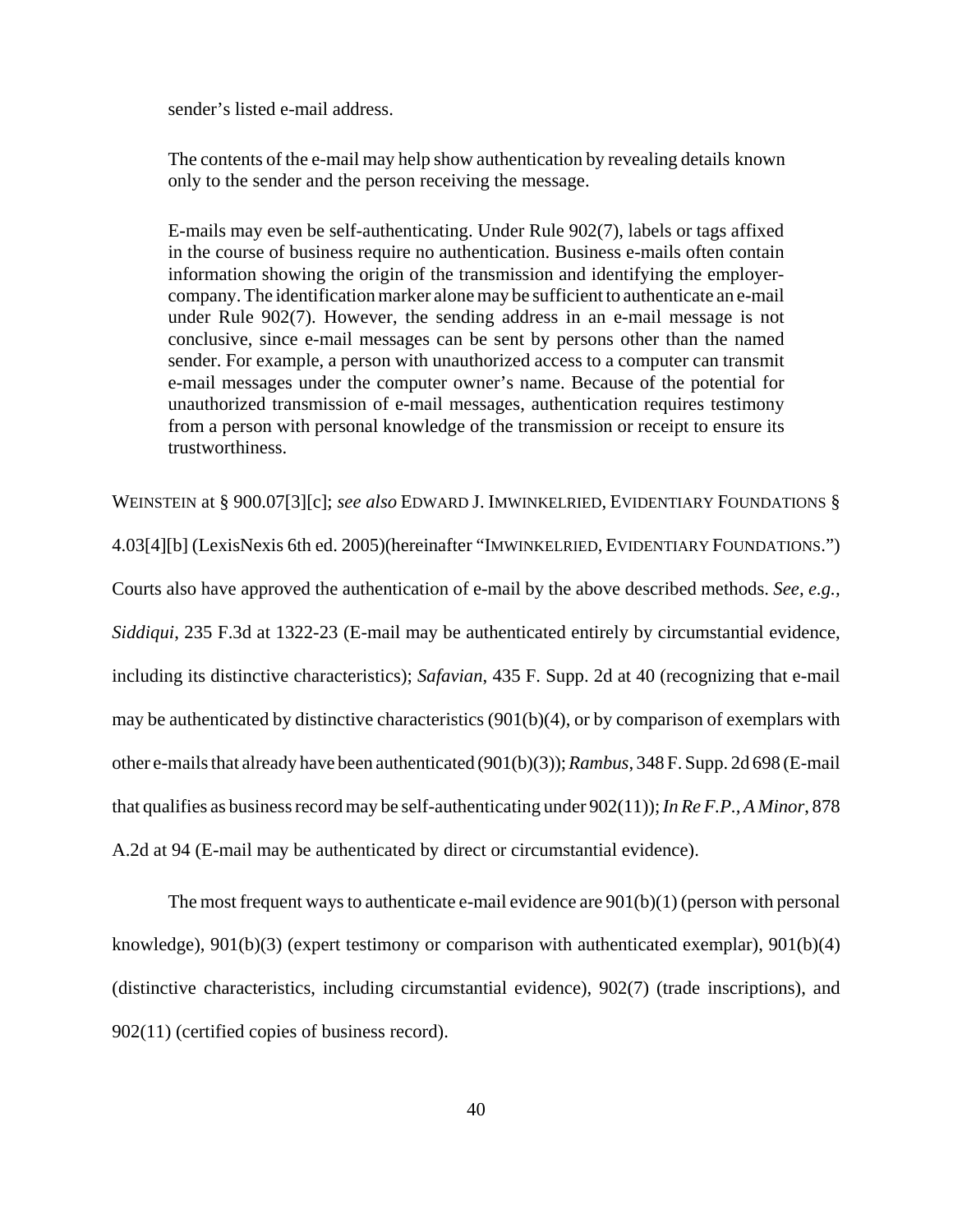#### **Internet Website Postings**

Courts often have been faced with determining the admissibility of exhibits containing representations of the contents of website postings of a party at some point relevant to the litigation. Their reaction has ranged from the famous skepticism expressed in *St.Clair v. Johnny's Oyster and Shrimp, Inc.* 76 F. Supp. 2d 773 (S.D. Tex. 1999),<sup>30</sup> to more permissive approach taken in *Perfect 10*, 213 F. Supp. 2d at 1153-54.<sup>31</sup>

# <sup>30</sup>There, the court stated that,

Plaintiff's electronic 'evidence' is totally insufficient to withstand Defendant's Motion to Dismiss. While some look to the Internet as an innovative vehicle for communication, the Court continues to warily and wearily view it largely as one large catalyst for rumor, innuendo, and misinformation. So as to not mince words, the Court reiterates that this so-called Web provides no way of verifying the authenticity of the alleged contentions that Plaintiff wishes to rely upon in his Response to Defendant's Motion. There is no way Plaintiff can overcome the presumption that the information he discovered on the Internet is inherently untrustworthy. Anyone can put anything on the Internet. No web-site is monitored for accuracy and *nothing* contained therein is under oath or even subject to independent verification absent underlying documentation. Moreover, the Court holds no illusions that hackers can adulterate the content on *any* web-site from *any* location at *any* time. For these reasons, any evidence procured off the Internet is adequate for almost nothing, even under the most liberal interpretation of the hearsay exception rules found in FED. R. EVID. 807. Instead of relying on the voodoo information taken from the Internet, Plaintiff must hunt for hard copy back-up documentation in admissible form from the United States Coast Guard or discover alternative information verifying what Plaintiff alleges.

## *Id*. at 774-775.

 $31$  The court noted that a "reduced evidentiary standard" applied to the authentication of exhibits purporting to depict the defendant's website postings during a preliminary injunction motion. The court found that the exhibits had been authenticated because of circumstantial indicia of authenticity, a failure of the defendant to deny their authenticity, and the fact that the exhibits had been produced in discovery by the defendant. The court declined to require proof that the postings had been done by the defendant or with its authority, or evidence to disprove the possibility that the contents had been altered by third parties.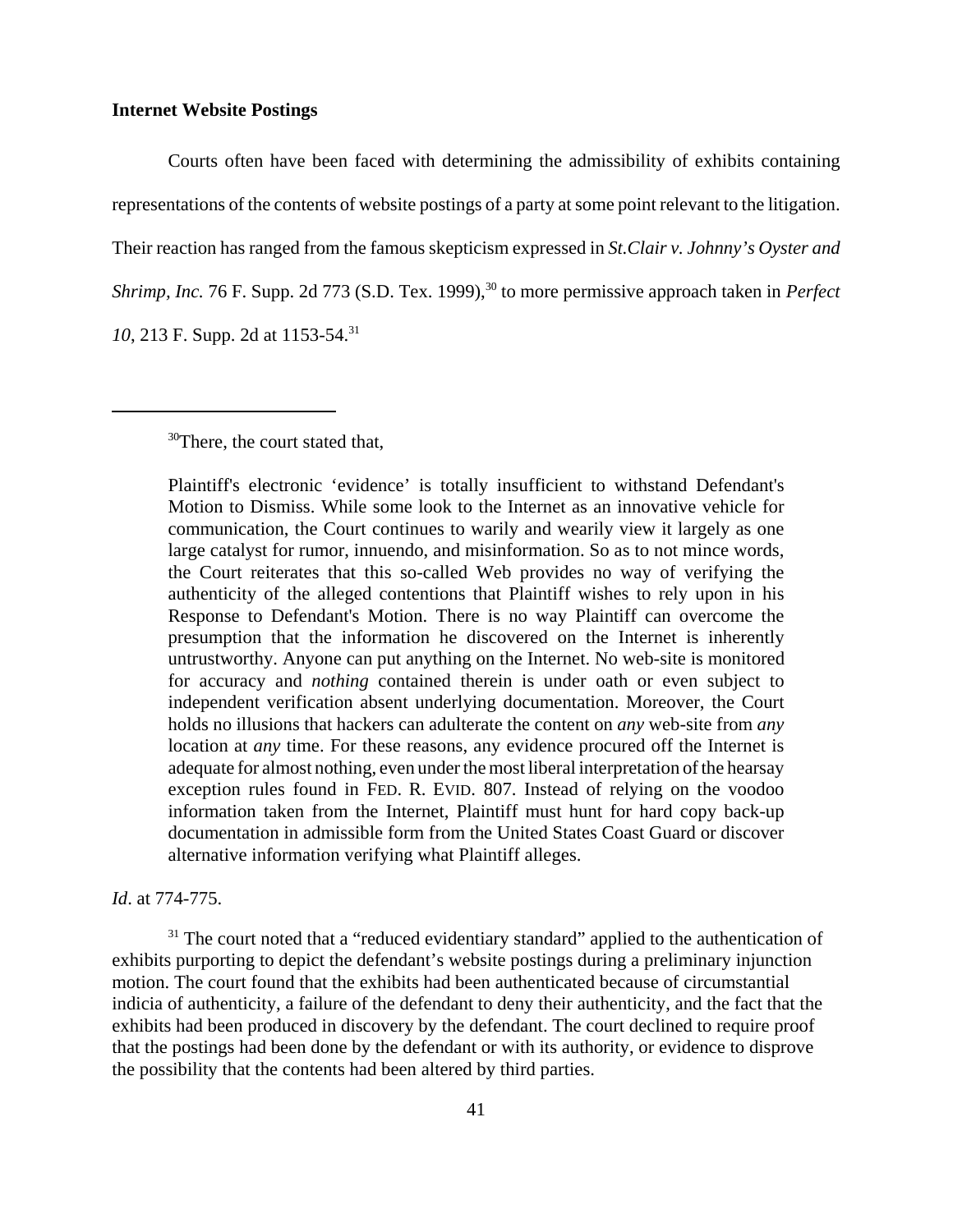The issues that have concerned courts include the possibility that third persons other than the sponsor of the website were responsible for the content of the postings, leading many to require proof by the proponent that the organization hosting the website actually posted the statements or authorized their posting. *See United States v. Jackson*, 208 F.3d 633, 638 (7th Cir. 2000) (excluding evidence of website postings because proponent failed to show that sponsoring organization actually posted the statements, as opposed to a third party); *St. Luke's*, 2006 WL 1320242 (plaintiff failed to authenticate exhibits of defendant's website postings because affidavits used to authenticate the exhibits were factually inaccurate and the author lacked personal knowledge of the website); *Wady*, 216 F. Supp. 2d 1060. One commentator has observed "[i]n applying [the authentication standard] to website evidence, there are three questions that must be answered explicitly or implicitly. (1) What was actually on the website? (2) Does the exhibit or testimony accurately reflect it? (3) If so, is it attributable to the owner of the site?"32 The same author suggests that the following factors will influence courts in ruling whether to admit evidence of internet postings:

The length of time the data was posted on the site; whether others report having seen it; whether it remains on the website for the court to verify; whether the data is of a type ordinarily posted on that website or websites of similar entities (e.g. financial information from corporations); whether the owner of the site has elsewhere published the same data, in whole or in part; whether others have published the same data, in whole or in part; whether the data has been republished by others who identify the source of the data as the website in question? $33$ 

Counsel attempting to authenticate exhibits containing information from internet websites need to address these concerns in deciding what method of authentication to use, and the facts to include in the foundation. The authentication rules most likely to apply, singly or in combination, are

<sup>32</sup> Joseph at 21; *see also* SALTZBURG at § 901.02[12].

<sup>33</sup> *Id.* at 22.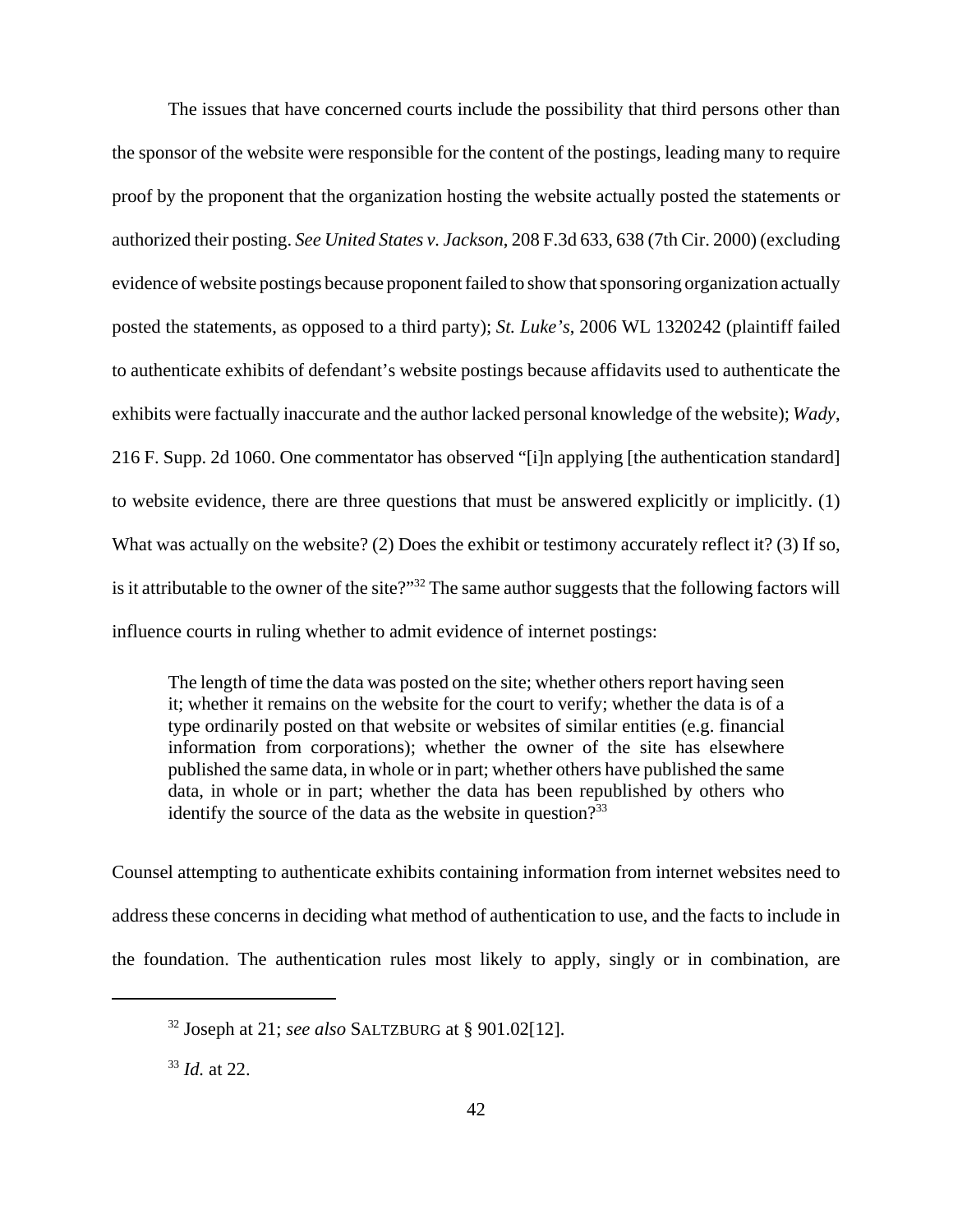901(b)(1) (witness with personal knowledge) 901(b)(3) (expert testimony) 901(b)(4) (distinctive characteristics), 901(b)(7) (public records), 901(b)(9) (system or process capable of producing a reliable result), and 902(5) (official publications).

## **Text Messages and Chat Room Content**

Many of the same foundational issues found encountered when authenticating website evidence apply with equal force to text messages and internet chat room content; however, the fact that chat room messages are posted by third parties, often using "screen names" means that it cannot be assumed that the content found in chat rooms was posted with the knowledge or authority of the website host. SALTZBURG at § 901.02[12]. One commentator has suggested that the following foundational requirements must be met to authenticate chat room evidence:

(1) [e]vidence that the individual used the screen name in question when participating in chat room conversations (either generally or at the site in question); (2) [e]vidence that, when a meeting with the person using the screen name was arranged, the individual  $\ldots$  showed up; (3) [e]vidence that the person using the screen name identified [himself] as the [person in the chat room conversation]; evidence that the individual had in [his] possession information given to the person using the screen name; (5) [and] [e]vidence from the hard drive of the individual's computer [showing use of the same screen name].

*Id.* at § 901.02[12]. Courts also have recognized that exhibits of chat room conversations may be authenticated circumstantially*.* For example, in *In Re F.P. , A Minor,* the defendant argued that the testimony of the internet service provider was required, or that of a forensic expert. 878 A.2d at 93- 94. The court held that circumstantial evidence, such as the use of the defendant's screen name in the text message, the use of the defendant's first name, and the subject matter of the messages all could authenticate the transcripts. *Id*. Similarly, in *United States v. Simpson*, the court held that there was ample circumstantial evidence to authenticate printouts of the content of chat room discussions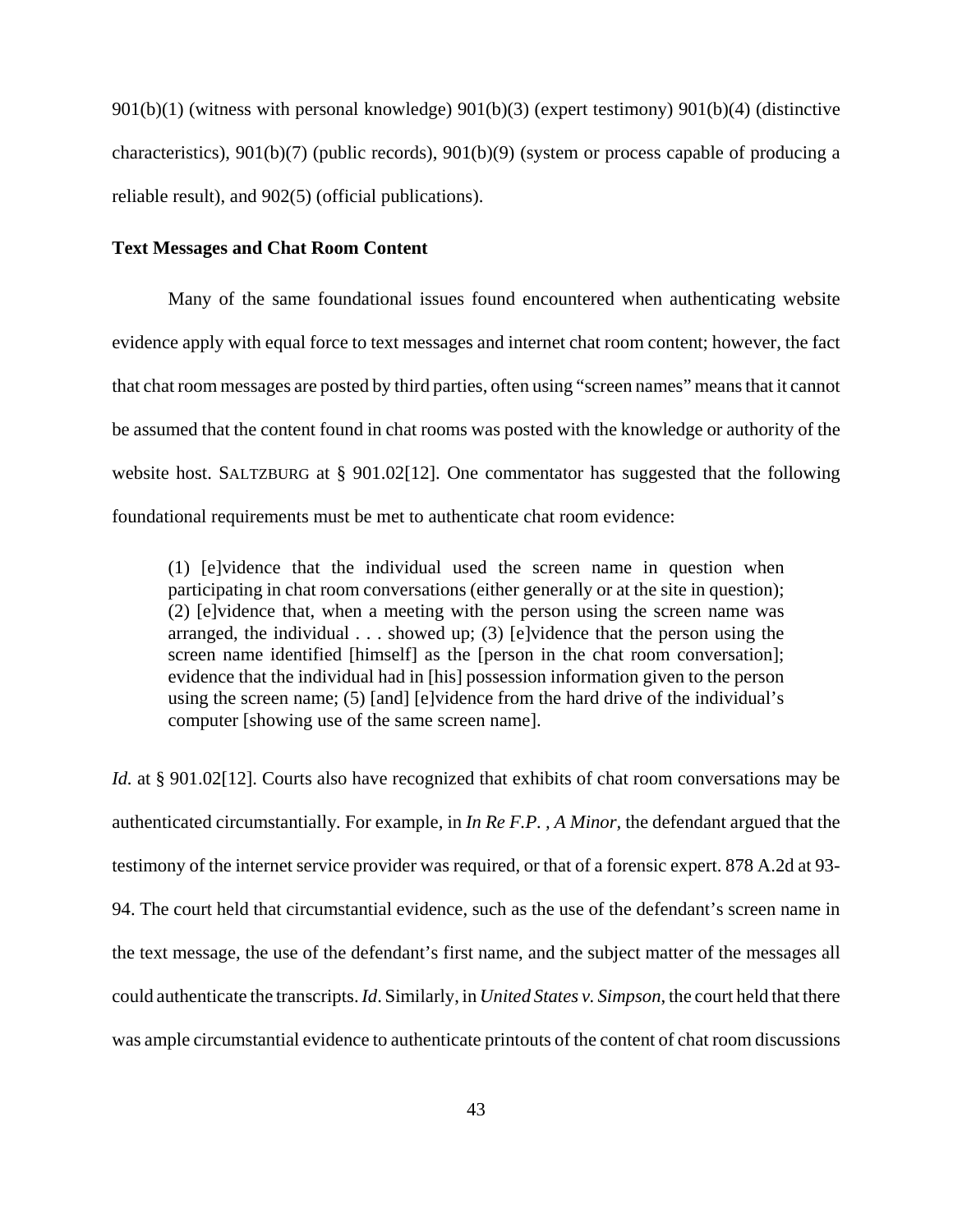between the defendant and an undercover detective, including use of the e-mail name of the defendant, the presence of the defendant's correct address in the messages, and notes seized at the defendant's home containing the address, e-mail address and telephone number given by the undercover officer. 152 F.3d at 1249. Likewise, in *United States v. Tank*, the court found sufficient circumstantial facts to authenticate chat room conversations, despite the fact that certain portions of the text of the messages in which the defendant had participated had been deleted. 200 F.3d at 629-31. There, the court found the testimony regarding the limited nature of the deletions by the member of the chat room club who had made the deletions, circumstantial evidence connecting the defendant to the chat room, including the use of the defendant's screen name in the messages, were sufficient to authenticate the messages. *Id.* at 631. Based on the foregoing cases, the rules most likely to be used to authenticate chat room and text messages, alone or in combination, appear to be 901(b)(1) (witness with personal knowledge) and 901(b)(4) (circumstantial evidence of distinctive characteristics).

#### **Computer Stored Records and Data**

Given the widespread use of computers, there is an almost limitless variety of records that are stored in or generated by computers. As one commentator has observed "[m]any kinds of computer records and computer-generated information are introduced as real evidence or used as litigation aids at trials. They range from computer printouts of stored digital data to complex computer-generated models performing complicated computations. Each may raise different admissibility issues concerning authentication and other foundational requirements." WEINSTEIN at § 900.06[3]. The least complex admissibility issues are associated with electronically stored records. "In general, electronic documents or records that are merely stored in a computer raise no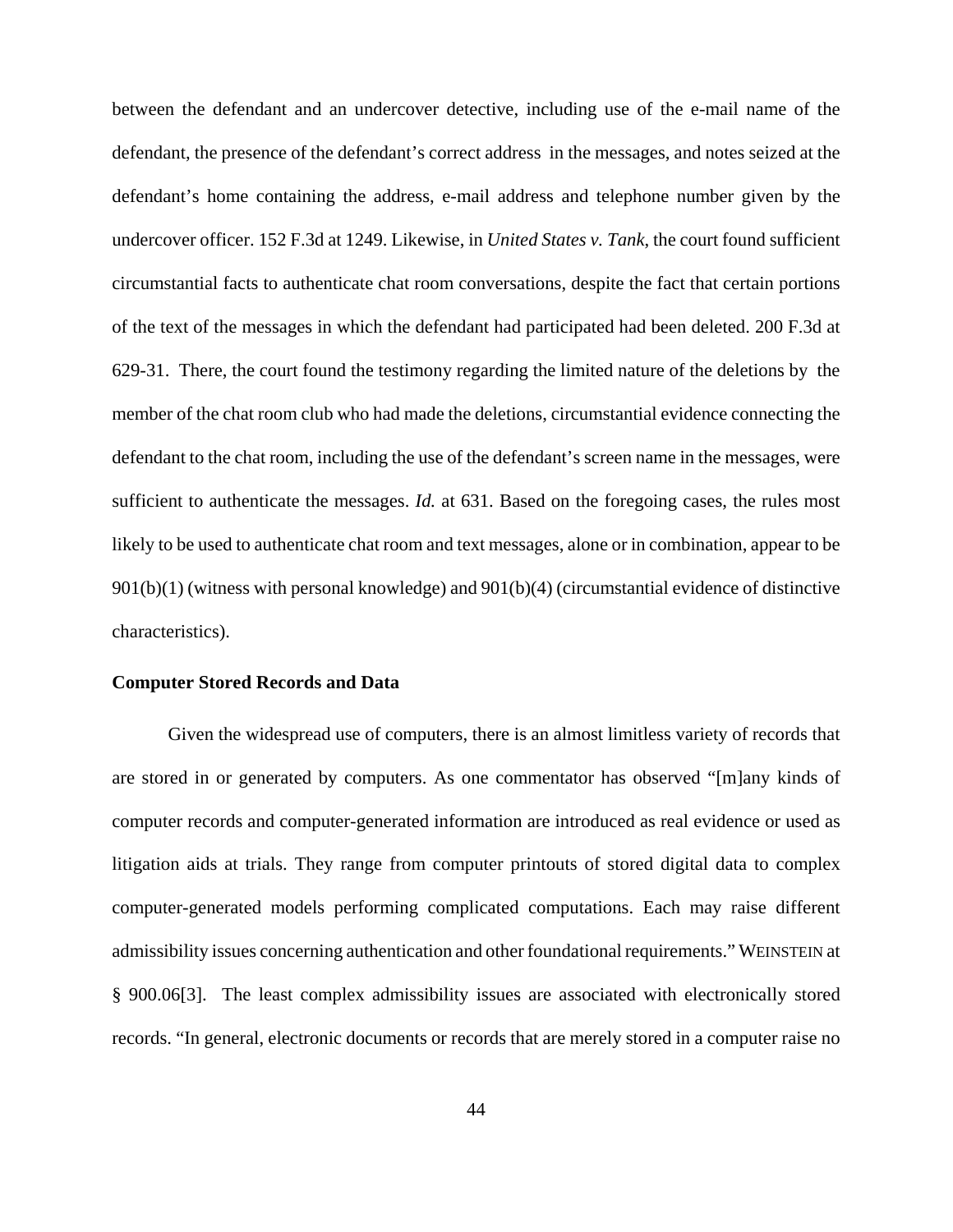computer-specific authentication issues." WEINSTEIN at § 900.06[3]. That said, although computer records are the easiest to authenticate, there is growing recognition that more care is required to authenticate these electronic records than traditional "hard copy" records. MANUAL FOR COMPLEX LITIGATION at § 11.447;<sup>34</sup> see also IMWINKELRIED, EVIDENTIARY FOUNDATIONS at 4.03[2].<sup>35</sup>

Two cases illustrate the contrast between the more lenient approach to admissibility of computer records and the more demanding one. In *United States v. Meienberg*, the defendant challenged on appeal the admission into evidence of printouts of computerized records of the Colorado Bureau of Investigation, arguing that they had not been authenticated because the government had failed to introduce any evidence to demonstrate the accuracy of the records. 263 F.3d at1180-81. The Tenth Circuit disagreed, stating:

34

Computerized data, however, raise unique issues concerning accuracy and authenticity. Accuracy may be impaired by incomplete data entry, mistakes in output instructions, programming errors, damage and contamination of storage media, power outages, and equipment malfunctions. The integrity of data may also be compromised in the course of discovery by improper search and retrieval techniques, data conversion, or mishandling. The proponent of computerized evidence has the burden of laying a proper foundation by establishing its accuracy.

The judge should therefore consider the accuracy and reliability of computerized evidence . . . .

<sup>35</sup>

<sup>&</sup>quot;In the past, many courts have been lax in applying the authentication requirement to computer records; they have been content with foundational evidence that the business has successfully used the computer system in question and that the witness recognizes the record as output from the computer. However, following the recommendations of the Federal Judicial Center's *Manual for Complex Litigation*, some courts now require more extensive foundation. These courts require the proponent to authenticate a computer record by proving the reliability of the particular computer used, the dependability of the business's input procedures for the computer, the use of proper procedures to obtain the document offered in court, and the witness's recognition of that document as the readout from the computer." (citation omitted).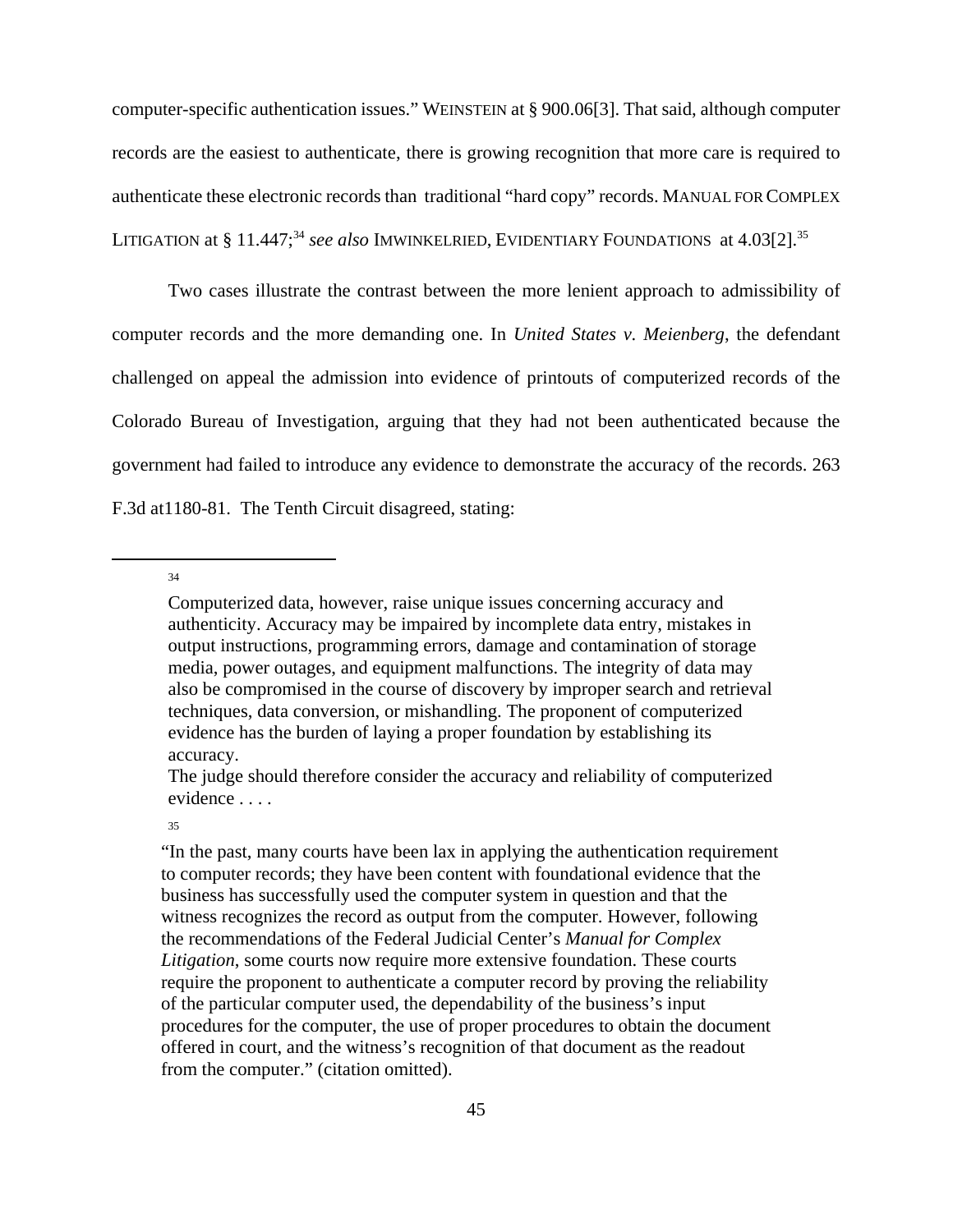Any question as to the accuracy of the printouts, whether resulting from incorrect data entry or the operation of the computer program, as with inaccuracies in any other type of business records, would have affected only the weight of the printouts, not their admissibility.

*Id*. at 1181 (citation omitted). *See also Kassimu*, 2006 WL 1880335 (To authenticate computer records as business records did not require the maker, or even a custodian of the record, only a witness qualified to explain the record keeping system of the organization to confirm that the requirements of Rule 803(6) had been met, and the inability of a witness to attest to the accuracy of the information entered into the computer did not preclude admissibility); *Sea Land v. Lozen Int'l*, 285 F.3d 808 (9th Cir. 2002) (ruling that trial court properly considered electronically generated bill of lading as an exhibit to a summary judgment motion. The only foundation that was required was that the record was produced from the same electronic information that was generated contemporaneously when the parties entered into their contact. The court did not require evidence that the records were reliable or accurate).

In contrast, in the case of *In Re Vee Vinhnee*, the bankruptcy appellate panel upheld the trial ruling of a bankruptcy judge excluding electronic business records of the credit card issuer of a Chapter 7 debtor, for failing to authenticate them. 336 B.R. 437. The court noted that "it is becoming recognized that early versions of computer foundations were too cursory, even though the basic elements covered the ground." *Id.* at 445-46. The court further observed that:

 The primary authenticity issue in the context of business records is on what has, or may have, happened to the record in the interval between when it was placed in the files and the time of trial. In other words, the record being proffered must be shown to continue to be an accurate representation of the record that originally was created . . . . Hence, the focus is not on the circumstances of the creation of the record, but rather on the circumstances of the preservation of the record during the time it is in the file so as to assure that the document being proffered is the same as the document that originally was created.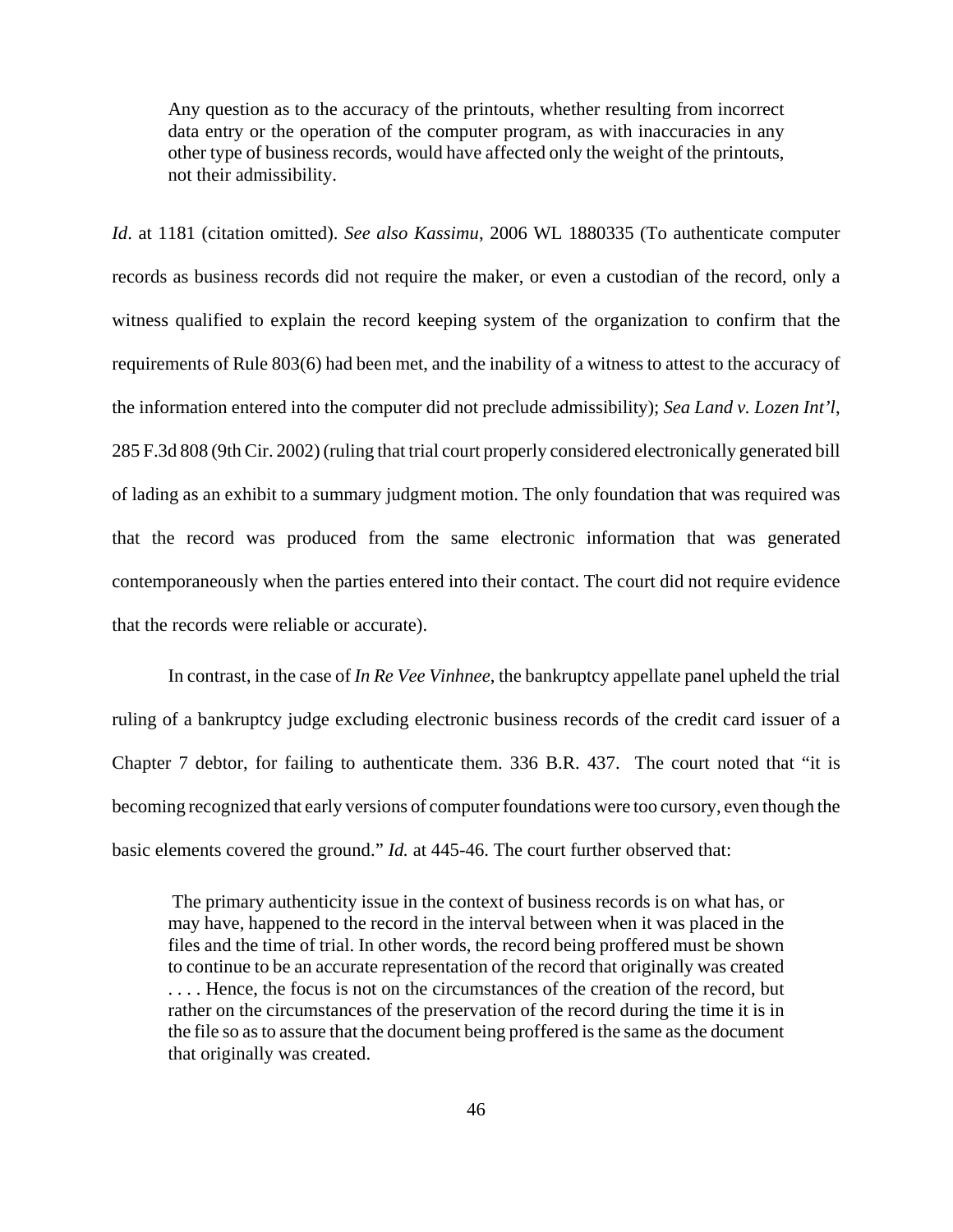*Id.* at 444. The court reasoned that, for paperless electronic records:

The logical questions extend beyond the identification of the particular computer equipment and programs used. The entity's policies and procedures for the use of the equipment, database, and programs are important. How access to the pertinent database is controlled and, separately, how access to the specific program is controlled are important questions. How changes in the database are logged or recorded, as well as the structure and implementation of backup systems and audit procedures for assuring the continuing integrity of the database, are pertinent to the question of whether records have been changed since their creation.

*Id.* at 445. In order to meet the heightened demands for authenticating electronic business records,

the court adopted, with some modification, an eleven-step foundation proposed by Professor Edward

Imwinkelried:36

Professor Imwinkelried perceives electronic records as a form of scientific evidence and discerns an eleven-step foundation for computer records:

- 1. The business uses a computer.
- 2. The computer is reliable.
- 3. The business has developed a procedure for inserting data into the computer.
- 4. The procedure has built-in safeguards to ensure accuracy and identify errors.
- 5. The business keeps the computer in a good state of repair.
- 6. The witness had the computer readout certain data.
- 7. The witness used the proper procedures to obtain the readout.
- 8. The computer was in working order at the time the witness obtained the readout.
- 9. The witness recognizes the exhibit as the readout.
- 10. The witness explains how he or she recognizes the readout.

11. If the readout contains strange symbols or terms, the witness explains the meaning of the symbols or terms for the trier of fact.

*Id.* at 446-47 (citation omitted). Although the position taken by the court in *In Re Vee Vinhnee*

appears to be the most demanding requirement for authenticating computer stored records, other

courts also have recognized a need to demonstrate the accuracy of these records. *See, e.g., State v.*

 $36$ IMWINKELRIED, EVIDENTIARY FOUNDATIONS at § 4.03[2].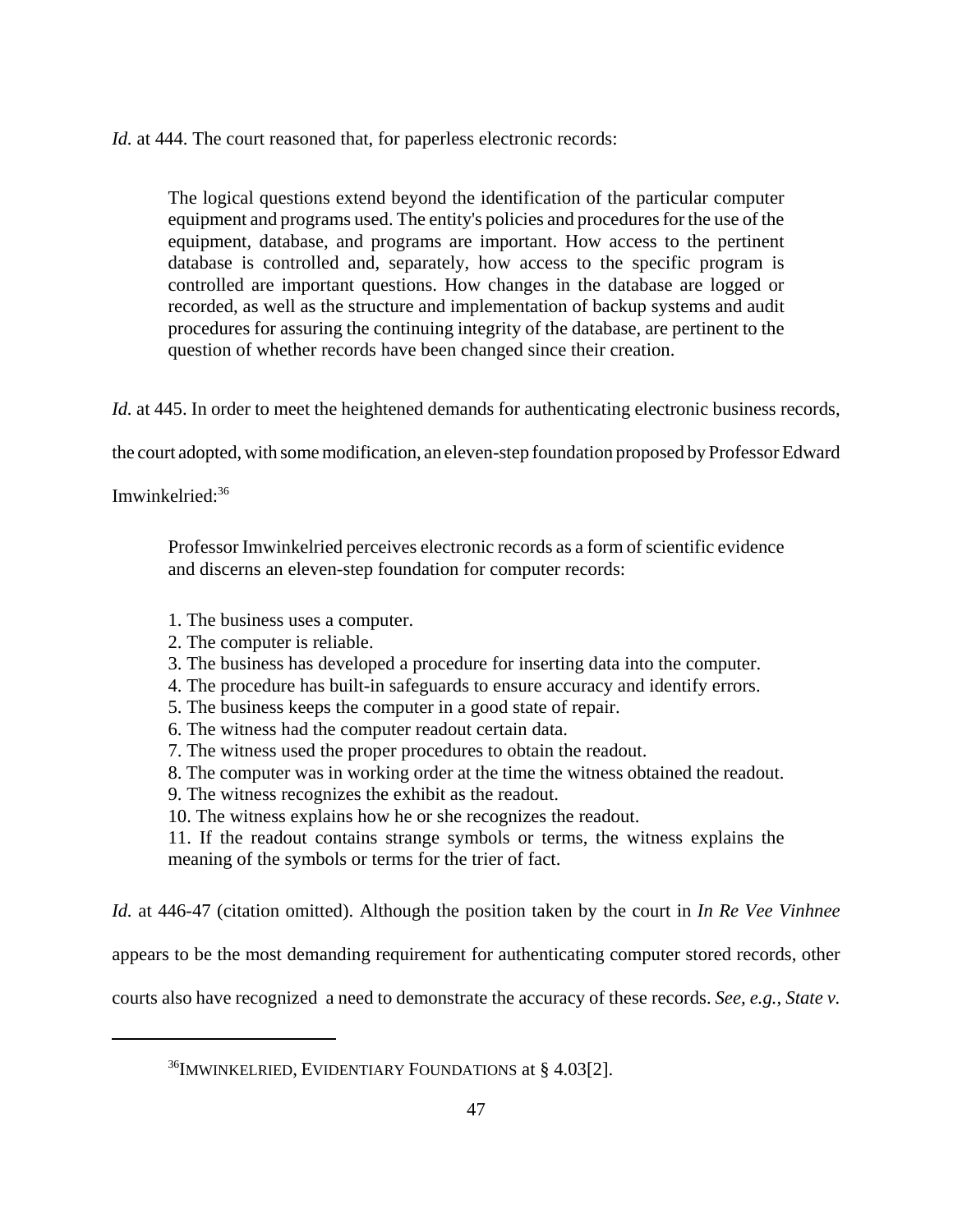*Dunn*, 7 S.W.3d 427, 432 (Mo. Ct. App. 2000) (Admissibility of computer-generated records "should be determined on the basis of the reliability and accuracy of the process involved."); *State v. Hall*, 976 S.W.2d 121, 147 (Tenn. 1998) ("[T]he admissibility of the computer tracing system record should be measured by the reliability of the system, itself, relative to its proper functioning and accuracy.").<sup>37</sup>

As the foregoing cases illustrate, there is a wide disparity between the most lenient positions courts have taken in accepting electronic records as authentic and the most demanding requirements that have been imposed. Further, it would not be surprising to find that, to date, more courts have tended towards the lenient rather than the demanding approach. However, it also is plain that commentators and courts increasingly recognize the special characteristics of electronically stored records, and there appears to be a growing awareness, as expressed in the *Manual for Complex* Litigation,<sup>38</sup> that courts "should ... consider the accuracy and reliability of computerized evidence" in ruling on its admissibility. Lawyers can expect to encounter judges in both camps, and in the absence of controlling precedent in the court where an action is pending setting forth the foundational requirements for computer records, there is uncertainty about which approach will be required. Further, although " it may be better to be lucky than good," as the saying goes, counsel would be wise not to test their luck unnecessarily. If it is critical to the success of your case to admit into evidence computer stored records, it would be prudent to plan to authenticate the record by the most rigorous standard that may be applied. If less is required, then luck was with you.

 $37$  In addition to their insight regarding the authentication of electronic records, these cases are also important in connection to the analysis of whether certain types of electronically stored records constitute hearsay when offered for their substantive truth.

<sup>&</sup>lt;sup>38</sup> MANUAL FOR COMPLEX LITIGATION at § 11.446.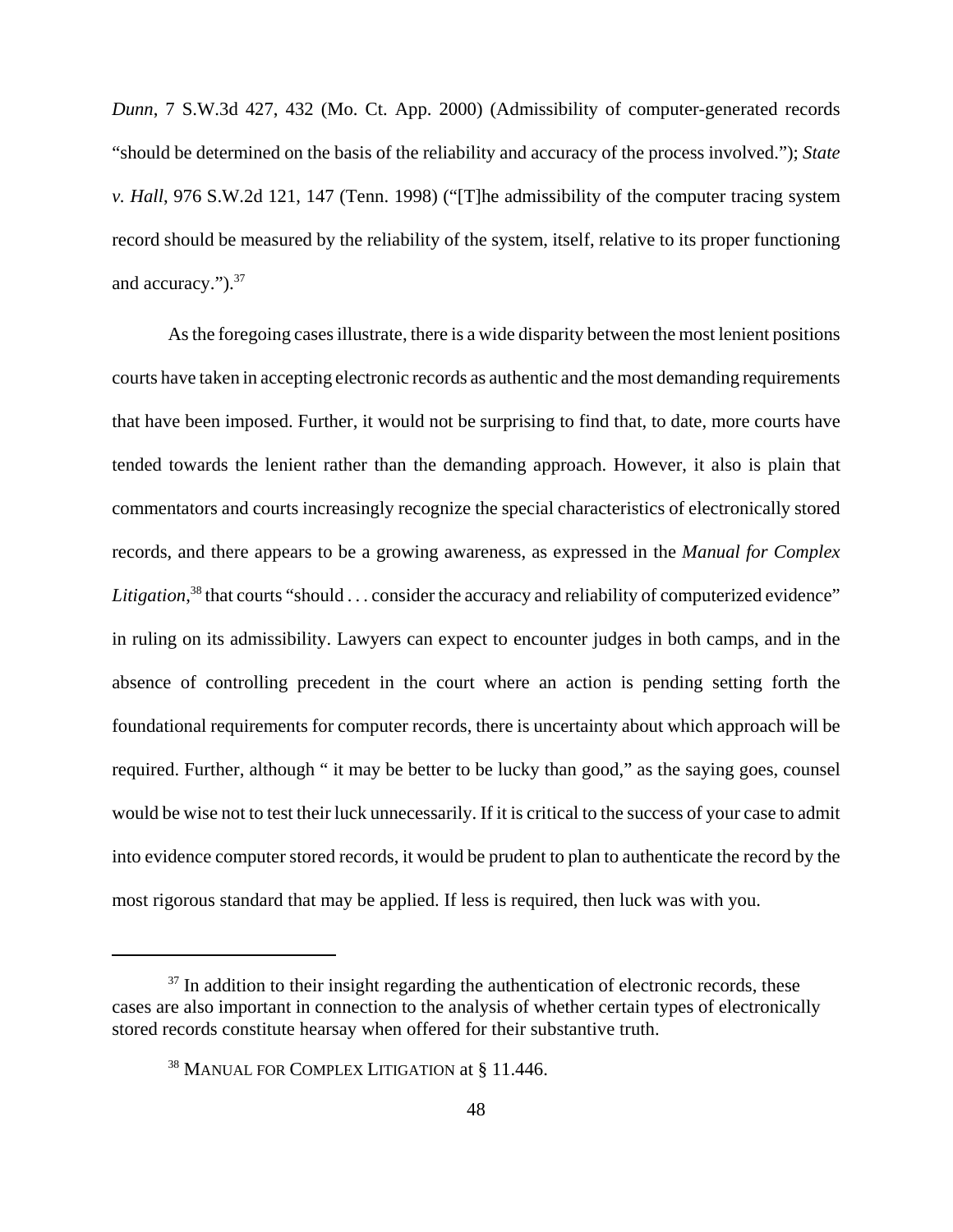The methods of authentication most likely to be appropriate for computerized records are 901(b)(1) (witness with personal knowledge), 901(b)(3) (expert testimony), 901(b)(4) (distinctive characteristics), and 901(b)(9) (system or process capable of producing a reliable result).

## **Computer Animation and Computer Simulations**.

Two similar, although distinct, forms of computer generated evidence also raise unique authentication issues. The first is computer animation, "the display of a sequence of computergenerated images." IMWINKELRIED, EVIDENTIARY FOUNDATIONS at § 4.09[4][a]. The attraction of this form of evidence is irresistible, because:

when there is no movie or video of the event being litigated, a computer animation is a superior method of communicating the relevant information to the trier of fact. Absent a movie or video, the proponent might have to rely on static charts or oral testimony to convey a large amount of complex information to the trier of fact. When the proponent relies solely on oral expert testimony, the details may be presented one at a time; but an animation can piece all the details together for the jury. A computer animation in effect condenses the information into a single evidentiary package. In part due to television, the typical American is a primarily visual learner; and for that reason, in the short term, many jurors find the animation more understandable than charts or oral testimony. Use of an animation can also significantly increase longterm juror retention of the information.

*Id.* at § 4.09[4][a]. The second form of computer generated evidence is a computer simulation. The

distinction between them has been explained usefully as follows:

Computer generated evidence is an increasingly common form of demonstrative evidence. If the purpose of the computer evidence is to illustrate and explain a witness's testimony, courts usually refer to the evidence as an animation. In contrast, a simulation is based on scientific or physical principles and data entered into a computer, which is programmed to analyze the data and draw a conclusion from it, and courts generally require proof to show the validity of the science before the simulation evidence is admitted

Thus, the classification of a computer-generated exhibit as a simulation or an animation also affects the evidentiary foundation required for its admission.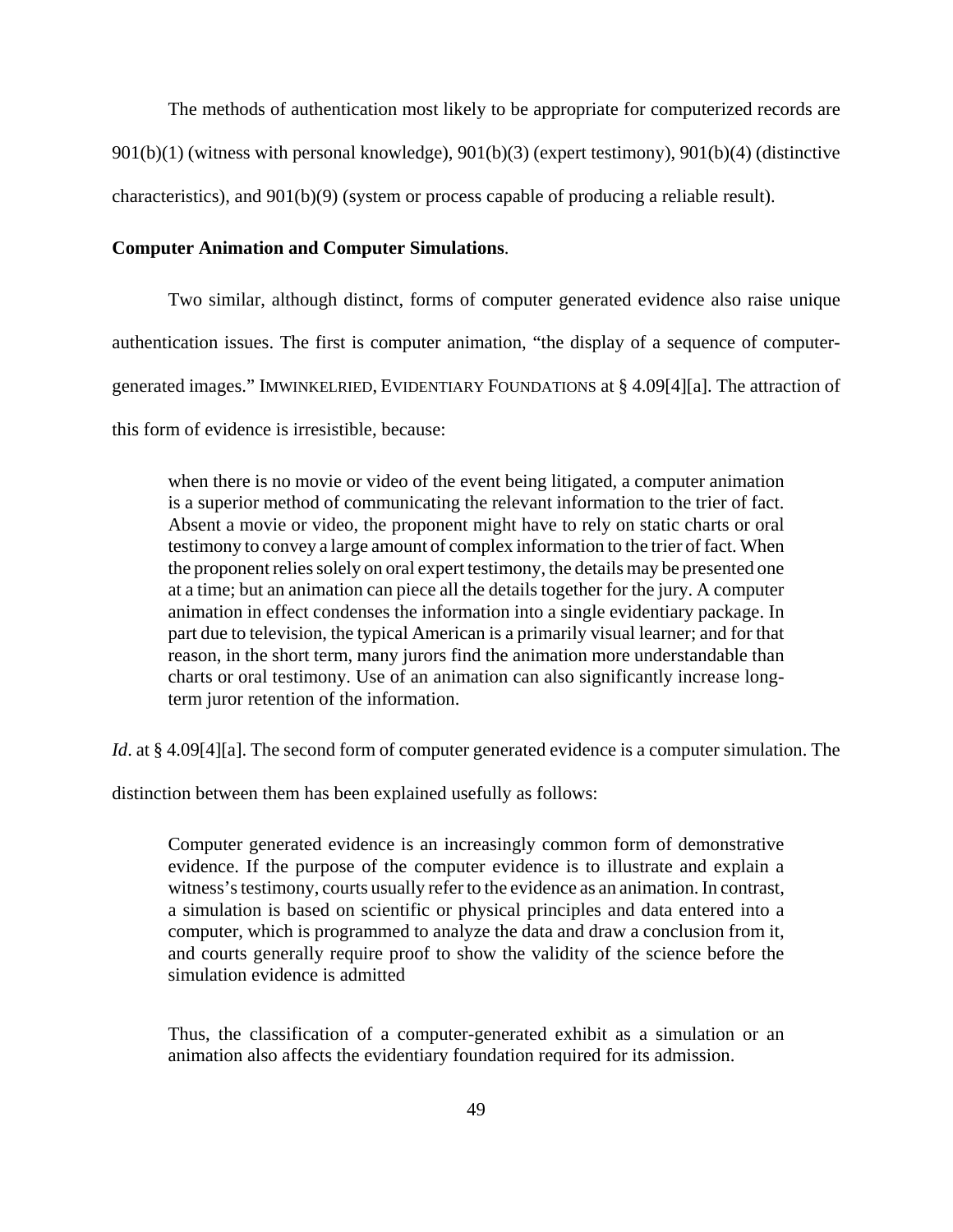*State v. Sayles*, 662 N.W.2d 1, 9 (Iowa 2003) (citation omitted).

Courts generally have allowed the admission of computer animations if authenticated by testimony of a witness with personal knowledge of the content of the animation, upon a showing that it fairly and adequately portrays the facts and that it will help to illustrate the testimony given in the case. This usually is the sponsoring witness. *Id.* at 10 (state's expert witness had knowledge of content of shaken infant syndrome animation and could testify that it correctly and adequately portrayed the facts that would illustrate her testimony); *Hinkle v. City of Clarksburg*, 81 F.3d 416 (4th Cir. 1996) (holding that a computer-animated videotaped recreation of events at issue in trial is not unduly prejudicial if it is sufficiently close to the actual events and is not confused by the jury for the real life events themselves); *Friend v. Time Mfg. Co.*, 2006 WL 2135807, at \*7 (D. Ariz. July 28, 2006) ("The use of computer animations is allowed when it satisfies the usual foundational requirements for demonstrative evidence. 'At a minimum, the animation's proponent must show the computer simulation fairly and accurately depicts what it represents, whether through the computer expert who prepared it or some other witness who is qualified to so testify, and the opposing party must be afforded an opportunity for cross-examination.'" (citation omitted)); *People v. Cauley*, 32 P.3d 602 (Colo. 2001) (holding that, "[a] computer animation is admissible as demonstrative evidence if the proponent of the video proves that it: 1) is authentic . . . ; 2) is relevant . . .; 3) is a fair and accurate representation of the evidence to which it relates; and 4) has a probative value that is not substantially outweighed by the danger of unfair prejudice . . ."); *Clark v. Cantrell*, 529 S.E.2d 528 (S.C. 2000) ("[A] party may authenticate a video animation by offering testimony from a witness familiar with the preparation of the animation and the data on which it is based . . . [including] the testimony of the expert who prepared the underlying data and the computer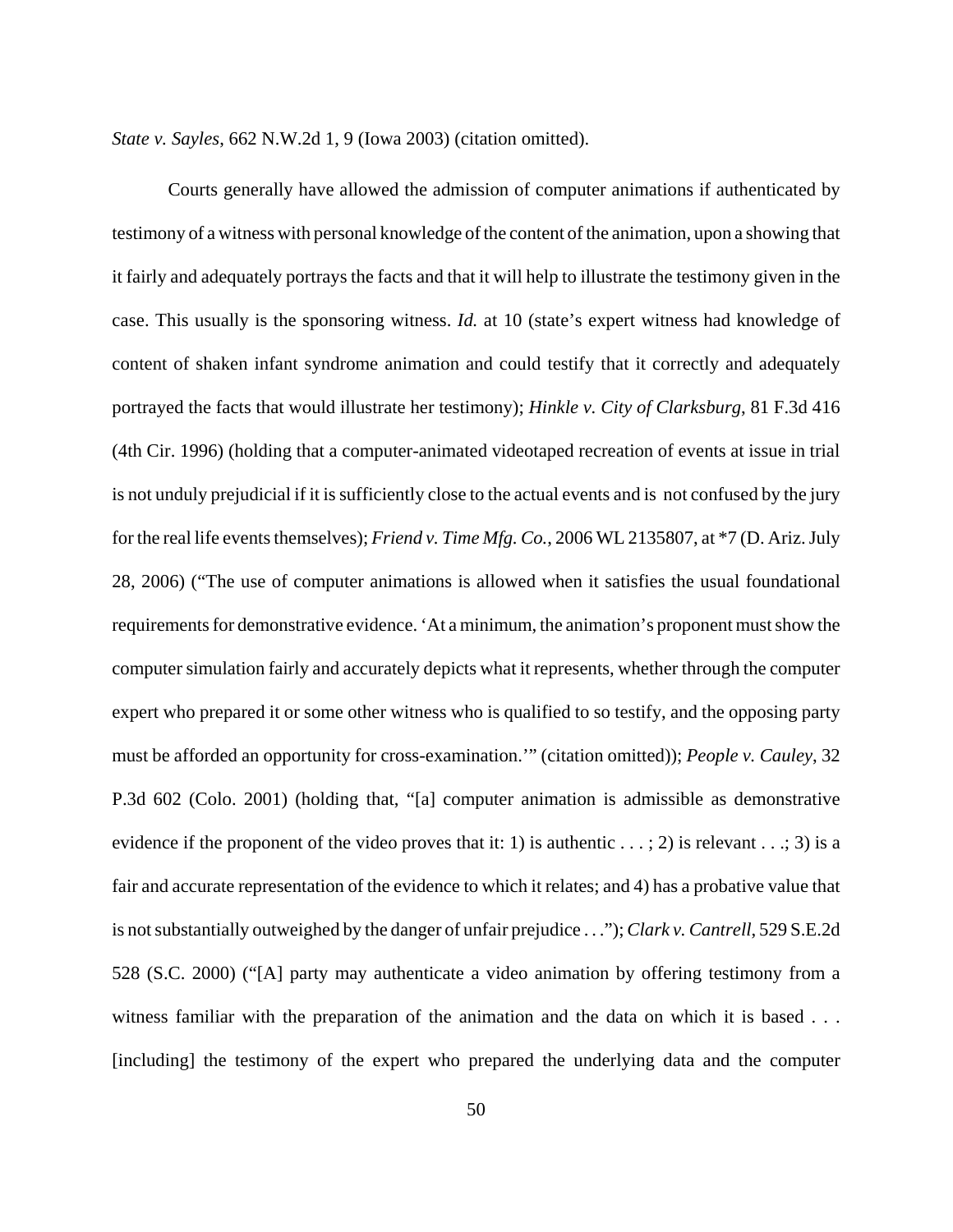technician who used that data to create it." (citation omitted)). Thus, the most frequent methods of authenticating computer animations are  $901(b)(1)$  (witness with personal knowledge), and  $901(b)(3)$ (testimony of an expert witness).

Computer simulations are treated as a form of scientific evidence, offered for a substantive, rather than demonstrative purpose. WEINSTEIN at § 900,03[1] (p. 900-21); IMWINKELRIED, EVIDENTIARY FOUNDATIONS at § 4.09[4][a],[c]. The case most often cited with regard to the foundational requirements needed to authenticate a computer simulation is *Commercial Union v. Boston Edison*, where the court stated:

The function of computer programs like TRACE 'is to perform rapidly and accurately an extensive series of computations not readily accomplished without use of a computer.' We permit experts to base their testimony on calculations performed by hand. There is no reason to prevent them from performing the same calculations, with far greater rapidity and accuracy, on a computer. Therefore . . . we treat computer-generated models or simulations like other scientific tests, and condition admissibility on a sufficient showing that: (1) the computer is functioning properly; (2) the input and underlying equations are sufficiently complete and accurate (and disclosed to the opposing party, so that they may challenge them); and (3) the program is generally accepted by the appropriate community of scientists.

591 N.E.2d 165, 168 (Mass. 1992) (citation omitted). The *Commercial Union* test has been followed by numerous courts in determining the foundation needed to authenticate computer simulations. For example, in *State v. Swinton*, the court cited with approval *Commercial Union*, but added that the key to authenticating computer simulations is to determine their reliability. 847 A.2d 921, 942 (Conn. 2004). In that regard, the court noted that the following problems could arise with this type of computer evidence: (1) the underlying information itself could be unreliable; (2) the entry of the information into the computer could be erroneous; (3) the computer hardware could be unreliable; (4) the computer software programs could be unreliable; (5) "the execution of the instructions, which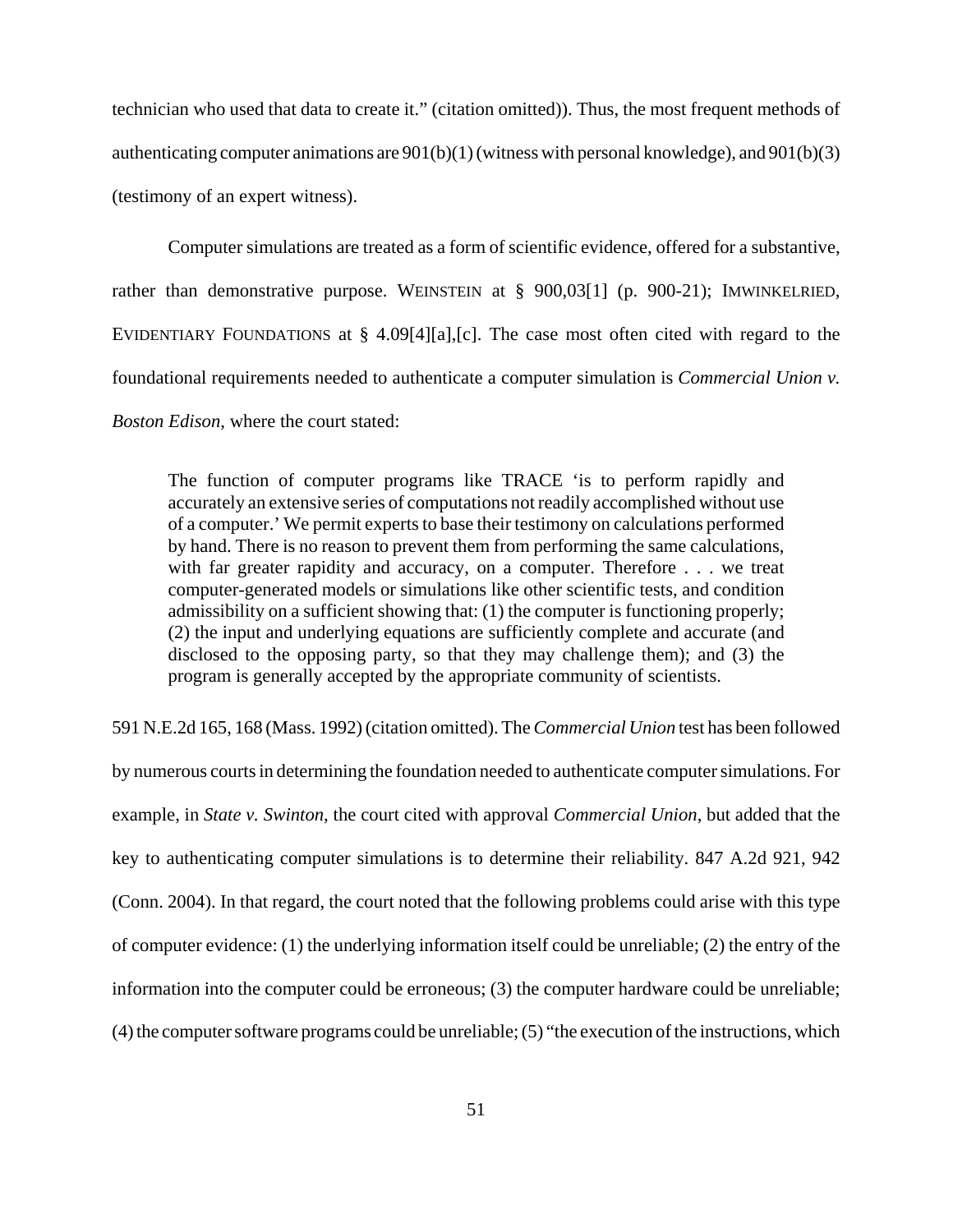transforms the information in some way—for example, by calculating numbers, sorting names, or storing information and retrieving it later" could be unreliable; (6) the output of the computer—the printout, transcript, or graphics, could be flawed; (7) the security system used to control access to the computer could be compromised; and (8) the user of the system could make errors. The court noted that Rule 901(b)(9) was a helpful starting point to address authentication of computer simulations. *Id.; see also Bray v. Bi-State Dev. Corp.*, 949 S.W.2d 93 (Mo. Ct. App. 1997) (citing *Commercial Union* and ruling that authentication properly was accomplished by a witness with knowledge of how the computer program worked, its software, the data used in the calculations, and who verified the accuracy of the calculations made by the computer with manual calculations); *Kudlacek v. Fiat*, 509 N.W.2d 603, (Neb. 1994) (citing *Commercial Union* and holding that computer simulation was authenticated by the plaintiff's expert witness). Thus, the most frequent methods of authenticating computer simulations are 901(b)(1) (witness with personal knowledge); and  $901(b)(3)$  (expert witness). Use of an expert witness to authenticate a computer simulation likely will also involve Federal Rules of Evidence 702 and 703.

### **Digital Photographs**

 Photographs have been authenticated for decades under Rule 901(b)(1) by the testimony of a witness familiar with the scene depicted in the photograph who testifies that the photograph fairly and accurately represents the scene. Calling the photographer or offering exert testimony about how a camera works almost never has been required for traditional film photographs. Today, however, the vast majority of photographs taken, and offered as exhibits at trial, are digital photographs, which are not made from film, but rather from images captured by a digital camera and loaded into a computer. Digital photographs present unique authentication problems because they are a form of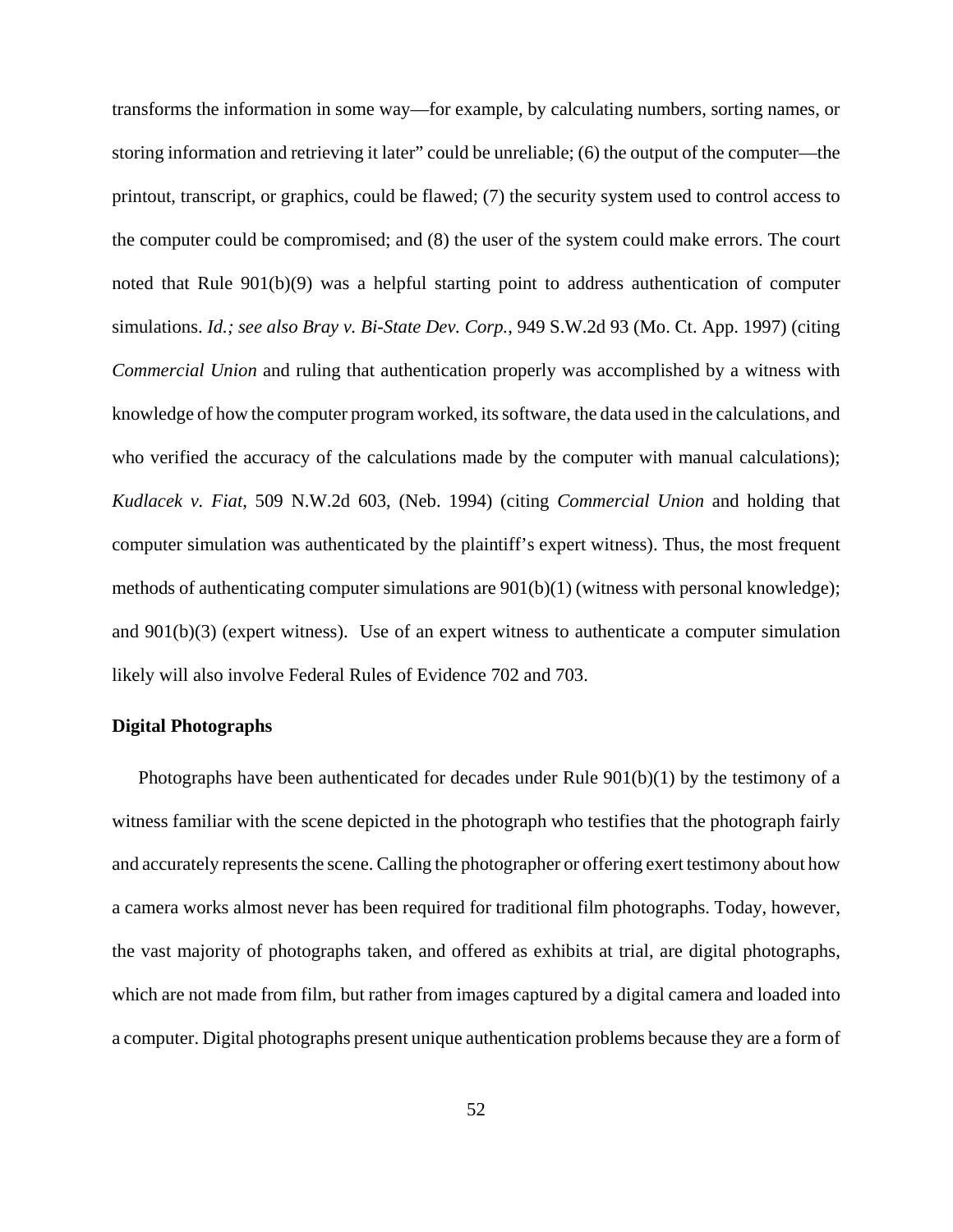electronically produced evidence that may be manipulated and altered. Indeed, unlike photographs made from film, digital photographs may be "enhanced." Digital image "enhancement consists of removing, inserting, or highlighting an aspect of the photograph that the technician wants to change." Edward J. Imwinkelried, *Can this Photo be Trusted?*, Trial, October 2005, at 48. Some examples graphically illustrate the authentication issues associated with digital enhancement of photographs:

[S]uppose that in a civil case, a shadow on a 35 mm photograph obscures the name of the manufacturer of an offending product. The plaintiff might offer an enhanced image, magically stripping the shadow to reveal the defendant's name. Or suppose that a critical issue is the visibility of a highway hazard. A civil defendant might offer an enhanced image of the stretch of highway to persuade the jury that the plaintiff should have perceived the danger ahead before reaching it. In many criminal trials, the prosecutor offers an 'improved', digitally enhanced image of fingerprints discovered at the crime scene. The digital image reveals incriminating points of similarity that the jury otherwise would never would have seen.

*Id*. at 49. There are three distinct types of digital photographs that should be considered with respect to authentication analysis: original digital images, digitally converted images, and digitally enhanced images. *Id.*

An original digital photograph may be authenticated the same way as a film photo, by a witness with personal knowledge of the scene depicted who can testify that the photo fairly and accurately depicts it. *Id.* If a question is raised about the reliability of digital photography in general, the court likely could take judicial notice of it under Rule 201. *Id.* For digitally converted images, authentication requires an explanation of the process by which a film photograph was converted to digital format. This would require testimony about the process used to do the conversion, requiring a witness with personal knowledge that the conversion process produces accurate and reliable images, Rules 901(b)(1) and 901(b)(9)-the later rule implicating expert testimony under Rule 702.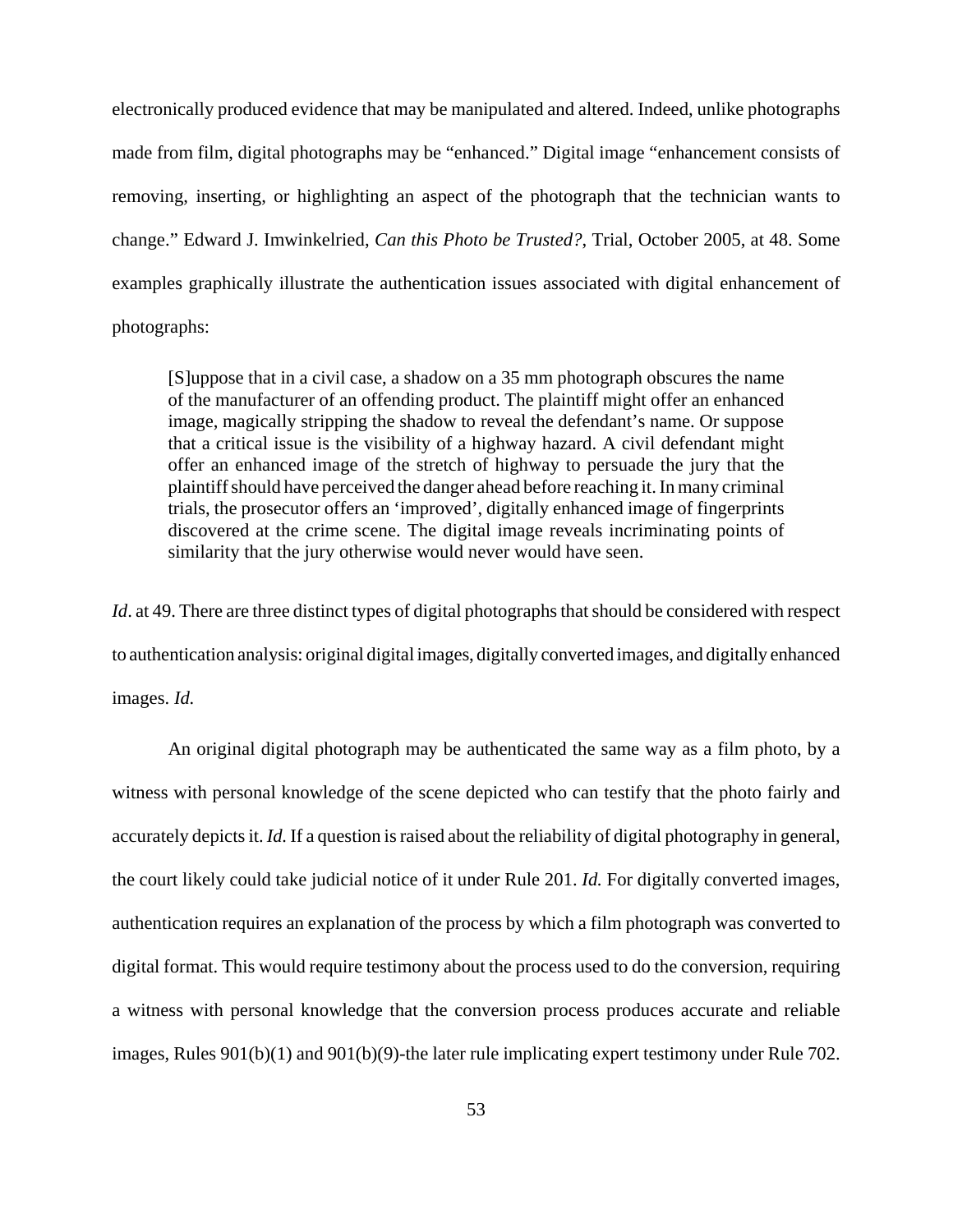*Id.* Alternatively, if there is a witness familiar with the scene depicted who can testify that the photo produced from the film when it was digitally converted, no testimony would be needed regarding the process of digital conversion. *Id.*

For digitally enhanced images, it is unlikely that there will be a witness who can testify how the original scene looked if, for example, a shadow was removed, or the colors were intensified. In such a case, there will need to be proof, permissible under Rule 901(b)(9), that the digital enhancement process produces reliable and accurate results, which gets into the realm of scientific or technical evidence under Rule 702. *Id.* Recently, one state court has given particular scrutiny to how this should be done. In *State v. Swinton*, the defendant was convicted of murder in part based on evidence of computer enhanced images prepared using the Adobe Photoshop software. 847 A.2d 921, 950-52 (Conn. 2004). The images showed a superimposition of the defendants teeth over digital photographs of bite marks taken from the victim's body. At trial, the state called the forensic odontologist (bite mark expert) to testify that the defendant was the source of the bite marks on the defendant. However, the defendant testified that he was not familiar with how the Adobe Photoshop made the overlay photographs, which involved a multi-step process in which a wax mold of the defendant's teeth was digitally photographed and scanned into the computer to then be superimposed on the photo of the victim. The trial court admitted the exhibits over objection, but the state appellate court reversed, finding that the defendant had not been afforded a chance to challenge the scientific or technical process by which the exhibits had been prepared. The court stated that to authenticate the exhibits would require a sponsoring witness who could testify, adequately and truthfully, as to exactly what the jury was looking at, and the defendant had a right to cross-examine the witness concerning the evidence. Because the witness called by the state to authenticate the exhibits lacked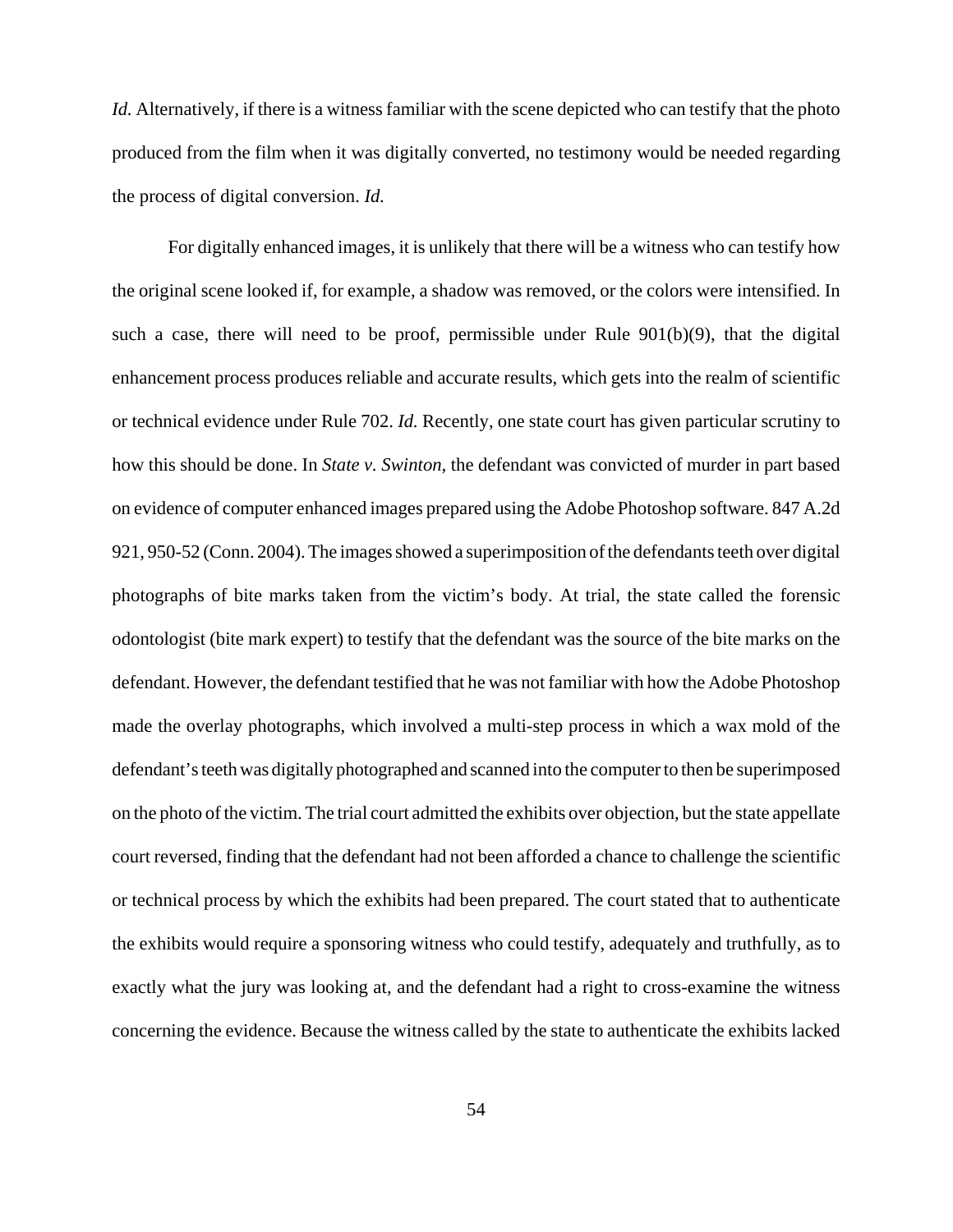the computer expertise to do so, the defendant was deprived of the right to cross examine him. *Id.* at 951-51.

Because the process of computer enhancement involves a scientific or technical process, one commentator has suggested the following foundation as a means to authenticate digitally enhanced photographs under Rule 901(b)(9): (1) The witness is an expert in digital photography; (2) the witness testifies as to image enhancement technology, including the creation of the digital image consisting of pixels and the process by which the computer manipulates them; (3) the witness testifies that the processes used are valid; (4) the witness testifies that there has been "adequate research into the specific application of image enhancement technology involved in the case"; (5) the witness testifies that the software used was developed from the research; (6) the witness received a film photograph; (7) the witness digitized the film photograph using the proper procedure, then used the proper procedure to enhance the film photograph in the computer; (8) the witness can identify the trial exhibit as the product of the enchantment process he or she performed. Edward J. Imwinkelried, *Can this Photo be Trusted?*, Trial, October 2005 at 54. The author recognized that this is an "extensive foundation," and whether it will be adopted by courts in the future remains to be seen. *Id*. However, it is probable that courts will require authentication of digitally enhanced photographs by adequate testimony that it is the product of a system or process that produces accurate and reliable results. FED. R. EVID. 901(b)(9).

To prepare properly to address authentication issues associated with electronically generated or stored evidence, a lawyer must identify each category of electronic evidence to be introduced. Then, he or she should determine what courts have required to authenticate this type of evidence, and carefully evaluate the methods of authentication identified in Rules 901 and 902, as well as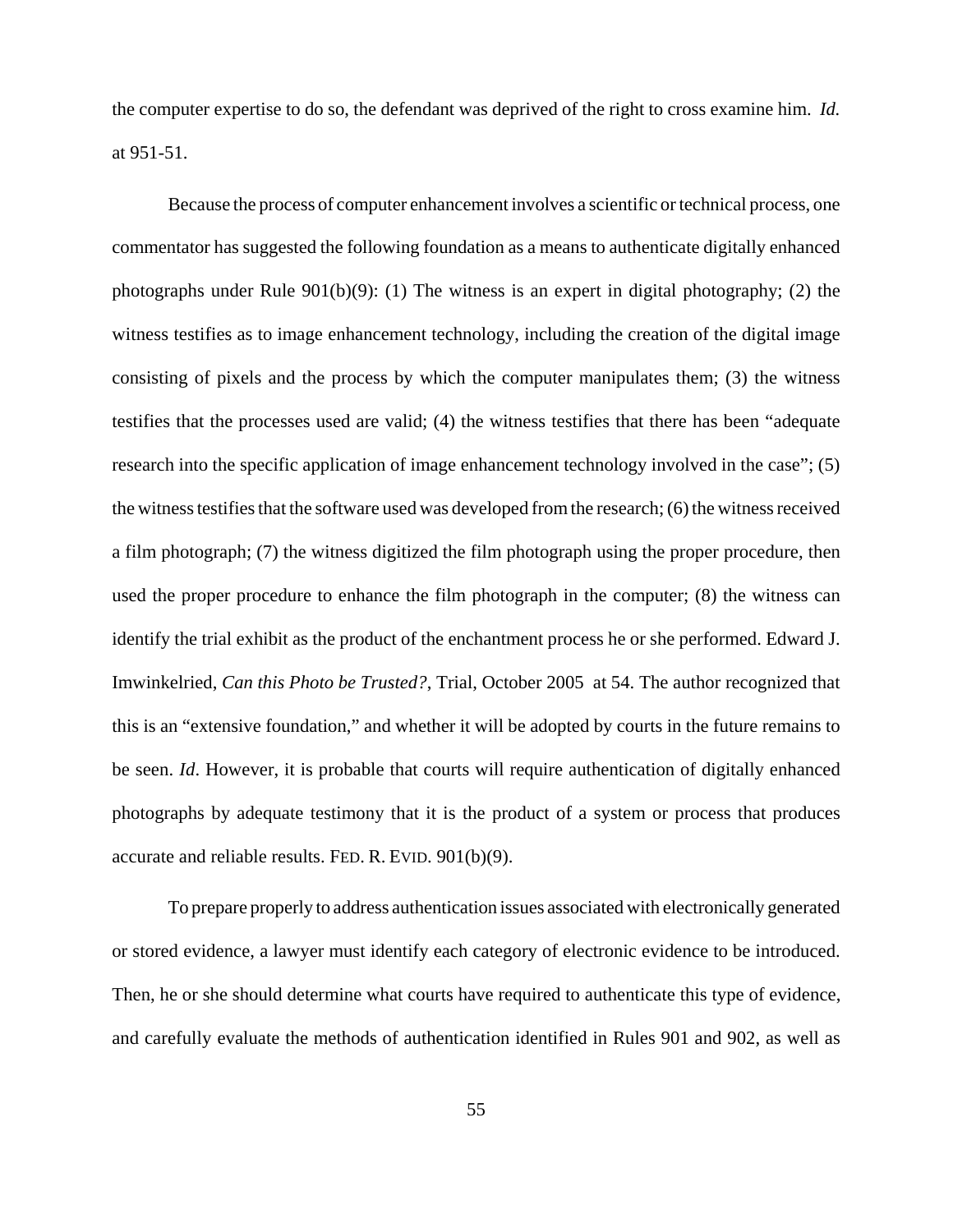consider requesting a stipulation from opposing counsel, or filing a request for admission of the genuineness of the evidence under Rule 36 of the Federal Rules of Civil Procedure. With this analysis in mind, the lawyer then can plan which method or methods of authentication will be most effective, and prepare the necessary formulation, whether through testimony, affidavit, admission or stipulation. The proffering attorney needs to be specific in presenting the authenticating facts and, if authenticity is challenged, should cite authority to support the method selected.

In this case, neither plaintiffs nor defendants provided any authenticating facts for the e-mail and other evidence that they proffered in support of their summary judgment memoranda - they simply attached the exhibits. This complete absence of authentication stripped the exhibits of any evidentiary value because the Court could not consider them as evidentiary facts. This, in turn, required the dismissal, without prejudice, of the cross motions for summary judgment, with leave to resubmit them once the evidentiary deficiencies had been cured.

#### **Hearsay (Rules 801-807)**

 The fourth "hurdle" that must be overcome when introducing electronic evidence is the potential application of the hearsay rule. Hearsay issues are pervasive when electronically stored and generated evidence is introduced. To properly analyze hearsay issues there are five separate questions that must be answered: (1) does the evidence constitute a **statement**, as defined by Rule 801(a); (2) was the statement made by a "**declarant**," as defined by Rule 801(b); (3) is the statement being offered to prove the **truth of its contents**, as provided by Rule 801(c); (4) is the statement **excluded from the definition of hearsay by rule 801(1)**; and (5) if the statement is hearsay, is it covered by one of the exceptions identified at Rules 803, 804 or 807. It is critical to proper hearsay analysis to consider each of these questions.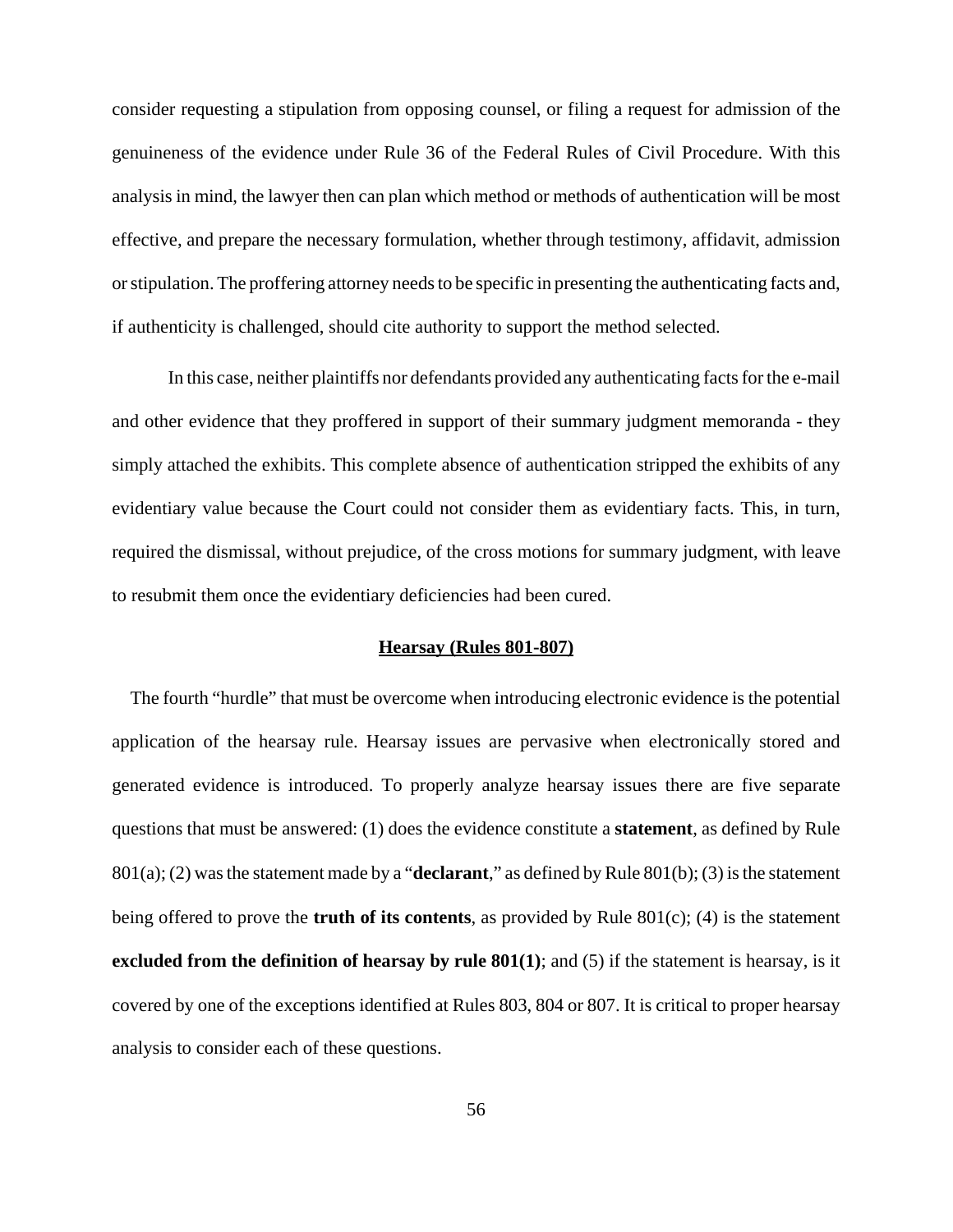#### **The requirements of a "Statement," Rule 801(a), made by a "Person", Rule 801(b)**

Rule 801(a) states:

A "statement" is (1) an oral or written assertion or (2) nonverbal conduct of a person, if it is intended by the person as an assertion."

 The key to understanding the hearsay rule is to appreciate that it only applies to intentionally assertive verbal or non-verbal conduct, and its goal is to guard against the risks associated with testimonial evidence: perception, memory, sincerity and narration. FED. R. EVID. 801 advisory committee's note ("The factors to be considered in evaluating the testimony of a witness are perception, memory, and narration. Sometimes a fourth is added, sincerity.")(citations omitted); WEINSTEIN at § 801.11[1] ("To be considered hearsay, a statement out of court must be offered in evidence to prove the truth of the matter it asserts. This part of the definition arises out of the factfinder's need to assess the credibility of the person who made a statement offered for its truth. When a witness testifies in court, the trier can assess the witness's perception, narration and memory to determine whether the testimony accurately represents the facts observed."); PAUL R. RICE, ELECTRONIC EVIDENCE: LAW AND PRACTICE, 262 (ABA Publishing 2005)(hereinafter "RICE") ("Hearsay is an out-of-court statement offered in court to prove the truth of the matter asserted by the out-of-court declarant. It is offered into evidence through the testimony of a witness to that statement or through a written account by the declarant. The hearsay rule excludes such evidence because it possesses the testimonial dangers of perception, memory, sincerity, and ambiguity that cannot be tested through oath and cross-examination.").

 The use of the word "statement" in Rule 801(a) is a critical component of the hearsay rule. WEINSTEIN at § 801.10[1] ("Because Rule 801 describes hearsay as an out-of-court *statement*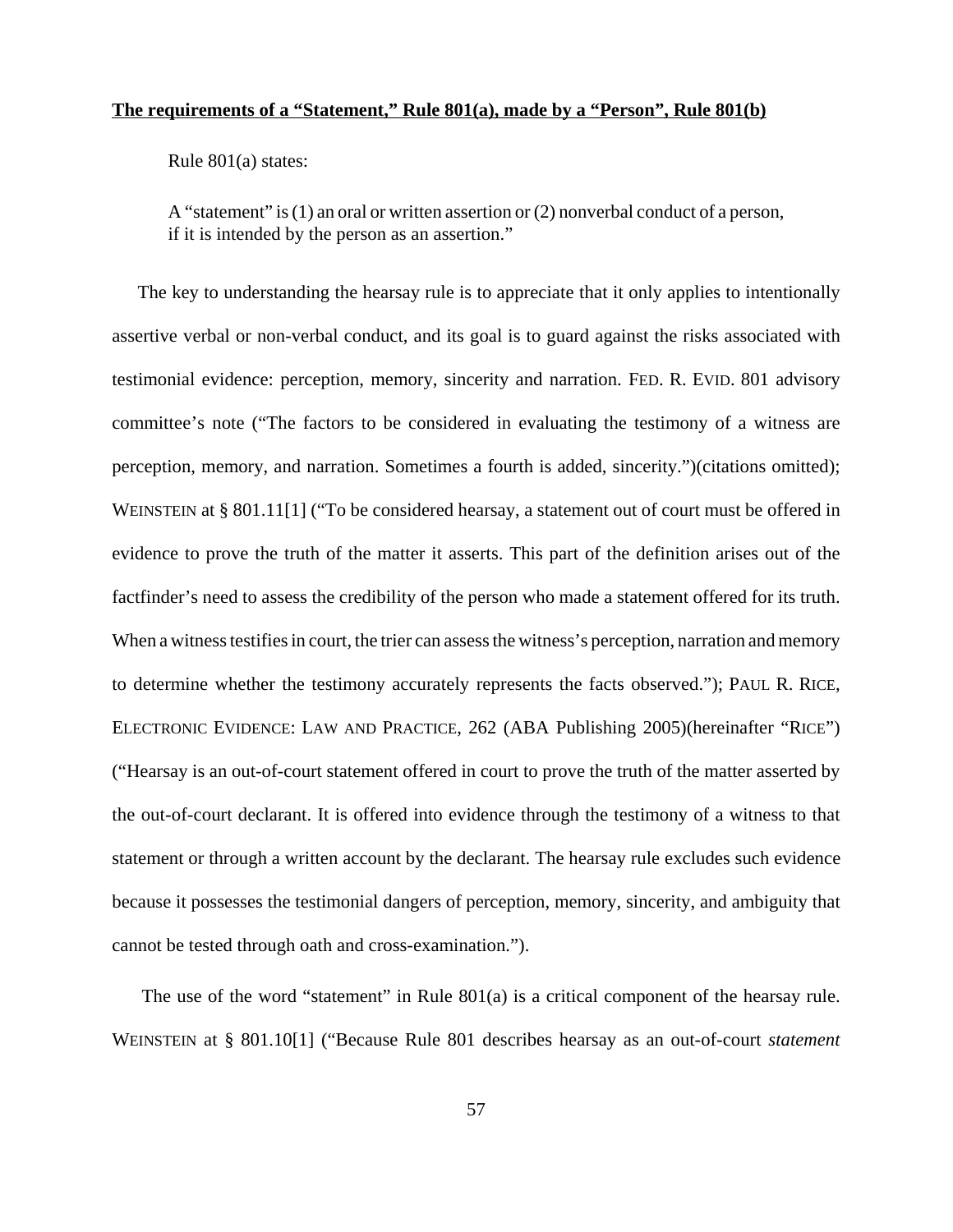offered as proof as [sic] the matter asserted, the definition of 'statement' is of critical importance."); SALTZBURG at § 801.02[1][c] ("If proffered evidence is not a 'statement' within the meaning of Rule 801(a), then it cannot be hearsay, and so cannot be excluded under the [hearsay] Rule."). The word is used in a very precise, and non-colloquial sense—it only applies to verbal conduct (spoken or written) or non-verbal conduct that is intended by a human declarant to be *assertive*. The advisory committee note to Rule 801(a) states this concept squarely:

The definition of 'statement' assumes importance because the term is used in the definition of hearsay in subdivision (c). The effect of the definition of 'statement' is to exclude from the operation of the hearsay rule all evidence of conduct, verbal or nonverbal, not intended as an assertion. The key to the definition is that nothing is an assertion unless intended to be one.

Ironically, the word "assertion" is not defined in the hearsay rule, despite its importance to the concept. An assertion usefully may be defined as "to state as true; declare; maintain." Black's Law Dictionary 106 (5th ed. 1979).

Although there is not universal agreement on this point, it appears that for verbal or nonverbal conduct to fall within the definition of the hearsay rule as defined under the federal rules of evidence, it must be either an expressly assertive written or spoken utterance, or nonverbal conduct expressly intended to be an assertion—the federal rules appear to have excluded from the definition of hearsay "implied assertions"—or unstated assertions that are inferred from verbal or nonverbal conduct. The advisory committee's note to Rule 801(a) supports the notion non-verbal conduct that is not assertive, and verbal conduct (spoken or written)<sup>39</sup> that is non-assertive should

 $39$  An example of nonassertive written verbal conduct would be to write a person's name and address on an envelope. An example of nonassertive spoken verbal conduct would be to ask a question that does not contain within it a factual assertion "Is it going to rain tomorrow?"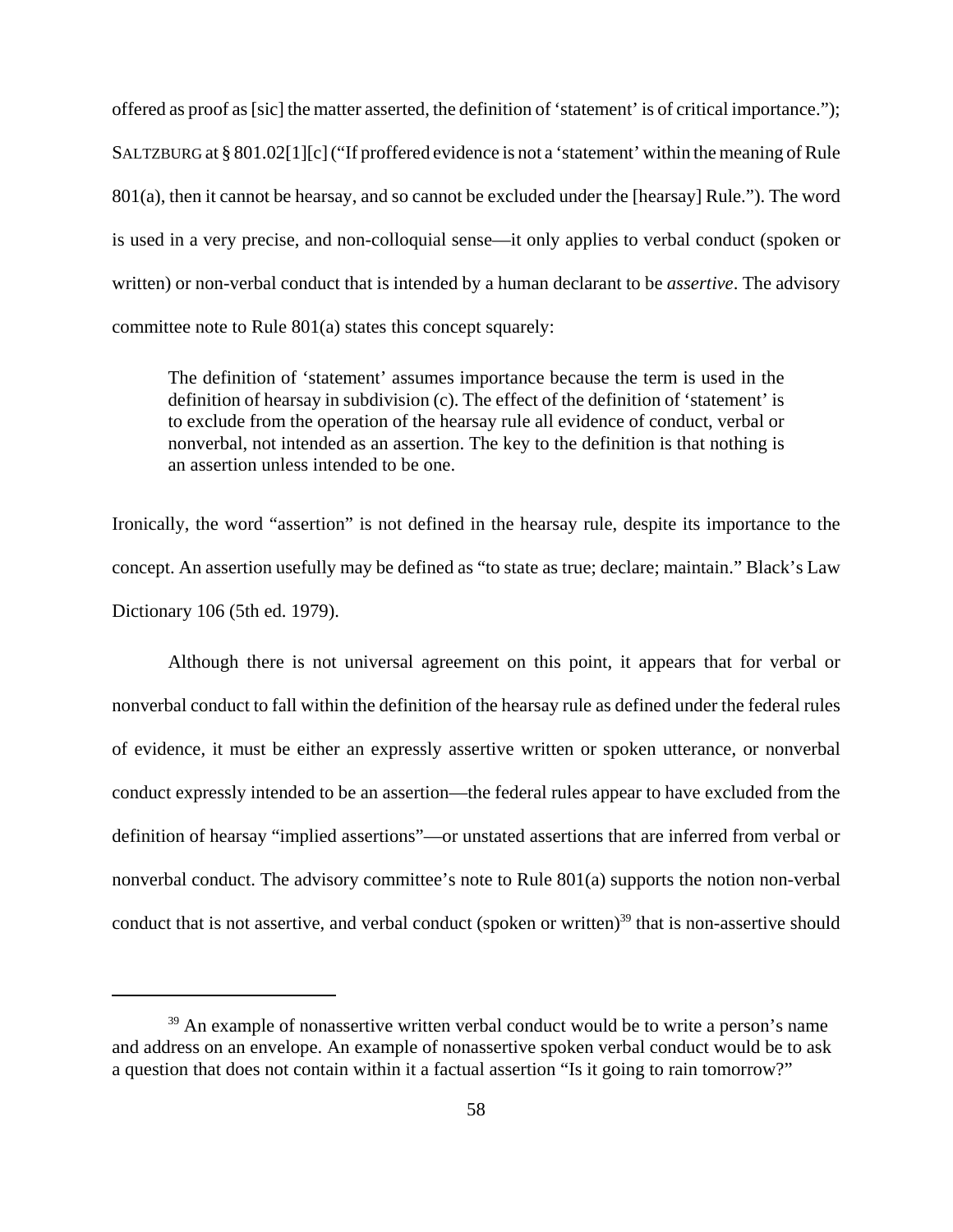be viewed the same way — falling outside the definition of a "statement:"

[N]onverbal conduct . . . may be offered as evidence that the person acted as he did because of his belief in the existence of the condition sought to be proved, from which belief the existence of the condition may be inferred. This sequence is, arguably, in effect an assertion of the existence of the condition and hence properly includable within the hearsay concept. Admittedly, evidence of this character is untested with respect to the perception, memory, and narration (or their equivalents) of the actor, but the Advisory Committee is of the view that these dangers are minimal in the absence of an intent to assert and do not justify the loss of the evidence on hearsay grounds. No class of evidence is free of the possibility of fabrication, but the likelihood is less with nonverbal than with assertive verbal conduct. The situations giving rise to the nonverbal conduct are such as virtually to eliminate questions of sincerity . . . . *Similar considerations govern nonasssertive verbal conduct and verbal conduct which is assertive but offered as a basis for inferring something other than the matter asserted, also excluded from the definition of hearsay by the language of subdivision (c)*.

FED. R. EVID. 801 (a) advisory committee's note (emphasis added) (citation omitted); *Wilson v. Clancy*, 747 F. Supp. 1154, 1158 (D. Md. 1990) ("It appears to be the intent of the limitation of the hearsay definition under FED. R. EVID.  $801(a)(2)$  to non-verbal conduct 'intended by the [declarant] as an assertion' to do away with the notion that 'implied assertions' are within the hearsay prohibition." (alterations in original) (citation omitted)); WEINSTEIN at § 801.10[2][c];<sup>40</sup> SALTZBURG

40

<sup>&</sup>quot;Words and actions may convey meaning even though they were not consciously intended as assertions. Sometimes the relevance of words or actions to show a particular fact depends on drawing an inference that a person would not have spoken or acted in a certain way unless the person believed a relevant fact to be true. According to the Advisory Committee, the 'key to the definition is that nothing is an assertion unless it is intended to be'. Many courts have found that words or conduct offered to show the actor's implicit beliefs do not constitute statements under the hearsay rule unless they were intended by the actor as an assertion . . . . Other courts, however, have noted that an oral or written declaration is hearsay if offered to show the truth of a matter implied by its contents."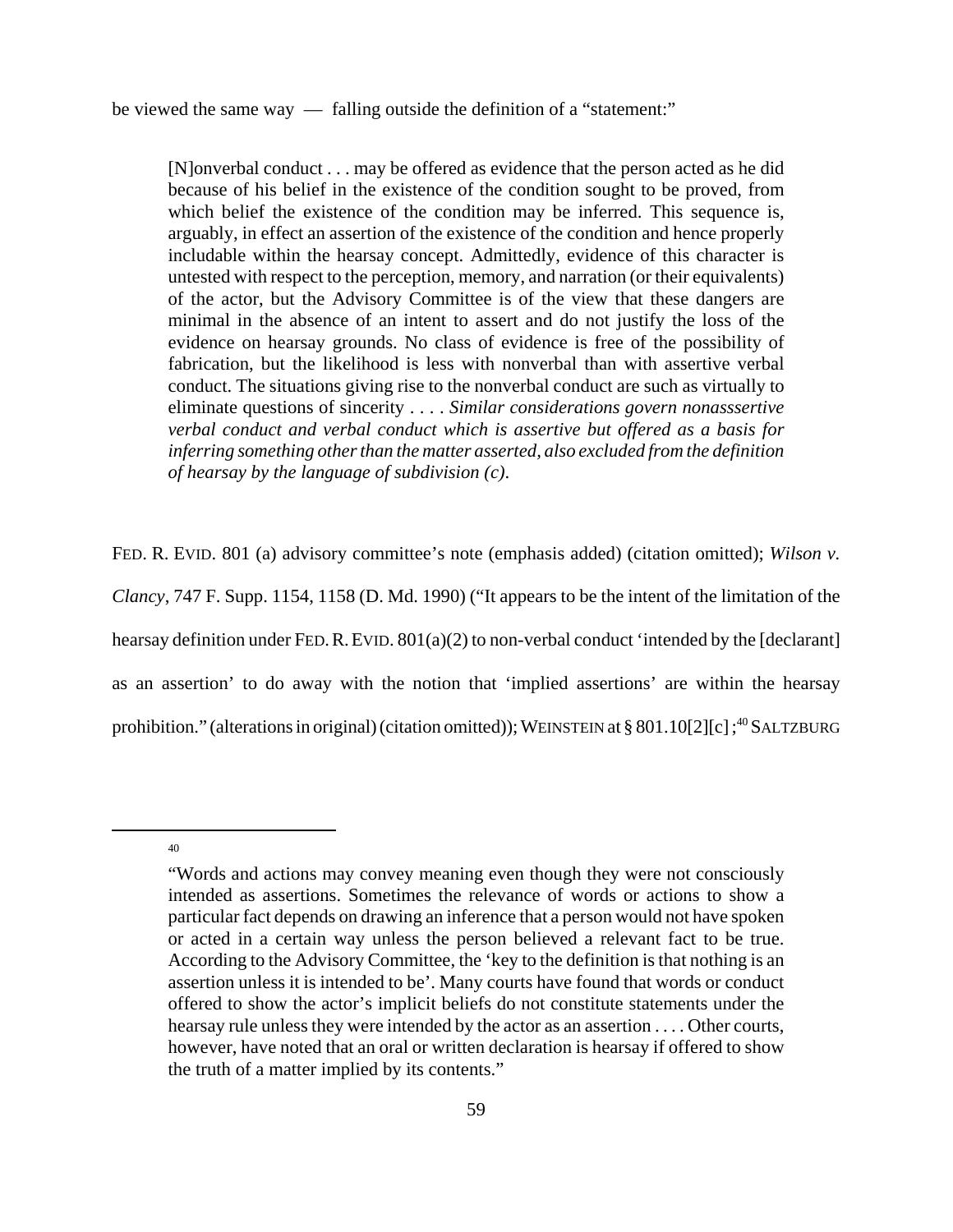at  $§801.02[1][c]^{41}$ 

 The second question that must be answered in the hearsay analysis is closely tied to the first. A writing or spoken utterance cannot be a "statement" under the hearsay rule unless it is made by a "declarant," as required by Rule 801(b), which provides "[a] 'declarant' is a *person* who makes a statement.'" (emphasis added). When an electronically generated record is entirely the product of the functioning of a computerized system or process, such as the "report" generated when a fax is sent showing the number to which the fax was sent and the time it was received, there is no "person" involved in the creation of the record, and no "assertion" being made. For that reason, the record is not a statement and cannot be hearsay.

 Cases involving electronic evidence often raise the issue of whether electronic writings constitute "statements" under Rule  $801(a)$ . Where the writings are non-assertive, or not made by a "person," courts have held that they do not constitute hearsay, as they are not "statements." *United States v. Khorozian*, 333 F.3d 498, 506 (3d Cir. 2003) ("[N]either the header nor the text of the fax was hearsay. As to the header, '[u]nder FRE 801(a), a statement is something uttered by 'a person,' so nothing 'said' by a machine . . . is hearsay'" (second alteration in original)); *Safavian*, 435 F. Supp. 2d at 44 (holding that portions of e-mail communications that make imperative statements

<sup>41</sup>

<sup>&</sup>quot;Common-law jurisdictions divide on whether nonverbal conduct that is not intended as an assertion is hearsay if it is introduced to show the truth of the actor's underlying beliefs . . . . The reasons for excluding non-assertive conduct from the hearsay rule are persuasive. A principal reason for excluding hearsay is that the veracity of the declarant cannot be tested by cross-examination. In the case of non-assertive acts, the actor by definition does not intend to make an assertion, meaning that the risk of insincerity is substantially diminished. The actor is at least not trying to lie. Moreover, non-assertive conduct is usually more reliable than the ordinary out-of-court statement, because by conduct the declarant has risked action on the correctness of his belief—he has put his money where his mouth is."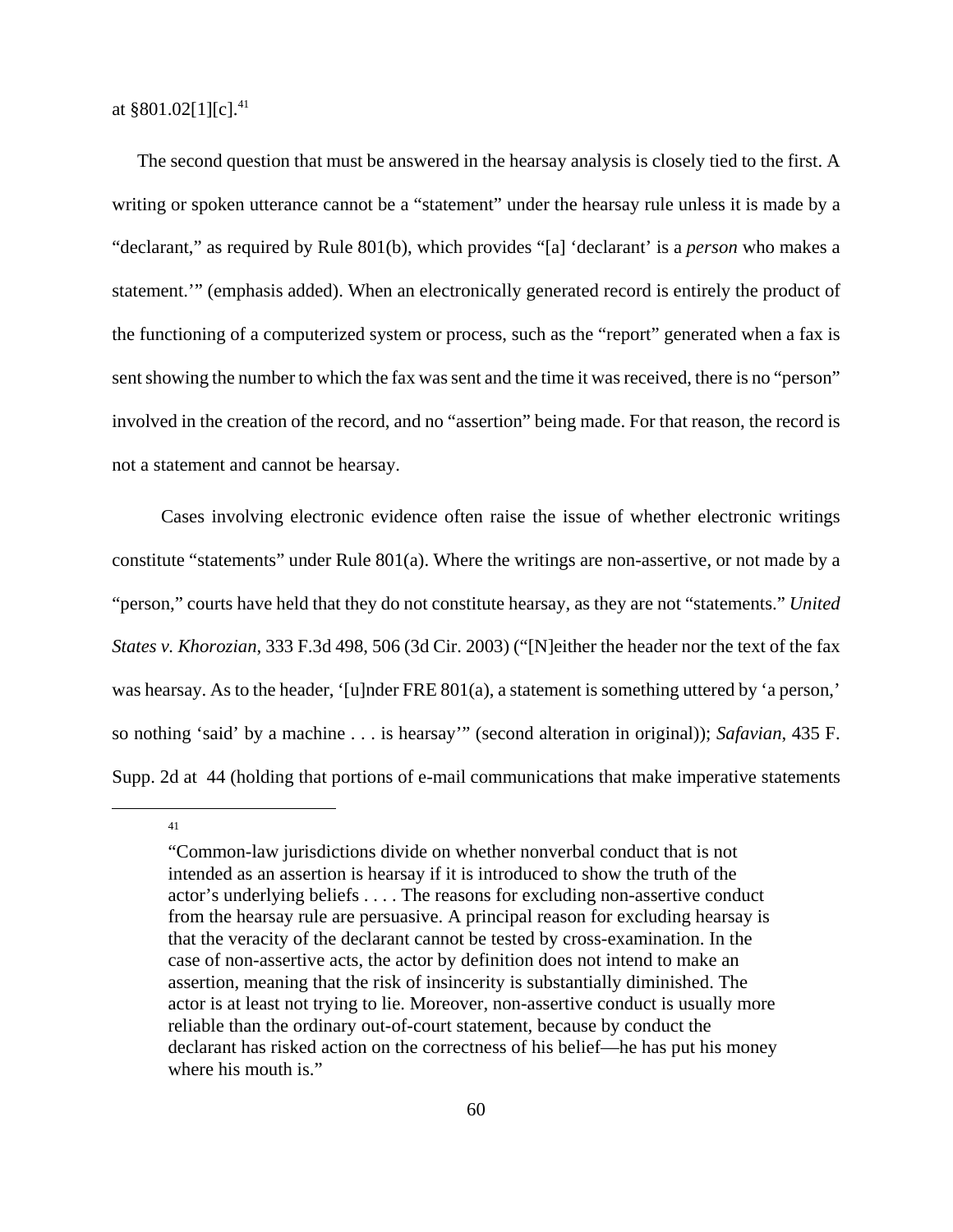instructing defendant what to do, or asking questions are nonassertive verbal conduct that does not fit within the definition of hearsay); *Telewizja Polska USA,* 2004 WL 2367740 (finding that images and text posted on website offered to show what the website looked like on a particular day were not "statements" and therefore fell outside the reach of the hearsay rule)*; Perfect 10*, 213 F. Supp. 2d at 1155 (finding that images and text taken from website of defendant not hearsay, "to the extent these images and text are being introduced to show the images and text found on the websites, they are not statements at all—and thus fall outside the ambit of the hearsay rule."); *United States v. Rollins*, *rev'd on other grounds* 2004 WL 26780, at \*9 (A.F. Ct.Crim.App. Dec. 24, 2003)("Computer generated records are not hearsay: the role that the hearsay rule plays in limiting the fact finder's consideration to reliable evidence received from witnesses who are under oath and subject to cross-examination has no application to the computer generated record in this case. Instead, the admissibility of the computer tracing system record should be measured by the reliability of the system itself, relative to its proper functioning and accuracy."); *State v. Dunn*, 7 S.W.3d 427, 432 (Mo. Ct. App. 2000) ("Because records of this type [computer generated telephone records] are not the counterpart of a statement by a human declarant, which should ideally be tested by cross-examination of that declarant, they should not be treated as hearsay, but rather their admissibility should be determined on the reliability and accuracy of the process involved."); *State v. Hall*, 976 S.W.2d 121, 147 (Tenn. 1998) (reviewing the admissibility of computer generated records and holding "[t]he role that the hearsay rule plays in limiting the fact finder's consideration to reliable evidence received from witnesses who are under oath and subject to cross-examination has no application to the computer generated record in this case. Instead, the admissibility of the computer tracing system record should be measured by the reliability of the system, itself, relative to its proper functioning and accuracy.").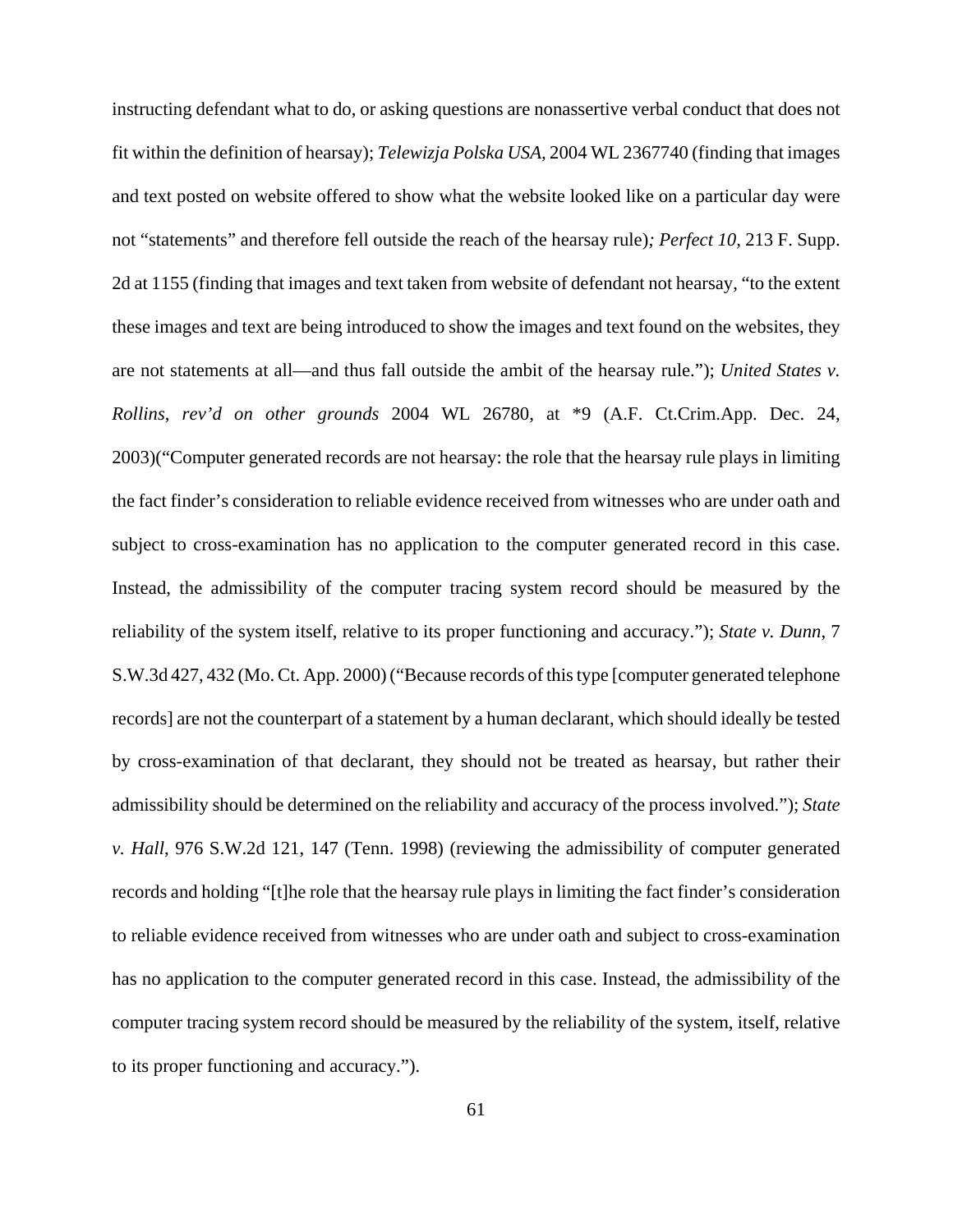### **The requirement that the statement be offered to prove its substantive truth.**

 The third question that must be answered in determining if evidence is hearsay is whether the statement is offered to prove its substantive truth, or for some other purpose. Rule 801(c) states: "Hearsay is a statement, other than one made by the declarant while testifying at the trial or hearing, *offered in evidence to prove the truth of the matter asserted*." (emphasis added). Thus, even if the evidence is an assertion, made by a declarant, it still is not hearsay unless offered to prove the truth of what is asserted. The advisory committee's note to Rule 801(c) underscores this: "If the significance of an offered statement lies solely in the fact that it was made, no issue is raised as to the truth of anything asserted, and the statement is not hearsay. The effect is to exclude from hearsay the entire category of 'verbal acts' and 'verbal parts of an act,' in which the statement itself affects the legal rights of the parties or is a circumstance bearing on conduct affecting their rights." FED.R. EVID. 801( c ) advisory committee's note (citation omitted). *See also* WEINSTEIN at § 801.11[1] ("'If the significance of an offered statement lies solely in the fact that it was made, no issue is raised as to the truth of anything asserted.' Thus, if a declarant's statement is not offered for its truth, the declarant's credibility is not material, and the statement is not hearsay."(citation omitted)). Commentators have identified many instances in which assertive statements are not hearsay because they are not offered to prove the truth of the assertions: (1) statements offered to prove a claim that the statement was false or misleading, as in a fraud or misrepresentation case;  $42$  (2) statements offered to "prove that because they were made, listeners had notice or knowledge of the information related in the statements," or to show the effect on the listener of the statement; $^{43}$  (3) statements

 $^{42}$ SALTZBURG at § 801.02[1][e].

<sup>43</sup>*Id*. at § 801.02[1][f]; WEINSTEIN at § 801.11[5][a].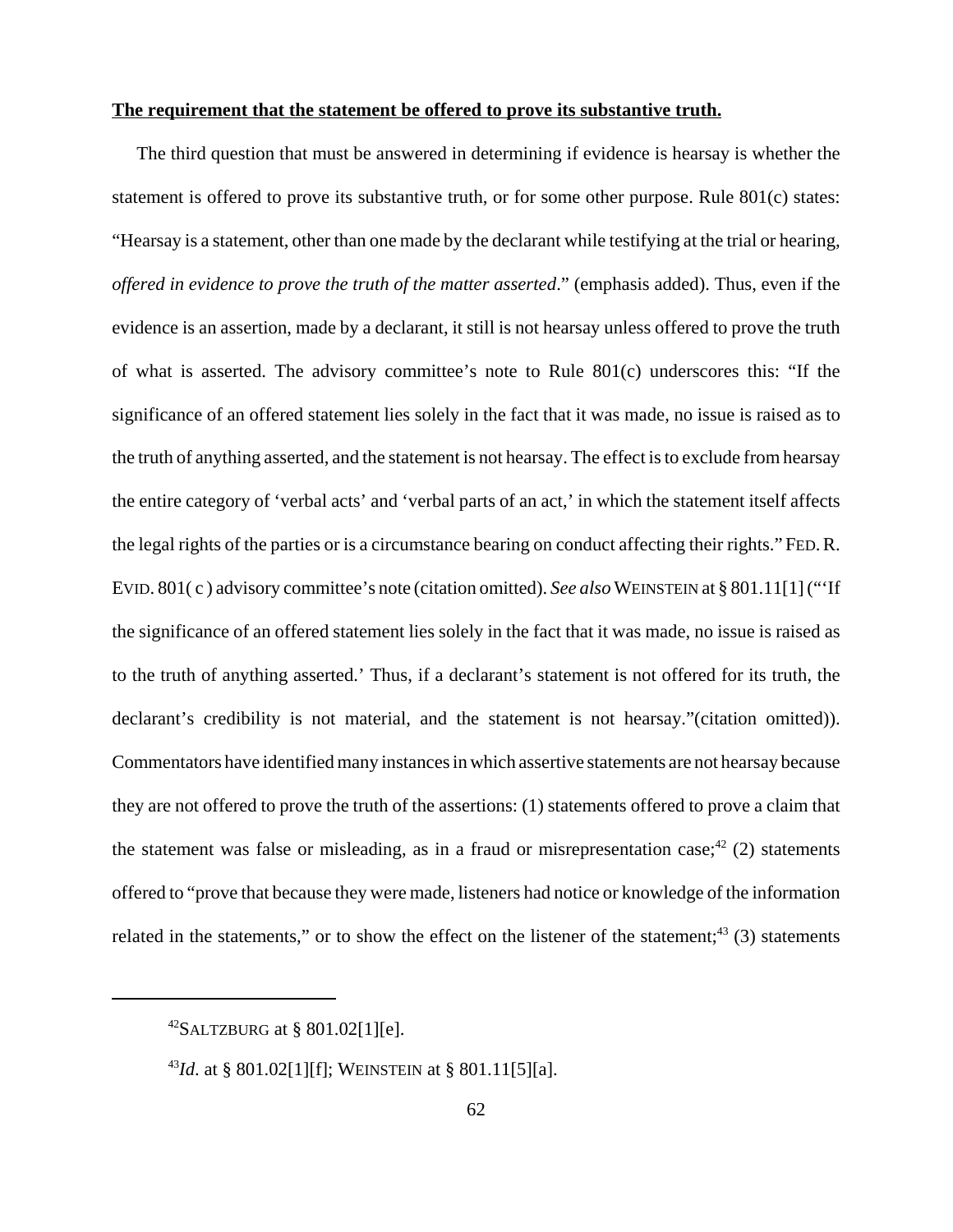"offered to prove an association between two or more persons;"<sup>44</sup>  $(4)$  statements offered as circumstantial evidence of the declarant's state of mind,<sup>45</sup> or motive;<sup>46</sup> (5) statements that have relevance simply because they were made, regardless of their literal truth or falsity—the so called "verbal acts or parts of acts,"<sup>47</sup> also referred to as "legally operative facts";<sup>48</sup> and (6) statements that are questions or imperative commands,<sup>49</sup> such as "what time is it" or "close the door."

 When analyzing the admissibility of electronically generated evidence, courts also have held that statements contained within such evidence fall outside the hearsay definition if offered for a purpose other than their substantive truth. *Siddiqui*, 235 F.3d at 1323 (e-mail between defendant and co-worker not hearsay because not offered to prove truth of substantive content, but instead to show that a relationship existed between defendant and co-worker, and that it was customary for them to communicate by e-mail); *Safavian*, 435 F. Supp. 2d at 44 (e-mail from lobbyist to defendant not hearsay because they were not offered to prove their truth, but to illustrate the nature of the lobbyist's work on behalf of clients to provide context for other admissible e-mail; and as evidence of the defendant's intent, motive and state of mind); *Telewizja Polska USA*, 2004 WL 2367740;

<sup>46</sup> WEINSTEIN at  $\S$  801.11[5][a],[c].

 $^{47}$ SALTZBURG at §801.02[1][j].

<sup>48</sup>WEINSTEIN at  $\S$  801.11[3]-[4].

<sup>49</sup>*Id.* at § 801.11[2].

<sup>44</sup>SALTZBURG at § 801.2[1][g]; *see also* WEINSTEIN at § 801.11[6].

<sup>&</sup>lt;sup>45</sup> SALTZBURG at § 801.02[1][h]. This category typically deals with statements from which the declarant's state of mind is circumstantially inferred. For example, if someone says "Woe is me" it may be inferred that they are depressed or sad. Such statements are in contrast to statements that constitute direct evidence of the declarant's state of mind, offered to prove that state of mind, for example "I feel good," offered to prove that the declarant felt good. The later example is hearsay, but covered by an exception, Rule 803(3): Then existing state of mind or condition.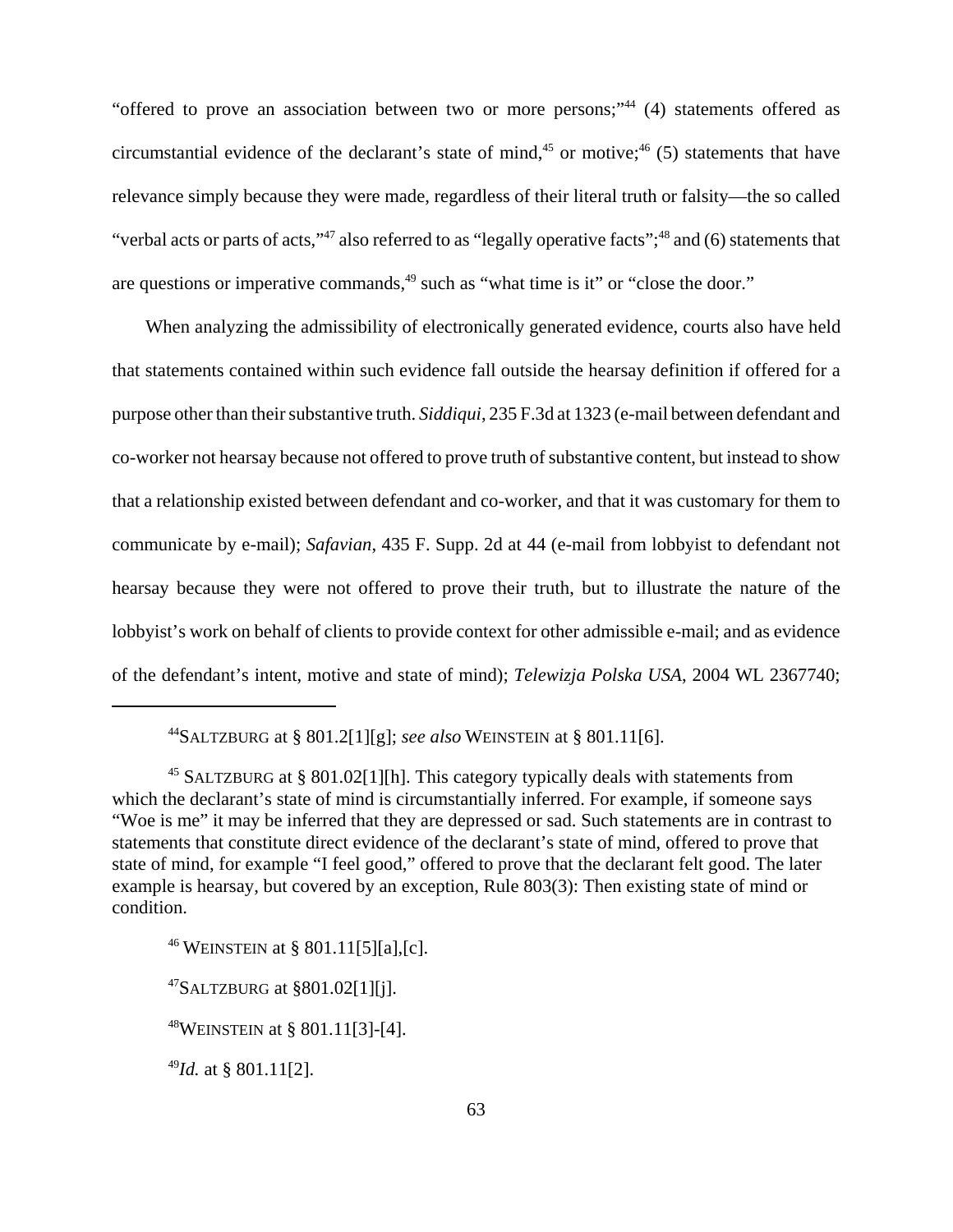*Perfect 10*, 213 F. Supp at 1155 (exhibits of defendant's website on a particular date were not "statements" for purposes of hearsay rule because they were offered to show trademark and copyright infringement, therefore they were relevant for a purpose other than their literal truth); *State v. Braidic*, 2004 WL 52412 at \*1 (Wash. App. Jan. 13, 2004) (e-mail sent by defendant to victim not hearsay because they were not offered to prove the truth of the statements.).

 Finally, of particular relevance to this suit are the cases that have held that communications between the parties to a contract that define the terms of a contract, or prove its content, are not hearsay, as they are verbal acts or legally operative facts. *See, e.g., Preferred Properties Inc. v. Indian River Estates Inc*., 276 F.3d 790, 799 n. 5 (6th Cir. 2002) (verbal acts creating a contract are not hearsay); *Kepner-Tegue Inc. v. Leadership Software*, 12 F.3d 527, 540 (5th Cir. 1994) (finding contract to be a signed writing of independent legal significance and therefore non-hearsay); *Mueller v. Abdnor*, 972 F.2d 931, 937 (8th Cir. 1992) (holding contracts and letters from attorney relating to the formation thereof are non-hearsay); *United States v. Tann*, 425 F. Supp. 2d 26, 29 (D.D.C. 2006) (finding negotiable instruments to be legally operative documents that do not constitute hearsay); *Planmatics*, 137 F. Supp. 2d at 621 (D. Md. 2001) (holding testimony regarding instructions made to individuals is not hearsay because instructions were not statements of fact). *See* also WEINSTEIN at § 801.11<sup>[3]</sup>.<sup>50</sup> Because the e-mails that the parties to this suit attached as unauthenticated exhibits to their summary judgment papers were introduced for the purpose of

50

A verbal act is an utterance of an operative fact that gives rise to legal consequences. Verbal acts, also known as statements of legal consequence, are not hearsay, because the statement is admitted merely to show that it was actually made, not to prove the truth of what was asserted in it. For example, the hearsay rule does not exclude relevant evidence as to what the contracting parties said or wrote with respect to the making or the terms of an agreement.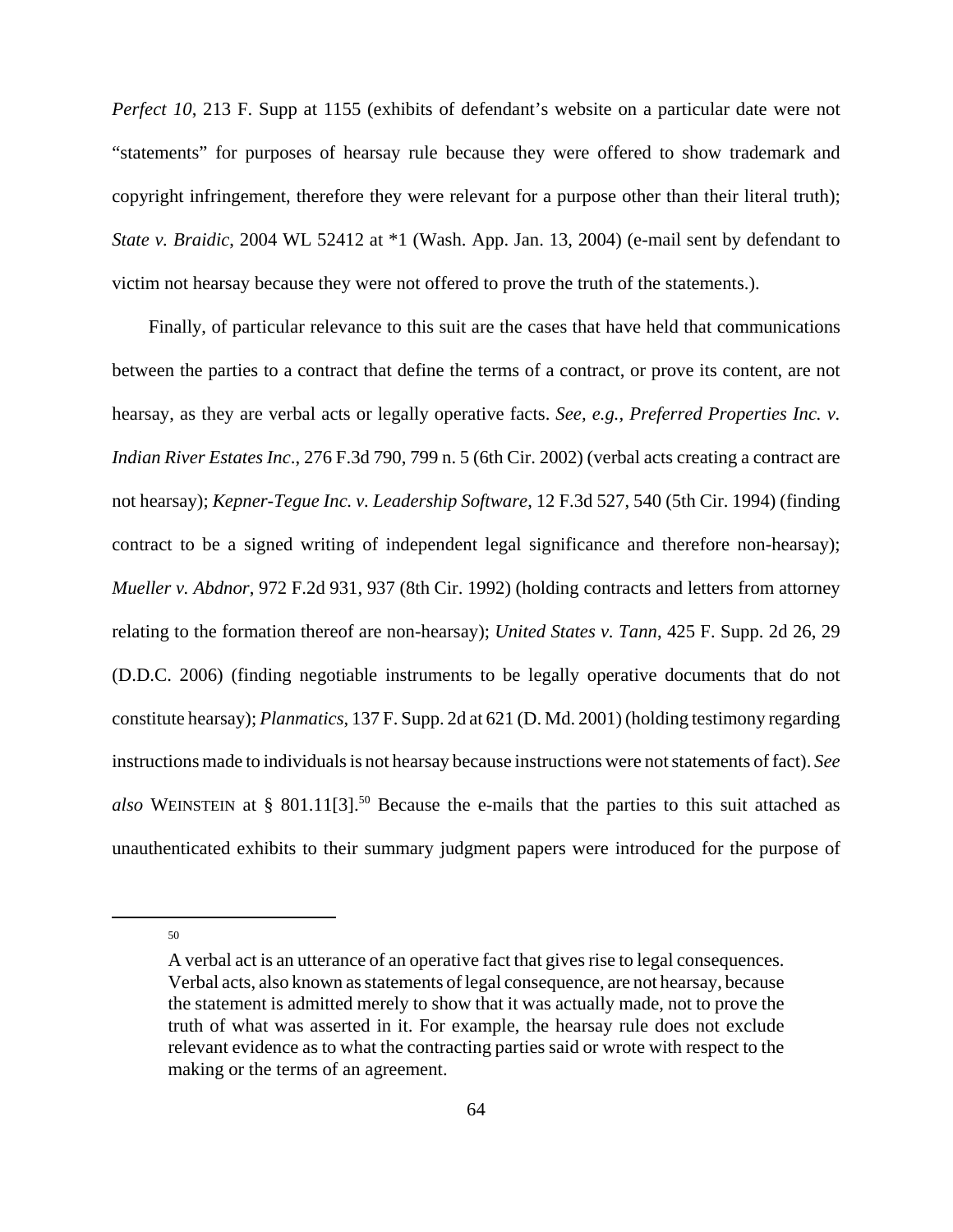proving the making of the agreement to arbitrate the dispute regarding the damage caused by the lightning strike, and the terms of this agreement, they are not hearsay if offered for this purpose because they are verbal acts, or legally operative facts. What the parties did not do, however, was articulate the non-hearsay purpose for which the e-mails were offered; they merely attached them as exhibits, without further explanation of the purpose for which they were offered, or clarification that they were not offered for their substantive truth. Because evidence may be offered for more than one purpose, it may be relevant for its substantive truth, and potentially hearsay, or relevant for some other purpose, and non-hearsay. For this reason it is important for a party offering an exhibit into evidence to clearly explain each purpose for which it is offered, and address any hearsay issues associated with each purpose for which it is offered.

#### **Is the evidence excluded from the definition of hearsay by Rule 801(d)(1) or 801(d)(2)**.

Once it has been determined whether evidence falls into the definition of hearsay because it is a statement, uttered by a declarant, and offered for its substantive truth, the final step in assessing whether it is hearsay is to see if it is excluded from the definition of hearsay by two rules:  $801(d)(1)$ , which identifies three types of prior statements by witnesses who actually testify and are subject to cross examination, which are excluded from the definition of hearsay, and  $801(d)(2)$ , which identifies five types of admissions by a party opponent that are excluded from the definition of hearsay. FED. R. EVID. 801(d) advisory committee's note ("[s]everal types of statements which would otherwise literally fall within the definition [of hearsay] are expressly excluded from it ... "); WEINSTEIN at § 801[20][1] & [801[30][1]; SALTZBURG at § 801.02[2] & 801.02[6].

 Rule 801(d)(1) identifies three types of prior witness statements that are excluded from the definition of hearsay: first,  $801(d)(1)(A)$  excludes prior inconsistent "testimonial statements" made under oath at a trial, hearing, court proceeding or deposition; next,  $801(d)(1)(B)$  excludes prior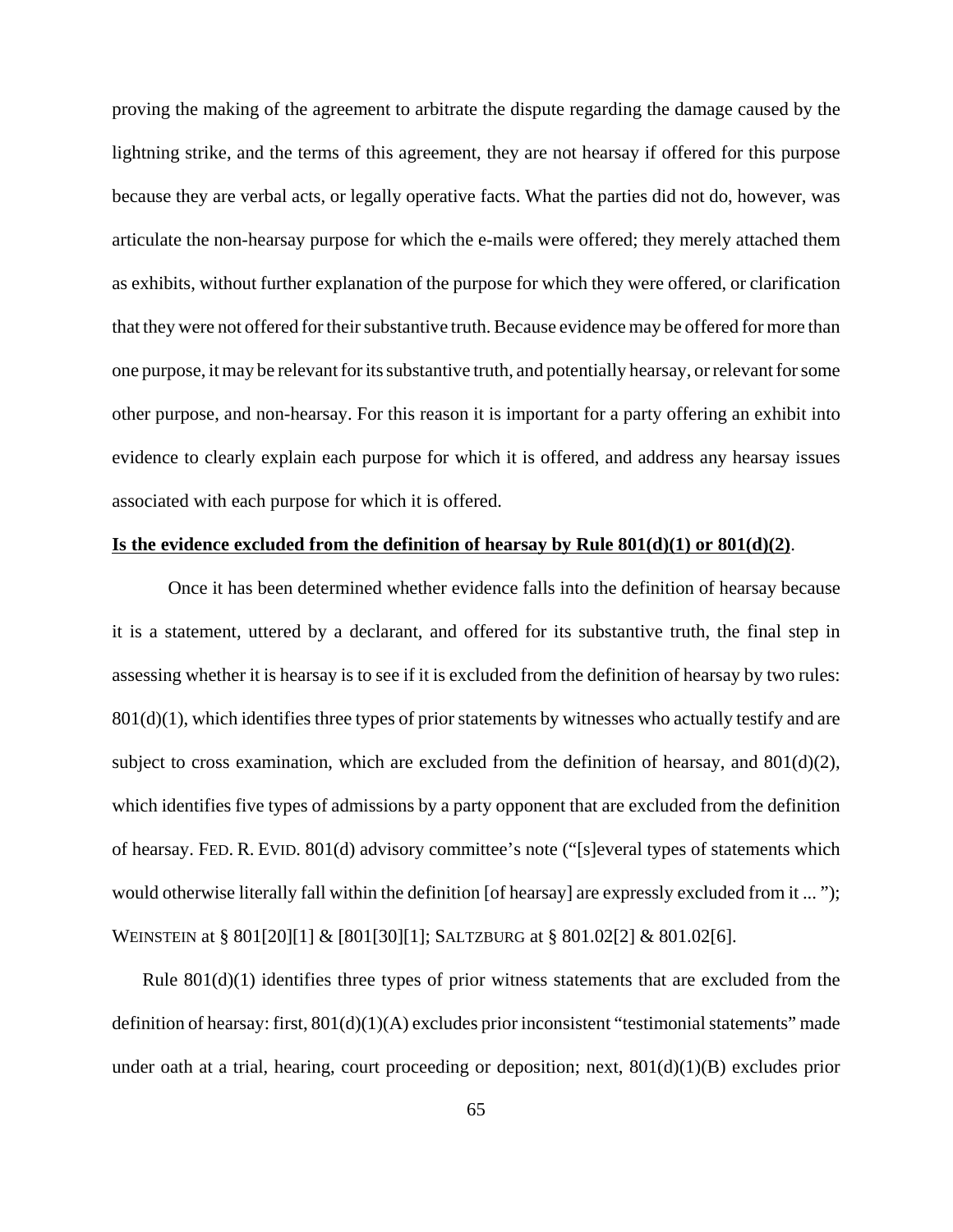consistent statements offered to rebut an express or implied allegation of recent fabrication, or improper influence or motive; and finally, 801(d)(1)(C) excludes statements of identification of a person made after perceiving that person. For each of these exceptions, it is required that the declarant testify at trial and be subject to cross examination about the prior statements. FED.R.EVID  $801(d)(1)$ ; FED. R. EVID.  $801(d)(1)$  advisory committee's note ("[Rule  $801(d)(1)$ ] requires in each instance, as a general safeguard, that the declarant actually testify as a witness, and it then enumerates three situations in which the statement is excepted from the category of hearsay."); WEINSTEIN at § 801.20[2] ("For a prior witness statement to escape the hearsay rule, the declarant must testify at trial and be subject to cross-examination concerning the statement." (citation omitted)).

 Rule 801(d)(2) identifies five types of statements as "admissions by a party opponent," and excludes them from the definition of hearsay. Specifically: 801(d)(2)(A) excludes the party's own statement, made in either an individual or representative capacity; 801(d)(2)(B) addresses a statement by another that a party has adopted or manifested a belief in its truth;  $801(d)(2)(C)$  deals with a statement by a person authorized by a party to make a statement concerning a subject; 801(d)(2)(D) excludes a statement made by a party's agent or servant concerning a matter within the scope of the agency or employment, made during the existence of the agency or employment relationship; and  $801(d)(2)(E)$  excludes the statement of a co-conspirator of a party made during the existence of the conspiracy and in furtherance of the conspiracy. To qualify as an admission, the party's out-of-court statement must be offered against that party, it cannot offer its own out of court statements as admissions. WEINSTEIN at § 801.30[1] ("To be admissible under [Rule 801(d)(2)], the party's statements must be offered *against* that party. A party cannot use this provision to offer his or her own statements into evidence.").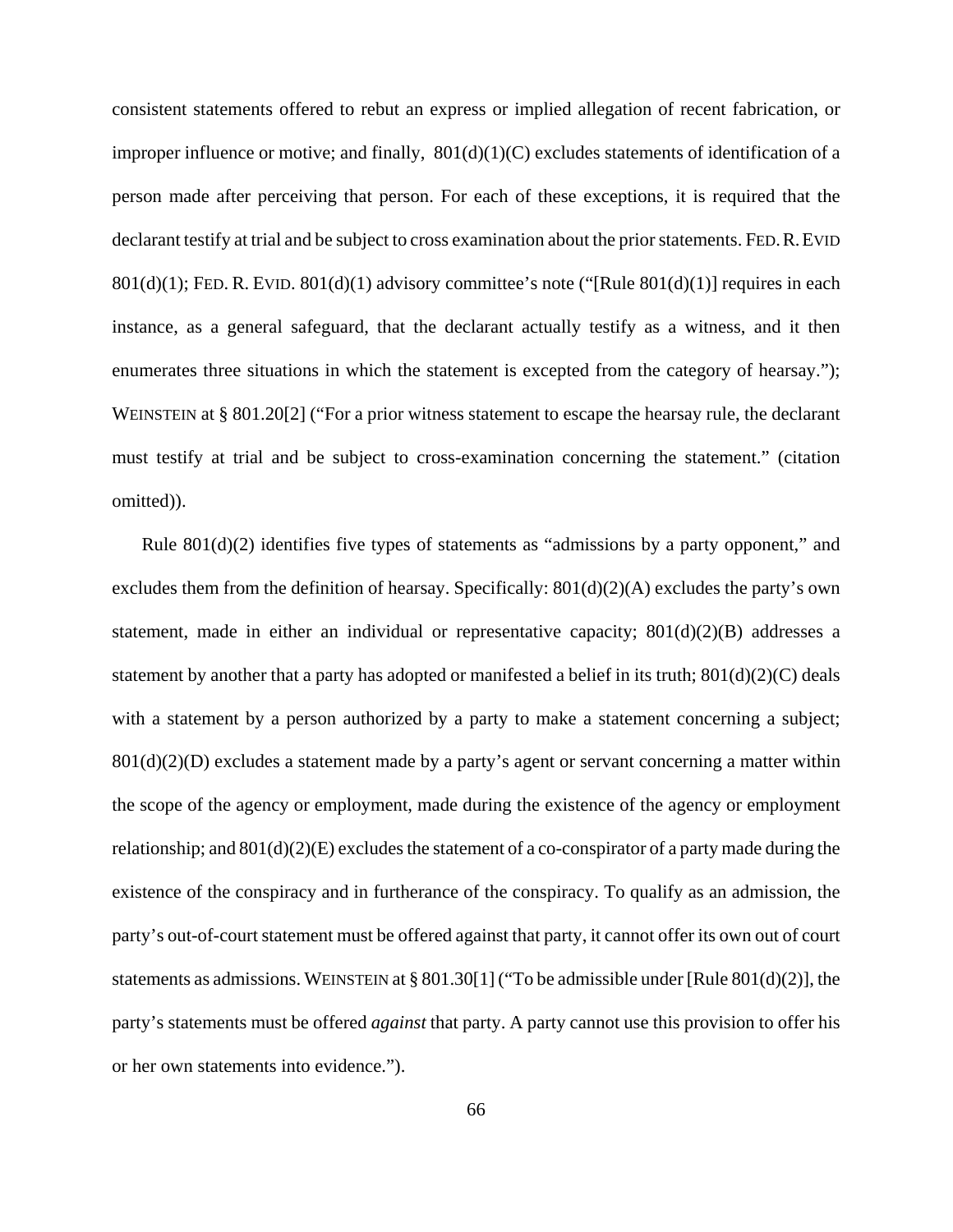As can be seen from reading Rule 801(d)(1) and (2), there are specific foundational facts that must be established before the statement or admission can be accepted into evidence. These determinations are made by the trial judge under Rule 104(a), and therefore the rules of evidence, except for privilege, are inapplicable. FED.R.EVID. 104(a),1101(d)(1); FED.R.EVID.104(a) advisory committee's note ("[W]hen a hearsay statement is offered as a declaration against interest, a decision must be made whether it possesses the required against-interest characteristics. These decisions too, are made by the judge.")

 Given the near universal use of electronic means of communication, it is not surprising that statements contained in electronically made or stored evidence often have been found to qualify as admissions by a party opponent if offered against that party. *Siddiqui*, 235 F.3d at 1323 (ruling that e-mail authored by defendant was not hearsay because it was an admission under Rule 801(d)(2)(A)); *Safavian*, 435 F. Supp. 2d at 43-44 (holding that e-mail sent by defendant himself was admissible as non-hearsay because it constituted an admission by the defendant,  $801(d)(2)(A)$ , and as an "adoptive admission" under Rule 801(d)(2)(B)); *Telewizja Polska USA,* 2004 WL 2367740 (N.D. Ill. Oct. 15, 2004) (holding exhibits showing defendant's website as it appeared on a certain day were admissible as admissions against defendant); *Perfect 10,* 213 F. Supp. 2d at 1155 (admitting e-mail sent by employees of defendant against the defendant as admissions under  $801(d)(2)(D)$ ).

 If, after applying the foregoing four-step analysis, it is determined that the electronic evidence constitutes a statement by a person that is offered for its substantive truth and is not excluded from the definition of hearsay by Rule  $801(d)(1)$  or (2), then the evidence is hearsay, and is inadmissible unless it qualifies as one of many hearsay exceptions identified by Rule 803, 804 and 807. The process of determining whether hearsay falls into one of the many exceptions can appear daunting,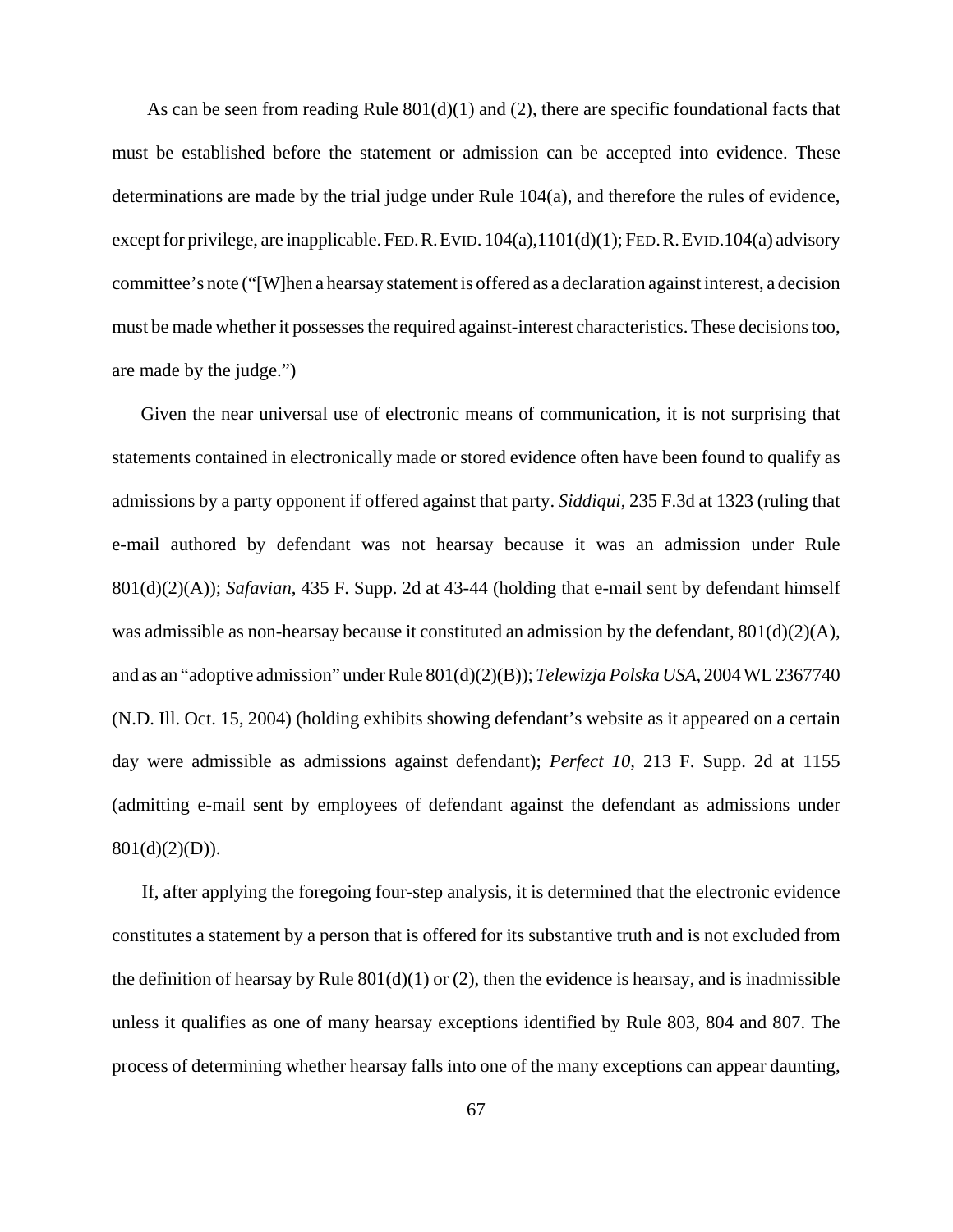because there are twenty-three identified in Rule 803, five in Rule 804, and Rule 807, the so-called "catch-all" exception, allows exceptions to be tailor made. Upon closer examination, however, the task is less onerous because the number of hearsay exceptions can be categorized in helpful ways that make them more manageable, and in most instances a handful of hearsay exceptions repeatedly are used in connection with electronically generated or stored evidence. Familiarity with these rules will suffice in most instances to overcome hearsay objections routinely made to ESI.

 Rule 803 contains twenty-three separate hearsay exceptions. At first glance they may seem like they have nothing in common, but they do. All twenty-three are admissible regardless of whether the declarant is available to testify, distinguishing them from the five exceptions in Rule 804, each of which is inapplicable unless the declarant is "unavailable," as defined by any of the five methods identified in Rule 804(a). In addition, the twenty-three exceptions in Rule 803 may be grouped in three broad categories: **Category 1** includes exceptions dealing with **perceptions, observations, state of mind, intent and sensation** (803(1) (present sense impressions); 803(2) (excited utterances); 803(3) (then existing state of mind, condition or sensation); 803(4) (statements in furtherance of medical diagnosis and treatment). **Category 2** includes **documents, records, and other writings** (803(5) (past recollection recorded); 803(6) & (7) (business records); 803(8) & (10) (public records); 803(9) (records of vital statistics); 803(11) (records of religious organizations); 803(12 (certificates of baptism, marriage and related events); 803(13) (family records); 803(14) (records of documents affecting an interest in property); 803(15) (statements in documents affecting an interest in property); 803(16) (ancient documents); 803(18 (learned treatises); 803(22) (judgments of conviction in a criminal case); and 803(23) (judgments in certain kinds of civil cases). **Category 3** includes statements dealing with **reputation** (803(19) (reputation regarding personal or family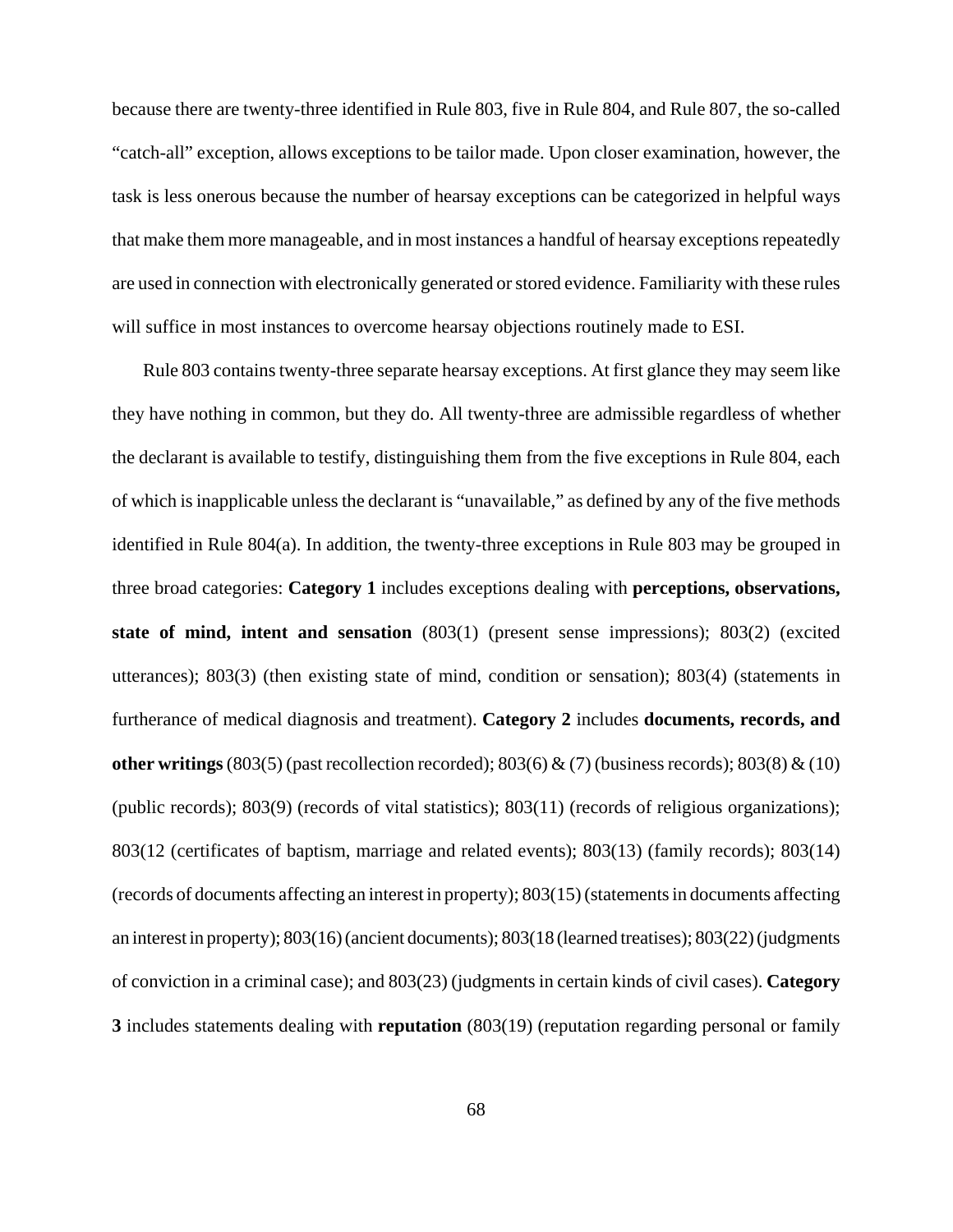history); 803(20) (reputation regarding custom, use and practice associated with land, and historically significant facts); and 803(21) (reputation regarding character within the community and among associates).

Given the widely accepted fact that most writings today are created and stored in electronic format, it is easy to see that the many types of documents and writings covered in Rule 803 will implicate electronic writings. Similarly, given the ubiquity of communications in electronic media (e-mail, text messages, chat rooms, internet postings on servers like "myspace" or "youtube" or on blogs, voice mail, etc.), it is not surprising that many statements involving observations of events surrounding us, statements regarding how we feel, our plans and motives, and our feelings (emotional and physical) will be communicated in electronic medium. It would unnecessarily prolong an already lengthy opinion to analyze all of the implications of the hearsay exceptions in Rule 803 as they relate to ESI. It is possible, however, to focus on the handful that have been discussed by the courts and that are most likely to be used in a hearsay analysis of ESI. Because the court's research has shown that the Rule 803 hearsay exceptions, rather than those found in Rules 804 or 807, have been cited by courts evaluating the hearsay implications of electronic evidence, the following analysis will be confined to that rule.

#### **Rule 803(1) Present Sense Impression**

Rule 803(1) creates an exception from exclusion under the hearsay rule for:

 (1) Present sense impression. A statement describing or explaining an event or condition made while the declarant was perceiving the event or condition, or immediately thereafter.

There are three elements that must be met for this hearsay exception to apply: (1) the declarant must have personally perceived the event that is described in the statement; (2) the statement must be a simple explanation or description of the event perceived; and (3) the declaration and the event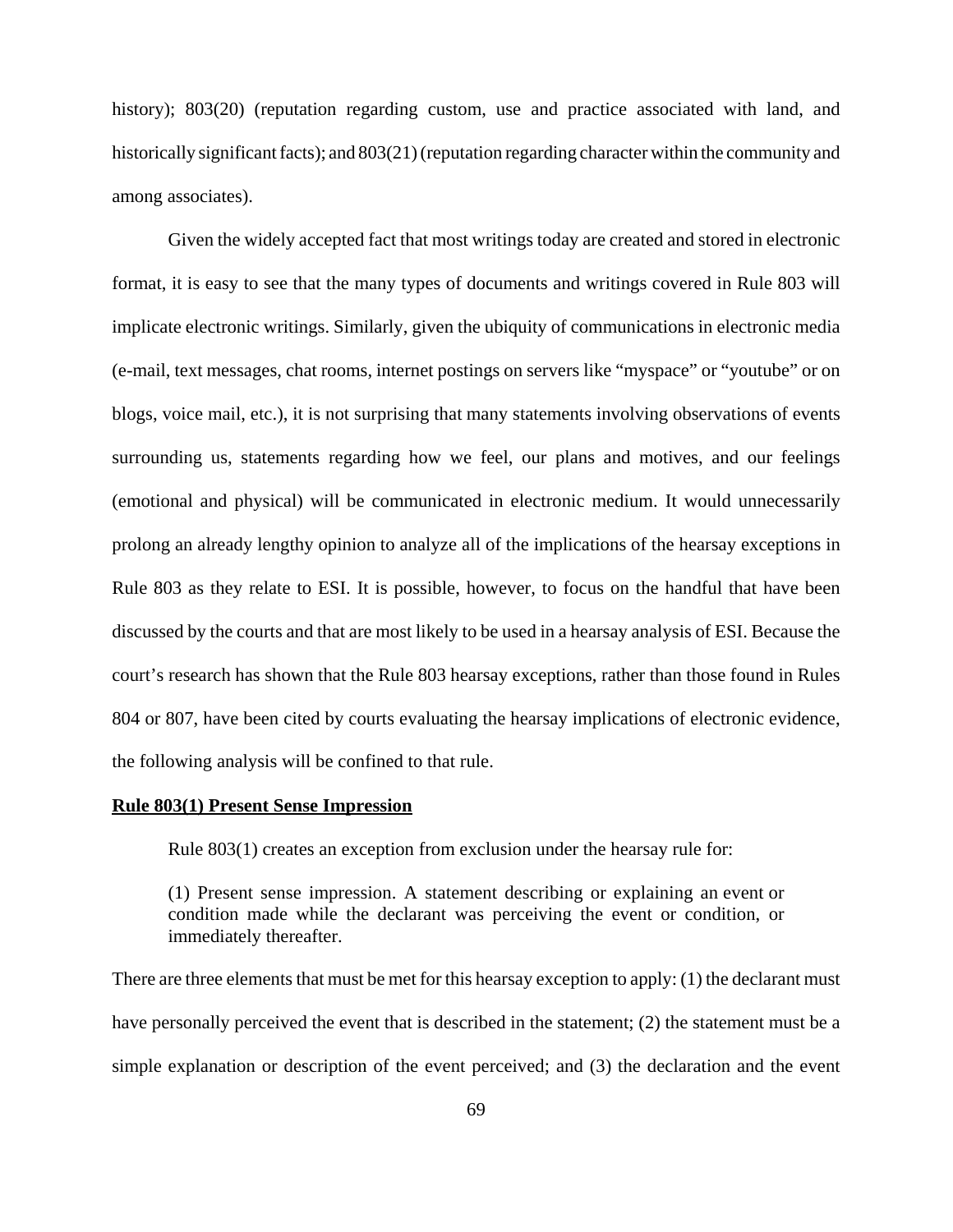described must be contemporaneous. WEINSTEIN at § 803.03[1]. Present sense impressions are considered trustworthy because the near simultaneous expression of the explanation or description of the event with its perception militates against any memory deficiency, or opportunity to intentionally misstate what occurred. FED. R. EVID. 803(1) advisory committee's note ("The underlying theory of Exception (1) is that substantial contemporaneity of event and statement negate the likelihood of deliberate or conscious misrepresentation."); WEINSTEIN at § 803.03[1].

#### **Rule 803(2) Excited Utterance**

Closely related to Rule  $803(1)$  is Rule  $803(2)$ , <sup>51</sup> the excited utterance exception to the hearsay rule, which provides:

(2) Excited utterance. A statement relating to a startling event or condition made while the declarant was under the stress of excitement caused by the event or condition.

The theory behind the excited utterance exception is that perception of a startling or exciting event produces in the declarant an emotional state that reduces the likelihood that the description of the event while under this emotional state will be inaccurate or purposely misstated. FED. R. EVID. 803(2) advisory committee's note ("The theory of Exception (2) is simply that circumstances may produce a condition of excitement which temporarily stills the capacity of reflection and produces utterances free of conscious fabrication."); WEINSTEIN at § 803.04[1] ("The premise underlying the exception for excited utterances is that a person under the influence of excitement precipitated by an external startling event will not have the reflective capacity essential for fabrication.").

The prevalence of electronic communication devices, and the fact that many are portable and

<sup>51</sup>*See* FED. R. EVID. 803(1)-(2) advisory committee's note ("Exceptions (1) and (2) [to Rule 803]. In considerable measure these two examples overlap, though based on somewhat different theories. The most significant practical difference will lie in the time lapse allowable between the event and statement.").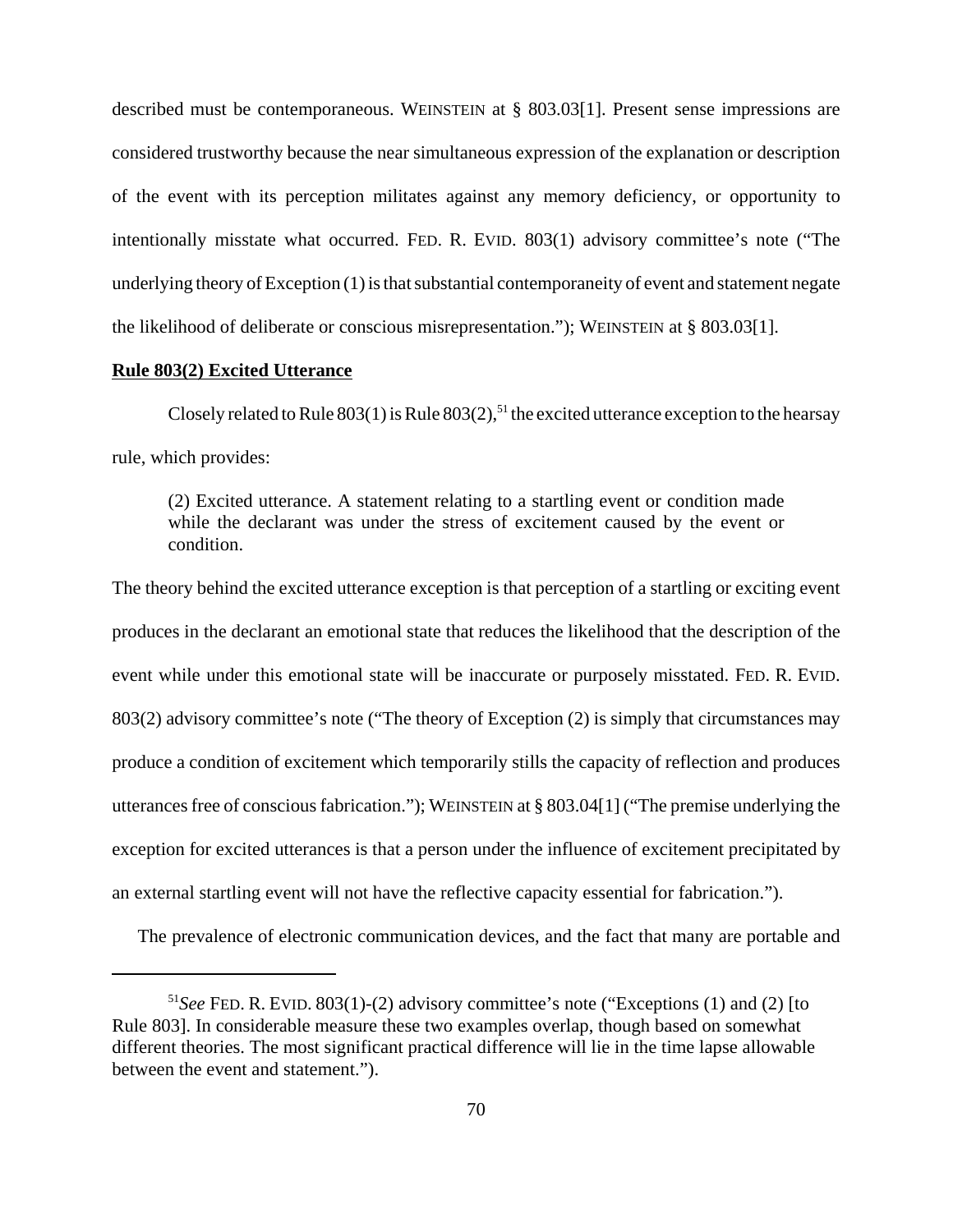small, means that people always seem to have their laptops, PDA's, and cell phones with them, and available for use to send e-mails or text messages describing events as the are happening. Further, it is a common experience these days to talk to someone on the phone and hear them typing notes of the conversation on a computer as you are talking to them. For these reasons, Rules 803(1) and (2) may provide hearsay exceptions for electronically stored communications containing either present sense impressions or excited utterances. *See, e.g., United States v. Ferber*, 966 F. Supp. 90 (D. Mass. 1997) (holding that e-mail from employee to boss about substance of telephone call with defendant in mail/wire fraud case did qualify as a present sense expression under Rule 803(1), but did not qualify as an excited utterance under Rule 803(2), despite the language at the end of the email "my mind is mush."); *State of New York v. Microsoft,* 2002 WL 649951 (D.D.C. Apr. 12, 2002) (analyzing the admissibility of series of exhibits including e-mail and e-mail "chains" under various hearsay exceptions, and ruling that an e-mail prepared several days after a telephone call that described the call did not qualify as a present sense impression under Rule 803(1) because the requirement of "contemporaneity" was not met).

#### **Rule 803(3) Then Existing State of Mind or Condition**

Rule 803(3) provides a hearsay exception for:

(3) Then existing mental, emotional, or physical condition. A statement of the declarant's then existing state of mind, emotion, sensation, or physical condition (such as intent, plan, motive, design, mental feeling, pain, and bodily health), but not including a statement of memory or belief to prove the fact remembered or believed unless it relates to the execution, revocation, identification, or terms of declarant's will.

Rule 803(3) also is closely related to Rule 803(1). *See* FED. R. EVID. 803(3) advisory committee's note ("Exception (3) [to Rule 803] is essentially a specialized application of Exception (1), presented separately to enhance its usefulness and accessibility."). The rule permits the statement of the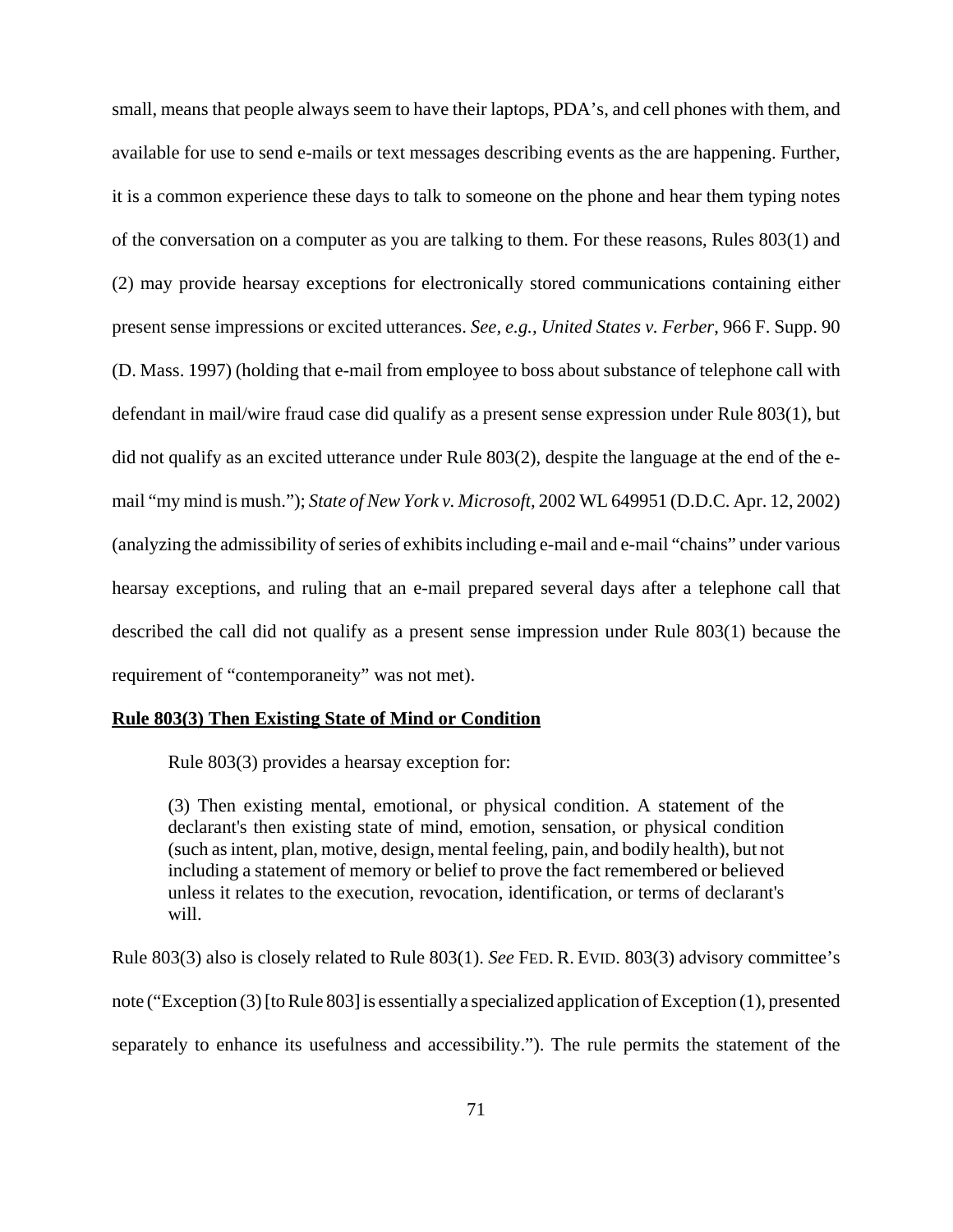declarant's state of mind, sensation, mental, emotional, or physical condition, as well as statements of motive, intent, plan or design, but excludes statements of memory or belief if offered to prove the truth of the fact remembered. FED. R. EVID. 803(3) advisory committee's note ("The exclusion of 'statements of memory or belief to prove the fact remembered or believed' is necessary to avoid the virtual destruction of the hearsay rule which would otherwise result from allowing state of mind, provable by a hearsay statement, to serve as the basis for an inference of the happening of the event which produced the state of mind."). The foundation for proving an exception under Rule 803(3) is: (1) The statement must be contemporaneous with the mental state being proven; (2) There must be [an absence of] suspicious circumstances that would evidence a motive for fabrication or misrepresentation of the declarant's state of mind; and (3) The state of mind of the declarant must be relevant in the case. WEINSTEIN at § 803.05[2][a]. Rule 803(3) has been used to prove a wide variety of matters, including the reason why the declarant would not deal with a supplier or dealer, motive, competency, ill-will, motive, lack of intent to defraud, willingness to engage in criminal conduct, the victim's state of mind in an extortion case, and confusion or secondary meaning in a trademark infringement case. *Id.*

 Rule 803(3) is particularly useful when trying to admit e-mail, a medium of communication that seems particularly prone to candid, perhaps too-candid, statements of the declarant's state of mind, feelings, emotions, and motives. Indeed, courts have analyzed this rule in connection with ruling on the admissibility of electronic evidence. In *New York v. Microsoft*, the court analyzed admissibility of e-mail and e-mail chains under a variety of hearsay rules, including 803(3). 2002 WL 649951. It concluded that an e-mail made several days following a telephone conversation did not qualify under Rule 803(3) because it contained more than just the declarant's state of mind, but also included the maker's memory of belief about the events that affected his state of mind, which is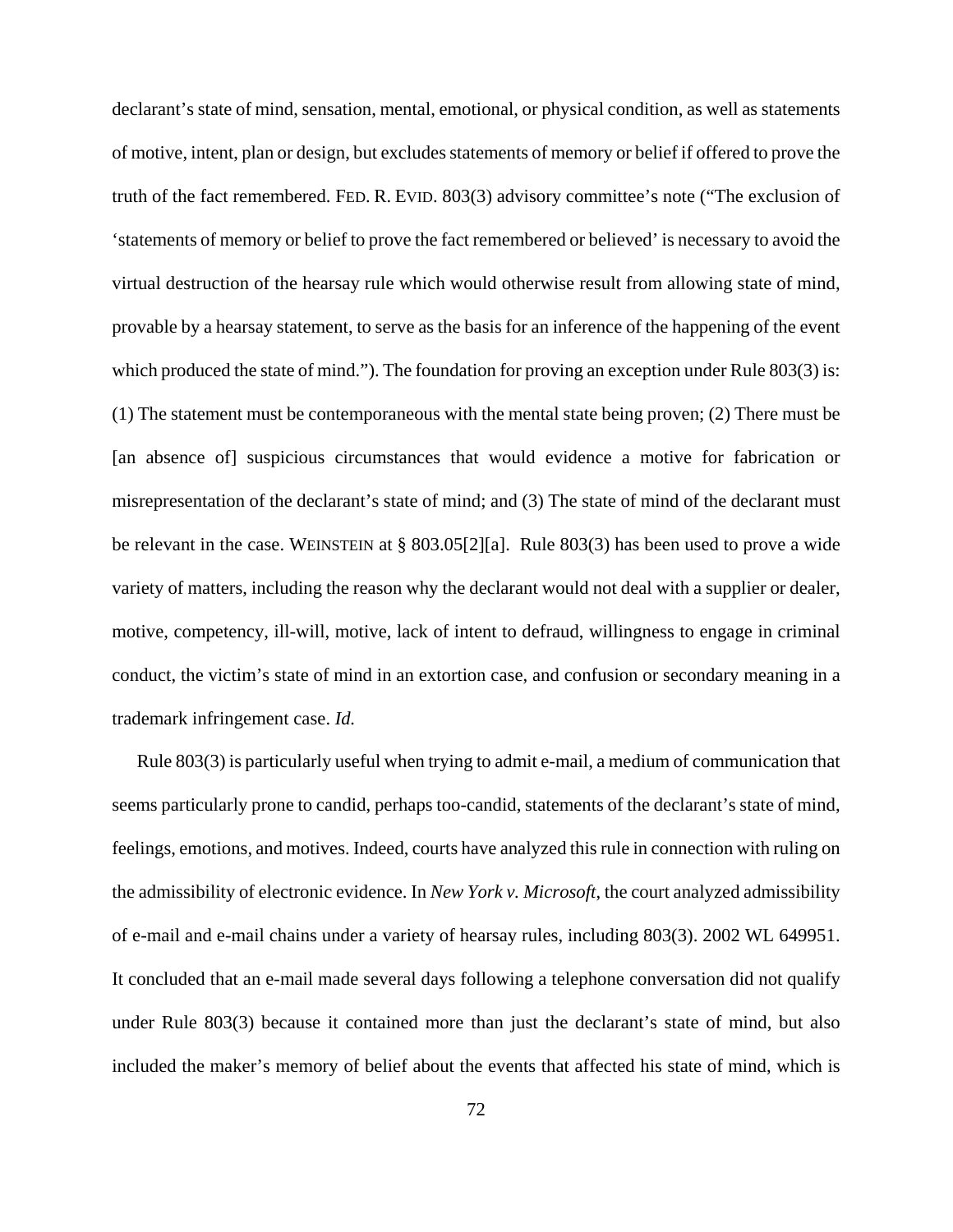specifically excluded by Rule 803(3)). *Id.* at \*5. *See also Safavian*, 435 F. Supp. 2d at 44 (admitting

e-mail that contained statements of defendant's state of mind under Rule 803(3)).

### **Rule 803(6) Business Records**

Rule 803(6) recognizes an exception to the hearsay rule for:

 (6) Records of regularly conducted activity. A memorandum, report, record, or data compilation, in any form, of acts, events, conditions, opinions, or diagnoses, made at or near the time by, or from information transmitted by, a person with knowledge, if kept in the course of a regularly conducted business activity, and if it was the regular practice of that business activity to make the memorandum, report, record or data compilation, all as shown by the testimony of the custodian or other qualified witness, or by certification that complies with Rule 902(11), Rule 902(12), or a statute permitting certification, unless the source of information or the method or circumstances of preparation indicate lack of trustworthiness. The term "business" as used in this paragraph includes business, institution, association, profession, occupation, and calling of every kind, whether or not conducted for profit.

The foundational elements for a business record are: (1) The document must have been prepared in

the normal course of business; (2) it must have been made at or near the time of the events it records;

(3) it must be based on the personal knowledge of the entrant or of an informant who had a business

duty to transmit the information to the entrant;<sup>52</sup> and (4) to have been made in the normal course of

 $52$  The majority view is that the source of the information memorialized in the business record must have a business duty to transmit the information to the maker of the record, if the maker him or herself lacks personal knowledge of the facts or events. *See, e.g.,* FED. R. EVID. 803(3) advisory committee's note ("Sources of information presented no substantial problem with ordinary business records. All participants, including the observer or participant furnishing the information to be recorded, were acting routinely, under a duty of accuracy, with the employer reliance on the result, or in short 'in the regular course of business'. If, however, the supplier of the information does not act in the regular course, an essential link is broken; the assurance of accuracy does not extend to the information itself, and the fact that it may be recorded with scrupulous accuracy is of no avail."). However, some courts have held that it may be possible to meet the requirements of the business record exception even if the source of the information had no business duty to provide it to the maker of the record, provided the recipient of the information has a business duty to verify the accuracy of the information provided. *See, e.g., Rambus,* 348 F. Supp. 2d at 706-07 (Court noted that ordinarily, when the supplier of the information recorded in the business record does not act in the regular course of the business, an "essential link" in the foundation is broken, but recognized that "[w]hen the source of the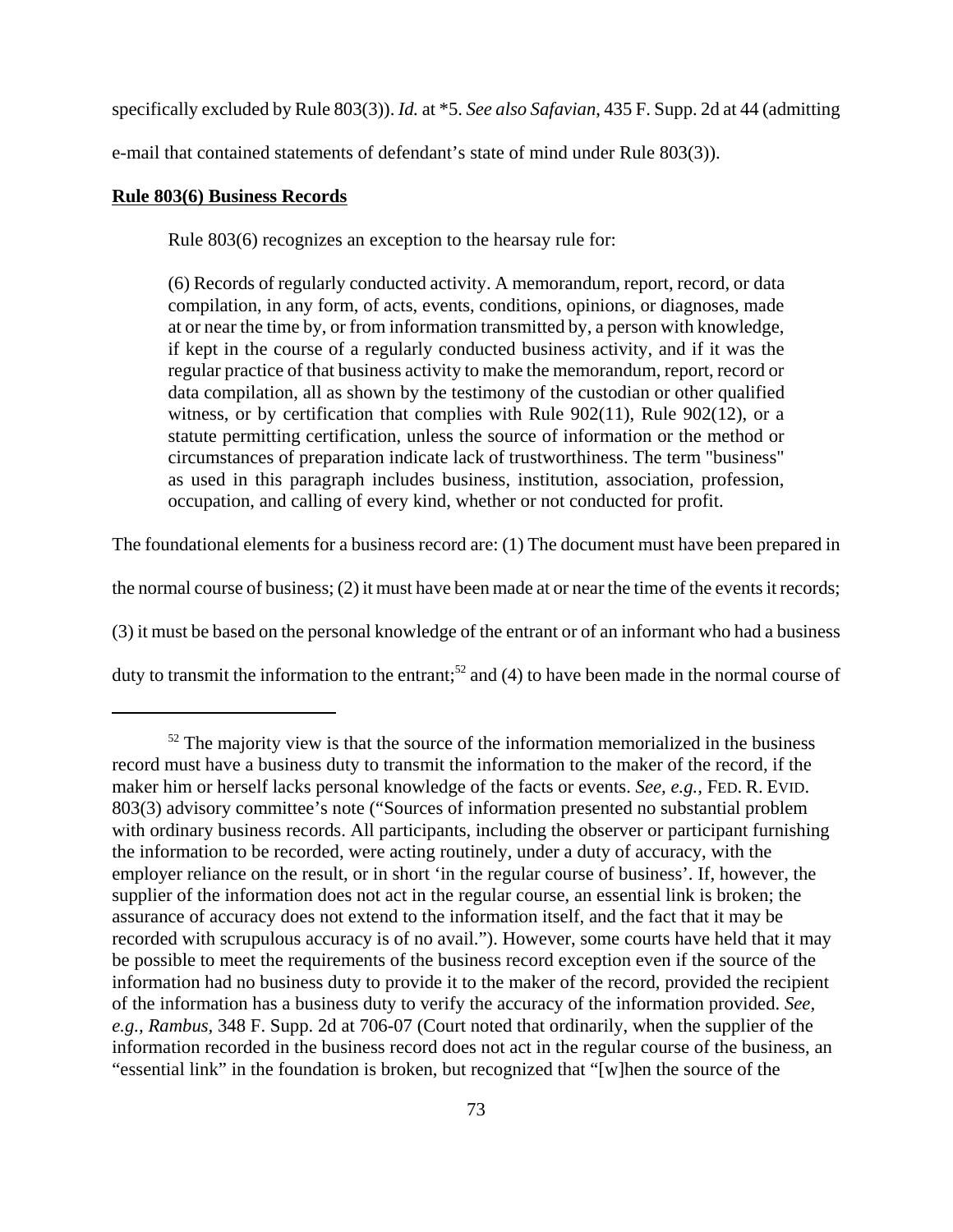business means that the document was made in the regular course of a regularly conducted business activity, for which it was the regular practice of the business to maintain a memorandum. WEINSTEIN at § 803.08[1]. It is essential for the exception to apply that it was made in furtherance of the business' needs, and not for the personal purposes of the person who made it. Given the fact that many employees use the computers where they work for personal as well as business reasons, some care must be taken to analyze whether the business record exception is applicable, especially to email.

 Rule 902(11) also is helpful in establishing the foundation elements for a business record without the need to call a sponsoring witness to authenticate the document and establish the elements of the hearsay exception. Rule 902(11) permits the self-authentication of a business record by showing the following:

 (11) Certified domestic records of regularly conducted activity. The original or a duplicate of a domestic record of regularly conducted activity that would be admissible under Rule 803(6) if accompanied by a written declaration of its custodian or other qualified person, in a manner complying with any Act of Congress or rule prescribed by the Supreme Court pursuant to statutory authority, certifying that the record–

(A) was made at or near the time of the occurrence of the matters set forth by, or from information transmitted by, a person with knowledge of those matters;

(B) was kept in the course of the regularly conducted activity; and

(C) was made by the regularly conducted activity as a regular practice.

 A party intending to offer a record into evidence under this paragraph must provide written notice of that intention to all adverse parties, and must make the record and declaration available for inspection sufficiently in advance of their offer into evidence to provide an adverse party with a fair opportunity to challenge them.

information in the business record is an outsider, the only way to save the record from the jaws of the hearsay exclusion is to establish that the business recipient took precautions to guarantee the accuracy of the given information. Thus, the company must have been able in some way to verify the information provided."(citation omitted)).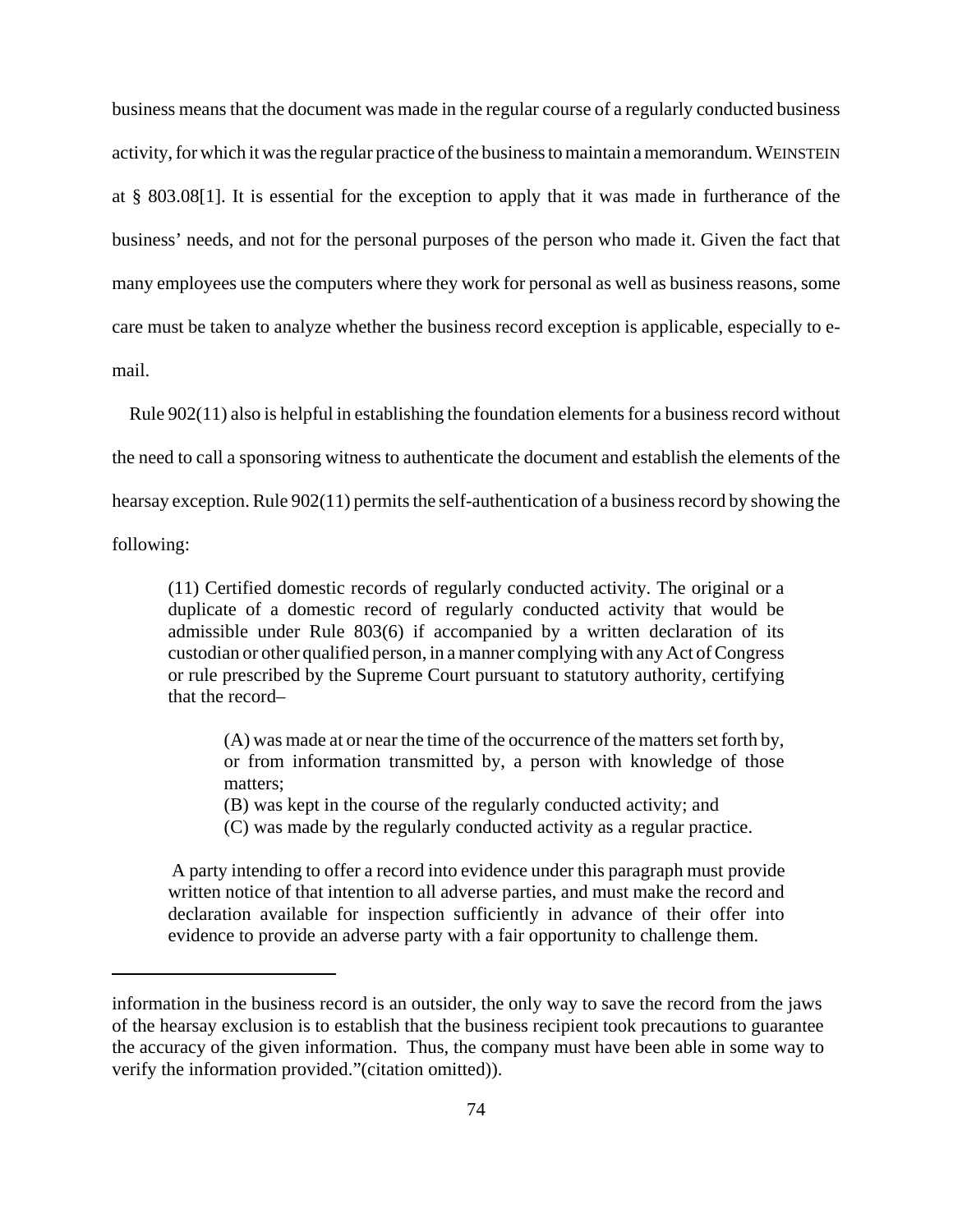Because the elements for both rules are essentially identical, they frequently are analyzed together when Rule 902(11) is the proffered means by which a party seek to admit a business record. *See In Re Vee Vinhnee,* 336 B.R. at 446; *Rambus,* 348 F. Supp. 2d at 701 (holding that analysis of Rule 803(6) and 902(11) go "hand in hand," and identifying the following requirements for authentication under Rule 902(11): (1) a qualified custodian or other person having personal knowledge makes the authenticating declaration, who must have "sufficient knowledge of the record-keeping system and the creation of the contested record to establish their trustworthiness;" (2) the declaration must establish that the record was made at or near the time of the occurrence or matters set forth in the document by someone with personal knowledge of these matters or from information provided by someone with personal knowledge thereof; (3) the declaration must show that the record is kept in the course of the regularly conducted activity of the business, and the "mere presence of a document . . . in the retained file of a business entity do[es] not by itself qualify as a record of a regularly conducted activity"; and (4) the declaration must establish that it is the regular practice of the business to keep records of a regularly conducted activity of the business, and "it is not enough if it is the regular practice of an employee to maintain the record of the regularly conducted activity . . . . it must be the regular practice of the business entity to do so"— i.e. it is at the direction of the company that the employee maintain the record).

The business record exception is one of the hearsay exceptions most discussed by courts when ruling on the admissibility of electronic evidence. The decisions demonstrate a continuum running from cases where the court was very lenient in admitting electronic business records, without demanding analysis, to those in which the court took a very demanding approach and scrupulously analyzed every element of the exception, and excluded evidence when all were not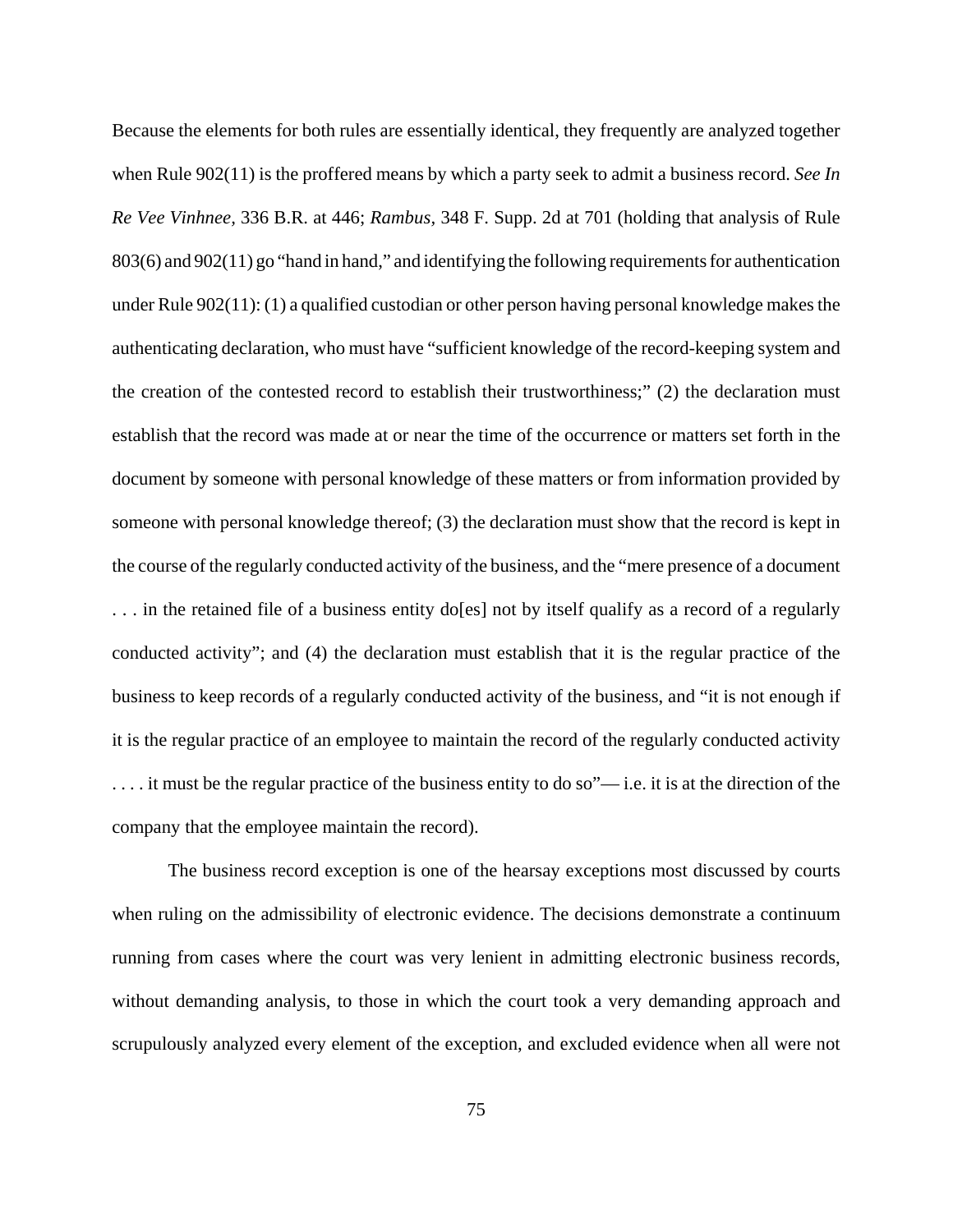met.For example, in *State of New York v. Microsoft*, the court analyzed the admissibility of "e-mail chains." 2002 WL 649951 (D.D.C. Apr. 12, 2002). The court held that an e-mail prepared by an employee did not qualify as a business record because, while it may have been the regular practice of the employee to send an e-mail following the receipt of a phone call that summarized the call, there had been no showing that it was the regular practice of the employer to require that the employee make and maintain such e-mails. *Id.* at \*9. The court was particularly careful in analyzing the hearsay issues associated with e-mail chains involving multiple employees of the same employer. It held that to establish a proper foundation, the proponent would have to show that when the source of the information related in the e-mail is someone other than the maker of the e-mail, that the source, the maker "as well as every other participant in the chain producing the record are, acting in the regular course of [the] business." *Id.* at \*14. If this showing is made, the court ruled, then the multiple levels of hearsay in the e-mail chain are covered by Rule 803(6). However, "[i]f the source of the information is an outsider, Rule 803(6) does not, by itself, permit the admission of the business record. The outsider's statement must fall within another hearsay exception to be admissible because it does not have the presumption of accuracy that statements made during the regular course of business have." *Id.* at \*14. The court also excluded another e-mail chain for failure of the proponent to establish a proper foundation, saying "[p]laintiffs have not established the requisite foundation that the multiple authors of these e-mails each composed their portion of the document in the course of regularly conducted business activity and that it was the regular practice of RealNetworks to compose such e-mail correspondence. Moreover, the multiple authors and forwarded nature of the e-mails undercuts the reliability of the information contained therein." *Id.* at \*19.

Similarly, in *Rambus Inc. v. Infineon Tech. AG*, the Court critically analyzed the admissibility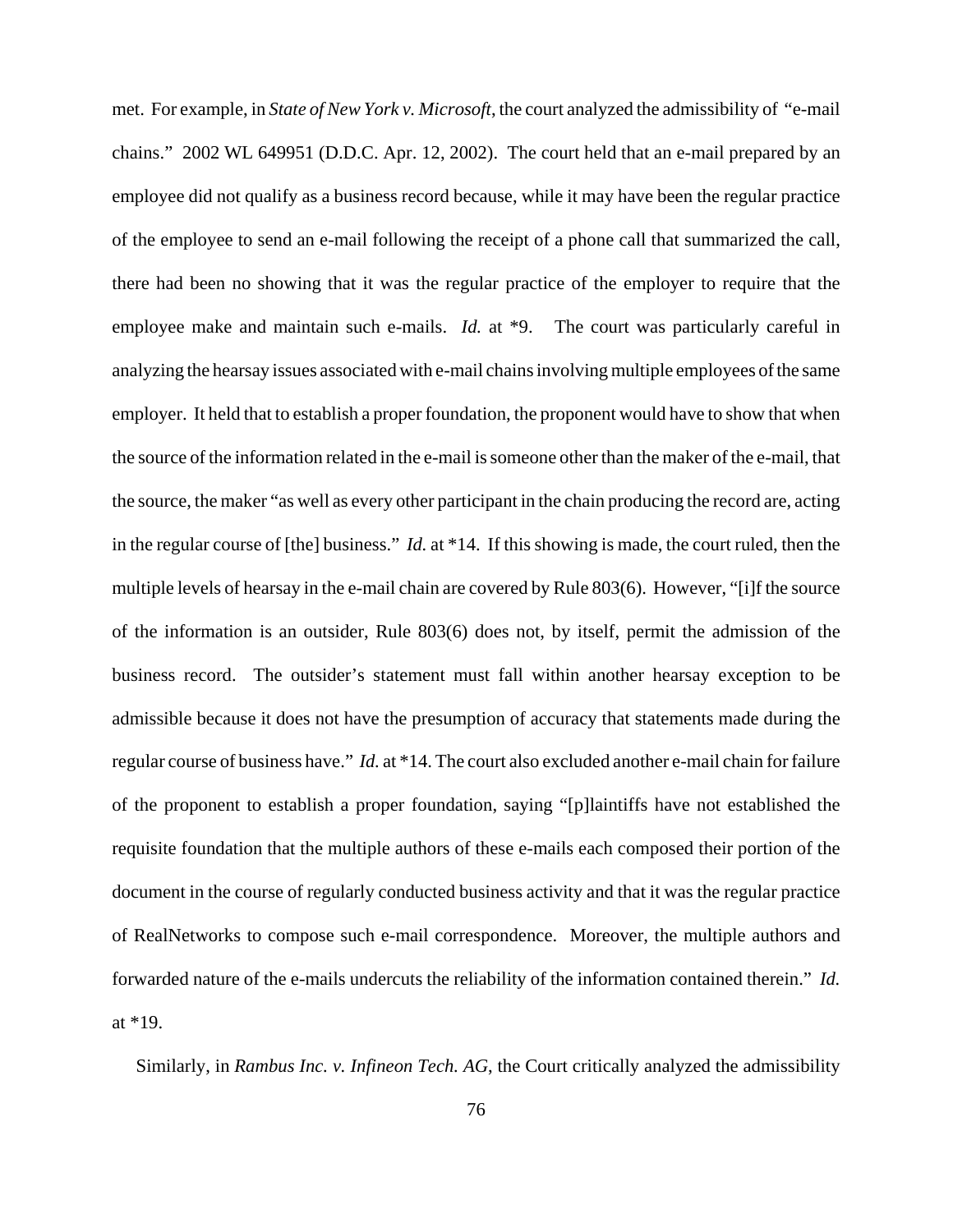of e-mail under the business record exception to the hearsay rule. 348 F. Supp. 2d 698, 706 (E.D. Va. 2004). Certain exhibits objected to by the defendant were e-mail chains prepared at least in part by persons outside of the business entity that maintained the e-mail as part of its records, and which was seeking their admissibility as business records. The court noted that there was "not a requirement that the records have been prepared by the entity that has custody of them, as long as they were created in the regular course of some [other] entity's business.'" *Id.* (quoting WEINSTEIN, at § 803.08[8][a]). The court added "[h]owever, it also is true that: To satisfy Rule 803(6) each participant in the chain which created the record–from the initial observer-reporter to the final entrant– must generally be acting in the course of the regularly conduct [ed] business. *Id.* at 707. If some participant is not so engaged, some other hearsay exception must apply to that link of the chain." *Id.* at 706.

In contrast to the demanding approach taken in *Rambus* and *New York v. Microsoft,* the court in *United States v. Safavian* took a more flexible approach to the admissibility of e-mail chains. 435 F. Supp. 2d 36, 40-41 (D.D.C. 2006). The defendant objected to the admissibility of e-mail chains, arguing that they were not trustworthy because they contained e-mails embedded within e-mails. The court overruled this objection, stating:

[t]he defendant's argument is more appropriately directed to the weight the jury should give the evidence, not its authenticity. While the defendant is correct that earlier e-mails that are included in a chain–either as ones that have been forwarded or to which another has replied–may be altered, this trait is not specific to e-mail evidence. It can be true of any piece of documentary evidence, such as a letter, a contract or an invoice . . . . The *possibility* of alteration does not and cannot be the basis for excluding e-mails as unidentified or unauthenticated as a matter of course . . . .We live in an age of technology and computer use where e-mail communication now is a normal and frequent fact for the majority of the nation's population and is of particular importance in the professional world . . . . Absent specific evidence showing alteration, however, the Court will not exclude any embedded e-mails because of the mere possibility that it can be done."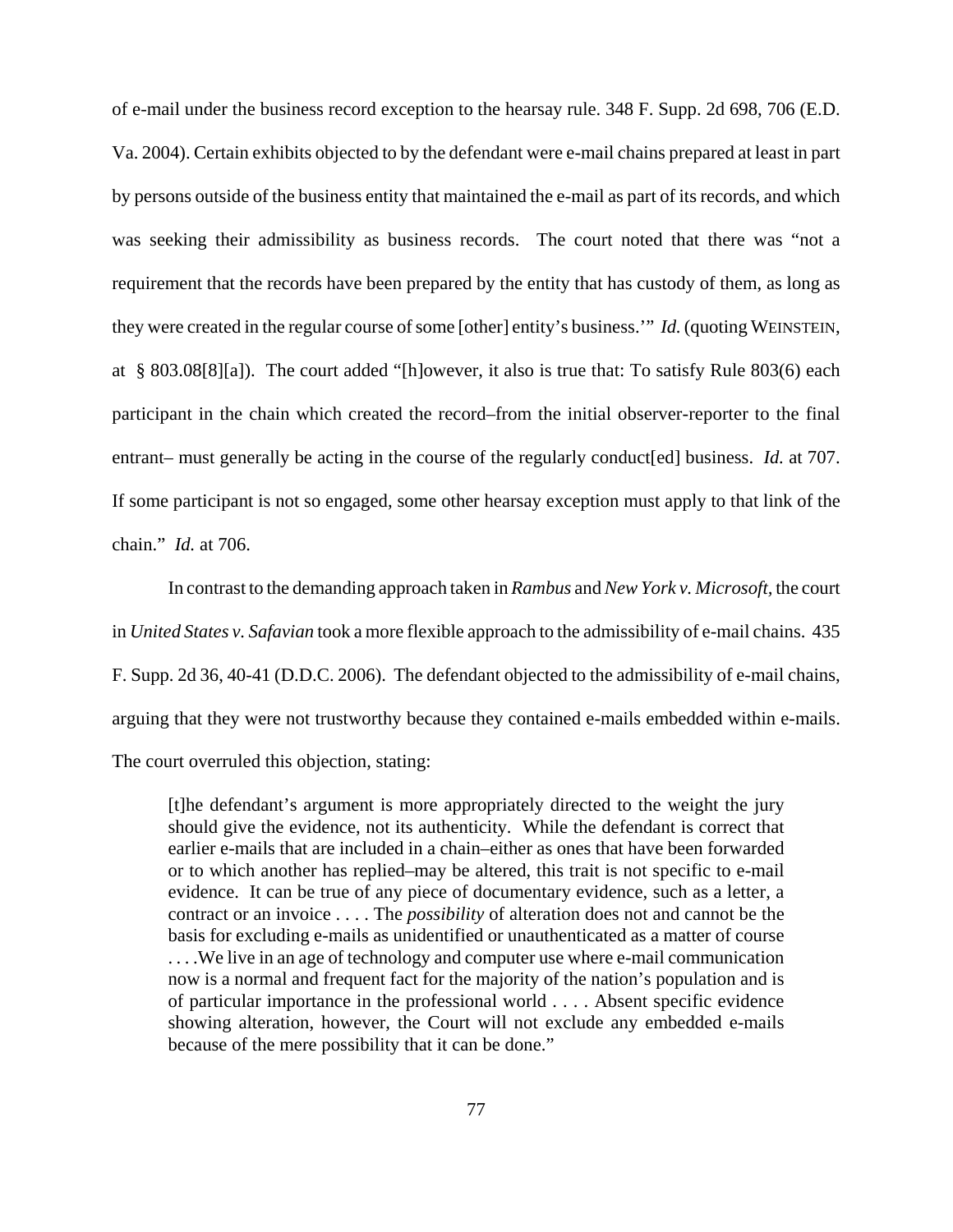*Id.* at 41. Notably, the court did not engage in the demanding business records exception analysis that was done by the courts in *Rambus* and *New York v. Microsoft*.

 Perhaps the most demanding analysis regarding the admissibility of electronic evidence under the business record exception to the hearsay rule appears in *In Re Vee Vinhnee*, 336 B.R. at 445. In this case the appellate bankruptcy panel upheld the trial bankruptcy judge's exclusion of electronic business records, observing that "early versions of computer foundations [accepted by courts] were too cursory, even though the basic elements [of the business records exception] covered the ground." The court held that the proponent of an electronic business record was required to show that the paperless electronic record retrieved from its computer files was the same one as originally had been entered into its computer, noting that the "focus is not on the circumstances of the creation of the record, but rather on the circumstances of the preservation of the record during the time it is in the file so as to assure that the document being proffered is the same as the document that originally was created." *Id*. at 444. It added "[t]he logical questions extend beyond the identification of the particular computer equipment and programs used. The entity's policies and procedures for the use of the equipment, database, and programs are important. How access to the pertinent database is controlled and, separately, how access to the specific program is controlled are important questions. How changes in the database are logged or recorded, as well as the structure and implementation of backup systems and audit procedures for assuring the continuing integrity of the database, are pertinent to the questions of whether records have been changed since their creation." *Id*. at 445. The court reasoned that the "complexity of ever-developing computer technology necessitates more precise focus," because "digital technology makes it easier to alter text of documents that have been scanned into a database, thereby increasing the importance of audit procedures designed to assure the continuing integrity of the records." *Id*.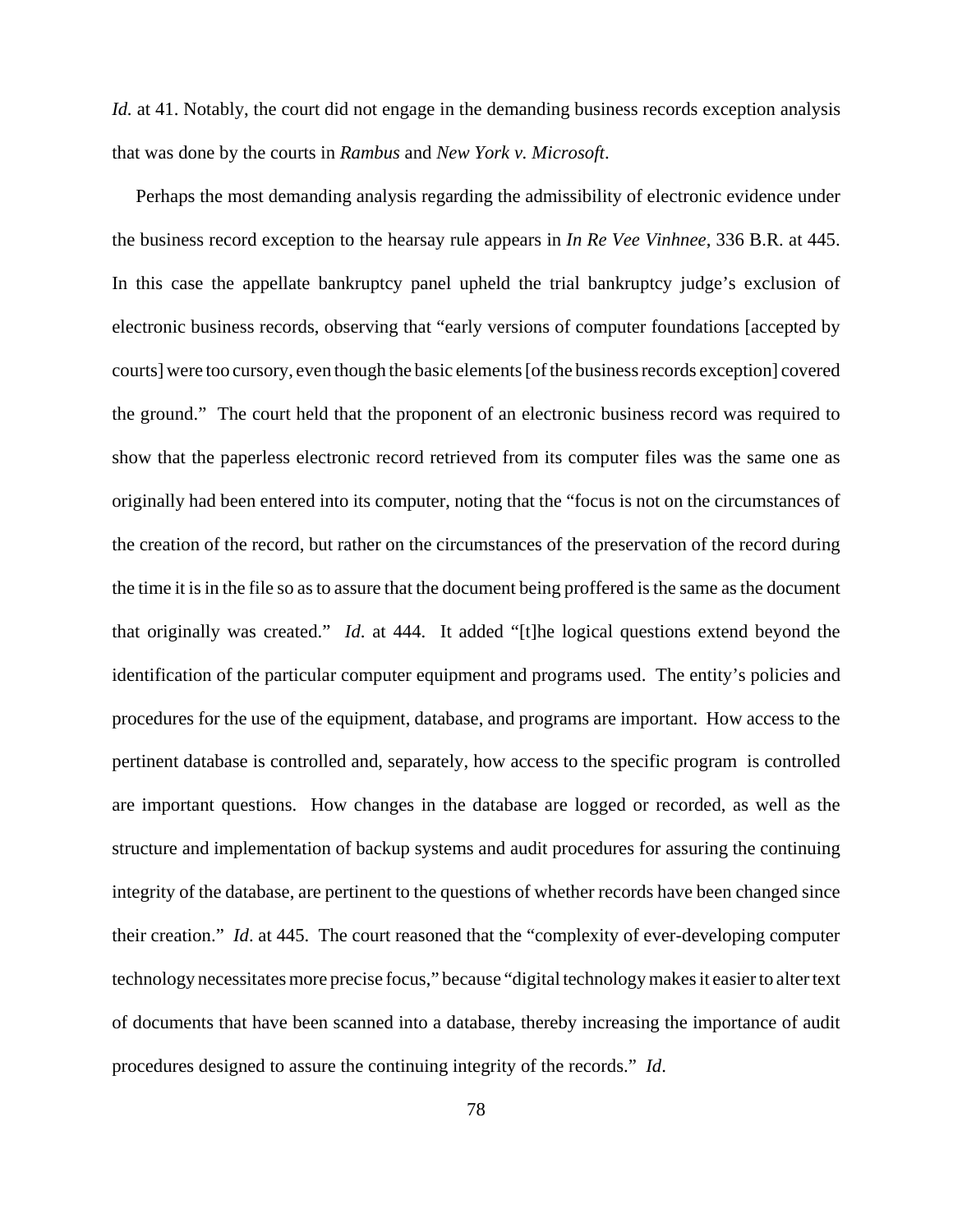In contrast to the demanding approach taken in *In Re Vee Vinhnee*, many other courts have admitted electronic business records under a much more relaxed standard. *See, e.g.*, *United States v. Kassimu*, 2006 WL 1880335 (5th Cir. 2006) (Establishing the foundation for a computer generated business record did not require the maker of the record, or even a custodian, but only a witness qualified to explain the record keeping system of organization.); *United States v. Fuji*, 301 F.3d 535 (7th Cir. 2002) (holding that computerized check-in and reservation records were admissible as business records on a showing that the data reflected in the printouts was kept in the ordinary course of the business); *Sea Land*, 285 F.3d 808 (holding that copy of electronic bill of lading had been properly admitted as a business record because it had been produced from the same electronic information that had been contemporaneously generated when the parties entered into their contract. The court noted that "it is immaterial that the business record is maintained in a computer rather than in company books." (citation omitted)); *Wapnick v. Commissioners of Internal Revenue*, T.C. Memo. 2002-45, (T.C. 2002)(computerized accounting records were admissible as business records because foundation was established by IRS agents who compared the data in the computer records with information in the company's tax returns, bank statements, and by contacting clients of the company to verify information in the computerized records).

 The lesson to be taken from these cases is that some courts will require the proponent of electronic business records or e-mail evidence to make an enhanced showing in addition to meeting each element of the business records exception. These courts are concerned that the information generated for use in litigation may have been altered, changed or manipulated after its initial input, or that the programs and procedures used to create and maintain the records are not reliable or accurate. Others will be content to view electronic business records in the same light as traditional "hard copy" records, and require only a rudimentary foundation. Unless counsel knows what level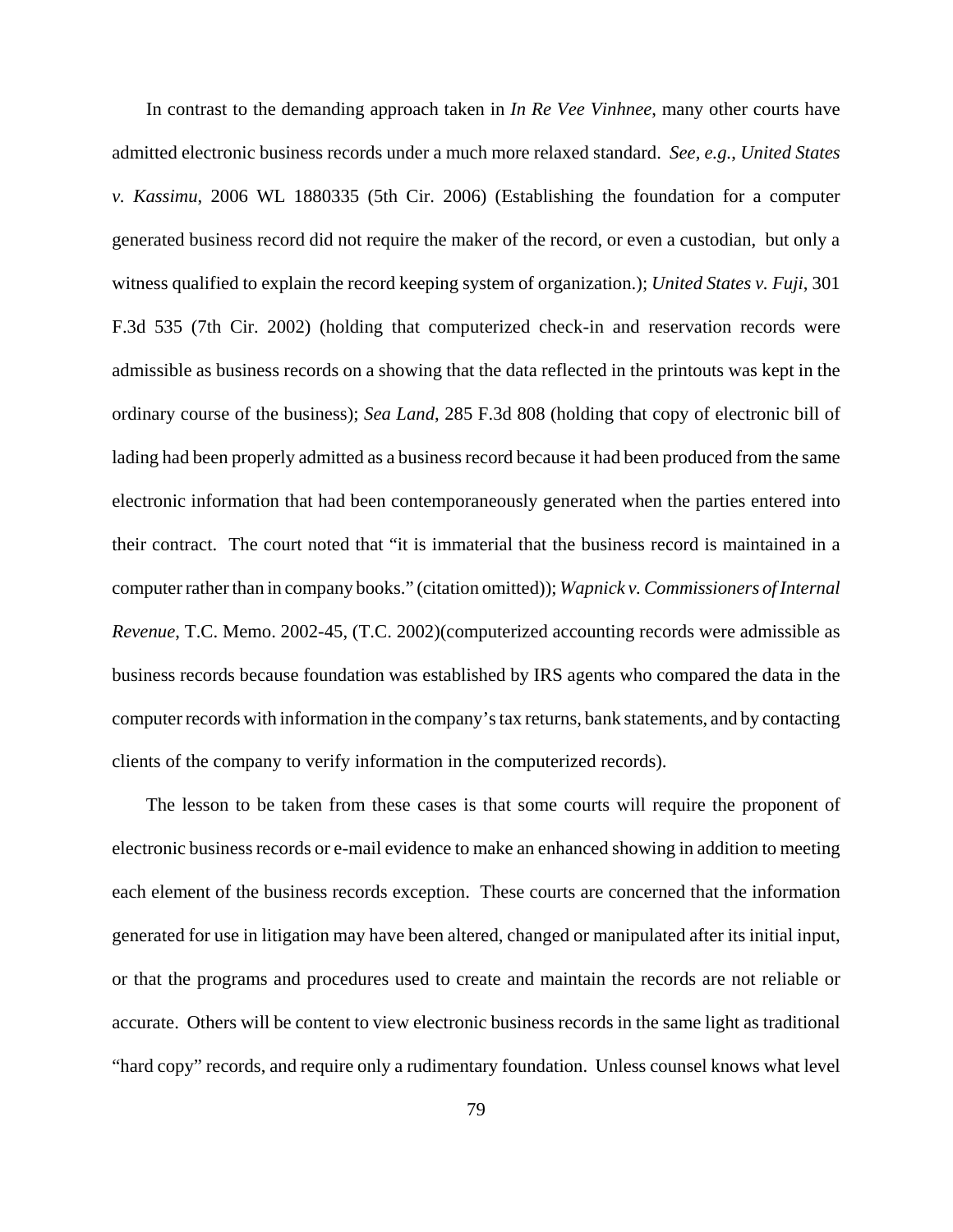of scrutiny will be required, it would be prudent to analyze electronic business records that are essential to his or her case by the most demanding standard. The cases further suggest that during pretrial discovery counsel should determine whether opposing counsel will object to admissibility of critical documents. This can be done by requesting a stipulation, or by propounding requests for admission of fact and genuineness of records under FED.R.CIV. P. 36. If it is known that opposing counsel will object, or refuses to stipulate, or denies a Rule 36 request to admit genuineness, then the lawyer intending to introduce the electronic business record should be prepared to establish the business record exception under the most demanding standard required, to avoid exclusion of the evidence.

#### **Rule 803(8) Public Records.**

 In addition to the above described hearsay exceptions, courts have found that electronic records also met the requirements of the public records exception under Rule 803(8):

(8) Public records and reports. Records, reports, statements, or data compilations, in any form, of public offices or agencies, setting forth (A) the activities of the office or agency, or (B) matters observed pursuant to duty imposed by law as to which matters there was a duty to report, excluding, however, in criminal cases matters observed by police officers and other law enforcement personnel, or (C) in civil actions and proceedings and against the Government in criminal cases, factual findings resulting from an investigation made pursuant to authority granted by law, unless the sources of information or other circumstances indicate lack of trustworthiness.

Furthermore, "[j]ustification for the exception is the assumption that a public official will perform his duty properly, and the unlikelihood that he will remember details independently of the record." FED. R. EVID. 803(8) advisory committee's note. Moreover, "[s]ince the assurances of accuracy are generally greater for public records than for regular business records, the proponent is usually not required to establish their admissibility through foundation testimony . . . . The burden of proof concerning the admissibility of public records is on the party opposing their introduction."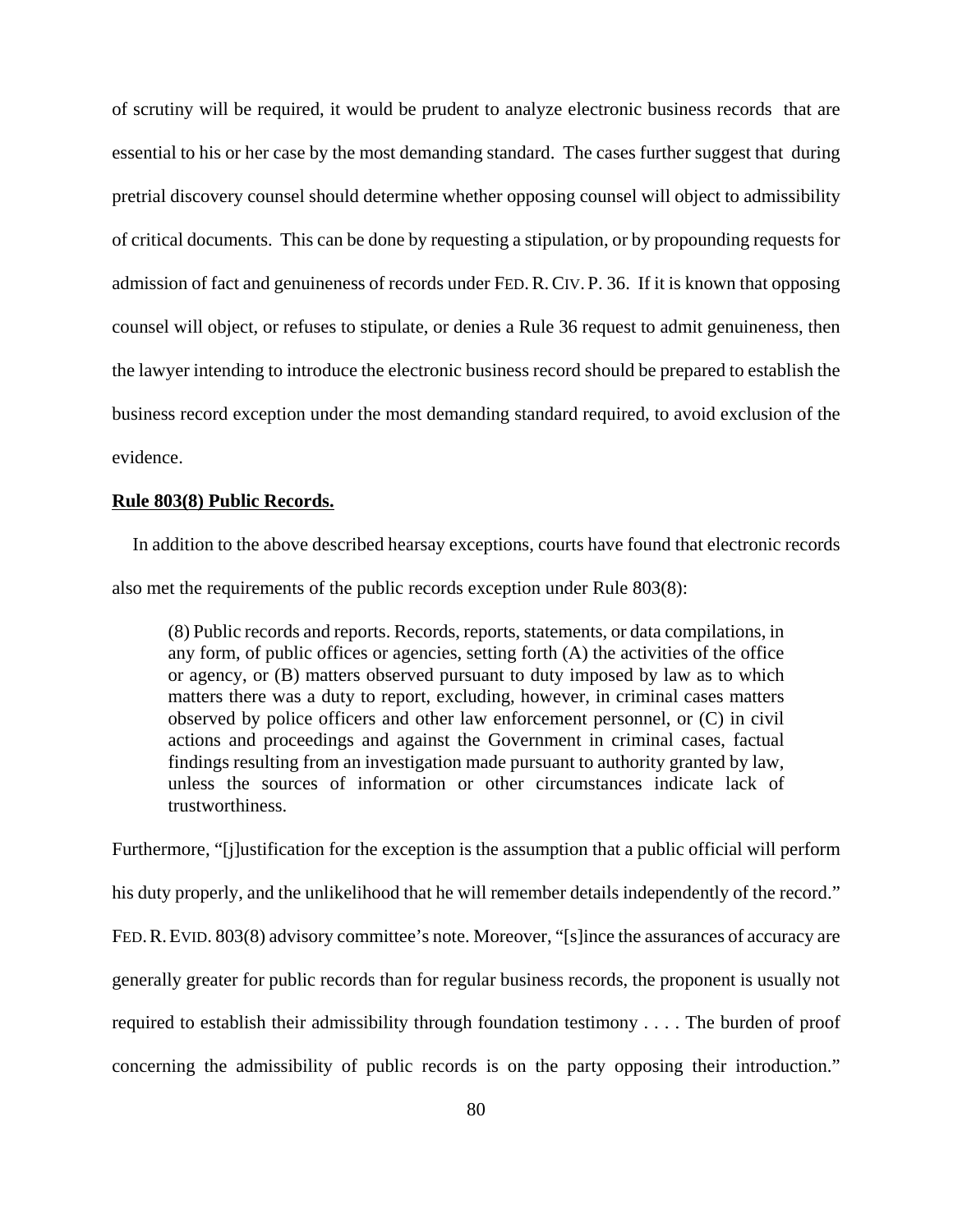WEINSTEIN at § 803.10[2]. Courts have applied this deferential standard of admissibility for electronic public records. *See, e.g., EEOC v. E.I. DuPont De Nemours and Co.*, 2004 WL 2347556 (holding that table of information compiled by U.S. Census Bureau was admissible as an exception to the hearsay rule as a public record under Rule 803(8), and rejecting claims that the posting of data on the Census Bureau's website rendered it untrustworthy); *Lester v. Nastsios*, 290 F. Supp. 2d 11 (D.D.C. 2003) (admitting e-mail of public agency, and noting that "[r]ecords of public agencies such as those challenged by plaintiff are generally admissible ... under FED. R. EVID. 803(8)."); *United States v. Oceguerra*, 70 Fed. Appx. 473 (9th Cir. 2003) (Court held that trial court properly admitted computerized records of Treasury Enforcement Communications System as public records under Rule 803(8) because documents falling under the public records exception are presumed to be trustworthy, and the burden is on the party challenging the records to establish untrustworthiness.) Rule 803(17) Market Reports, Commercial Publications.

Rule 803(17) recognizes as an exception to the hearsay rule:

(17) Market reports, commercial publications. Market quotations, tabulations, lists, directories, or other published compilations, generally used and relied upon by the public or by persons in particular occupations.

This exception covers "lists, etc., prepared for the use of a trade or profession . . . newspaper market reports, telephone directories, and city directories. The basis of trustworthiness is general reliance by the public or by a particular segment of it, and the motivation of the compiler to foster reliance by being accurate." FED. R. EVID. 803(17) advisory committee's note; WEINSTEIN at  $\S 803.19[1]$ .<sup>53</sup>

53

<sup>[</sup>T]he admissibility of market reports and commercial publications under Rule 803(17) is predicated on the two factors of necessity and reliability. Necessity lies in the fact that if this evidence is to be obtained it must come from the compilation, since the task of finding every person who had a hand in making the report or list would be impossible. Reliability is assured because the compilers know that their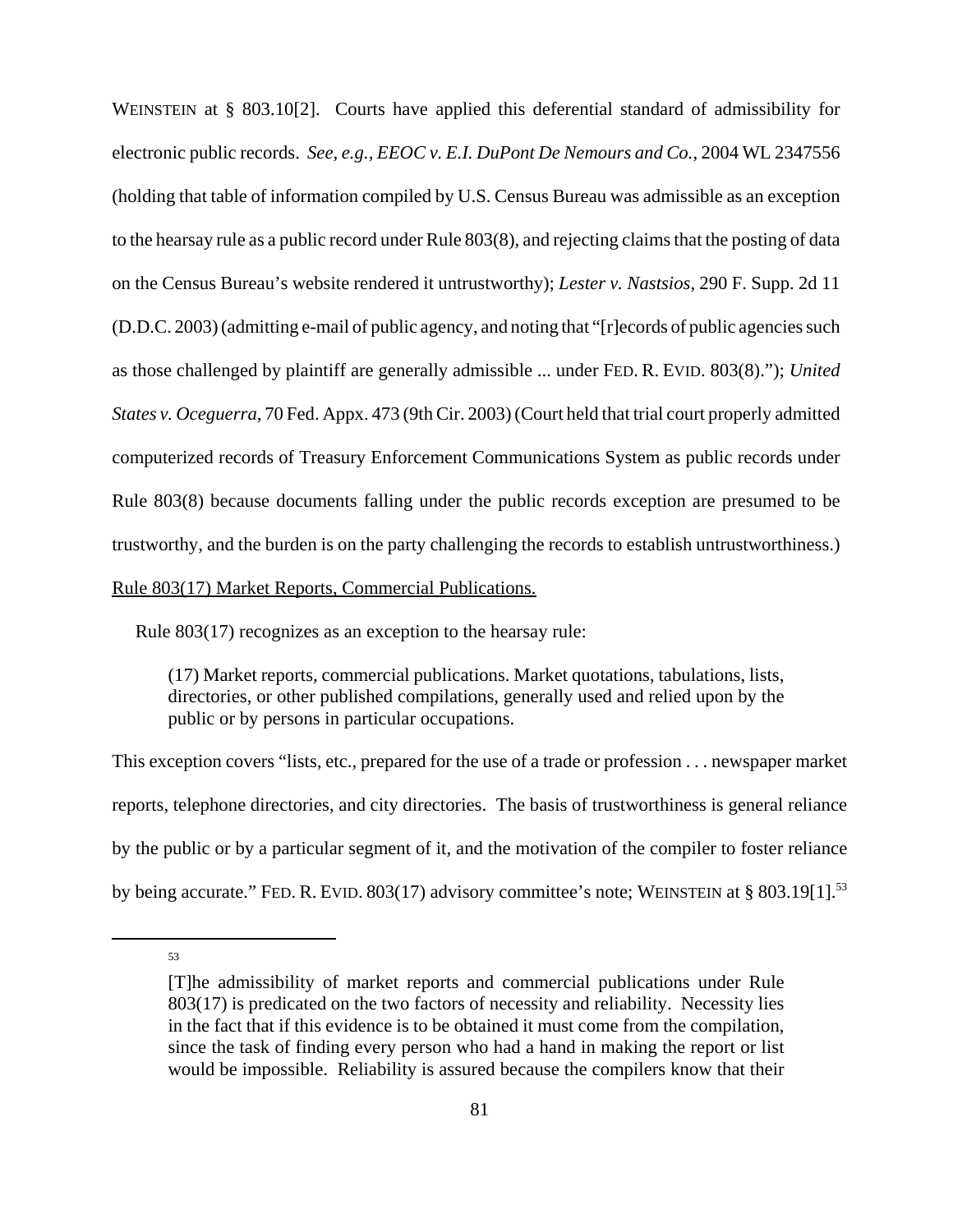At least one court has admitted electronically stored compilations and directories under Rule 803(17). *Elliott Assoc. L.P. v. Banco de la Nacion,* 194 F.R.D. 116, 121 (S.D.N.Y. 2000) (finding that plaintiff's expert report properly relied on prime rates of interest obtained from Federal Reserve Board website because they were reliable under Rule 803(17)).

 A final observation needs to be made regarding hearsay exceptions and electronic evidence. Rule 802 generally prohibits the admission of hearsay unless one of the exceptions in Rules 803, 804 or 807 apply. What, then, is the effect of hearsay evidence that is admitted without objection by the party against whom it is offered? The general rule is that despite Rule 802, if hearsay is admitted without objection it may be afforded its "natural probative effect, as if it were in law admissible." *New York v. Microsoft*, 2002 WL 649951 ("[I]n this country the general rule supported by overwhelming weight of authority is that where ordinarily inadmissible hearsay evidence is admitted into evidence without objection it may properly be considered and accorded its natural probative effect, as if it were in law admissible."; 3 MICHAEL H. GRAHAM, HANDBOOK OF FEDERAL EVIDENCE § 802.1 (5th ed. 2001) ("In the absence of an objection to hearsay 'the jury may consider [the hearsay] for whatever natural value it may have; such evidence is to be given its natural probative effect as if it were in law admissible.'" (citation omitted)). This underscores the need to pay attention to exhibits offered by an opponent, as much as to those records that you need to introduce. A failure to raise a hearsay objection means that the evidence may be considered for whatever probative value the finder of fact chooses to give it.

In summary, when analyzing the admissibility of ESI for hearsay issues, counsel should address each step of the inquiry in order: does the evidence contain a statement, made by a person,

work will be consulted; if it is inaccurate, the public or the trade will cease consulting their product." (citation omitted)).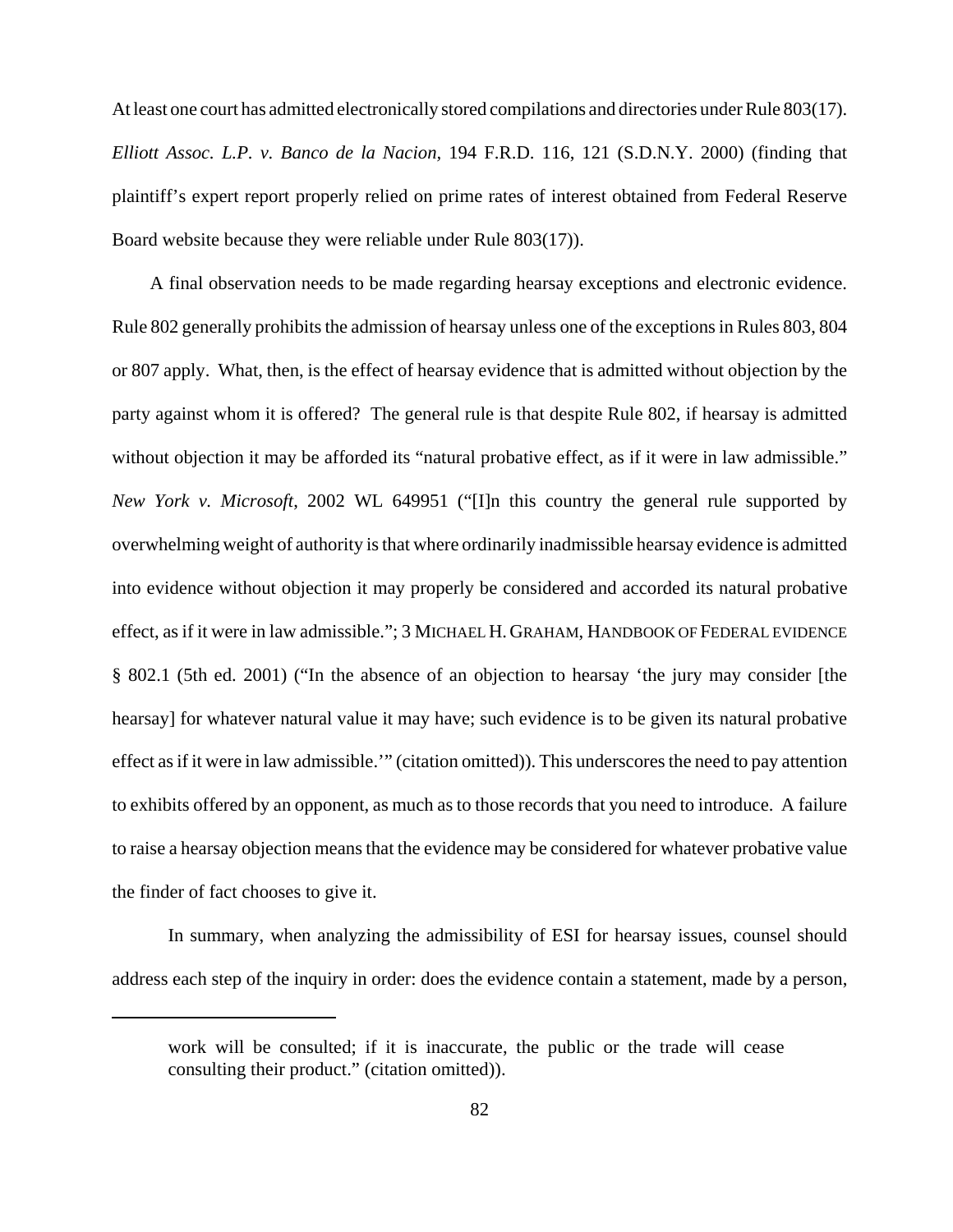which is offered for its substantive truth, but which does not fall into the two categories of statements identified in  $801(d)(1)(A)$  and  $801(d)(2)$ . If, as a result of this analysis, a determination is made that the evidence is hearsay, then it is inadmissible unless it covered by one of the exceptions found in Rules 803, 804 and 807.

If ESI has cleared the first three hurdles by being shown to be relevant, authentic, and admissible under the hearsay rule or an exception thereto, it must also be admissible under the original writing rule before it can be admitted into evidence or considered at summary judgment.

### **The Original Writing Rule, Rules 1001-1008**

The next step in evaluating the admissibility of electronic evidence is to analyze issues associated with the original writing rule, which requires an original or duplicate original to prove the contents of a writing, recording or photograph unless secondary evidence is deemed acceptable.<sup>54</sup> See FED.R. EVID. 1001-08. The best way to understand the rule is to appreciate its structure. Rule 1001 contains the key definitions that animate the rule: "original," "duplicate," "writing," "recording," and "photograph." The substantive requirements of the original writing rule are succinctly provided by Rule 1002, which mandates that "[t]o prove the content of a writing, recording, or photograph, the original writing, recording, or photograph is required, except as otherwise provided in these rules or by Act of Congress." It is Rule 1002 that gives the rule its modern name, the "original writing rule,"

<sup>&</sup>lt;sup>54</sup> Traditionally the rule has been referred to as the "Best Evidence Rule," which is a misleading title. The rule is more accurately is referred to as the "Original Writing Rule" because it does not mandate introduction of the "best" evidence to prove the contents of a writing, recording or photograph, but merely requires such proof by an "original," "duplicate" or, in certain instances, by "secondary evidence"–any evidence that is something other than an original or duplicate (such as testimony, or a draft of a writing to prove the final version, if no original or duplicate is available." FED. R. EVID. 1001 advisory committee's note; RICE at 190 ("Article X of the Federal Rules of Evidence codified the common law best evidence rule, terming it instead the original writing rule.").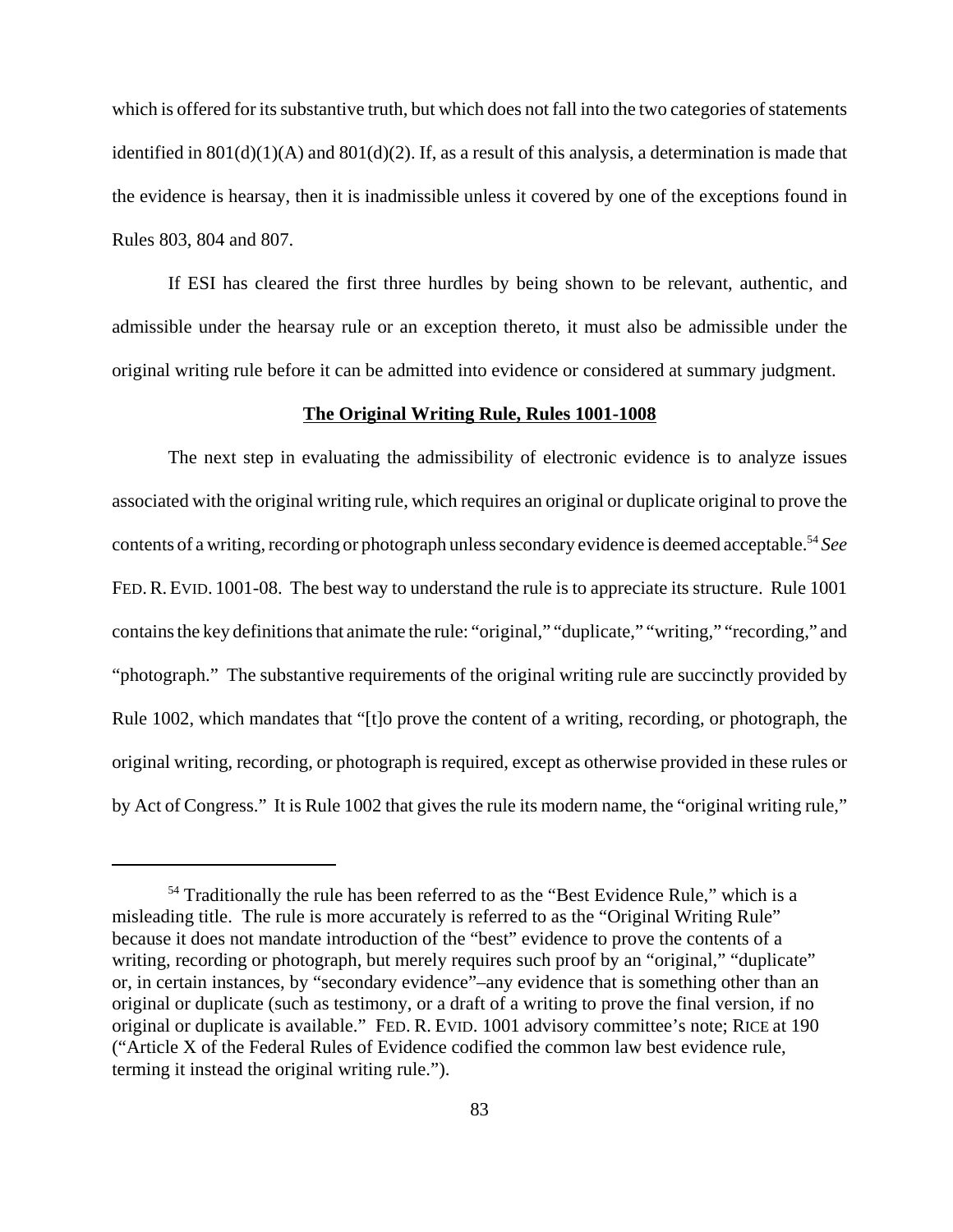as it requires the original to prove the contents of a writing, recording or photograph, except as excused by the remaining rules in Article X of the rules of evidence. As will be seen, the key to the rule is to determine when "the contents" of a writing, recording or photograph actually are being proved, as opposed to proving events that just happen to have been recorded or photographed, or those which can be proved by eyewitnesses, as opposed to a writing or recording explaining or depicting them. Rule 1003 essentially provides that duplicates are co-extensively admissible as originals, unless there is a genuine issue as to the authenticity of the original, or the circumstances indicate that it would be unfair to admit a duplicate in lieu of an original. *People v. Huehn*, 53 P.3d 733, 738 (Colo. Ct. App. 2002) (duplicates of computer generated bank records admissible to the same extent as an original absent unfairness or lack of authenticity). Because of Rule 1003, duplicates are more often admitted into evidence than originals. RICE at 192 ("As a practical matter, Fed. R. Evid. 1003 has eliminated best evidence objections. Copies from the pages of books, treatises, and the other papers are now introduced in place of the entire volume because photocopies of originals are now admissible as if they were the original."). Rule 1004 is the primary rule that identifies when secondary evidence is admissible. As a practical matter, "secondary evidence" is any proof of the contents of a writing, recording or photograph other than an original or duplicate. Examples include testimony from the author of the writing, or someone who read it, earlier drafts, copies, or an outline used to prepare the final. Rule 1005 describes how to prove the contents of public records, since it is obvious that something other than the original must be used. Rule 1006 permits introduction into evidence of written or testimonial summaries of voluminous writings, recordings or photographs, provided the original or duplicates from which the summaries were prepared were made available to the adverse party at a reasonable time in advance of trial for examination or copying. Thus, Rule 1006 is an example of secondary evidence. Rule 1007 allows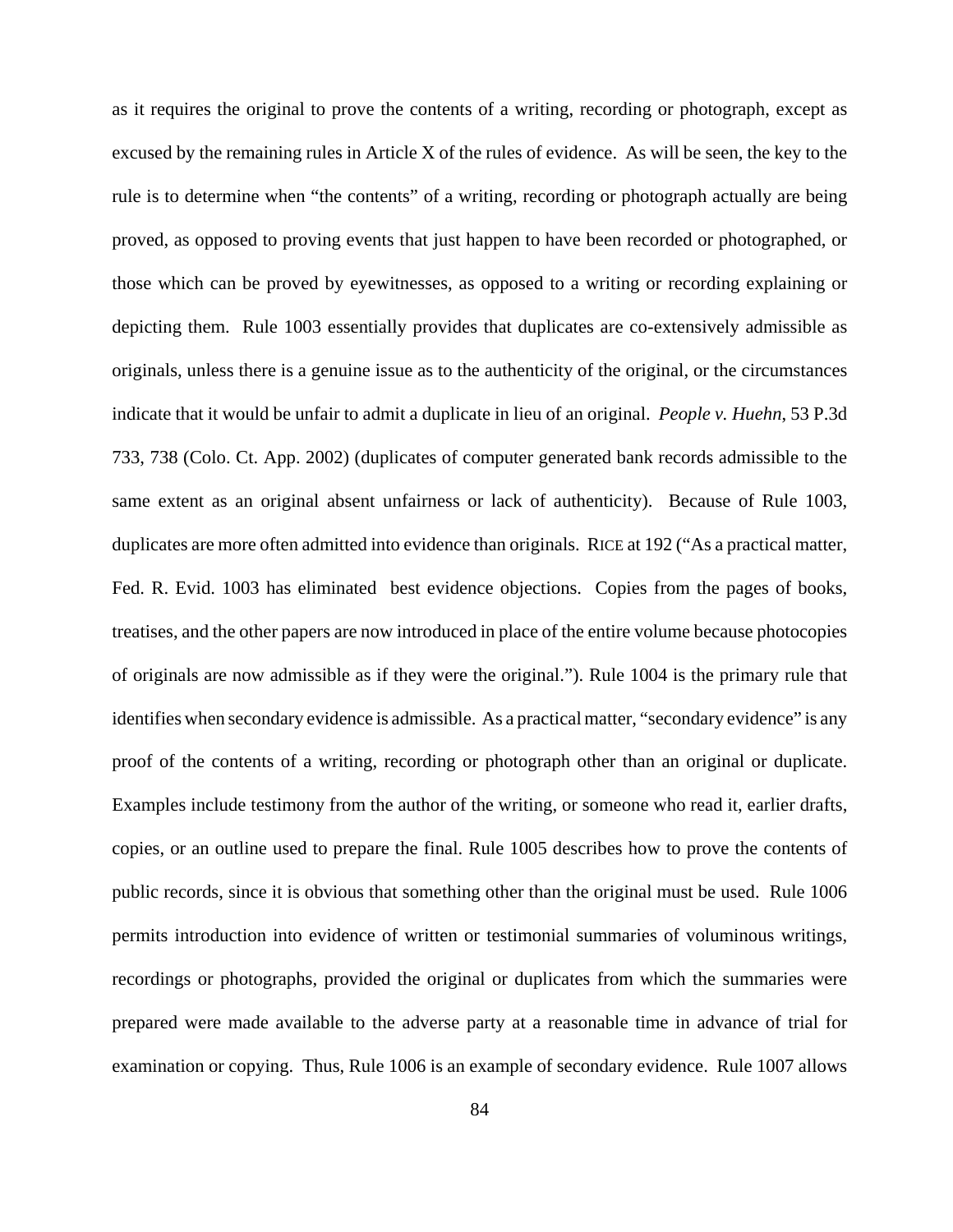the proof of the contents of a writing, recording or photograph by the deposition or testimony of a party opponent, without having to account for the nonproduction of the original. This is another form of secondary evidence. The final rule in Article X of the Federal Rules of Evidence is Rule 1008. It is a specialized application of Rule 104(b)—the conditional relevance rule—and sets forth what must happen when there is a dispute regarding whether there ever was a writing, recording, or photograph, or when there are conflicting versions of duplicates, originals, or secondary evidence offered into evidence. In such instances, as in Rule 104(b), the jury decides the factual dispute. FED. R. EVID. 1008 advisory committee's note.

 It has been acknowledged that the original writing rule has particular applicability to electronically prepared or stored writings, recordings or photographs. One respected commentator has observed:

Computer-based business records commonly consist of material originally produced in a computer (e.g. business memoranda), data drawn from outside sources and input into the computer (e.g. invoices), or summaries of documents (e.g. statistical runs). The admissibility of computer-based records "to prove the content of a writing" is subject to the best evidence rule set out in Rule 1002. The rule generally requires the original of a writing when the contents are at issue, except that a "duplicate" is also admissible unless a genuine issue is raised about its authenticity. A duplicate includes a counterpart produced by "electronic re-recording, which accurately reproduces the original." Courts often admit computer-based records without making the distinction between originals and duplicates.

WEINSTEIN at § 900.07[1][d][iv] (citation omitted).

 When analyzing the original writing rule as it applies to electronic evidence, the most important rules are Rule 1001, containing the definitions; Rule 1002, the substantive original writing rule; Rule 1004, the "primary" secondary evidence rule; Rule 1006, the rule permitting summaries to prove the contents of voluminous writings, recordings and photographs; and Rule 1007, allowing proof of a writing, recording or photograph by the admission of a party opponent.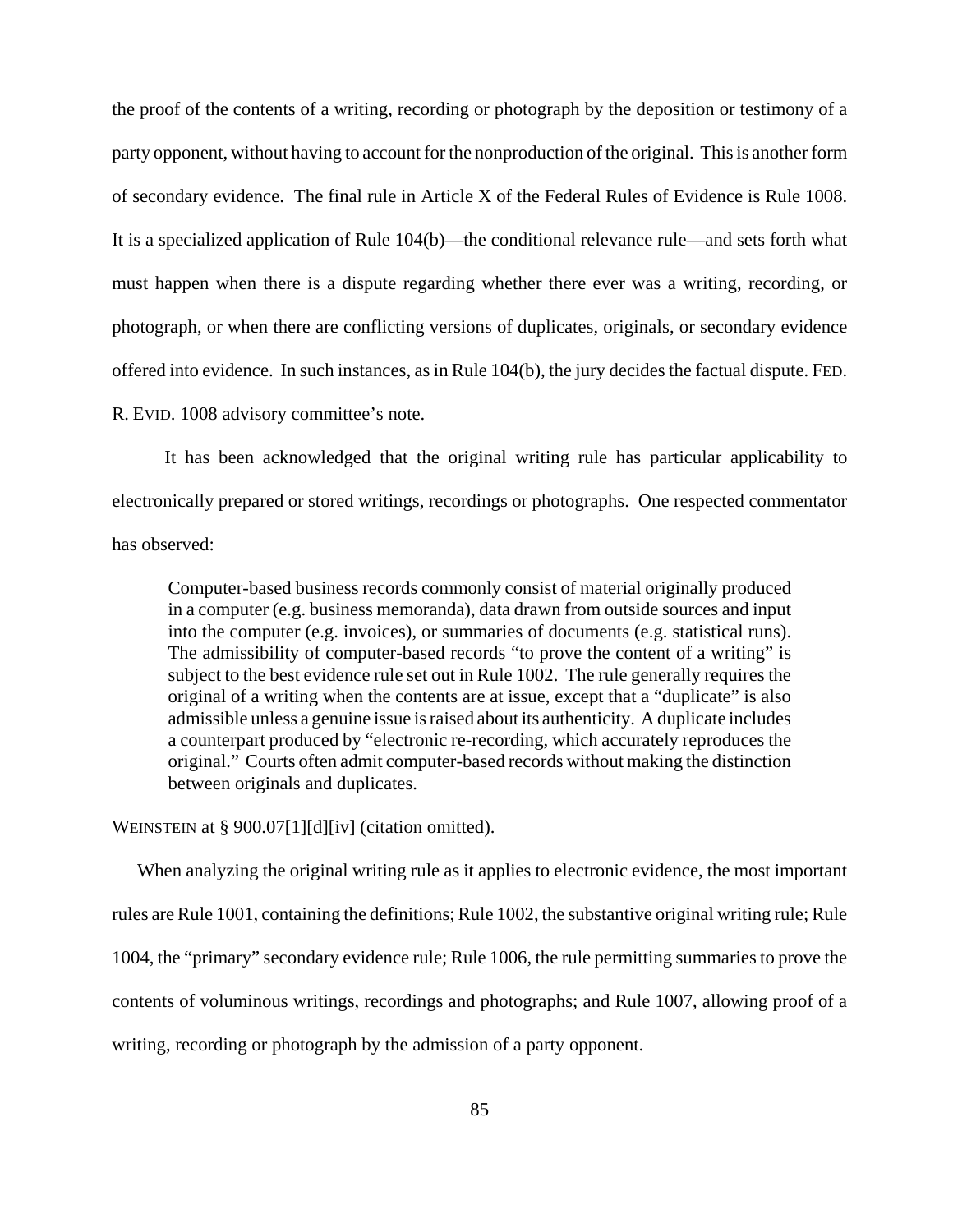Rule 1001 states:

For purposes of this article the following definitions are applicable:

 (1) Writings and recordings. "Writings" and "recordings" consist of letters, words, or numbers, or their equivalent, set down by handwriting, typewriting, printing, photostating, photographing, magnetic impulse, mechanical or electronic recording, or other form of data compilation.

 (2) Photographs. "Photographs" include still photographs, X-ray films, video tapes, and motion pictures.

 (3) Original. An "original" of a writing or recording is the writing or recording itself or any counterpart intended to have the same effect by a person executing or issuing it. An "original" of a photograph includes the negative or any print therefrom. If data are stored in a computer or similar device, any printout or other output readable by sight, shown to reflect the data accurately, is an "original."

 (4) Duplicate. A "duplicate" is a counterpart produced by the same impression as the original, or from the same matrix, or by means of photography, including enlargements and miniatures, or by mechanical or electronic re-recording, or by chemical reproduction, or by other equivalent techniques which accurately reproduces the original.

It is apparent that the definition of "writings, recordings and photographs" includes evidence

that is electronically generated and stored. *See* FED. RULE EVID. 1001 advisory committee's note

("Traditionally the rule requiring the original centered upon accumulations of data and expressions

affecting legal relations set forth in words and figures. This meant that the rule was one essentially

related to writings. Present day techniques have expanded methods of storing data, yet the essential

form that the information ultimately assumes for useable purposes is words and figures. Hence, the

considerations underlying the rule dictate its expansion to include computers, photographic systems,

and other modern developments."). It further is clear that under Rule 1001(3) the "original" of

information stored in a computer is the readable display of the information on the computer screen,

the hard drive or other source where it is stored, as well as any printout or output that may be read,

so long as it accurately reflects the data. WEINSTEIN at § 900.07[1][d][iv]; RICE at 194; *Laughner*

*v. State*, 769 N.E.2d 1147, 1159 (Ind. Ct. App. 2002) (ruling that content of internet chat room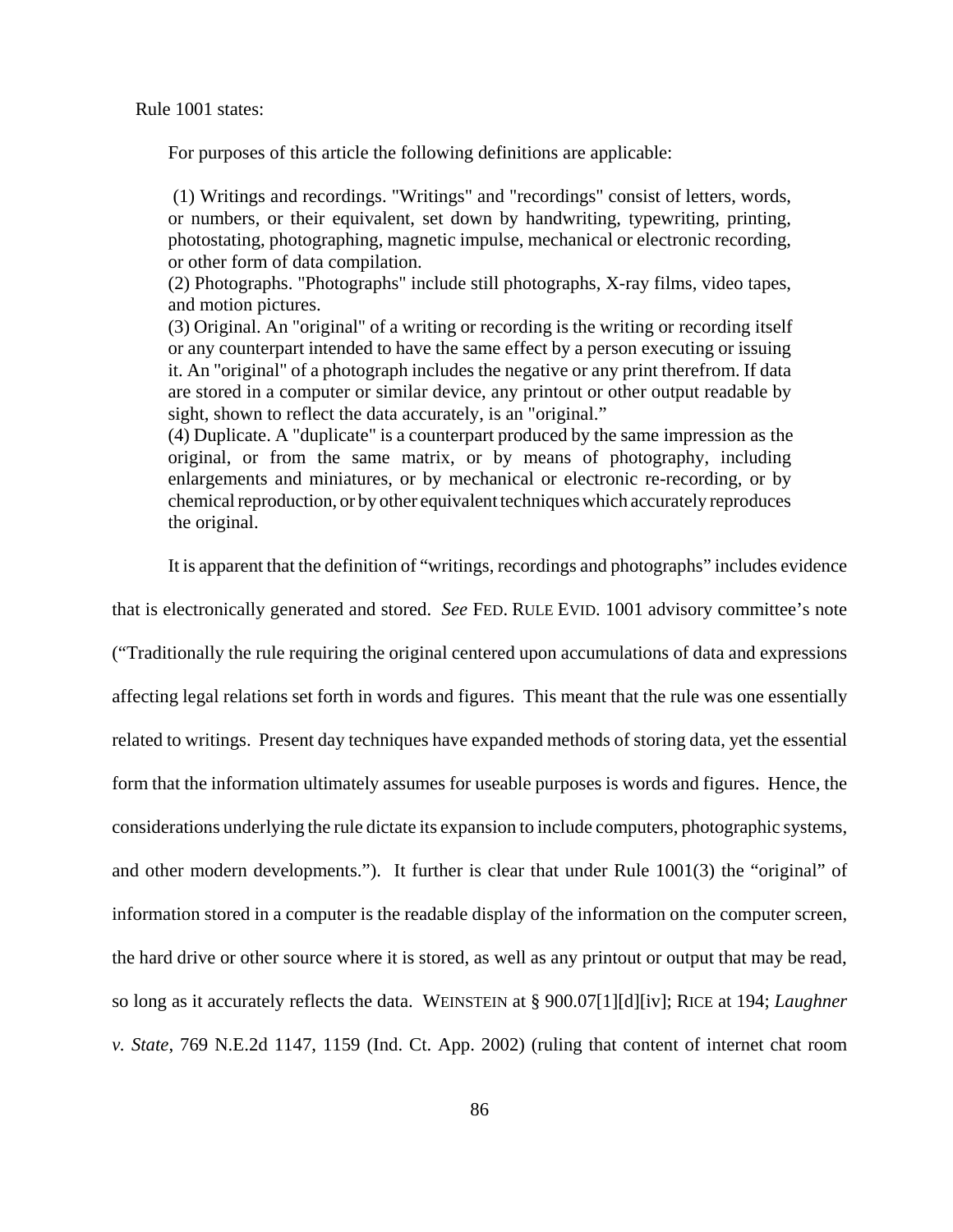communications between defendant and undercover police officer that officer "cut-and-pasted" into a word processing program were originals under state version of original writing rule). Moreover, if a computer record accurately reflects the contents of another writing, and was prepared near the time that the original writing was prepared, it may qualify as an original under Rule 1001. *In re Gulph Woods Corp.*, 82 B.R. 373, 377 (Bankr. E.D. Pa., 1988)<sup>55</sup>. *See also* WEINSTEIN at § 900.07[1][d][iv]. Finally, as already noted, as a result of Rule 1003, the distinction between duplicates and originals largely has become unimportant, as duplicates are co-extensively admissible as originals in most instances.

Once the definitions of the original writing rule are understood, the next important determination is whether the rule applies at all. Rule 1002 answers this question. It provides: "To prove the content of a writing, recording, or photograph, the original writing, recording, or photograph is required, except as otherwise provided in these rules or by Act of Congress." As the advisory committee's note to Rule 1002 makes clear:

Application of the rule requires resolution of the question whether contents are sought to be proved. Thus an event may be proved by non-documentary evidence, even though a written record of it was made. If, however, the event is sought to be proved

55

<sup>&</sup>quot;In today's commercial world, a single transaction often generates successive entries of the same information in separately prepared writings. Though the purposes of these separate records may be different, a computerized business record, prepared simultaneously with or within a reasonable time period of the written record, and containing the same or similar information, would appear to be no less an 'original' than a handwritten record. However, it seems equally clear that where a written record, prepared prior to the computer record, contains a more detailed and complete description of the transaction than that contained in the computer record, the proponent of the evidence should be required to produce the more detailed record, or account for its nonproduction under F.R.E. 1004*.* Similarly, where a computerized record appears to be nothing more than a summary of a more detailed written record, the written record should be produced except where the requirements of F.R.E. 1006 have been satisfied." (citations omitted).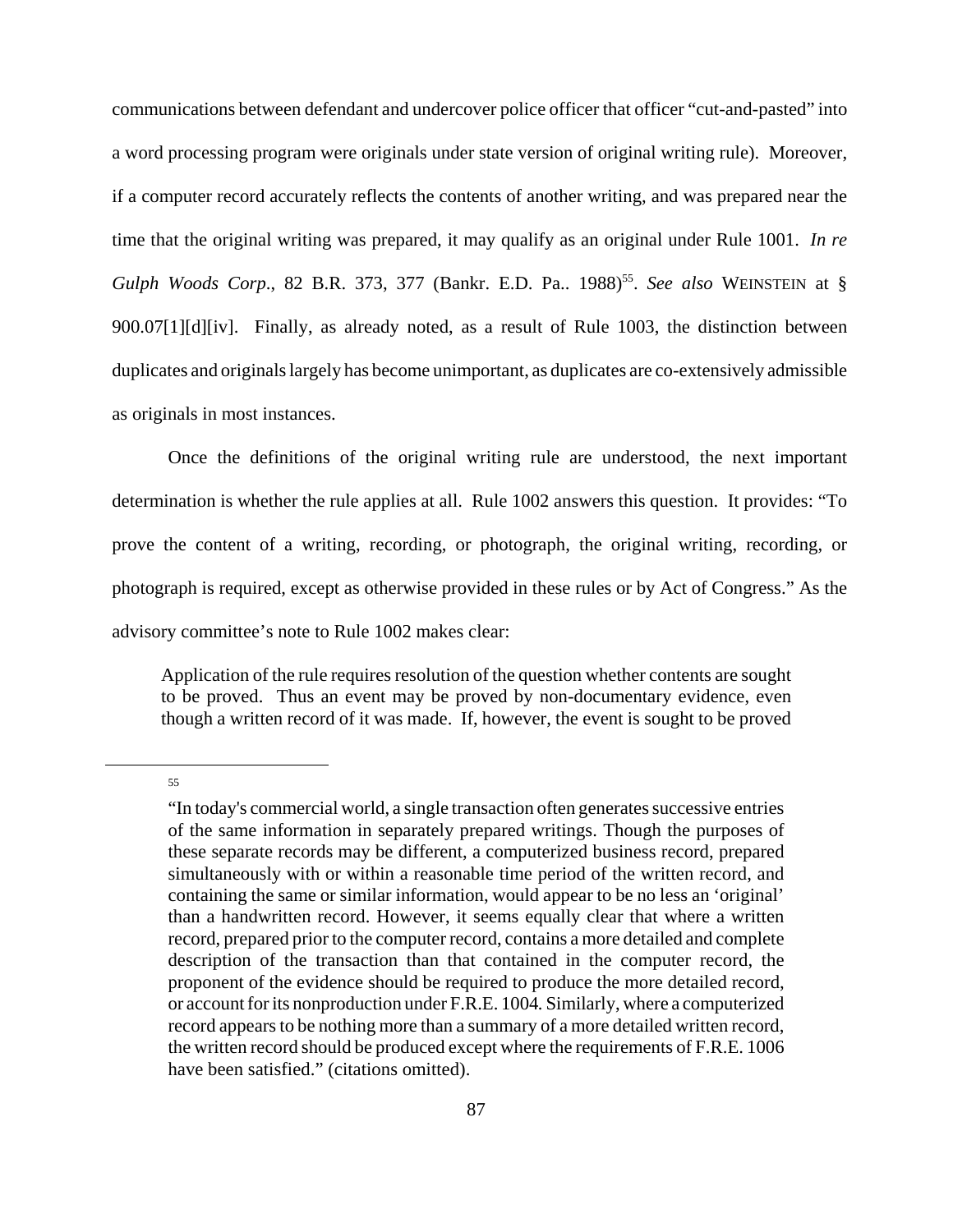by the written record, the rule applies. For example, payment may be proved without producing the written receipt which was given. Earnings may be proved without producing books of account in which they are entered. Nor does the rule apply to testimony that books or records have been examined and found not to contain any reference to a designated matter.

The assumption should not be made that the rule will come into operation on every occasion when use is made of a photograph in evidence. On the contrary, the rule will seldom apply to ordinary photographs . . . . On occasion, however, situations arise in which contents are sought to be proved. Copyright, defamation, and invasion of privacy by photograph or motion picture falls into this category. Similarly, as to situations in which the picture is offered as having independent probative value, e.g. automatic photograph of bank robber, photograph of defendant engaged in indecent act.

FED. R. EVID. 1002, advisory committee's note (citations omitted); *see also* WEINSTEIN at § 1002.05[1] ("The best evidence rule only applies when the writing, recording or photograph is being introduced 'to prove the content of a writing, recording or photograph. The rule is inapplicable when content is not at issue.")(citing FED.R.EVID. 1002)). Whether the content is at issue is determined on a case-by-case basis. *Id*. For example, proof that someone is married may be made by the testimony of a witness to the ceremony. The marriage license is not required. However, the rule applies if the only proof of the marriage is by the record itself. Similarly, someone who heard a politician give a speech may testify to what was said without the video recording of the speech, because the content of the recording is not at issue. In contrast, if the only way to prove the content of the speech is by the video, because there are no witnesses available to testify, the rule would apply to the video recording.

Rule 1002 also does not apply when an expert testifies based in part on having reviewed writings, recordings or photographs, because Rule 703 allows an expert to express opinions based on matters not put into evidence. FED.R.EVID. 1002 advisory committee's note; WEINSTEIN at § 1002.05 [1] ("The best evidence rule does not apply when an expert resorts to material as a basis for an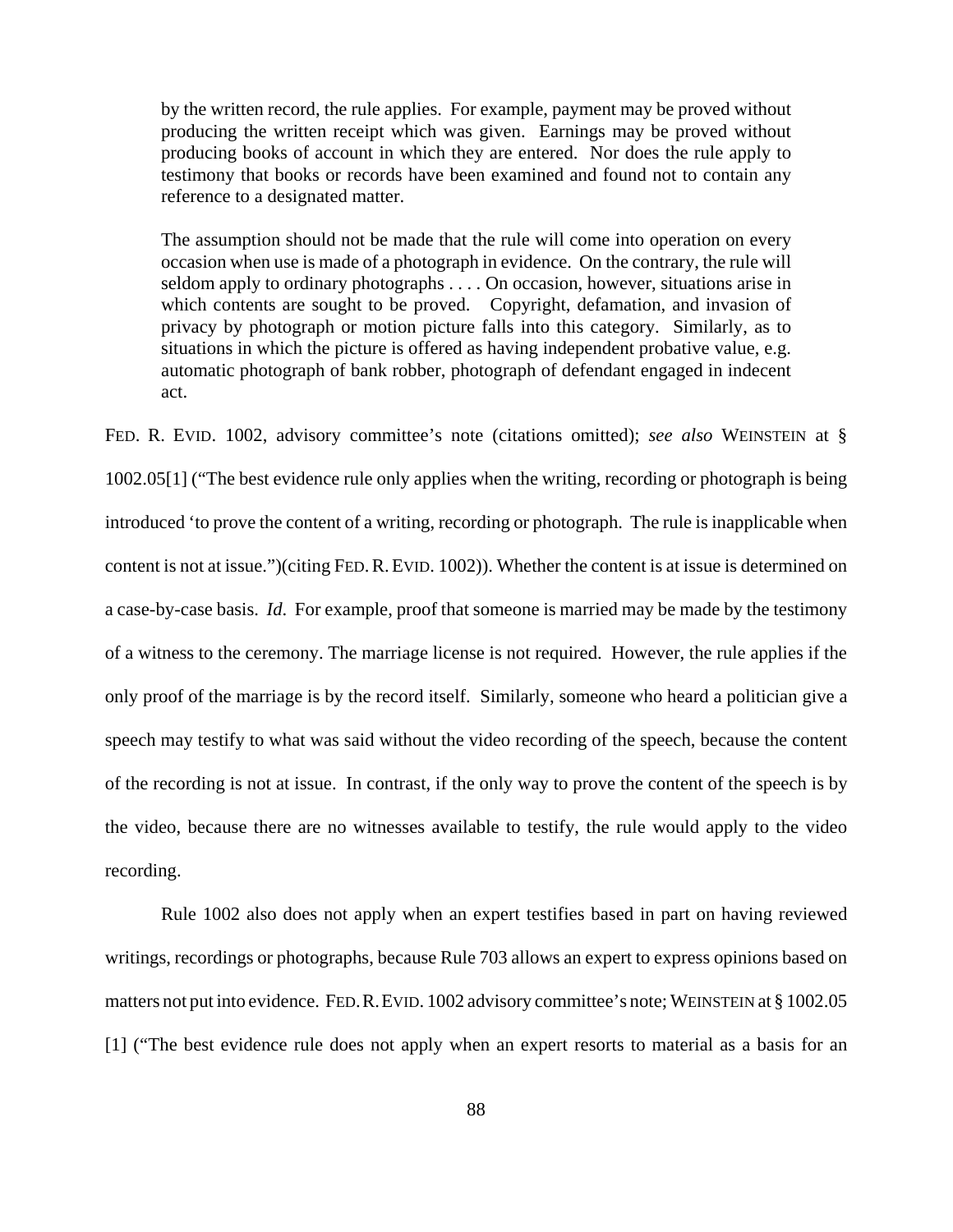opinion."). Finally, when the contents of writings, recordings or photographs merely are collateral to the case, meaning they are not "closely related to a controlling issue" in a case, Rule 1002 does not apply, and secondary evidence may be used to prove their contents. FED. R. EVID. 1004(4). In contrast, proving legal transactions, such as wills, contracts, and deeds commonly do involve the best evidence rule because the documents themselves have the central legal significance in the case. WEINSTEIN at § 1002.05[2].

 An example of when the original writing rule did apply to electronic evidence is *Laughner v. State*, 769 N.E.2d 1147 (Ind. Ct. App. 2002), *abrogated on other grounds by Farjardo v. State*, 859 N.E.2d 1201 (Ind. 2007). Laughner was charged with attempted child solicitation. To prove the crime, the state offered printouts of instant message chats between the defendant and an undercover police officer posing as a thirteen year old boy. The police officer "cut-and-pasted" the text of the text messages from the internet chat room into a word processing program, and the printouts that were introduced into evidence were prepared from that program. The defendant objected (citing the state version of the original writing rule, which was identical to the federal version), arguing that the printouts were not the "original" of the text of the chat room communications. The appellate court agreed that the state was proving the content of a writing, and that the original writing rule required an original, but found that the printout was an original, reasoning:

Evidence Rule 1002, the 'best evidence' rule, requires an 'original' in order to prove 'the content' of a writing or recording. However, Evidence Rule 1001(3) provides that when 'data are stored in a computer or similar device, any printout or other output readable by sight, shown to reflect the data accurately is an "original." According to [the police officer] he saved the conversations with Laughner after they were concluded, and the printout document accurately reflected the content of those conversations. Therefore, the printouts could be found to be the 'best evidence' of the conversations [between the defendant and the officer].

*Laughner*, 769 N.E.2d at 1159.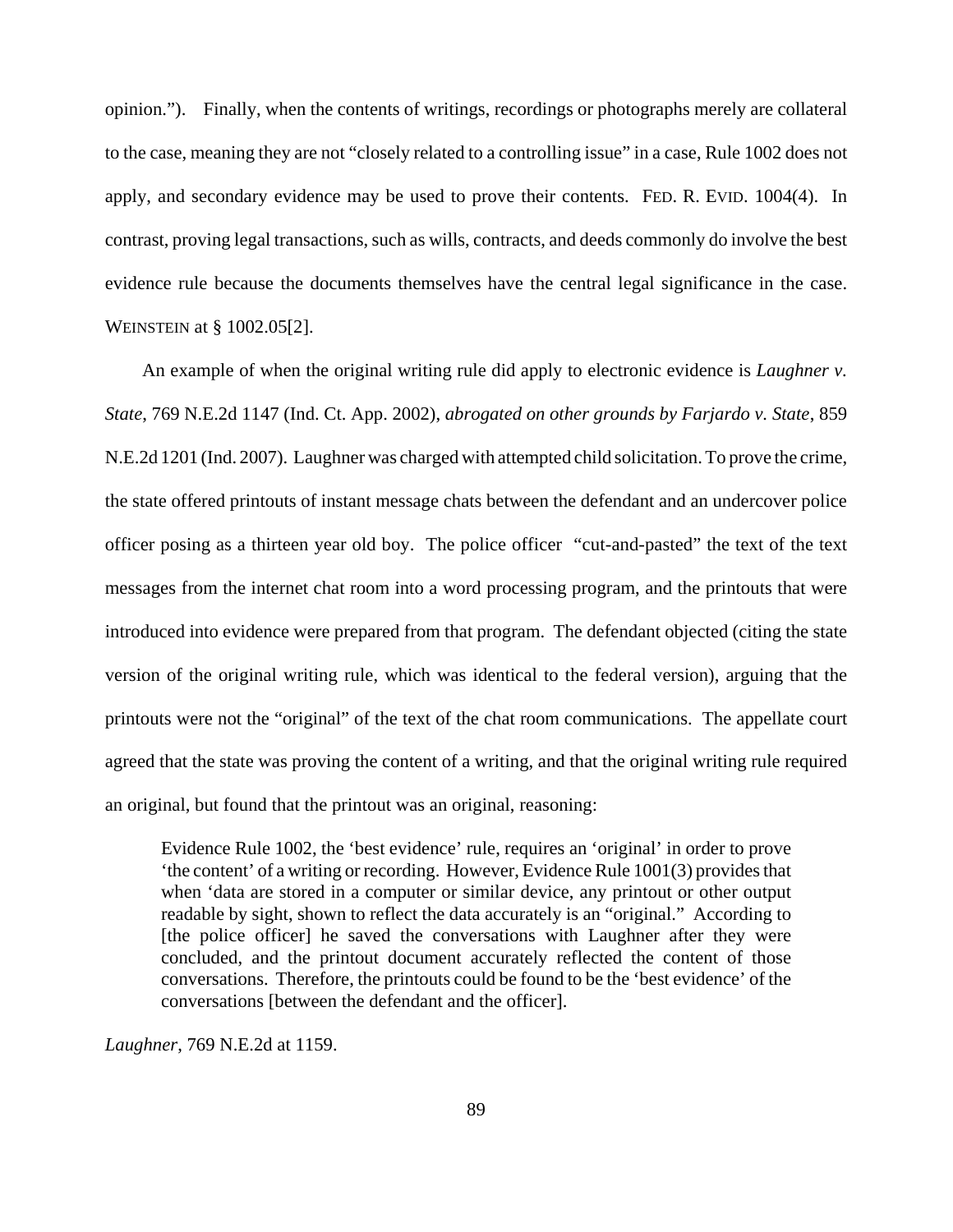It is important to keep in mind that failure to properly object to the introduction of evidence in violation of the original writing rule likely will result in a waiver of the error on appeal. WEINSTEIN at § 1002.04[5][a] ("Procedural safeguards adopted by federal courts also militate against an overtechnical application of the best evidence rule. For example, an appellant's failure to properly raise an objection to the best evidence rule at trial will result in waiver of the error on appeal."); *see also State v. Braidic*, 2004 WL 52412 (Wash. Ct. App. 2004) (Defendant was convicted of rape and other sex offenses with minor. At trial, victim's mother testified, without objection, to content of chat room text messages between defendant and victim. Appellate court noted applicability of original writing rule to require original to prove the contents of the chat room records, but found that defense counsel's failure to object did not constitute ineffective assistance of counsel). Counsel need to insure that a timely objection is made to attempts to prove the contents of electronic writings, recordings or photographs in violation of the original writing rule, otherwise waiver of the error is the probable consequence.

Rule 1004 identifies four circumstances in which secondary evidence may be introduced instead of an original. The rule provides:

The original is not required, and other evidence of the contents of a writing, recording, or photograph is admissible if–

 (1) Originals lost or destroyed. All originals are lost or have been destroyed, unless the proponent lost or destroyed them in bad faith; or

 (2) Original not obtainable. No original can be obtained by any available judicial process or procedure; or

 (3) Original in possession of opponent. At a time when an original was under the control of the party against whom offered, that party was put on notice, by the pleadings or otherwise, that the contents would be a subject of proof at the hearing, and that party does not produce the original at the hearing; or

(4) Collateral matters. The writing, recording, or photograph is not closely related to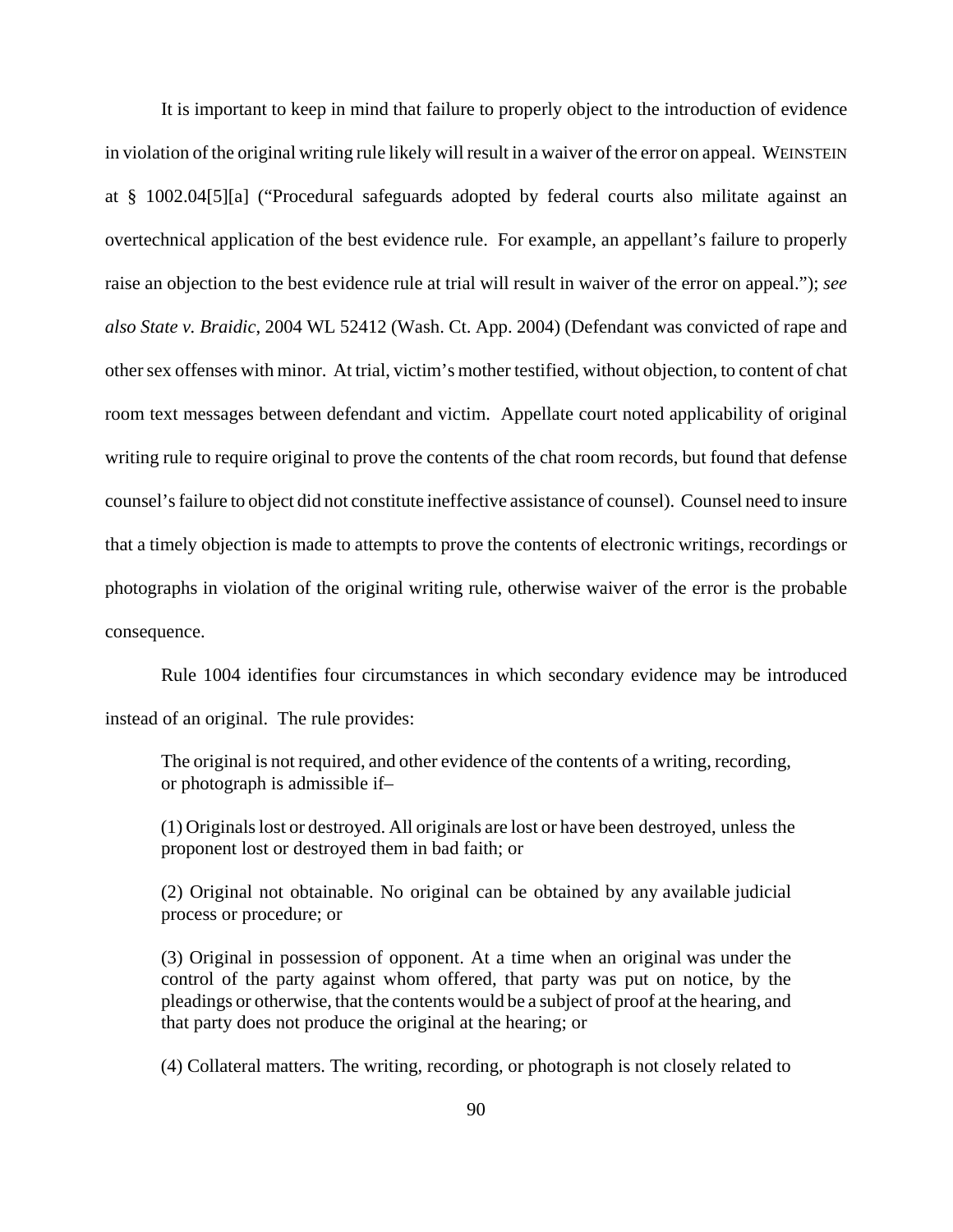a controlling issue.

The first example may be particularly suited for electronic evidence. Given the myriad ways that electronic records may be deleted, lost as a result of system malfunctions, purged as a result of routine electronic records management software (such as the automatic deletion of e-mail after a set time period) or otherwise unavailable means that the contents of electronic writings may have to be proved by secondary evidence.<sup>56</sup> Indeed, at least one court has recognized that the "tenuous and ethereal nature of writings posted in internet chat rooms and message boards means that in all likelihood the exceptions [to the original writing rule that permit secondary evidence] would . . . [apply]." *Bidbay.com, Inc. v. Spry*, 2003 WL 723297 (Cal. App. 2004)(unpublished opinion); *People v. Huehn*, 53 P.3d 733, 738 (Colo. Ct. App. 2002) (holding that trial court did not abuse discretion in admitting computer generated bank records that contained listing of ATM transactions prepared by another company that bank retained to process ATM transactions. The court noted that the Colorado version of Rule 1004(1) permitted secondary evidence of the records provided they were not lost or destroyed in bad faith).

 Additionally, Rule 1004 permits proof of the contents of a writing, recording or photograph by secondary evidence when the proponent of the evidence is unable to obtain an original through use of legal process, or when the original is in the possession or control of an adverse party that has actual or inquiry notice of the contents that the proponent intends to introduce the evidence. In the later

<sup>56</sup> *See,* for example. newly revised Fed. R. Civ. P. 37(f), which creates a limited "safe harbor" from sanctions if electronically stored information is not preserved as a result of the routine good faith operation of an electronic records management system. Sanctions may be imposed if the court finds the presence of "extraordinary circumstances" or if it determines that the loss of the ESI was the result of non-routine loss or destruction, or action taken in the absence of good faith. The new rule evidences the widespread recognition that electronically stored information is not infrequently lost or destroyed.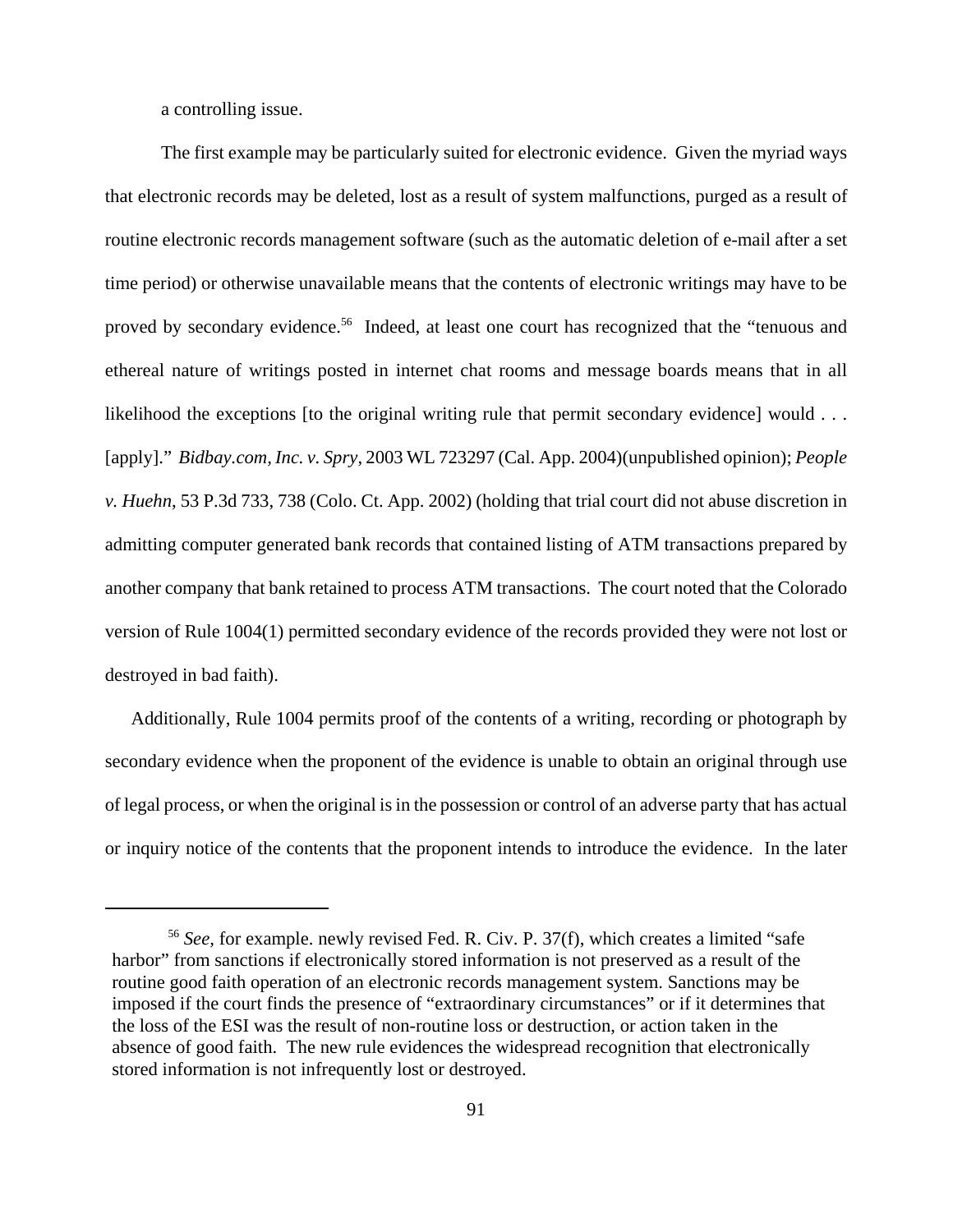circumstance, as the advisory committee's note to Rule 104(3) points out, "[a] party who has an original in his control has no need for the protection of the [original writing] rule if put on notice that proof of contents will be made. He can ward off secondary evidence by offering the original."

 Finally, Rule 1004(4) permits proof of the contents of writings, recordings of photographs by secondary evidence if they relate to "collateral matters," defined as "not closely related to a controlling issue" in the case. The advisory committee's note to Rule 1004(4) candidly acknowledges that this is a nebulous standard, stating "[w]hile difficult to define with precision, situations arise in which no good purpose is served by production of the original." *See also* WEINSTEIN at § 1004.40 ("[t]he distinction between controlling and collateral issues can be an exasperating one. The term 'collateral' is elusive and vague. It cannot be defined conceptually, only pragmatically: balancing the importance of the document against the inconvenience of compelling its production, is the rule worth enforcing?")(citation omitted). An example illustrates. A doctor testifying as an expert in a personal injury case can testify that she is licensed to practice medicine in a state without having to produce the license itself. However, if a defendant is charged with practicing medicine without a license, his testimony alone that he has a license from the state will not be accepted, as the license is closely related to a controlling issue in the case.

 Rule 1006 recognizes another source of secondary evidence to prove the contents of writings, recordings, or photographs, stating:

The contents of voluminous writings, recordings, or photographs which cannot conveniently be examined in court may be presented in the form of a chart, summary, or calculation. The originals, or duplicates, shall be made available for examination or copying, or both, by other parties at reasonable time and place. The court may order that they be produced in court.

The advisory committee's note recognizes that Rule 1006 is one of necessity, as the "admission of summary of voluminous books, records, or documents offers the only practicable means of making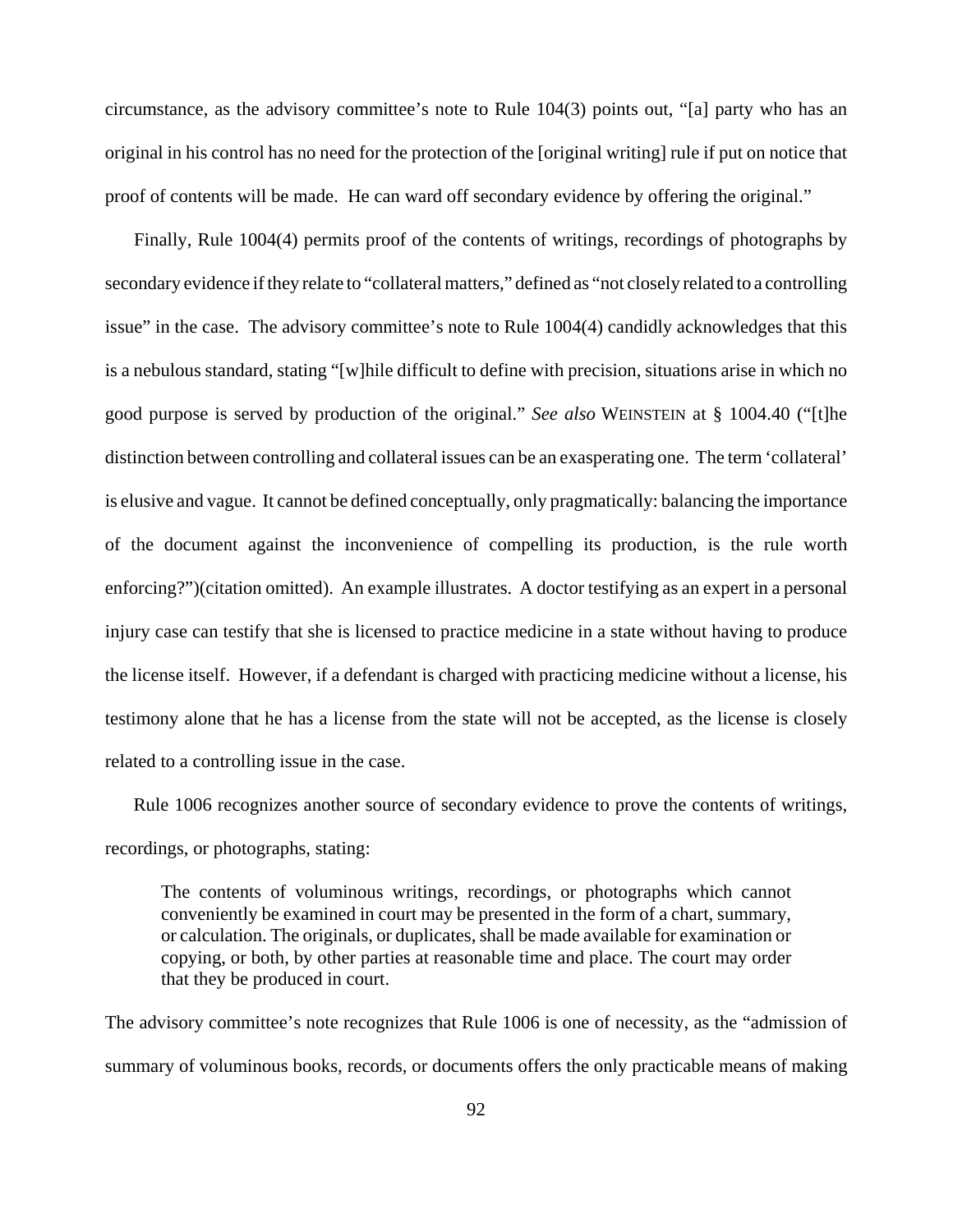their contents available to judge and jury." A number of observations may be made about the use of summaries under Rule 1006. First, as the rule expressly states, the writings, recordings or photographs to be summarized must be voluminous. WEINSTEIN at § 1006.03 ("Charts, summaries or calculations are, however, inadmissible when the content being proved is neither voluminous or complicated.")(citations omitted). Second, although the rule is silent on the nature of the summary, the prevailing view is that it may be either written, or testimonial. *Id*. at § 1006.05[2] ("[s]ummary evidence need not be an exhibit, but may take the form of a witness's oral testimony."). Third, the majority view is that the summaries themselves constitute the evidence of the contents of the materials summarized, rather than the underlying writings, recordings or photographs. *Id*. at § 1006.04[1] ("[t]he majority rule is that the summary itself is the evidence to be considered by the factfinder when the underlying documents are voluminous and the other requirements of Rule 1006 are met. Other decisions, however, have held that Rule 1006 summaries were not evidence, and that the jury should be so instructed."). Fourth, if the summaries are accepted as the evidence of the materials summarized, they function as the equivalent of a special exception to the hearsay rule. *Id*. at § 1006.05[4] ("Rule 1006 should be regarded as a special exception to the hearsay rule."); RICE at 197-98 (Recognizing that summaries of voluminous materials that are introduced to prove the content of the summarized material creates a hearsay problem. The author suggests that the residual hearsay rule, Rule 807, is an exception that may apply to overcome this problem). Fifth, the writings, recordings and photographs that are summarized must be made available to the adverse party for examination or copying reasonably in advance of the use of the summary, a requirement that originates from Rule 1006 itself, regardless of whether the adverse party has served a request for production of documents under FED. R. CIV. P. 34. WEINSTEIN at § 1006.06[1] ("the originals or duplicates of voluminous writings, recordings, or photographs must be made available for examination or copying at a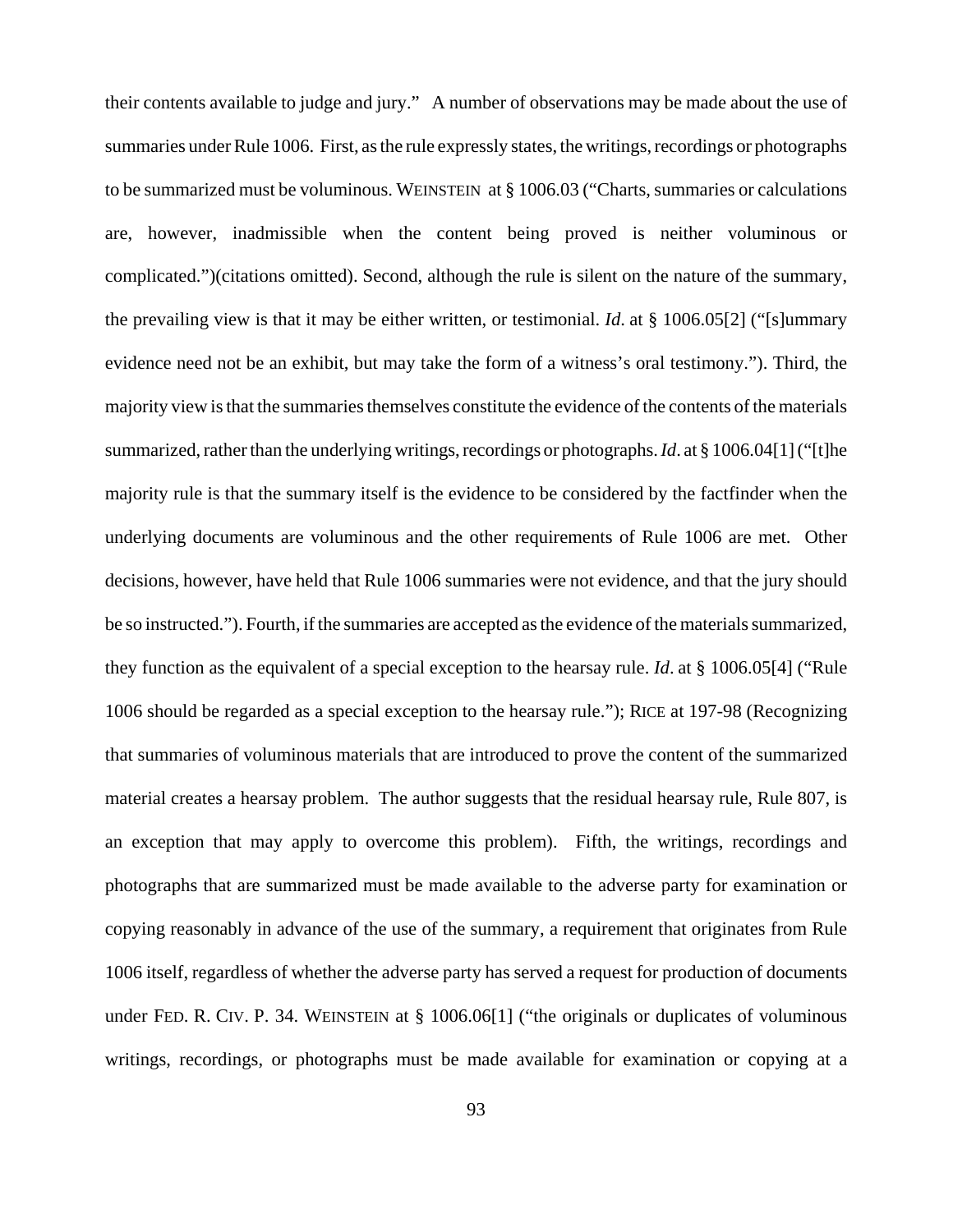reasonable time or place in order for summary evidence to be admissible. The right to examine the underlying records is absolute. Thus, the records must be made available whether or not the opposing party makes a discovery request for inspection."). Sixth, the underlying materials from which the summaries are made must themselves be admissible into evidence. *Id*. at § 1006.06[3] ("Charts, summaries and calculations are only admissible when based on original or duplicate materials that are themselves admissible evidence.").

Because the production of electronically stored information in civil cases frequently is voluminous, the use of summaries under Rule 1006 is a particularly useful evidentiary tool, and courts can be expected to allow the use of summaries provided the procedural requirements of the rule are met. *See, e.g., Wapnick v. Comm'r of Internal Revenue, T.C. Memo*. 2002-45, (T.C. 2002) (holding that summaries of voluminous computer records were admissible under Rule 1006 even though they were prepared in anticipation of litigation, because the underlying documents had been admitted into evidence and reasonably had been made available to the opposing party to inspect).

 Rule 1007 identifies another, though little used, way in which secondary evidence may be used to prove the contents of electronically prepared or stored information. It provides that the:

[c]ontents of writings, recordings, or photographs may be proved by the testimony or deposition of the party against whom offered or by that party's written admission, without accounting for the nonproduction of the original.

On its face this rule is limited to admissions by a party opponent regarding the content of a writing, recording or photograph. Use of the word "admission" refers to any of the types of admissions covered by Rule 801(d)(2), which includes admissions by a representative, agent, employee or coconspirator that meets the requirements of Rule  $801(d)(2)$  for each of these types of admissions. WEINSTEIN at §§ 1007.03[1], 1007.06. It does not require that any showing be made that the writing, recording or photograph is lost or otherwise unavailable. *Id*. at § 1007.04[1]. Further, the rule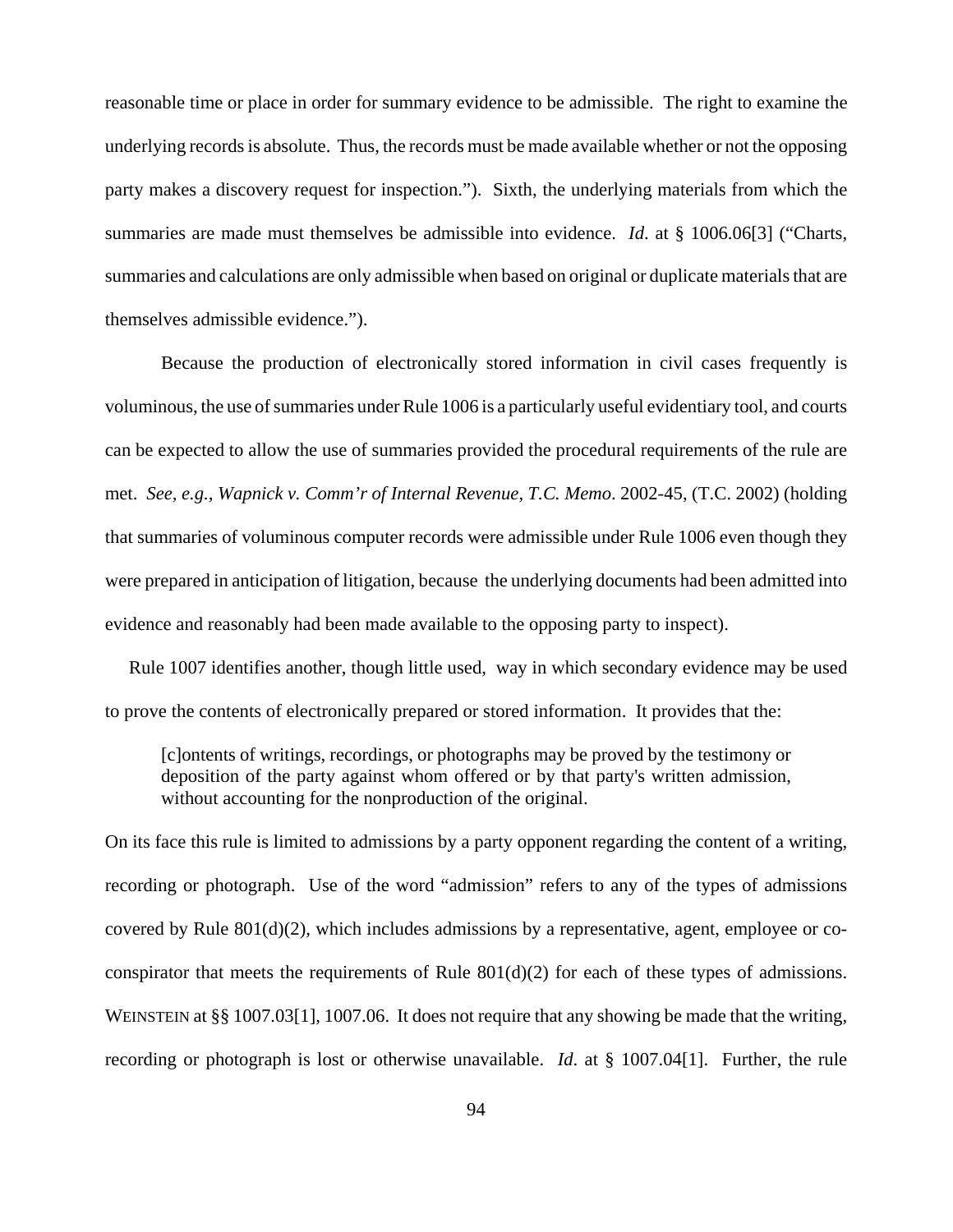expressly limits the types of admissions that may be used to prove the contents of writings, recordings or photographs to those obtained during in court testimony, during a deposition, or by the adverse party's written admission.<sup>57</sup> *Id.* at § 1007.04. An adverse party's answers to federal rule of civil procedure Rule 33 interrogatories or a Rule 36 request to admit the genuineness of documents would meet the provisions of Federal Rule of Evidence 1007 regarding a "written admission." *Id*. at § 1007.07 ("[A]n adverse party's responses to written interrogatories made pursuant to Federal Rule of Civil Procedure 33 are admissible to prove content. Similarly, an adverse party's responses to requests for admissions made pursuant to Federal Rule of Civil Procedure 36, are admissible to prove contents.").

Because Rule 1007 so seldom is used or discussed in cases, most lawyers are unaware of it. However, given the frequency with which deponents are asked questions about the content of writings, recordings and photographs, it is prudent to remember that if the deponent is a person whose testimony would qualify as an admission under any of the five varieties recognized by Rule 801(d)(2), then the deposition testimony may be admitted to prove the contents of the writings, recordings and photographs described. The same is true for written responses to FED.R.CIV. P. 33 and 36 discovery that asks for a description of the contents of a writing, recording or photograph. The need is obvious, therefore, to insure that any characterization of the contents of a writing, recording or photograph that

 $57$  However, despite the limitation in Rule 1007 to testimonial or written admissions of a party opponent, a non-testimonial oral admission by a party opponent would still be admissible as secondary evidence to prove the contents of a writing, recording or photograph under Rule 1004 if the writing, recording or photograph was lost of destroyed, absent bad faith, beyond the reach of court ordered production, in the possession, custody of control of the adverse party, or if the writing, recording or photograph was not closely related to a controlling issue in the litigation. FED. R. EVID. 1007 advisory committee's note ("The limitation [of] Rule 1007 to testimonial or written admissions], of course, does not call for excluding evidence of an oral admission when nonproduction of the original has been accounted for and secondary evidence generally has become admissible."); WEINSTEIN at § 1007.03[1].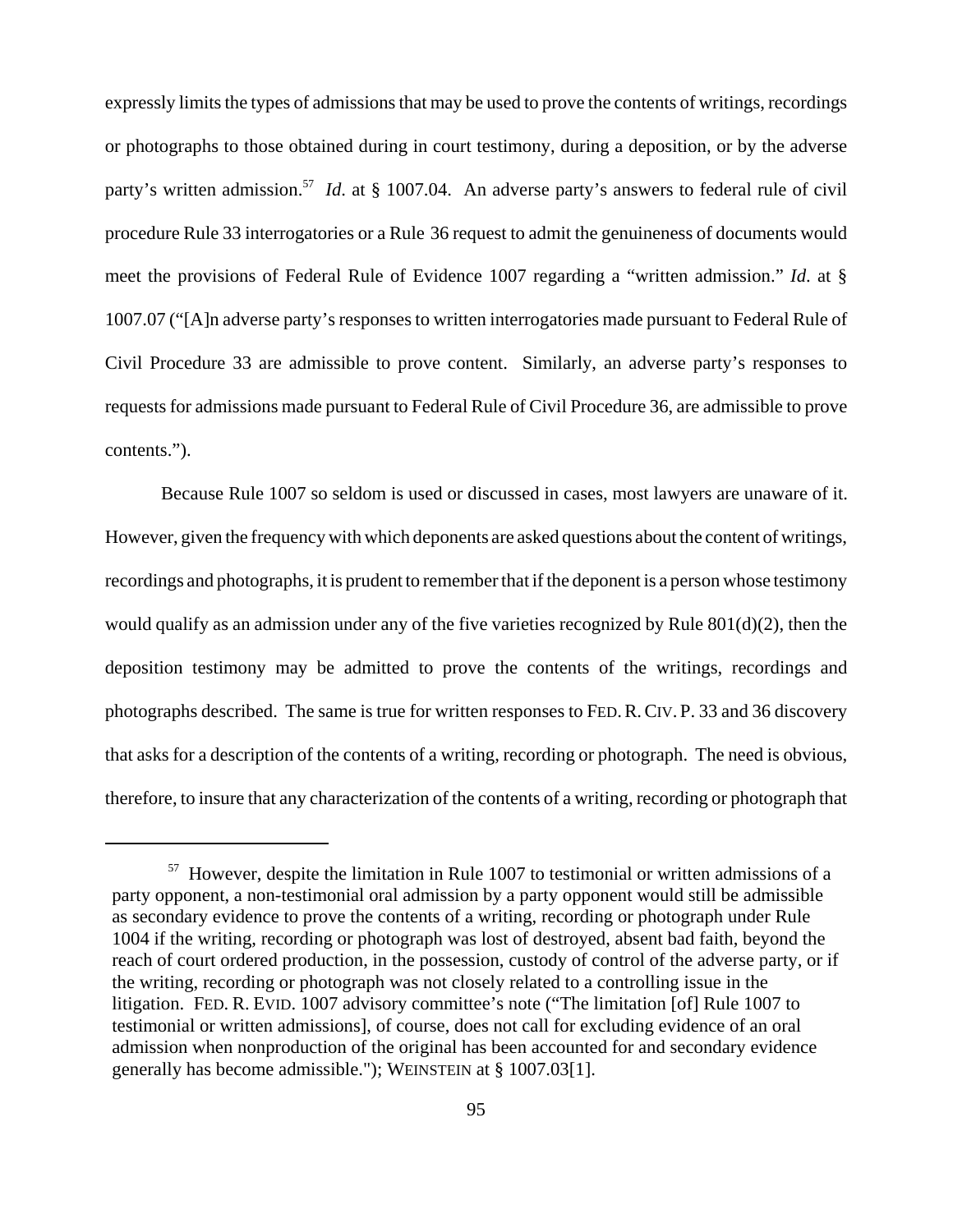could fall within Rule 1007 be accurate.

Rule 1008 is the last of the rules in Article X of the rules of evidence. It states:

When the admissibility of other evidence of contents of writings, recordings, or photographs under these rules depends upon the fulfillment of a condition of fact, the question whether the condition has been fulfilled is ordinarily for the court to determine in accordance with the provisions of rule 104. However, when an issue is raised (a) whether the asserted writing ever existed, or (b) whether another writing, recording, or photograph produced at the trial is the original, or (c) whether other evidence of contents correctly reflects the contents, the issue is for the trier of fact to determine as in the case of other issues of fact.

This rule is a specialized application of Rule 104(b), and it allocates responsibility between the trial

judge and the jury with respect to certain preliminary matters affecting the original writing rule. As

the advisory committee's note to Rule 1008 states:

Most preliminary questions of fact in connection with applying the rule preferring the original as evidence of contents are for the judge, under the general principles announced in Rule 104[a]. Thus, the question whether the loss of the originals has been established, or of the fulfillment of other conditions specified in Rule 1004, supra, is for the judge. However, questions may arise which go beyond the mere administration of the rule preferring the original and into the merits of the controversy . . . The latter portion of [Rule 1008] is designed to insure treatment of theses situations as raising jury questions. The decision is not one for uncontrolled discretion of the jury but is subject to the control exercised generally by the judge over jury determinations. *See* Rule 104(b).

*See also* WEINSTEIN at § 1008.02[1]-1008.04[5]. Under the rule, the trial judge determines: whether originals have been lost or destroyed under Rule 1004(a), as well as all issues relating to the appropriateness of the proponent's efforts to search for the lost original;<sup>58</sup> whether or not the original is obtainable by judicial process, under Rule  $1004(b)$ ;<sup>59</sup> whether the original is in the possession,

<sup>59</sup> *Id.* at § 1008.04[4]

<sup>58</sup> WEINSTEIN at § 1008.04[3]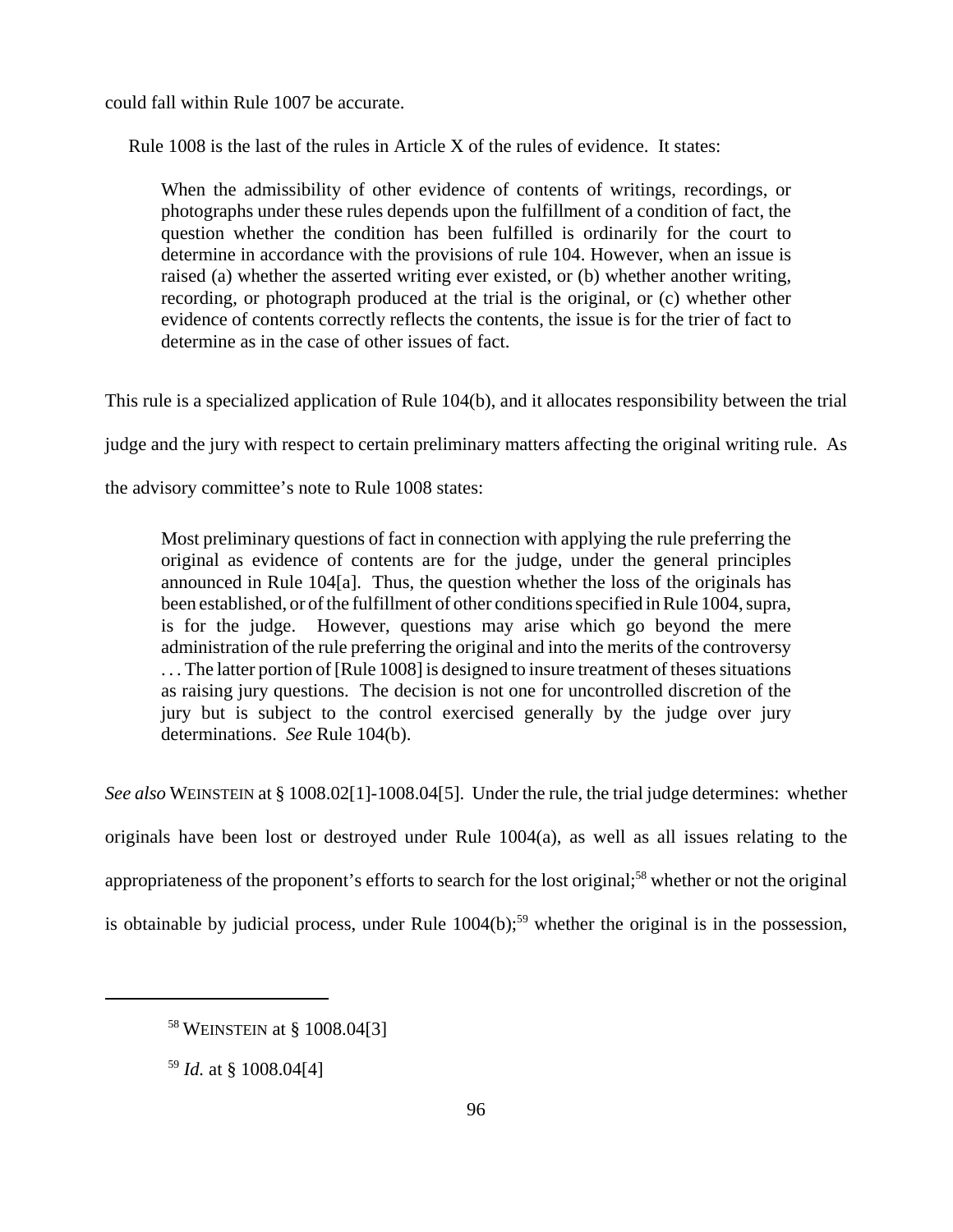custody or control of the opposing party under Rule  $1004(3)$ ;<sup>60</sup> and whether the writing, recording or photograph relates to a collateral matter, which removes it from the reach of the original writing rule.<sup>61</sup>

Rule 1008 identifies three issues that are questions for the jury, however: (1) whether the writing, recording or photograph ever existed in the first place; (2) whether some other writing, recording, or photograph that is offered into evidence is in fact the original; and (3) whether "other" (i.e. secondary) evidence of contents correctly reflects the content of the writing, recording or photograph. FED.R.EVID. 1008 advisory committee's note; WEINSTEIN at §1008.05[1]. Counsel need to be aware of the different functions the judge and jury serve as they anticipate how to offer electronic writings, recordings and photographs into evidence. Given the challenges that often are associated with the authentication of electronically created or stored evidence, it is not unlikely that there will be disputes of fact regarding whether an electronic writing ever existed in the first place, if the original cannot be produced and secondary evidence is offered, or when different versions of the same electronic document are offered into evidence by the opposing parties.

In summary, when counsel intend to offer electronic evidence at trial or in support of a motion for summary judgment they must determine whether the original writing rule is applicable, and if so, they must be prepared to introduce an original, a duplicate original, or be able to demonstrate that one of the permitted forms of secondary evidence is admissible. In this case, counsel did not address the original writing rule, despite its obvious applicability given that the e-mail exhibits were closely related to a controlling issue and there were proving the contents of the e-mails themselves.

The final evidentiary issue that must be considered in determining whether electronic evidence

<sup>60</sup> *Id.* at § 1008.04[5]

 $61$  *Id.* at § 1008.04[6]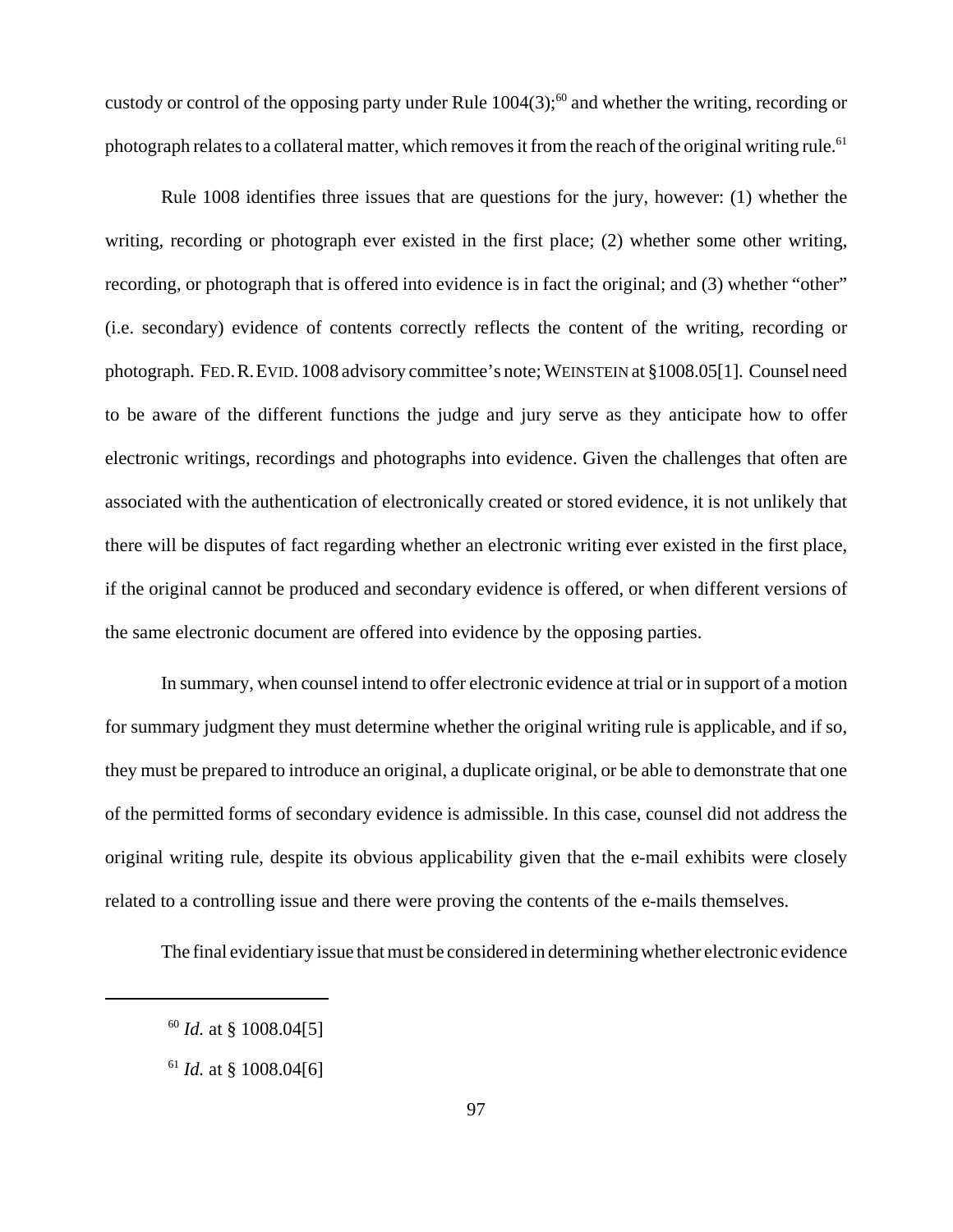will be admitted is whether the probative value of the evidence is substantially outweighed by the danger of unfair prejudice, as proscribed under Rule 403 of the federal rules of evidence.

# **Balancing Probative Value Against the Danger of Unfair Prejudice Under Rule 403**

After evaluating the issues associated with relevance, authenticity, hearsay, and the original writing

rule, the final step to consider with regard to electronically prepared or stored evidence is the need to

balance its probative value against the potential for unfair prejudice, or other harm, under Rule 403

of the Federal Rules of Evidence. This rule states:

Although relevant, evidence may be excluded if its probative value is substantially outweighed by the danger of unfair prejudice, confusion of the issues, or misleading the jury, or by considerations of undue delay, waste of time, or needless presentation of cumulative evidence.

FED. R. EVID. 403. The advisory committee note to Rule 403 succinctly explains its function:

[C]ertain circumstances call for the exclusion of evidence which is of unquestioned relevance. These circumstances entail risks which range all the way from inducing decision on a purely emotional basis, at one extreme, to nothing more harmful than merely wasting time, at the other extreme. Situations in this area call for balancing the probative value of and need for the evidence against the harm likely to result from its admission . . . . 'Unfair prejudice' within its context means an undue tendency to suggest decision on an improper basis, commonly, though not necessarily an emotional one.

*See also* WEINSTEIN at § 403.02[1][a].<sup>62</sup>

A determination of whether evidence should be excluded under Rule 403 falls within the those

made by the court under Rule 104(a), but it is used sparingly. WEINSTEIN at § 403.02[2][a]. Generally,

 $62$ "Rule 403 recognizes that relevance alone does not ensure admissibility. A cost/benefit analysis must often be employed. Relevant evidence may be excluded if its probative value is not worth the problems that its admission may cause. The issue is whether the search for truth will be helped or hindered by the interjection of distracting, confusing, or emotionally charged evidence."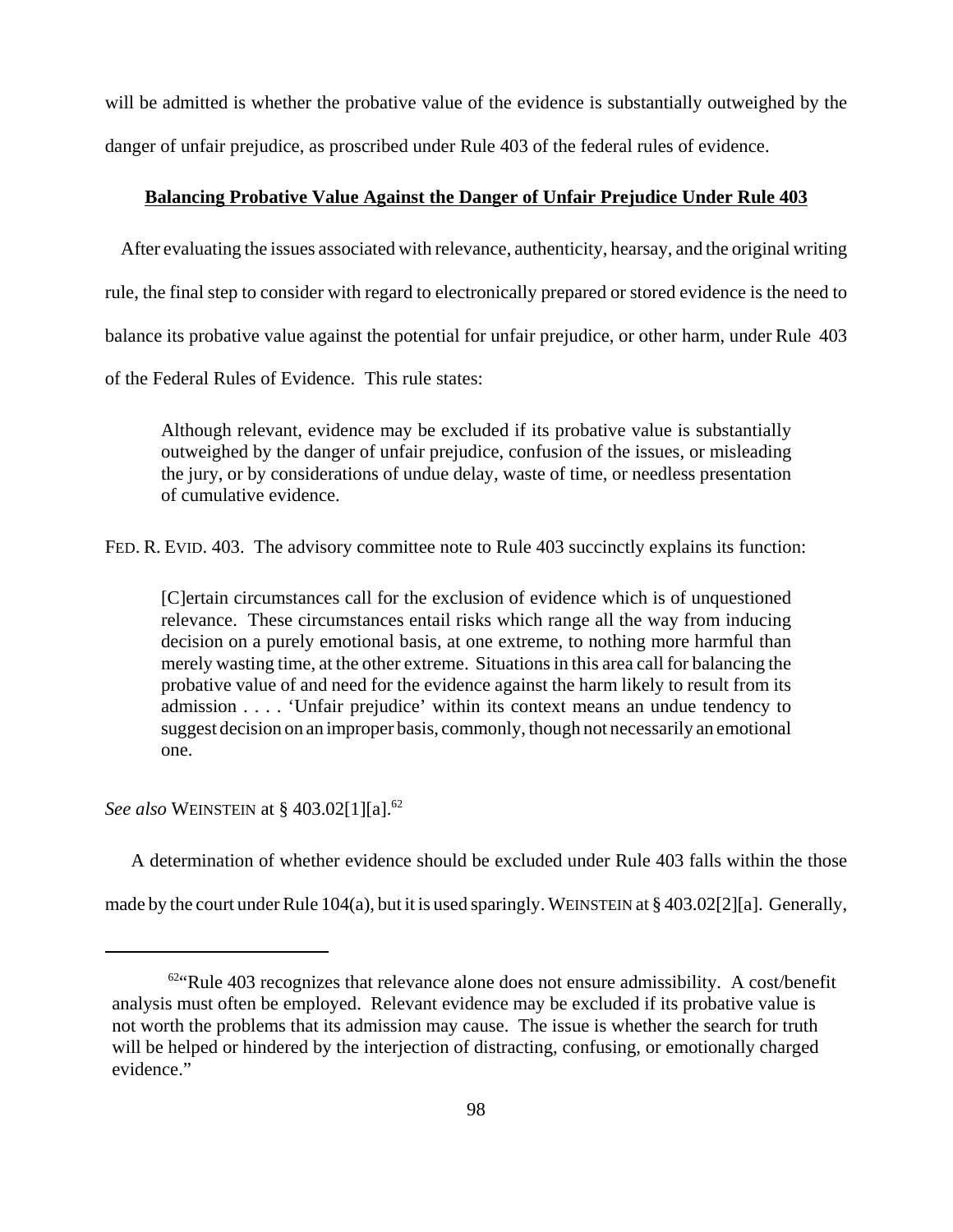"[i]f there is doubt about the existence of unfair prejudice, confusion of issues, misleading, undue delay, or waste of time, it is generally better practice to admit the evidence, taking necessary precautions of contemporaneous instructions to the jury followed by additional admonitions in the charge." *Id*. at § 403.02[2][c].

 Although Rule 403 may be used in combination with any other rule of evidence to assess the admissibility of electronic evidence, courts are particularly likely to consider whether the admission of electronic evidence would be unduly prejudicial in the following circumstances: (1) When the evidence would contain offensive or highly derogatory language that may provoke an emotional response. *See Monotype Corp.*, 43 F. 3d at 450 (Finding that trial court properly excluded an email from a Microsoft employee under Rule 403 that contained a "highly derogatory and offensive description of . . . [another company's] type director."); (2) When analyzing computer animations, to determine if there is a substantial risk that the jury may mistake them for the actual events in the litigation, *Friend v. Time Manufacturing Co.*, 2006 WL 2135807 at \* 7 (D. Ariz. 2006)("Therefore, the question is simply whether the animation accurately demonstrates the scene of the accident, and whether the probative value is substantially outweighed by the danger of unfair prejudice, confusion of the issues, or misleading the jury, or by considerations of undue delay, waste of time, or needless presentation of cumulative evidence."); *State v. Sayles*, 662 N.W. 2d 1, 11 (Iowa, 2003) (Appellate court found no error in trial court's admission of computer animation slides showing effects of shaken infant syndrome, finding that trial court properly considered state version of Rule 403, and admitted evidence with a cautionary instruction that the evidence was only an illustration, not a re-creation of the actual crime); (3) when considering the admissibility of summaries of voluminous electronic writings, recordings or photographs under Rule 1006, WEINSTEIN at § 1006.08[3] ("Summary evidence is subject to the balancing test under Rule 403 that weighs the probative value of evidence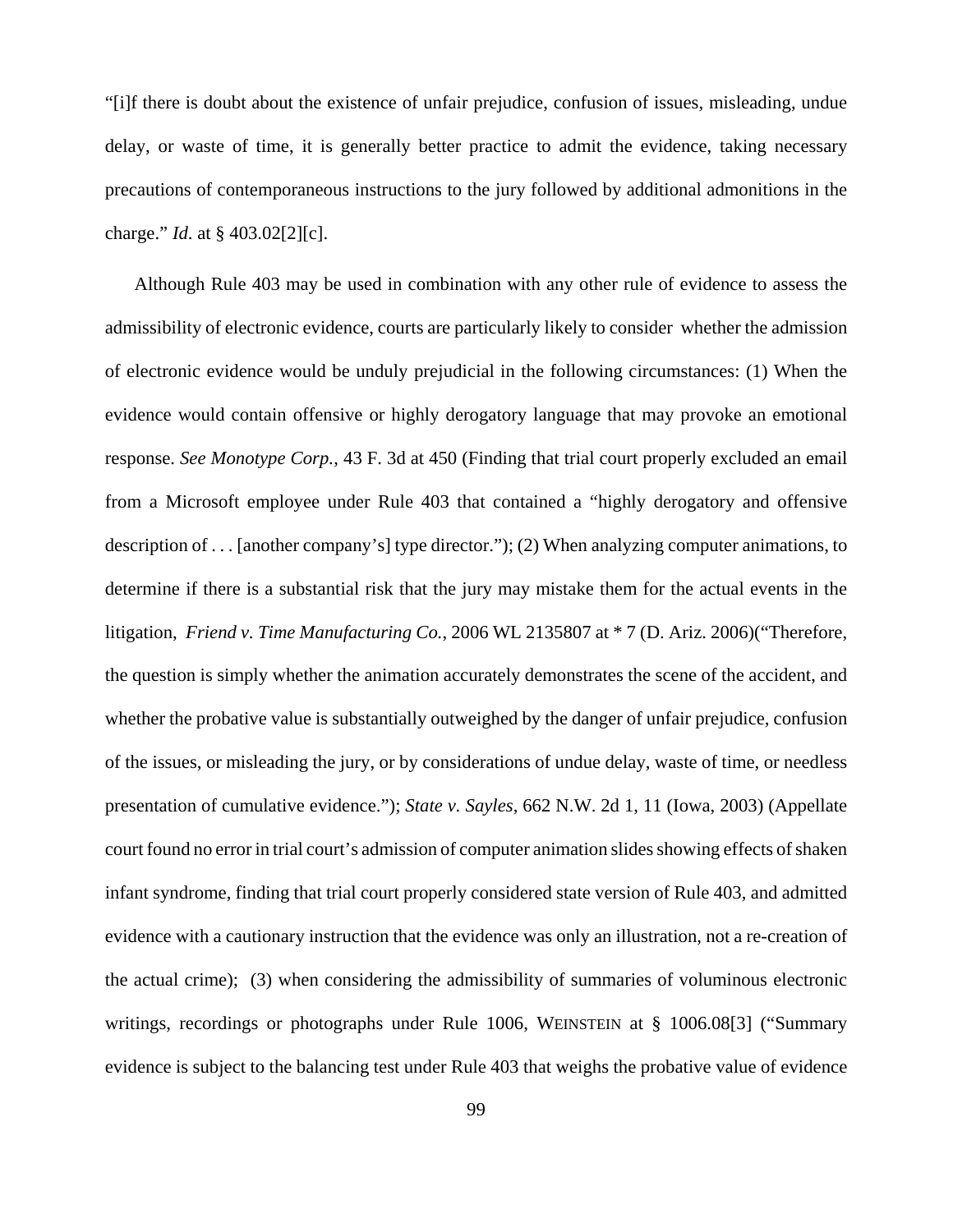against its prejudicial effect."); and (4) In circumstances when the court is concerned as to the reliability or accuracy of the information that is contained within the electronic evidence, *St. Clair v. Johnny's Oyster and Shrimp Inc*., 76 F. Supp. 2d 773 (S.D. Tx. 1999) (Court expressed extreme skepticism regarding the reliability and accuracy of information posted on the internet, referring to it variously as "voodoo information". Although the court did not specifically refer to Rule 403, the possibility of unfair prejudice associated with the admissibility of unreliable or inaccurate information, as well as for confusion of the jury, makes Rule 403 a likely candidate for exclusion of such evidence).

Thus, when a lawyer analyzes the admissibility of electronic evidence, he or she should consider whether it would unfairly prejudice the party against whom it is offered, confuse or mislead the jury, unduly delay the trial of the case, or interject collateral matters into the case . If a lawyer is offering electronic evidence, particularly computer animations, that may draw a Rule 403 objection, he or she must be prepared to demonstrate why any prejudice is not unfair, when measured against the probative value of the evidence. In this case, counsel did not address whether Rule 403 was implicated with respect to the electronic evidence attached to their summary judgment memoranda.

## **Conclusion**

In this case the failure of counsel collectively to establish the authenticity of their exhibits, resolve potential hearsay issues, comply with the original writing rule, and demonstrate the absence of unfair prejudice rendered their exhibits inadmissible, resulting in the dismissal, without prejudice, of their cross motions for summary judgment. The discussion above highlights the fact that there are five distinct but interrelated evidentiary issues that govern whether electronic evidence will be admitted into evidence at trial or accepted as an exhibit in summary judgment practice. Although each of these rules may not apply to every exhibit offered, as was the case here, each still must be